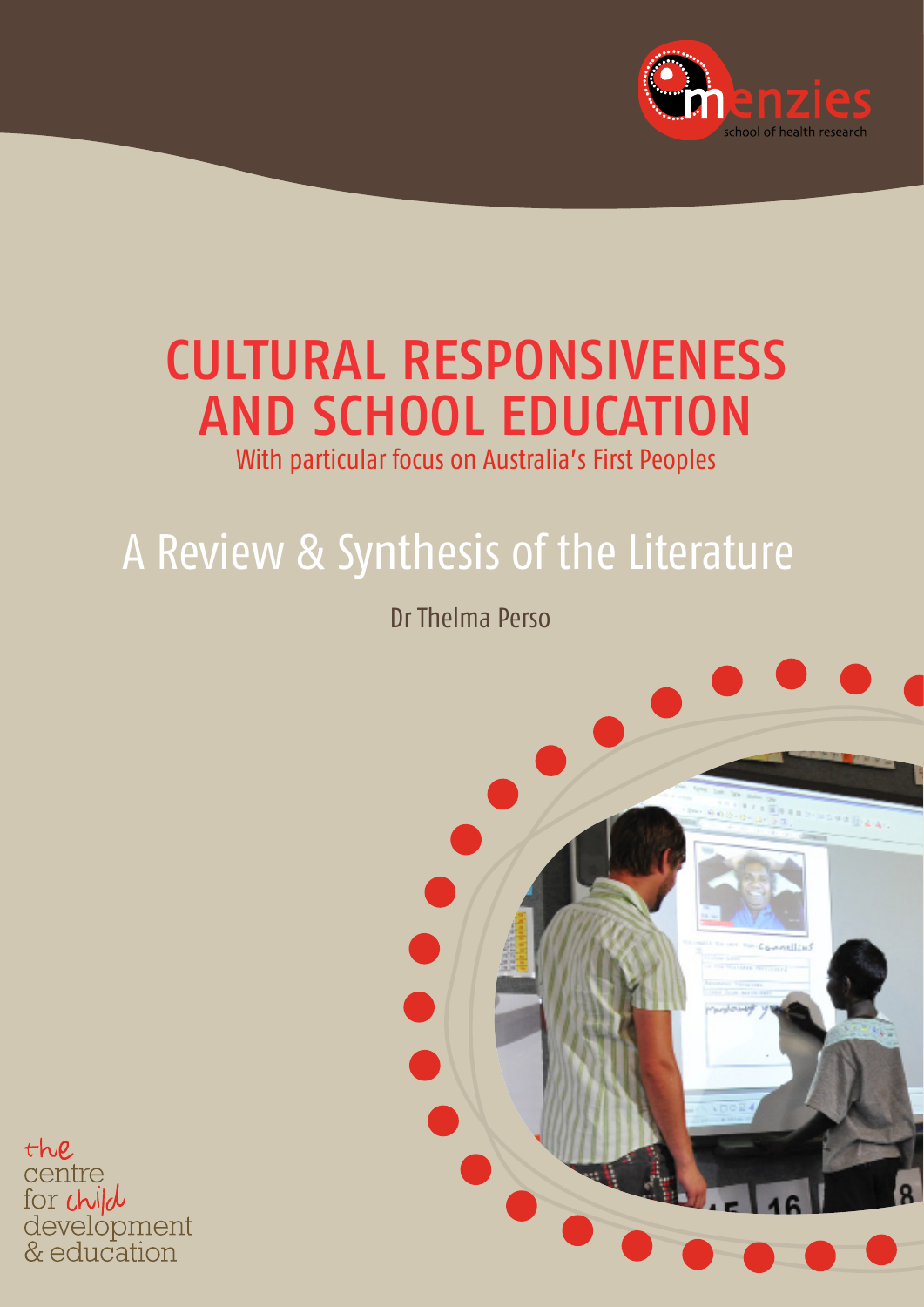# **Recommended Citation**

Perso, T.F. (2012) Cultural Responsiveness and School Education: With particular focus on Australia's First Peoples; A Review & Synthesis of the Literature. Menzies School of Health Research, Centre for Child Development and Education, Darwin Northern Territory.

**ISBN:** 978-0-9871535-9-3 (paperback) **ISBN:** 987-0-9871535-8-6 (on-line)

# **Acknowledgement**

Professor Colleen Hayward, Pro-Vice-Chancellor, Equity and Indigenous, Head, Kurongkurl Katitjin Centre for Indigenous Australian Education and Research, Edith Cowan University, for peer review comments

Professor Sven Silburn and colleagues from the Menzies School of Health Research, Centre for Child Development and Education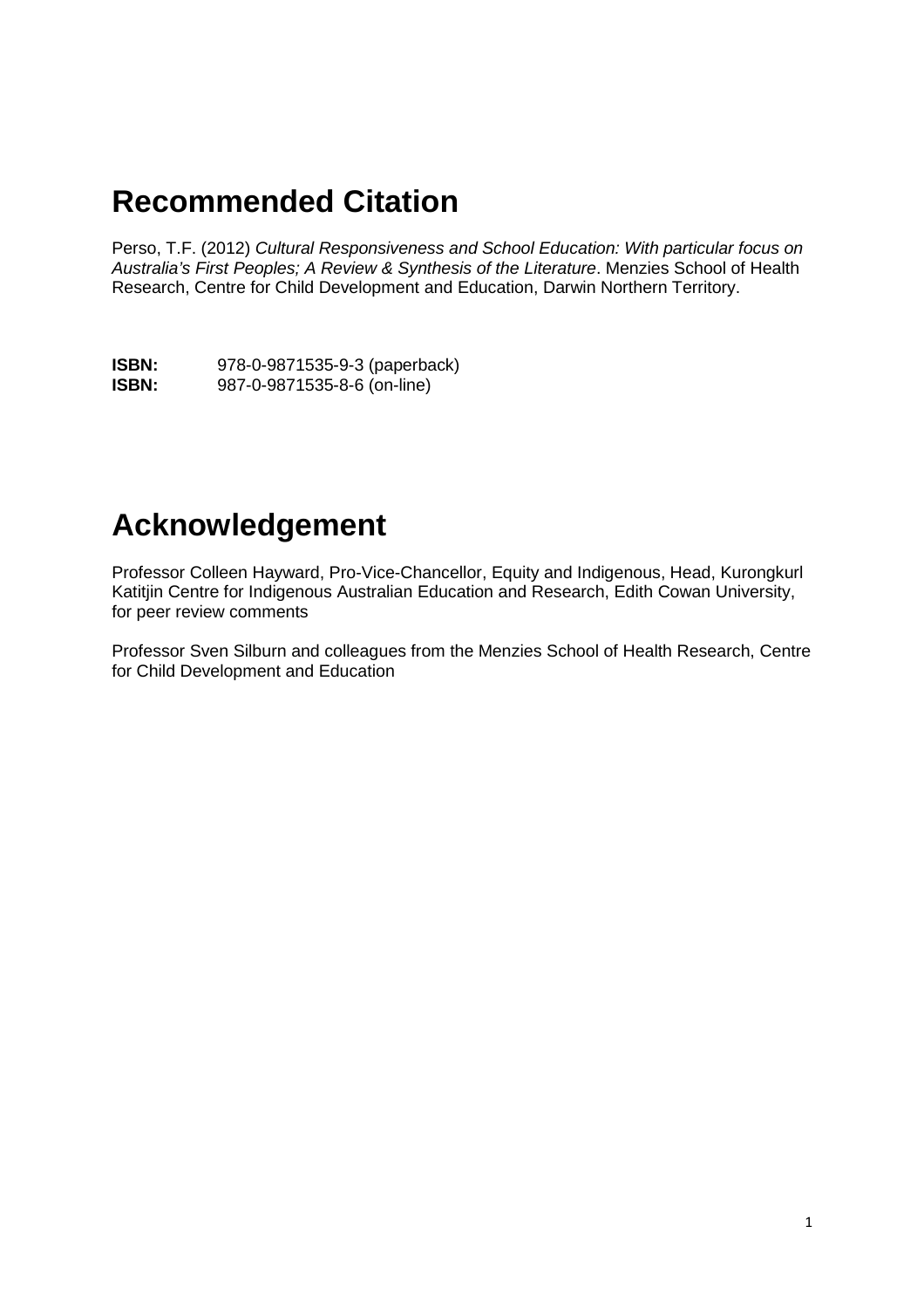# **CONTENTS**

# **1.0 Background & Author's Note**

# **2.0 The Policy Context**

- **2.1 National Legislation and Priorities**
- **2.2 Self Determination**
- **2.3 Racism in Schools**

# **3.0 Aboriginal and Torres Strait Islander Cultures, Identity, Perspectives and Epistemologies**

- **3.1 Aboriginal and Torres Strait Islander Cultures**
- **3.2 Aboriginal and Torres Strait Islander Identity**
- **3.3 Aboriginal and Torres Strait Islander Perspectives and Epistemologies**

# **4.0 Cultural Competence in Service Delivery**

- **4.1 Cultural Competence Defined**
- **4.2 Cultural Competence and Cultural Responsiveness**
- **4.3 Culturally Competent Organizations**
- **4.4 Culturally Competent Individuals**

# **5.0 Cultural Competence and Responsiveness In School Education**

- **5.1 Cultural Competence in Classrooms; Knowing the Students and Their Needs, and Responding through Classroom Management, Curriculum, Pedagogy, and Assessment** 
	- 5.1.1 Knowing the Students and Their Needs
	- 5.1.2 Classroom Management
	- 5.1.3 Curriculum
	- 5.1.4 Pedagogy
	- 5.1.5 Assessment
	- 5.1.6What knowledge, attitudes and skills do teachers need in order to teach in culturally responsive ways?
	- 5.1.7What are the characteristics of culturally responsive teachers?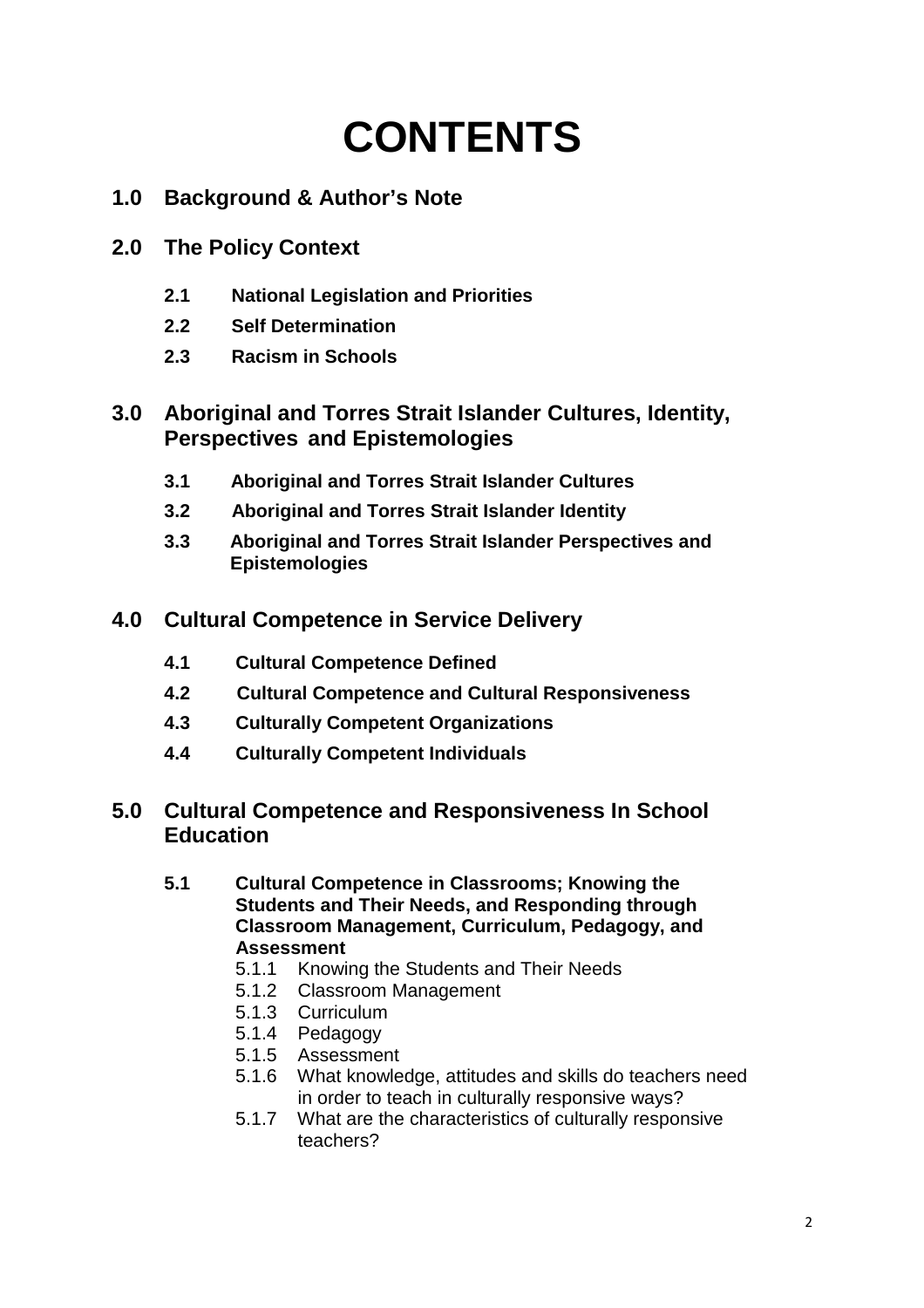## **5.2 Culturally Responsive Schooling**

- 5.2.1 Organizational Environment
- 5.2.2 School Councils, Partnerships, Community Support and Engagement

## **5.3 Culturally Responsive Education Systems**

5.3.1 Preparing a Culturally Responsive Workforce

# **6.0 Concluding Comments**

- **7.0 References**
- **APPENDIX 1: Otitis Media and Conductive Hearing Loss**

# **APPENDIX 2: Guidelines for Culturally Responsive School Boards**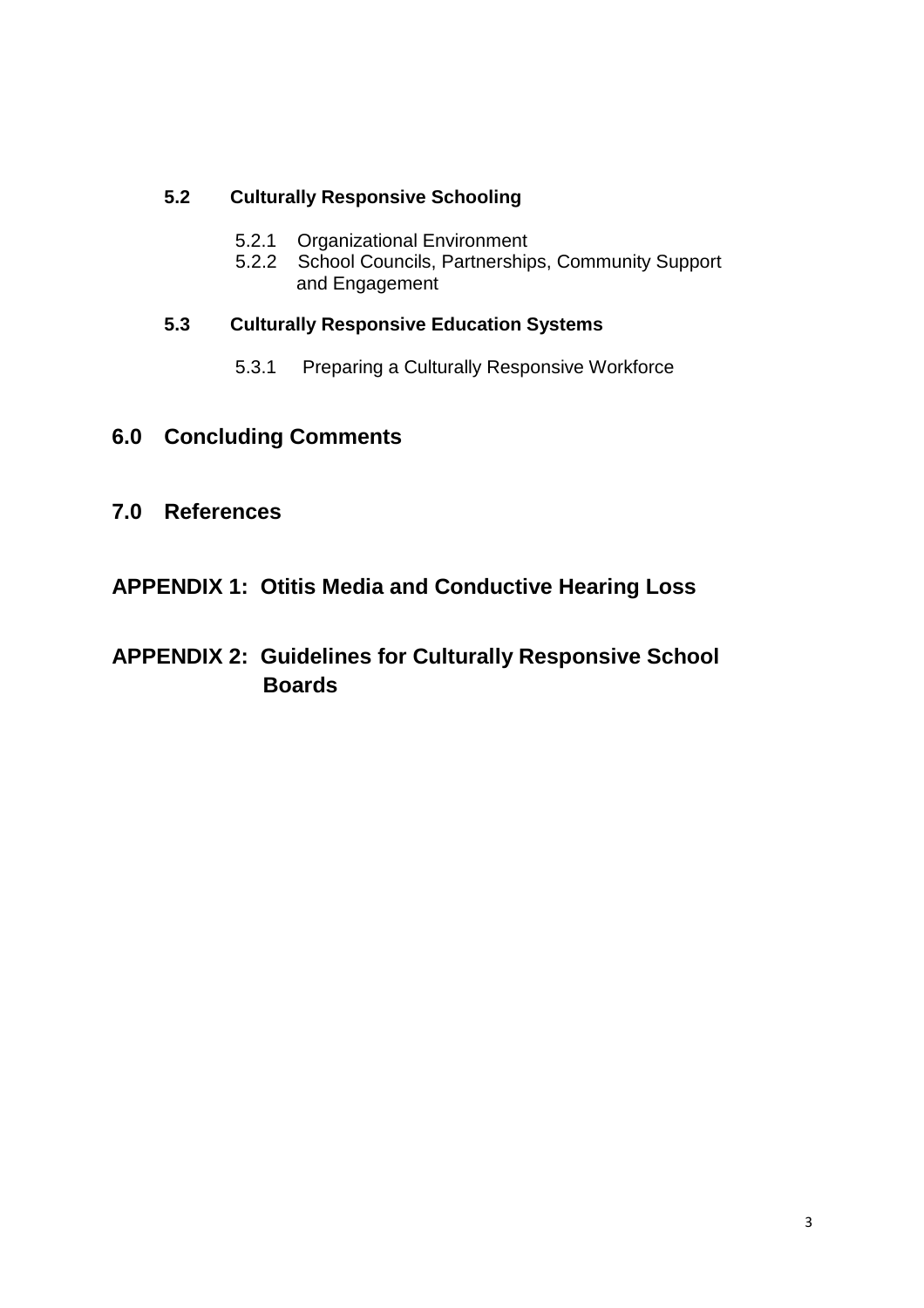# **1.0 Background & Author's Note**

Increasingly Australia's population is becoming more and more multicultural with a growing diversity of languages, races, cultures, and values. Culturally responsive services in schooling (Culturally Responsive Schooling, CRS), has been advocated for decades in Australia – although perhaps not always using that terminology. This has been a particular feature of initiatives to 'close the gap' between the achievements of Indigenous and non-Indigenous Australian children and young people. While the efforts made by jurisdictions, educational organizations and individuals, have achieved localized successes, these have not always been well sustained. Success is often short lived as it has been dependent on the efforts of individuals and groups who have moved on, passed away or withdrawn support.

The need for schools and educational systems to support cultural responsiveness in schooling has become even more essential as a result of increasing proportions of Aboriginal and Torres Strait Islander children in schools and increasing multiculturalism as a result of migration and the increase of families entering Australia on humanitarian visas. In addition, the teaching profile in Australia continues to be dominated by non-Indigenous, middle class, European- background educators (see for example, NTDET, 2010c). This means that there is increasingly a mismatch between the culture and expectations of schools and the home cultures of many students.

The purpose of this paper is to review the literature on CRS. While special focus is given to this issue, for the schooling of Aboriginal and Torres Strait Islander children and young people in Australia the review also draws on literature from around the world, particularly from the large body of evidence in the United States of America on American Indian and Alaskan Native children.

Whilst cultural responsiveness is needed in service provision for all non-mainstream cultures, the focus of this review is aimed squarely on Australia's Indigenous population, primarily due to their prominence as Australia's first peoples.

The body of research on CRS is significant and continues to grow. It draws on other literatures including research on multicultural education, cultural difference and diversity, culturally relevant education, 'closing the gap', and cultural competence in schooling and in other service provision. The derivation of the term Culturally Responsive Schooling will be discussed along with the term 'cultural responsiveness' which is being found increasingly in the Australian Education context.

For consistency, the term 'Indigenous' is used in this review to refer to 'Aboriginal and Torres Strait Islander peoples.<sup>1</sup>

 $\overline{a}$ 

 $^1$  The terms 'Aboriginal' and 'Indigenous' are both used in this review to refer collectively to people who identify as being of Australian Aboriginal and/or Torres Strait Islander descent. According to Human Rights Australia (formerly the Australian Human Rights Commission) (2009) both of these terms are acceptable for referring to Australia's own inhabitants and acknowledging their distinct cultural identities whether they live in urban, regional or remote areas of Australia.

The terms 'peoples' and 'cultures' when used of Indigenous peoples of Australia is used to reflect the plurality and diversity of Aboriginal and Torres Strait Islander culture groups.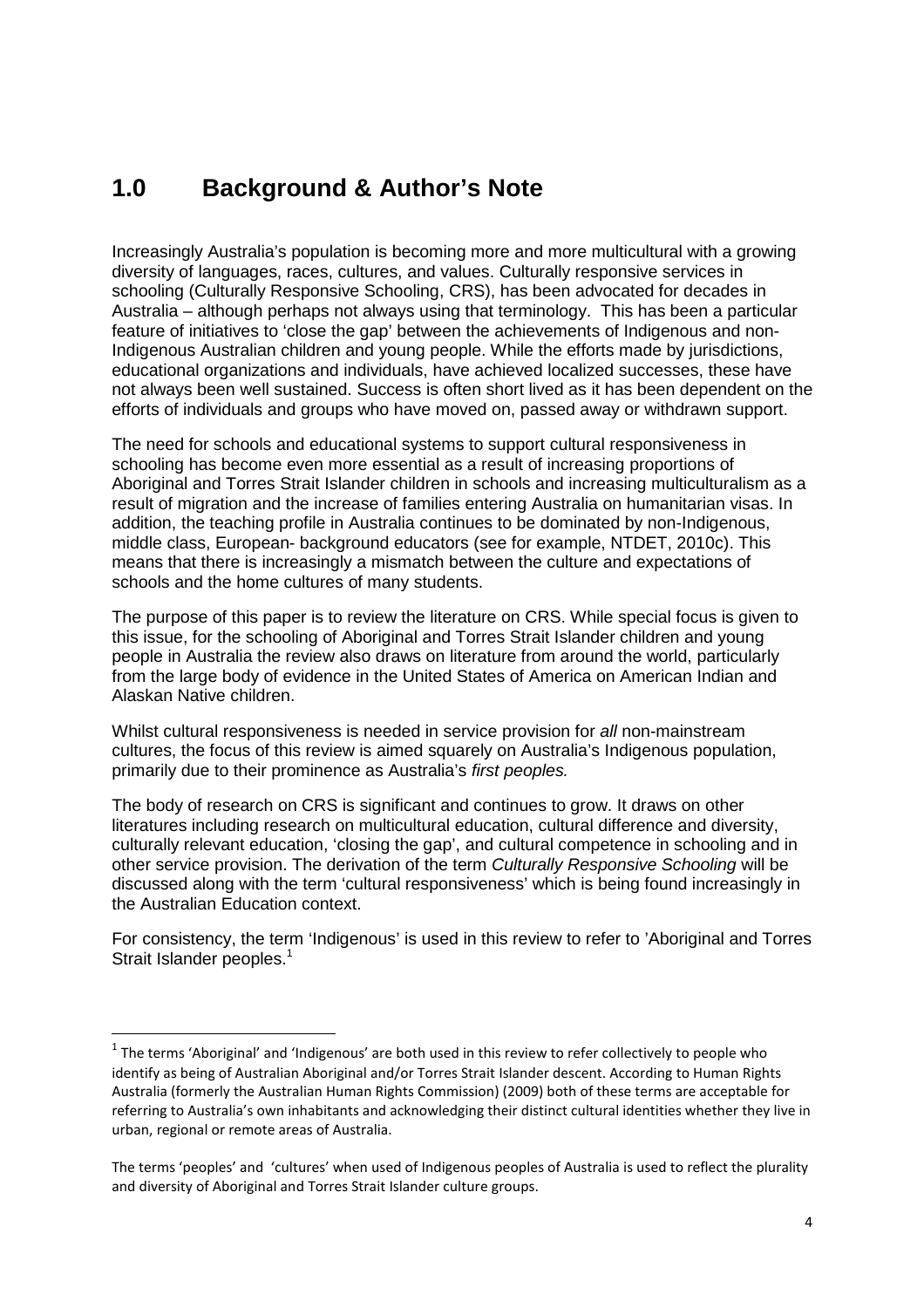# **2.0 The Policy Context**

There are a number of reports and policies that provide a backdrop for the purpose and nature of culturally responsive approaches to service delivery in school education. It is important that readers are aware of these since they form not only a context but also an increasing national imperative for CRS that has been building for decades in Australia.

## **2.1 National Legislation and Priorities**

Australian federal, state, and territory jurisdictions have passed legislation that prohibits unlawful conduct on the basis of race, colour or ethnic or national origin. The main thrust of this legislation is discrimination which might be direct or indirect. Direct racial discrimination occurs where one person is treated differently than another and the basis for the differential treatment is race. Indirect discrimination occurs when, across an entire system or organization, equitable treatment of all people results in people from certain racial or ethnic origins being harmed (dePlevitz, 2007). Treating all people the same in attempts to be 'fair' does not acknowledge that not everyone begins life with the same opportunities. In a democratic society 'fairness', 'social justice' and 'equity' are about redressing the inherent disadvantage in society through sometimes inequitable support (Racismnoway, NSWDET). The Report of the **Royal Commission into Aboriginal Deaths in Custody**<sup>2</sup> (1991) was a comprehensive summary of Aboriginal law and justice issues, including the underlying causes which bring Aboriginal people into excessive contact with the justice system. The findings of the Royal Commission and its recommendations were widely publicised following their release in May 1991. The recommendations include:

#### Educating for the future —

That curricula of schools at all levels should reflect the fact that Australia has an Aboriginal history and Aboriginal viewpoints on social, cultural and historical matters. It is essential that Aboriginal viewpoints, interests, perceptions and expectations are reflected in curricula, teaching and administration of schools.

In 2009, state, territory and Commonwealth Ministers of Education met as the Ministerial Council on Education, Early Childhood Development and Youth Affairs (MCEECDYA)<sup>3</sup> in Melbourne. At that meeting, Ministers endorsed a set of Educational Goals for Young Australians (The Melbourne Declaration).<sup>4</sup>

#### **Goal One states** that:

 $\overline{a}$ 

Australian schooling promotes equity and excellence.

In elaborating on this goal, all governments agreed to undertake a range of actions, including to:

- Provide all students with access to high-quality schooling that is free from discrimination based on gender, language, sexual orientation, pregnancy, culture, ethnicity, religion, health or disability, socioeconomic background or geographic location
- Ensure that schools build on local cultural knowledge and experience of Indigenous students as a foundation for learning, and work in partnership with local communities on all aspects of the schooling process, including to promote high expectations for the learning outcomes of Indigenous students
- Ensure that the learning outcomes of Indigenous students improve to match those of other students

 $2$  For more information on Royal Commission into Aboriginal Deaths in Custody and its recommendations: www.naa.gov.au/publications/fact\_sheets/fs112.html

 $^3$  Formerly The Ministerial Council for Education, Employment and Youth Affairs (MCEETYA)

<sup>4</sup>MCEETYA (2008)*The Melbourne declaration on educational goals for young Australians*.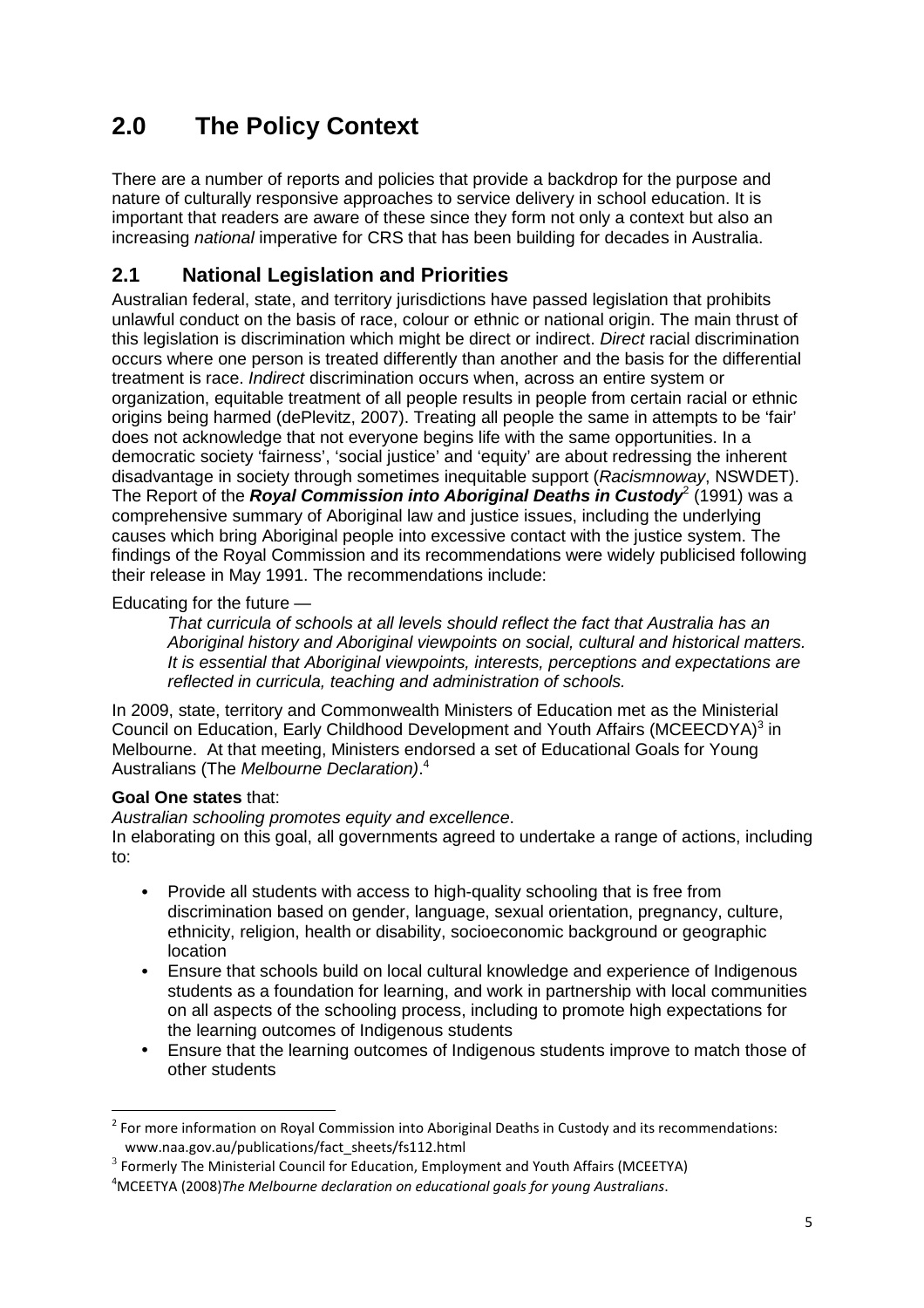- Ensure that socioeconomic disadvantage ceases to be a significant determinant of educational outcomes
- Reduce the effect of other sources of disadvantage, such as disability, homelessness, refugee status and remoteness
- Ensure that schooling contributes to a socially cohesive society that respects and appreciates cultural, social and religious diversity
- Encourages parents, carers, families, the broader community and young people themselves to hold high expectations for their educational outcomes

#### **Goal Two states** that:

All young Australians become successful learners, confident and creative individuals, and active and informed citizens. In elaborating on this goal, all governments agreed to work in collaboration with all school sectors to support all young Australians to know, be and have many qualities and capabilities, including that they:

- Appreciate Australia's social, cultural, linguistic and religious diversity, and have an understanding of Australia's system of government, history and culture
- Understand and acknowledge the value of Indigenous cultures and possess the knowledge, skills and understanding to contribute to, and benefit from, reconciliation between Indigenous and non-Indigenous Australians
- Are committed to national values of democracy, equity and justice, and participate in Australia's civic life
- Are able to relate to and communicate across cultures

MCEETYA also released **The National Statement for Languages Education in**  Australian Schools<sup>5</sup> in 2005. The statement emphasises the need for education to focus on developing inter-cultural understanding. This involves the integration of language, culture and learning to help learners know and understand the world around them.

This National Statement also identifies (p.7) that:

Australian Aboriginal and Torres Strait Islander languages have a unique place in Australia's heritage and in its cultural and educational life. For Aboriginal and Torres Strait Islander learners, they are fundamental to strengthening identity and self-esteem. For non-Aboriginal and Torres Strait Islander learners, they provide a focus for development of cultural understanding and reconciliation.

In 2010 the Commonwealth launched the **National Aboriginal and Torres Strait Islander Education Policy**<sup>6</sup> which has four goals:

- 1. Involvement of Aboriginal and Torres Strait Islander people in decision-making
- 2. Equality of access to education services
- 3. Equity of educational participation, and

l

4. Equitable and appropriate educational outcomes

The Aboriginal and Torres Strait Islander Education Action Plan 2010-2014<sup>7</sup> is part of the broad Council of Australian Governments (COAG) reform agenda for school education and seeks to progress the goals of the National Aboriginal and Torres Strait Islander Education Policy, the Melbourne Declaration.

<sup>5</sup> National Statement and Plan for Language Education in Australian Schools 2005–2008. http://www.mceetya.edu.au/verve/\_resources/languageeducation\_file.pdf

<sup>6</sup> *http://www.deewr.gov.au/Indigenous/Schooling/PolicyGuidelines/Pages/aep.aspx*

<sup>&</sup>lt;sup>7</sup> Ministerial Council for Education, Early childhood Development and Youth Affairs, and Education Services Australia, 2010 Aboriginal and Torres Strait Islander Education Action Plan 2010-2014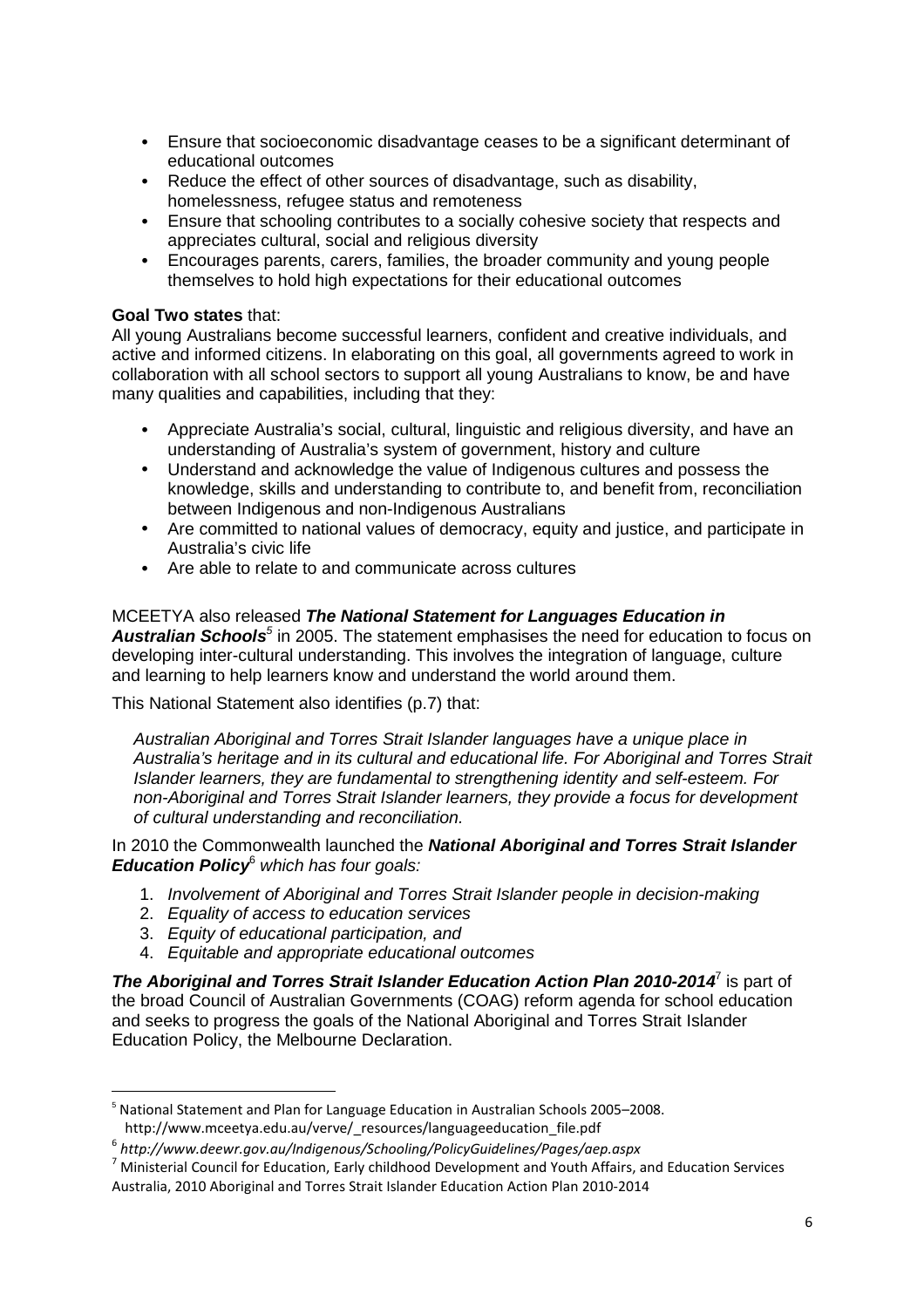Australian Governments agreed to take urgent action to close the gap between Aboriginal and Torres Strait Islander people and other Australians. The National Indigenous Reform Agreement (2009)<sup>8</sup> was established by COAG to frame the task of Closing the Gap in Indigenous disadvantage in Australia. The agreement subtitled Closing the Gap, commits all Australian governments to achieving six agreed targets. These are to:

- Close the life expectancy gap within a generation
- Halve the gap in mortality rates for Aboriginal and Torres Strait Islander children within a decade
- Ensure all Aboriginal and Torres Strait Islander four year olds in remote communities have access to early childhood education within five years
- Halve the gap for Aboriginal and Torres Strait Islander students in reading, writing and numeracy within a decade
- At least halve the gap for Aboriginal and Torres Strait Islander Year 12 attainment or equivalent attainment rates by 2020, and
- Halve the gap in employment outcomes between Aboriginal and Torres Strait Islander Australians and other Australians within a decade.

These six priorities are to guide effort at local, systemic and national levels for five years: 2010-2014.

Added to the above policies and reports is *A National Conversation about Aboriginal and Torres Strait Islander Constitutional Recognition***.** A Discussion paper released on May 2011 by *You Me*  Unity<sup>9</sup>, provided a basis for current national consultations on Aboriginal and Torres Strait Islander Constitutional Recognition by the Indigenous Constitutional Recognition Expert Panel, convened by the Australian government in December 2010. The panel was cochaired by Professor Patrick Dodson and Mr Mark Leibler AC and their task was to consult with the community and make recommendations by December 2011 on options for constitutional change that could be placed before the people at a future national referendum. The recommendations have been complete at the time of writing, and are being considered by the Australian government.

In 2008 the National Parliament made an apology to Indigenous Australians; this was seen as a major step towards national reconciliation. Australians across the country are engaged in concerted activity aimed at 'Closing the Gap' in order to reduce discrimination and disadvantage.

Australia's Constitution of 1901 however, does not recognize Aboriginal and Torres Strait Islander peoples; there is no acknowledgement of the place of Indigenous Australians in Australia's history or contemporary society. There is wide support in the Australian community for this constitutional recognition as it is believed to be an important step towards full recognition of Indigenous Australians in Australian society.<sup>10</sup> In particular, recognition in the Constitution would likely – according to experts – improve the mental health of Indigenous Australians since the symbolism of this recognition can inspire action and lead to practical effects.<sup>11</sup> Dr Maria Tomasic, College President of the Royal Australian and New Zealand College of Psychiatrists, states

"Recognition in the Constitution would have a positive effect on the self esteem of Indigenous Australians and reinforce their pride in the value of their culture and history. It would make a real difference to the lives of Indigenous Australians".<sup>12</sup>

l

<sup>&</sup>lt;sup>8</sup> http://www.coag.gov.au/coag\_meeting\_outcomes/2009-07-02/docs/NIRA\_closing\_the\_gap.pdf

<sup>&</sup>lt;sup>9</sup> www.youmeunity.org.au

<sup>10</sup> Constitutional Recognition of Indigenous Australians, A guide to the Issues (2011) *You Me Unity*

<sup>11</sup> Royal Australian and New Zealand College of Psychiatrists 2010

<sup>&</sup>lt;sup>12</sup> Royal Australian and New Zealand College of Psychiatrists 2010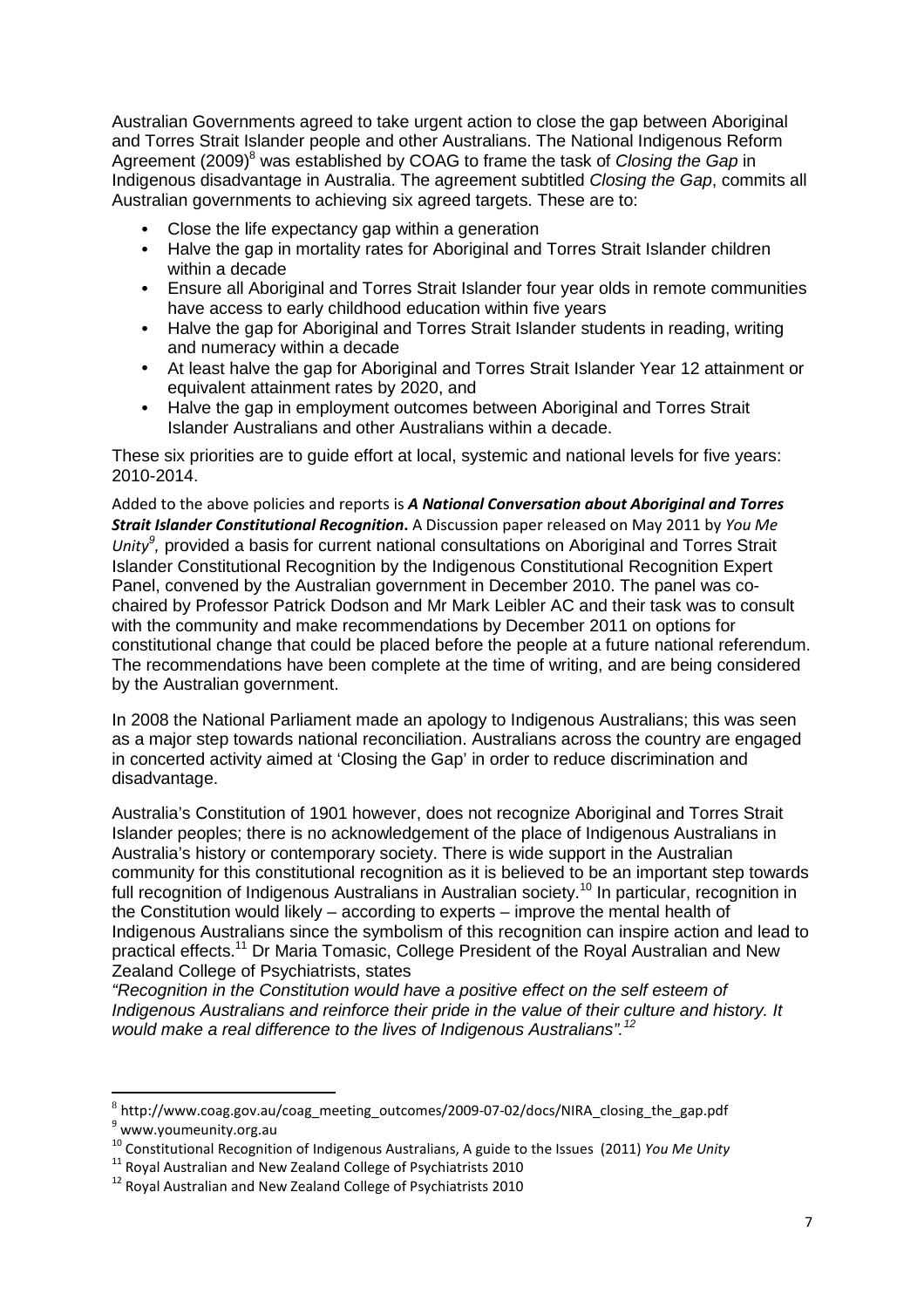# **2.2 Self Determination**

Self determination is defined as "the act or power of making up one's own mind about what to think or do, without outside influence or compulsion."<sup>13</sup> Self-determination is defined by Human Services Victoria<sup>14</sup> as being 'the right to freely choose a group's political status and economic, social and cultural development'.

Human Rights Australia maintains that "without self-determination it is not possible for Indigenous Australians to fully overcome the legacy of colonization and dispossession" .They continue "The right to self-determination is based on the simple acknowledgement that Indigenous peoples are Australia's first people".<sup>15</sup>

Article 1 of Part 1 of the International Covenant on Civil and Political Rights, states that "All peoples have the right of self-determination".<sup>16</sup> Australia became a signatory to this covenant in 1972 and ratified it in 1980.

The Royal Commission into Aboriginal Deaths in Custody, cited earlier, prescribed selfdetermination as being necessary for Aboriginal and Torres Strait Islander peoples to overcome their previous and continuing, institutionalized disadvantage and domination:

The thrust of this report is that the elimination of disadvantage requires an end of domination and an empowerment of Aboriginal people; that control of their lives, of their communities must be returned to Aboriginal hands.<sup>17</sup>

In the Bringing Them Home Report (1997), the Human Rights and Equal Opportunity Commission (now Human Rights Australia) similarly recommended that self-determination be implemented in relation to the well-being of Indigenous children and young people.<sup>18</sup>

The Australian government rejects self-determination as the basis for Indigenous policy and instead bases policy on the concept of 'self-empowerment' which enables a greater sense of responsibility and independence of their programs.

Some states however, use self-determination as an underpinning principle that guides decision-making concerning Aboriginal and Torres Strait Islander children and families. Human Services Victoria (2008) for example, states that "self-determination is the principle grounding a right for Indigenous people to exercise control over matters directly affecting their children, families and communities and as such is important for matters concerning juvenile justice, child welfare, adoption and family law matters".(p.31)

Whilst recognizing Aboriginal and Torres Strait Islander peoples in Australia's Constitution would advance reconciliation and promote equity and equality, it still needs to be understood that Australia's First Peoples live as a minority in a dominant culture. They straddle both cultures in their day to day experiences.

 $\overline{a}$ 

<sup>13</sup> www.yourdictionary.com

<sup>&</sup>lt;sup>14</sup> State of Victoria, 2008, Aboriginal Cultural Competence Framework

<sup>15</sup> www.hreoc.gov.au/social\_justice/info\_sheet.html

<sup>16</sup> Constitutional Recognition of Indigenous Australians, A guide to the Issues (2011) *You Me Unity*

<sup>&</sup>lt;sup>17</sup> For more information on Royal Commission into Aboriginal Deaths in Custody and its recommendations: www.naa.gov.au/publications/fact\_sheets/fs112.html

<sup>18</sup> Human Rights and Equal Opportunity Commission, *Bringing Them Home,* HREOC Sydney, 1997 Recommendation 42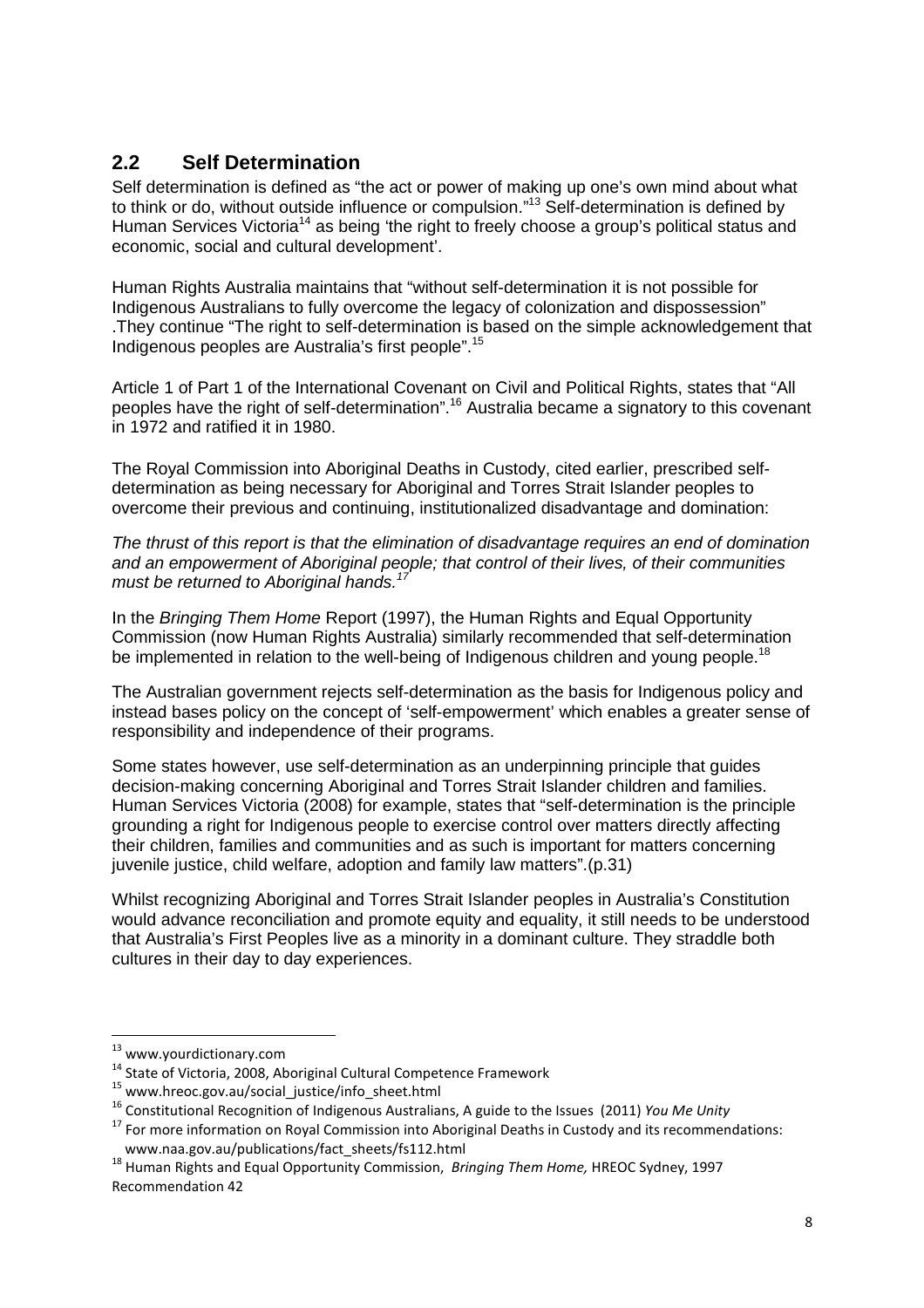Freire (1972) in his Pedagogy of the Oppressed, warned that in acting to support peoples from marginalized cultures, people from the dominant culture of a society need to be aware that they are still part of the dominant culture and as such, must be careful not to 'speak for' or 'do for' those from the marginalized culture. Any collaboration must be one of equal partnership with those from the dominant culture being alert to subtle power dynamics that might tend to imbalance the partnership. A commitment to self-determination by both parties can serve to avoid paternalistic partnerships that might unintentionally disempower Aboriginal and Torres Strait Islander communities.

Schools play a major role in reproducing structures of inequality and oppression (Banks & Banks, 2004; Cummins, 1986; Sleeter & Grant, 2003; Nieto, 2000). More will be said on this in the following section.

## **2.3 Racism in Schools**

 $\overline{\phantom{0}}$ 

Racism is destructive; it disempowers people by devaluing their identity<sup>19</sup>. It is a social construct and has its roots in the belief that some people are better than or superior to others because they belong to a certain race, ethnic or racial group. Racist attitudes and beliefs are prejudices and misperceptions about people based on racial lines that are often founded in fear of differences which are not understood. These might be differences in language, culture, values, religion, skin colour, child rearing, and world view. These fears can result in racist behaviours that might include harassment, ridicule, putting people down, spreading untruths, exploitation, racial vilification and even assault.

Knowledge of the racism encountered by Indigenous children and young people in schools is essential for understanding the changes needed and how to bring them about. Students may experience racism in schools in a number of ways and from a range of sources including harmful assumptions, paternalism, prejudice, low expectations, stereotypes, violence and biased curriculum materials (Hickling-Hudson & Ahlquist, 2003). Many behaviours in schools may be racist even if educators do not *deliberately* deliver the behaviours using racist attitudes. Some racist behaviours occur through omission or incorrect assumptions. For example, indirect discrimination (see Section 2.1) may occur when teachers 'treat all their students the same' in an honest, if misguided, attempt to be 'fair' or equitable.

Sleeter (1993) argues that teachers bring their own constructions and perspectives of race to the profession and that these are based mainly on their personal life experiences and vested interests. She goes on to describe how attempts to change these perspectives through increasing the knowledge base of teachers will not necessarily work. One study by Haberman & Post (1992) for example, showed that increased information served to reinforce rather than reconstruct, how (the white student teachers viewed children of colour). Still other studies revealed that the attitudes of (whites) immediately after instruction, improved somewhat but lasting changes and changes to behavior did not result (for example, Grant, 1981; Washington, 1981).

Racism is not always by dominant cultures towards minority groups or non-Indigenous people towards people of a different cultural background. Some Indigenous groups are racist towards others and/or towards other minority groups. Whilst Sarra (2007) maintains that mainstream Australians hold widespread negative perceptions and related negative stereotypes of Aboriginal people which position them as the 'helpless and pitiable other' (p.9), he also showed within his own school that students who were empowered to know and experience their own identity and capabilities, became strong in themselves (Sarra, 2003).

<sup>19</sup> *Racismnoway*: *the extent of racism in Australian schools.*http://www.racismnoway.com.au/aboutracism/understanding/index.html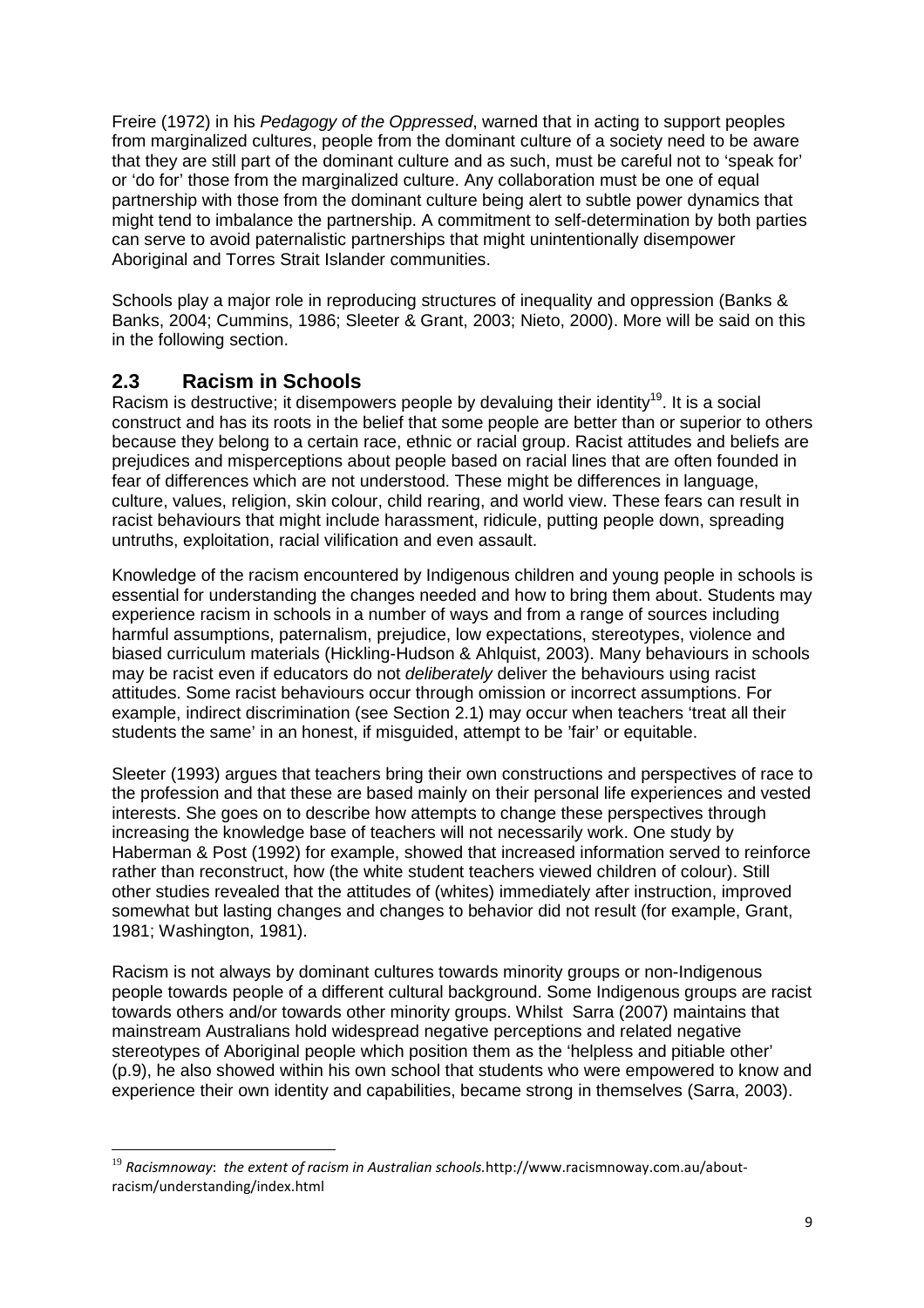Williams (1999) on the Racismnoway website<sup>20</sup>, asks " How does a child reach their full potential and exercise their rights as citizens of this country when they are given messages every day that they are worthless human beings?". The same website maintains that as well as racism being direct, it is "manifested indirectly, in the form of prejudiced attitudes, lack of recognition of cultural diversity and culturally biased practices". These might include that

- the environment of the school reflects the dominant culture
- the pedagogies used by the teacher are disempowering for the students
- the structure and times within the day reflect the ways of operating in a 'white man's world'
- the curriculum is non-inclusive
- expected behaviours are those pertaining to behaviours of the dominant culture
- policies concerning attendance, absenteeism, behavioural management, and so on, reflect norms established by the dominant culture.

Whilst many of these behaviours and manifestations will be unpacked in ensuing chapters, they serve to show how the social, cultural, physical, emotional, policy and jurisdictional environment can all act in discriminatory ways in schools and can result in children feeling disempowered and 'done to'. In addition, the website text cited above points out that those who don't experience racism themselves frequently don't recognise it, or even dismiss it as trivial, not seeing its potential for damage. The text continues "the danger is that when racist attitudes and behaviours are permitted to go unchecked in a school, a climate develops which sees these actions as normal and so allows racism to become entrenched".

As the work of Sarra (2003) showed, students can take control of all these forces, depending largely on attitudes, beliefs, and self-talk. They will not necessarily, or will be unlikely to, do this of their own accord but require modelling and leadership such as that provided by Sarra and other staff at Cherberg School. It should be pointed out however, that not all members of the school community approved of Sarra's methods, a fact acknowledged by Sarra himself (ABC, 2004).

# **3.0 Aboriginal and Torres Strait Islander Cultures, Identity, Epistemologies and Perspectives**

According to Australian Bureau of Statistics (ABS) 2006 data, approximately 2.5% of Australia's total population (517 000) were Aboriginal and Torres Strait Islander (ABS, 2008a). It is estimated that 90% were of Aboriginal origin, 6% were of Torres Strait Islander origin, and 4% were of both Aboriginal and Torres Strait Islander origin (ABS, 2008a). At this time, 32% of Indigenous people lived in Australia's major cities, 43% lived in regional areas, 9% lived in remote areas and 15% lived in very remote areas (2008b).

Australia's Indigenous population is spread widely across the country, more-so than non-Indigenous people, despite the majority living in urban settings. A greater proportion of Aboriginal people than non-Indigenous people also live in Northern Australia and in remote areas.

### **3.1 Aboriginal and Torres Strait Islander Cultures**

 $\overline{\phantom{0}}$ 

Culture is defined as 'a body of learned beliefs, traditions, principles, and guides for behaviour that are shared among members of a particular group' (Zion & Kozleski, 2005).

<sup>20</sup> *Racismnoway*, The extent of racism in Australian schools. http://www.racismnoway.com.au/aboutracism/understanding/index.html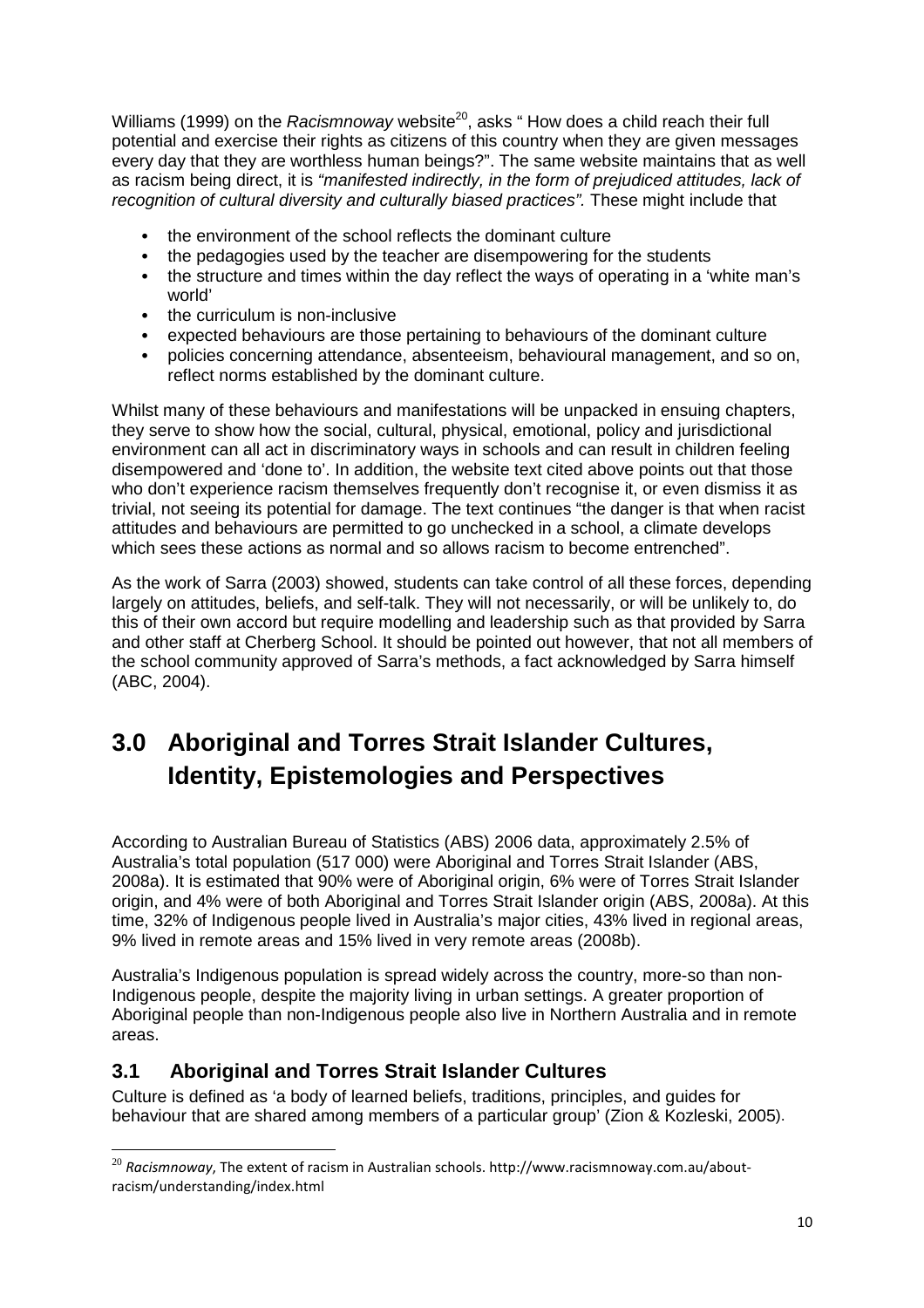Culture has many dimensions including shared language, beliefs, behaviours in transmitting knowledge to succeeding generations, personal space, gender roles, family roles, presence and grooming, value of education, spirituality, and concepts of health and healing. "Culture is the lens through which we look at the world; it is the context within which we operate and make sense of the world and its influences on how we process learning, solve problems, and teach"(Lee. et al, 2007).

Culture is not just about food, dance, dress, music, language and art; Hanley, (1999a) calls these surface culture and folk culture) but it is about the more subtle and deep ways that culture impacts on how individuals see the world and engage with it (St. Onge, P. et al , 2003). This 'deep culture' includes notions of modesty, child rearing practices, patterns of relationships, ordering of time, approaches to problem solving, kinship and roles in relationships, patterns of group decision making, and so on.

 It also involves an historical perspective; culture has protected the identity of Aboriginal and Torres Strait Islander peoples through more than two hundred years of colonisation and having a dominant culture imposed on all aspects of their lives. Delpit (1985, p. xiv) describes a 'cultural blindness' that pervades Western society:

"We all carry worlds in our heads, and those worlds are decidedly different. We educators set out to teach, but how can we reach the worlds of others when we don't even know they exist? Indeed, many of us don't even realize that our own worlds exist only in our heads and in the cultural institutions we have built to support them. It is as if we are in the middle of a great computer-generated reality game, but the "realities" displayed in various participants' minds are entirely different terrains."

Meyer (1998) compares the world views of Western society with Indigenous world views by comparing the Descartes egocentric notion of 'I think therefore I am' where the needs, rights and desires of the individual lead to comparison and eventually capitalism (Hanlen, 2002, 2007), with Indigenous world views which consider that knowledge of the individual comes through the knowledge of others; that you exist through interaction with others. Hanlen further explains that "education is understood as a lifelong process, not separate from family and other daily routine activities", and that "goals of the community are more important than the goals of the individual. All aspects of life are interconnected and dynamic and social practices are reciprocal, and for ease of explanation, can be described as circular in nature" (Hanlen, 2010). Hughes & More (1997) support this by stating that in the Aboriginal world "The value of things lies in their quality and relatedness. In a world made up of objects related through their spiritual essences, rather than their physical properties, counting is irrelevant". (p.9)

Hanlen (2010) cites her own research and uses the analogy that Western ways of knowing are 'square' and Indigenous ways of knowing are 'circular' and that this consequently "produces difficulties for Aboriginal students when they enter formal school education and for teachers who may not realise that their teaching strategies, good intentions and programs are often not producing successful literacy and educational results". She continues "The children come to school waiting to learn in 'circular' concepts and the teacher teaches using 'square' concepts". (p.3)

Yunkaporta & McGinty (2009) support this in their work with some Aboriginal culture groups, stating "In the Gamilaraay worldview, learning pathways are not direct and the outcomes and the journey are one and the same. This logic can be seen in the language. For example, the word for search and find is the same – ngaawa-y, and the word manila-y means hunt, search and find simultaneously (Ash, et al 2003). This indicates that the process is as important as the outcome, or rather that the outcomes are integral to the process."(p.62)

Last century, thousands of Aboriginal and Torres Strait Islander children were removed from their families and raised in institutions or fostered-out to non-Aboriginal people.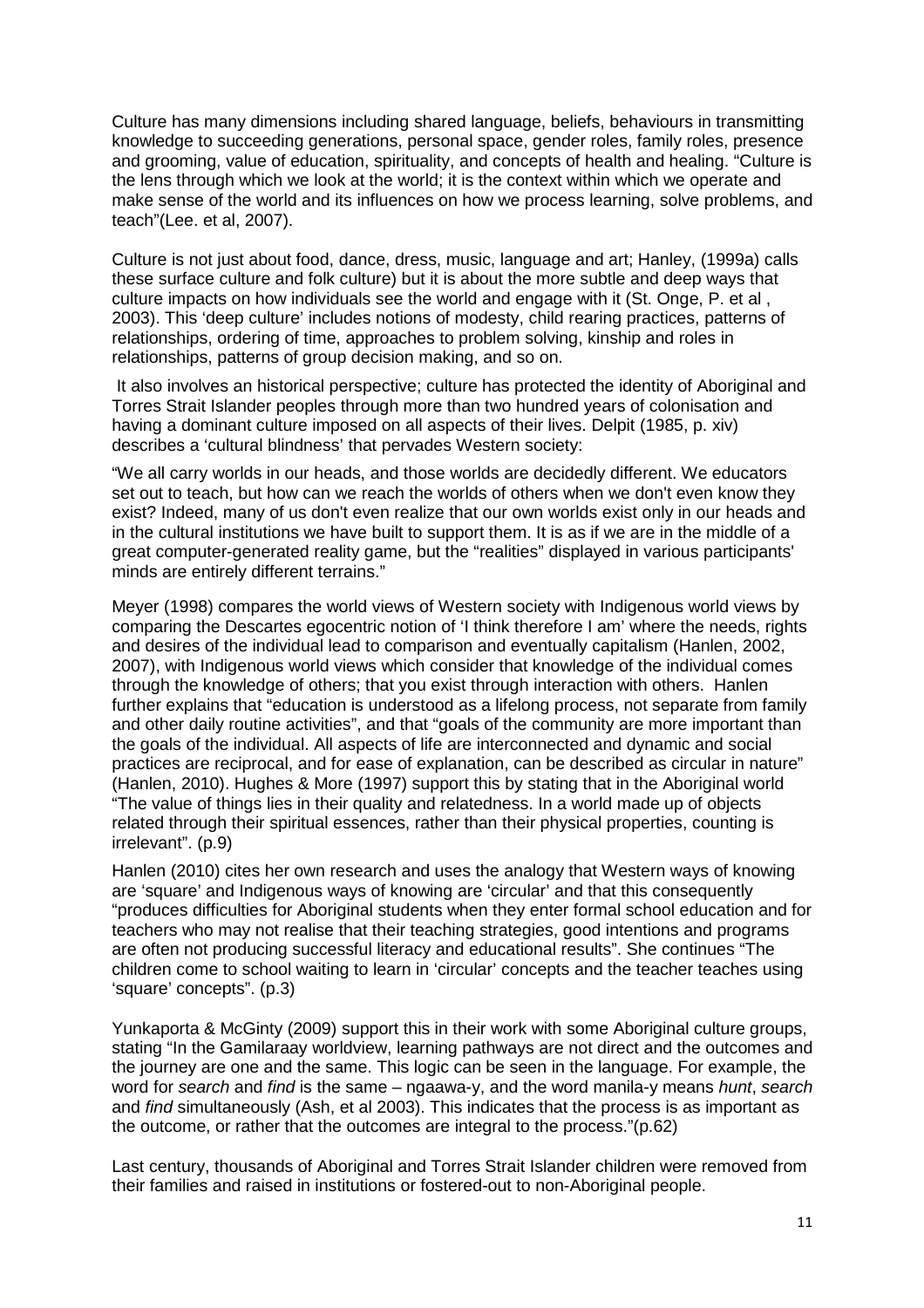This was seen as being in the best interests of the children from a world view that perceived all Aboriginal life as neglectful (Van Krieken, 2002). Hunter & Lewis (2006) however, state that "If a child's identity is denied or denigrated, they are not being looked after. Denying cultural identity is detrimental to their attachment needs, their emotional development, their education and their health."

The Bringing them Home Report (HREOC, 1997) reveals the damage to the self esteem, identity confusion and lack of connectedness that separating children from their families, cultures and communities can create for Aboriginal children. Service industries are still supporting many Aboriginal people through the trauma that this damage has caused, often being felt by the children and extended families of those who personally suffered (Zubrick, et al, 2005).

Regarding the children of these damaged Aboriginal peoples, they develop from a very early age their sense of identity as separate from white society as a result of their distinctive language/s, world view and social values. They learn about dispossession, survival, indifference, negative media images, and racism.(Gribble, 2002; Groome, 1995a).

Aboriginal people believe that as Australia's First Peoples – recently acknowledged by Australia's Government in the creation of the National Congress of Australia's First Peoples – they are due honour and respect in their land and in the context of history of invasion, racism and cultural abuse.<sup>21</sup> As First Peoples their culture includes a deep sense of belonging and identity, and involves a spiritual and emotional relationship to the land<sup>22</sup> that is uniquely beyond any relationships that other cultural groups migrating to Australia might experience. This demands a national response that is at a different level than a Cultural and Linguistic Diversity (CALD) acknowledgement that might be afforded other Australians with diverse cultural backgrounds.

The history of many Aboriginal and Torres Strait Islander peoples has been one of oppression and resistance. This not only includes the wars of invasion during colonisation but also a 'cultural resistance' to policies and Western education (Parbury, 1986).

In cultures with a strong oral tradition – which many groups have, especially in remote Aboriginal communities – trust in government and government institutions needs to constantly be built in relationships since histories are passed down through generations as part of cultural maintenance.

It is difficult to understand culture and its impact on each of us. Aboriginal and Torres Strait Islander peoples in the Northern Territory live in a mainstream/dominant culture that is very different to their own, for example. In their day to day experiences they bridge both cultures. Most people take their own culture for granted and may not even be able to define it until placed in another culture, when they are forced to consider differences between their own and those of the dominant culture in which they find themselves.

Many Aboriginal and Torres Strait Islander children, particularly in remote communities, move in and out of mainstream culture every day as they go to schools steeped in Western values and cultural norms. They see themselves as 'different' and if their teachers don't understand these cultural differences, they can also be made to feel that they are not 'normal'.

Bazron, et al, (2005) found that although research increasingly indicates the importance of attending to the needs of culturally diverse students, many schools in the U.S. either ignore or down play the strengths of these students and their families as a result of the middle-class European values that generally underpin the culture of schools (Boykin, 1994; Valenzuela, 1999). Bazron concluded that 'This cultural disconnect often leads to poor self-concept, discipline problems, and poor academic outcomes". (p. 83)

 $\overline{\phantom{0}}$ 

 $21$  State of Victoria, 2008, Aboriginal Cultural Competence Framework

 $^{22}$  State of Victoria, 2008, Aboriginal Cultural Competence Framework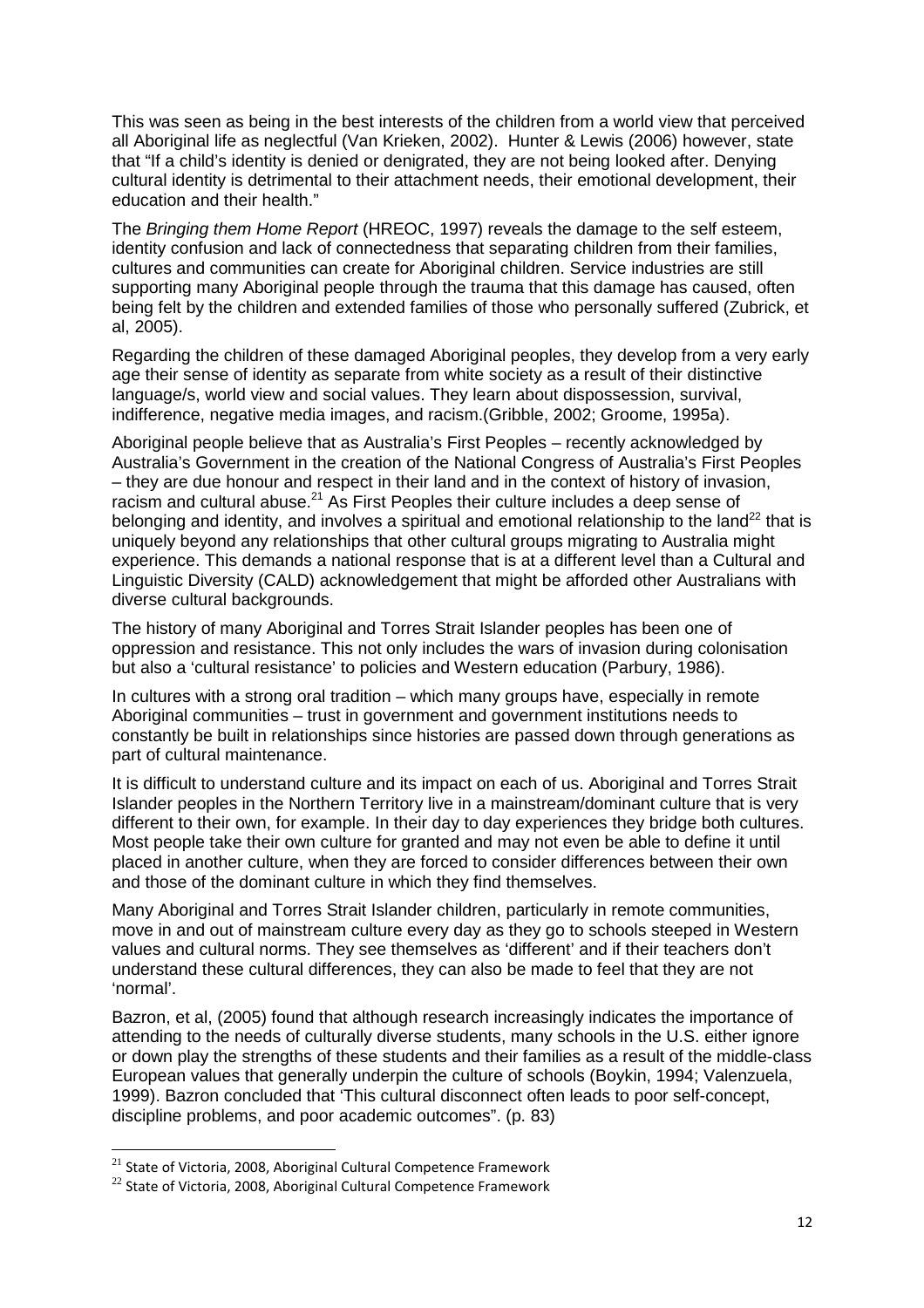# **3.2 Aboriginal and Torres Strait Islander Identity**

"Culture….is the foundation upon which individual identity is built" (Tripcony, 2010, p.7) Aboriginal identity pertains to ancestry and country of origin; about perceiving oneself to be Aboriginal. It is not about genetics or skin colour, but about relationships and obligations with people and place (country), or kinship (Dudgeon et al, 2010). When introducing oneself to other Indigenous people, it is important for an Indigenous person to be able to say where they are from (their 'country') and the people-group to which they belong. This 'locates' a person on a kinship 'map' in the same way that Western people locate places using grid references.

Burney (1994), states that "Being Aboriginal has nothing to do with the colour of your skin or the shape of your nose. It is a spiritual feeling, an identity you know in your heart. It is a unique feeling that may be difficult for non-Aboriginal people to understand."

Identity/Aboriginality/Indigeneity may have many definitions amongst Indigenous Australians (Huggins, 2007). Huggins explains that Aboriginality is a feeling of one's own spirituality and forms the core basis of identity, expressed every day through art, language, humour, beliefs and familial and community relationships. Identity is very personal; it evolves for an individual as they grow in the knowledge of their own cultural background, and as they respond to different places and circumstances (Groome, 1995). Identity is not a matter of where an Aboriginal child lives; he/she will identify with aspects of Aboriginal culture whether they live in a remote community or the centre of an urban environment (Gibson, 1993; Guider, 1991).

The system of Aboriginal and Torres Strait Islander kinship is an internal identity structure which determines the behaviour and responsibility of each individual to each other individual within the society. Similarly, the relationship to the land is fundamental to Aboriginal identity; hence the depth of feeling and intensity in the struggle for land rights.

How Aboriginal people see themselves, their conditions and their own sense of internal identity, affects their perspectives and perceptions of what is external.

## **3.3 Aboriginal and Torres Strait Islander Perspectives and Epistemologies**

Perspectives are about seeing things differently, however 'seeing' from a human standpoint, can be physical, emotional or cultural. The viewpoints formed by individuals depend on their experiences, learning, cultural beliefs and values.

Aboriginal and Torres Strait Islander Perspectives are the points of view that Australia's Indigenous people have. These differ according to the cultural groups they belong to and their experiences. For example, Aboriginal and Islander people have a different perspective of Australia Day as an event in Australia's shared history; for many non-Indigenous this is a day for celebrating the arrival of European settlers in 1788, but for many of Australia's Indigenous people it is a day of mourning, marking the commencement of 'invasion and colonisation' and the start of the erosion of their language, traditions and cultural identity.

Traditional Aboriginal and Torres Strait Islander cultures are closely aligned to nature and the environment with particular emphasis on cycles and patterns and the effect each has on the other. These cultures are based on links to the land, language and culture.<sup>23</sup>

 $\overline{\phantom{0}}$ 

<sup>23</sup> Queensland Studies Authority 2001, *Aboriginal and Torres Strait Islander Studies* Senior Syllabus http://wwwqsa.qld.edu.au/syllabus/2045.html Education Queensland *The holistic learning and teaching framework* http://education.qld.gov.au/schools/Aboriginal and Torres Strait Islander/educators/culturalaware-localstory.html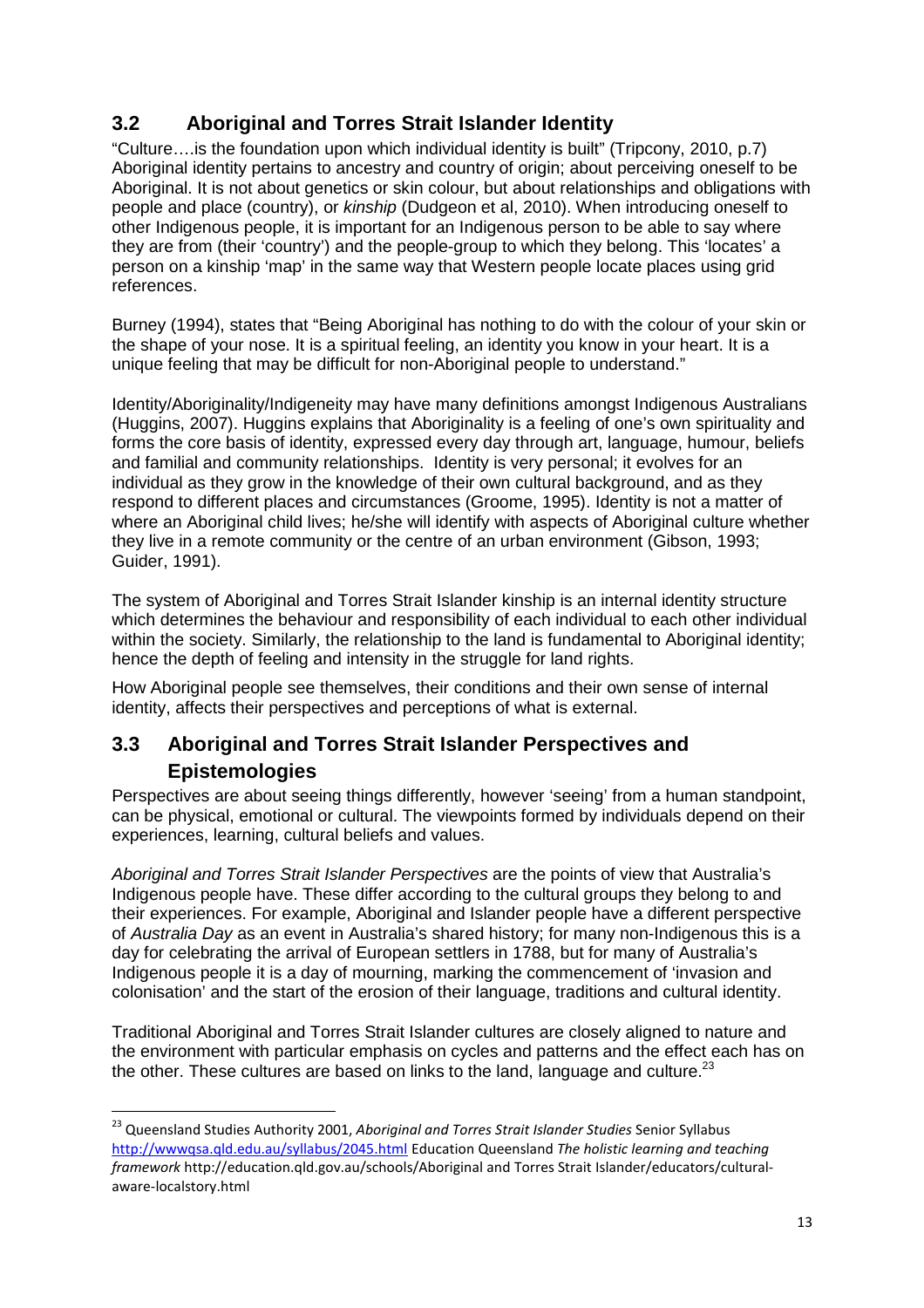These links affect the perspectives of these cultures. For example, close ties to *country* and the fact that people do not own the land but rather, people belong to the land, affect the way land is treated; not as a commodity or resource but as a living extension of the group; something to be cared for and nurtured. Helen Milroy (HREOC, 2008) speaks about this perspective based on Aboriginal beliefs that the physical environment of each local area was created and shaped by actions of spiritual ancestors:

"We are part of the Dreaming. We have been in the Dreaming for a long time before we are born on this earth and we will return to this cast landscape at the end of our days. It provides for us during our time on earth, a place to heal, to restore purpose and hope, and to continue our destiny." (p.14)

Modern contexts have provided Australia's Indigenous people with the opportunity for the land to be used as an economic source, for example in mining and development, whilst still maintaining a strong personal and cultural connection to the landscape and geography, shared over generations; through song, stories and dance.

Similarly kinship, as described in the previous section, plays an important role in identity and hence strongly influences perspectives. Hall (2010) quotes a perspective by an Aboriginal staff member in a remote school as follows:

'I think that when they first come to our community they have to respect our lore/law, respect our behaviours. Like if you want to come and teach you have to, if you come you have to remember that you are here for teaching only not to become bossy or to take over everything. You are here to be working with indigenous (sic) staff'.

Aboriginal and Torres Strait Islander perspectives are an important component of Australia's history and cultural heritage. All Aboriginal and Torres Strait Islander people maintain their cultural identity whether in urban, rural or remote locations, and engage in a range of cultural practices. The Northern Territory Department of Education and Training states that:

"Incorporating Aboriginal and Torres Strait Islander perspectives into school practices can better ensure that the curriculum:

- is culturally inclusive, valuing all cultures and backgrounds
- is uniquely Australian, celebrating Aboriginal and Torres Strait Islander societies as fundamental to our heritage
- provides a balanced representation of all Australian peoples, stories, beliefs and practices
- helps to develop the knowledge and understanding needed by all Australian children
- is relevant to the learning needs of all Australian students (Aboriginal, Torres Strait Islander, long-term residents and new arrivals)
- promotes equitable outcomes for Aboriginal and Torres Strait Islander students." Source: NTDET (2010c, p.5)

Although culture is broadly defined some aspects of culture are more important for teachers because they have direct implications for teaching and learning. These include cultural values, traditions, histories (particularly political), communication, learning styles, and relationship patterns. Some of these relate also to Indigenous epistemologies (Indigenous knowledge systems, the nature of knowledge and how it is used). Examples of these might be: whether problem solving is done collaboratively in the community or individually, or both; what protocols exist in the cultural community regarding the ways children interact with adults (and how this plays out between students and teacher); how questioning is used in cultural communication, and so on.

Alberta Education (2007) provides advice for teachers considering 'deep culture' to support teachers to understand cultural differences in student behaviour.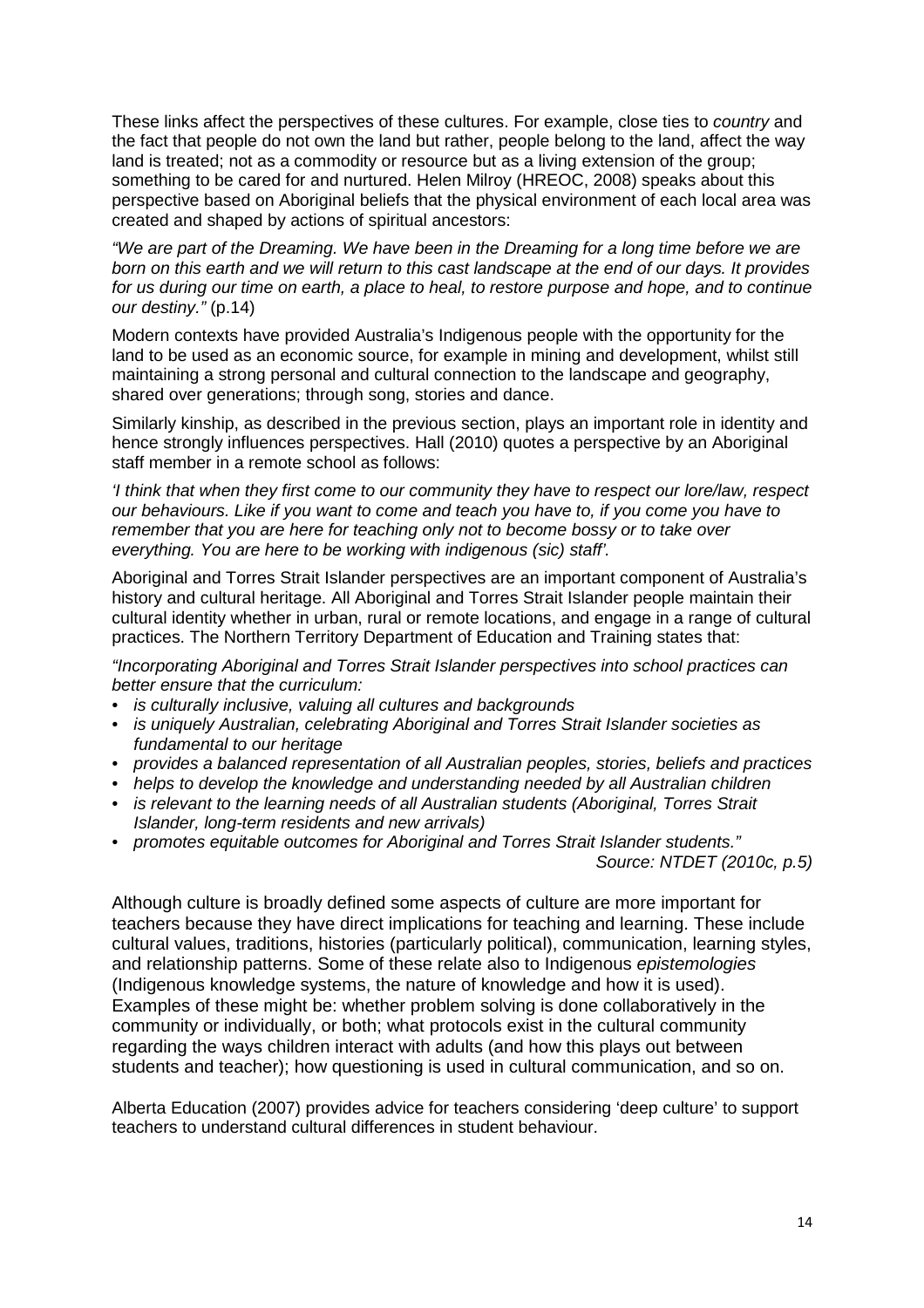The following table indicates some of the areas of difference:

| <b>Perceived Behaviour</b>                                                                            | <b>Possible Cultural Source</b>                                                                                              |
|-------------------------------------------------------------------------------------------------------|------------------------------------------------------------------------------------------------------------------------------|
| Student avoids eye contact                                                                            | Casting the eyes down may be a demonstration of<br>respect                                                                   |
| Student smiles at seemingly inappropriate<br>times                                                    | A smile may be a gesture of respect, meant to avoid<br>offence in difficult situations                                       |
| Student seems reluctant to engage in<br>debate, speculation, argument or other<br>classroom processes | In some cultures, it is considered inappropriate to<br>openly challenge another's point of view, especially the<br>teacher's |
| Table 1: Considering Deep Culture: Understanding Cultural Differences in Student Rebaviour            |                                                                                                                              |

Table 1: Considering Deep Culture: Understanding Cultural Differences in Student Behaviour (Source: Alberta Education, 2007)

There has been a plethora of research resulting in descriptions of many of these aspects for Aboriginal and Torres Strait Islander students in parts of Australia. Perso (2008) infers many of these, drawn from research in her Reflective Framework for Cultural Competence. The following extract is taken from this text:

"Information about students' worlds is important information that teachers need when creating a learning environment<sup>24</sup>. In particular, they need to find out

- How students are taught in the home/how have they learned best at school so far?: do they learn by watching? By doing? By listening? Which ones learn holistically (watch the whole behavior repeatedly until they feel confident to 'have a go') or incrementally (learn each little step one at a time and then put them together), or both?
- How questioning is used in the home and community?: a dominant question-answer pattern plays a major part in teaching and learning in most Western classrooms since teachers ask questions to find out what their students know. A response of silence (used frequently and in a positive way in Aboriginal conversation) is often interpreted that students are ignorant, shy or don't want to engage. The Aboriginal response to a question will often start with silence because this is the Aboriginal way of communicating<sup>25</sup>. Similarly, Aboriginal children from communities are likely to ask 'who' and 'where' questions rather than 'why' and 'how' questions, reflecting their world view and focus on relationships and country.(Harris, 1981; Christie 1992)
- Classroom behaviours: are the students independent learners? Do they take on a lot of responsibility at home? Are they familiar with following instructions from adults – especially those they don't have a relationship with? Are they used to collaborating with peers, offering to help, taking help or requesting help from each other?
- Language, semantics and tone: What do you know about the language/s the students speak? Are they written or oral languages? Are they creoles? Are they dialects? Do they speak Aboriginal English? Do they know any Standard Australian English? What phonemes (sounds) do these languages have in common with SAE? Do you know anything about the way language is used in the homes of children; in some Indigenous cultures it may be considered offensive to speak forthrightly, silence in questioning might be used differently, power relations may influence communications, gestures and body language may be as important as oral

 $\overline{\phantom{0}}$ 

 $25$  Eades (1993)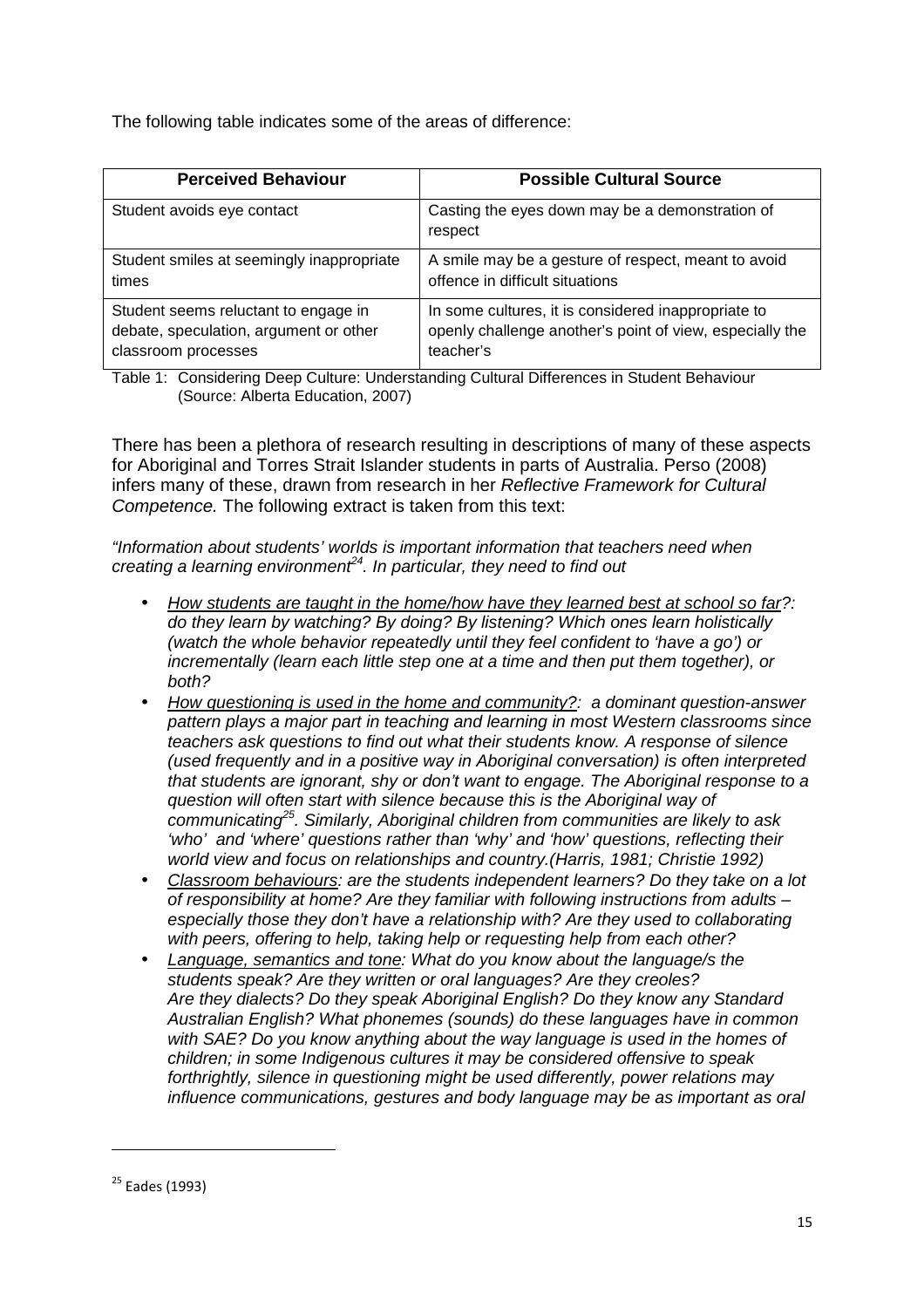language; Are there any SAE words you might use that may be interpreted in different ways (e.g. use 'think carefully' rather than 'try again')?

- Expectations and consequences: do you believe that your students can learn and achieve at high levels and that some are likely to be gifted? Do your students know the expectations and goals you have for them? Do you know what social and cultural language/s your students use in their homes? Are your students used to rules – what are they and what are the consequences that are applied if they break them? Do you know what expectations exist in the homes of the students concerning the concept of 'time'? Would they know what 'five minutes to go' or 'stop work now' mean? Do you know about the level of responsibility and decision-making they have at home? Will they respond to you making decision just because you are their teacher? Do your students understand physical and verbal restraints you might use in the classroom? Will they respond to 'don't touch' or 'stay away'? Do the families of your students understand that continuity of learning is essential to ensure progress and achievement? How do you know?
- Classroom relationships: do you know that you might need to establish closer/different relationships with your Indigenous students than with non-Indigenous students in order to build the trust needed for engagement and respect? ….more than just your name but in a deeper sense? Do you know that the parents of your students might need to know and trust you, the Principal and the school, and the government in order to maximize the attendance of the students? Are you willing to meet with them outside the school grounds to build a relationship with them? Do the parents of your students feel welcome in your classroom? Do your students know your personal classroom management style and what to expect? Did you know that publicly drawing attention to errors of your students is offensive in some cultures? Is this the case for your students? Have you asked parents how they correct errors and mistakes of their children in order not to 'shame' them? Do you know not to embarrass your students by drawing attention to their successes in front of other Indigenous students, families and Teacher Aides?
- Context and relevance: It is likely that your students will deeply engage with tasks that are immediately relevant and meaningful; have you found out whether this is so? Do you know which of your students show persistence with problem solving? Have you asked their families about this? Have you thought how you might harness this for peer tutoring in your classroom? Do you know about the cultural knowledge and skills of the local community and have you considered how you might plan lessons and units of work to harness these settings?
- Knowledge about learning: Do you know whether your students are holistic or incremental learners, or both? Do you know whether they take risks in their learning or wait until they know they are confident before trying something new? Do you know whether your students know how to provide feedback to you? Do they know that it's OK to ask for help and how to do that? Do they prefer to ask peers for help rather than teacher or Teacher Aide? Do you know how ritual is used in homes and community? Is it possible your students are ritualizing tasks as a substitute for learning? How would you know? Can ritualizing be used to scaffold the learning? (Source: Perso, 2008)

The research underpinning many of the above themes will be elaborated on in Section 5.1.

Of particular interest is an Indigenous perspective on literacy offered by Price (1990) who perceives 'traditional' Aboriginal literacy as "the enshrining of history, heritage and cultures in paintings on bark, on bodies, on cave walls, and in sand, as well as in dance and song: a literacy that was privileged information depending on one's wisdom and maturity." (in Tripcony, 2007, p.6). Tripcony comments on this, saying "This comment demonstrates the different ways of being in the world, and helps us to see that for each of us, our literacy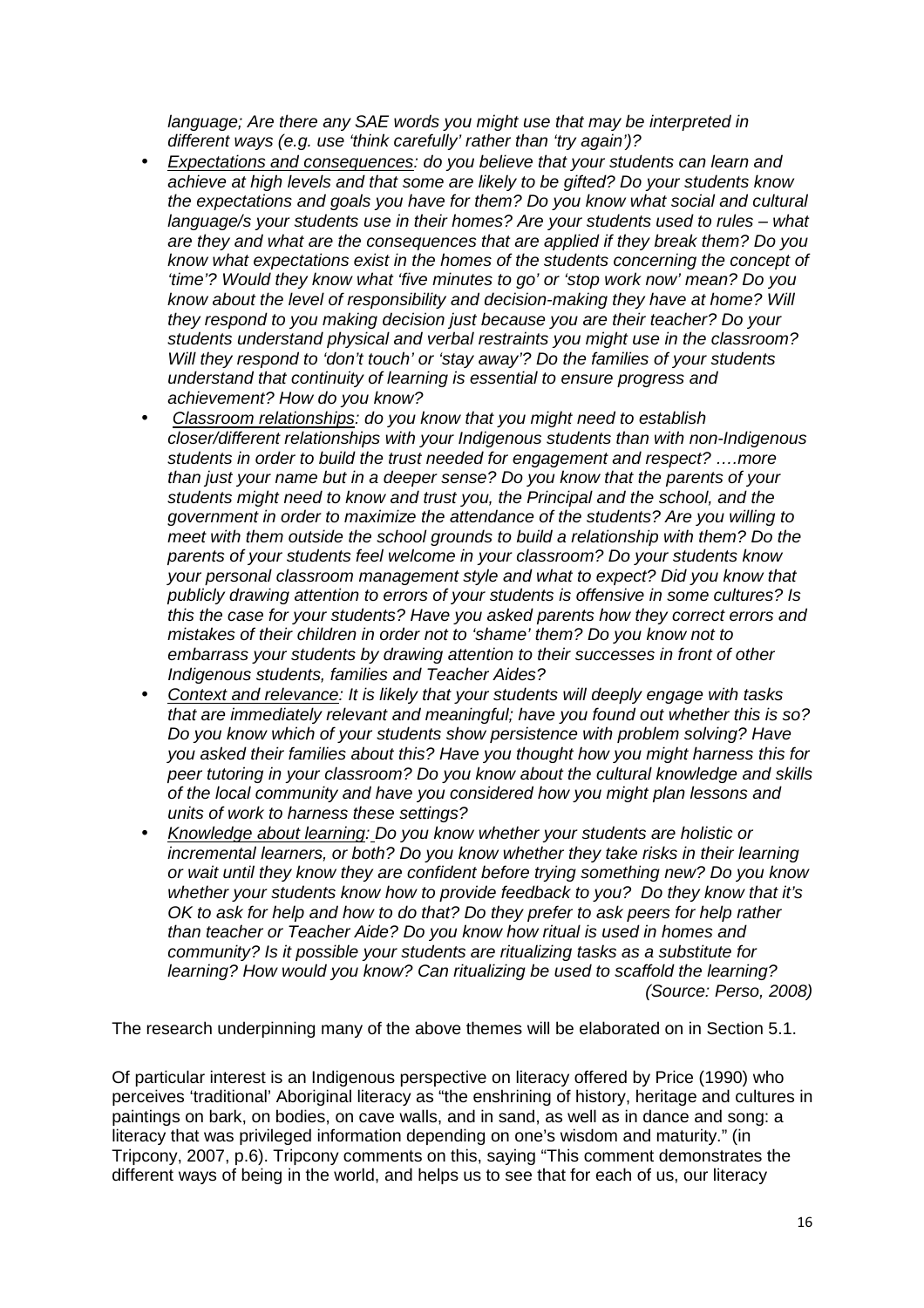abilities depend very much upon how we have been socialised at home, our experiences outside the home, and the context in which we are expected to use our skills of reading, viewing, listening, comprehending, analysing, verbalising, writing, etc." (Tripcony, 2007, p.6). Another form of literacy which should be included in this discussion, is that of 'reading' nonverbal language which is still used by many Indigenous Australians today (Enemburu,1989).

In order to provide culturally responsive service delivery and beneficial programs to Aboriginal and Torres Strait Islander children and their families, we need to go beyond a 'head knowledge' and checklist approach since cultural responsiveness is more than 'doing the right thing' from a compliance and humanitarian position. Cultural responsiveness results from cultural competence which respects and values the unique identity or each child. A cultural lens helps us to see each child and their relationships from the perspective of their own family and community rather than our own. This perspective ensures that cultural bias is not part of the response.

In remote communities in particular, it is essential that Indigenous teachers, workers, and students are valued for who they are, what they know and the skills they bring with them into the learning environment. Not only is using a strength-based approach essential for relationship building and validating Indigenous cultures, it is also essential for quality teachers to build on what students already know and the way it is embedded in their identities.

Gay, (2000) maintains that Culturally Responsive Teachers appreciate the existing strengths and accomplishments of all students, develop them further in instruction, and use them as a resource for teaching and learning.

The risks of not engaging with Aboriginal and Torres Strait Islander perspectives in schools are principally those of delivering a biased program, from a white, middle class perspective, using pedagogies and delivery styles that do not take the needs of students into account. In addition, providing a biased view robs the entire student cohort of the richness provided by Indigenous perspectives.

# **4.0 Cultural Competence**

During the 1970s there was growing attention across many nations, including Australia, to **cultural awareness**; an initial step towards understanding difference between cultural groups. The focus was on difference rather than diversity, which includes similarities as well as differences.

This was followed in the early 1980s, with a focus on **cultural sensitivity** which includes not only knowledge that diversity exists between and within cultural groups but a refusal to make value judgments against differences i.e. as being better or worse, more or less intelligent, or right or wrong – they are simply different (Eisenbruch & Volich, 2005). In the context of agencies and communities grappling with the availability of appropriate services to minority groups, emphasis was placed on bilingual/bicultural services and the importance of knowing the culture of the clients.

In the mid 1980s the focus shifted from cultural sensitivity to a demand for **cultural competence**. Cultural competence as a concept was developed in the United States as a result of their health care system seeking to improve access for the increasing diversity of its population and to address inequities in social service delivery to Native American populations (Grote, 2008). In Australia, cultural competence also grew out of developments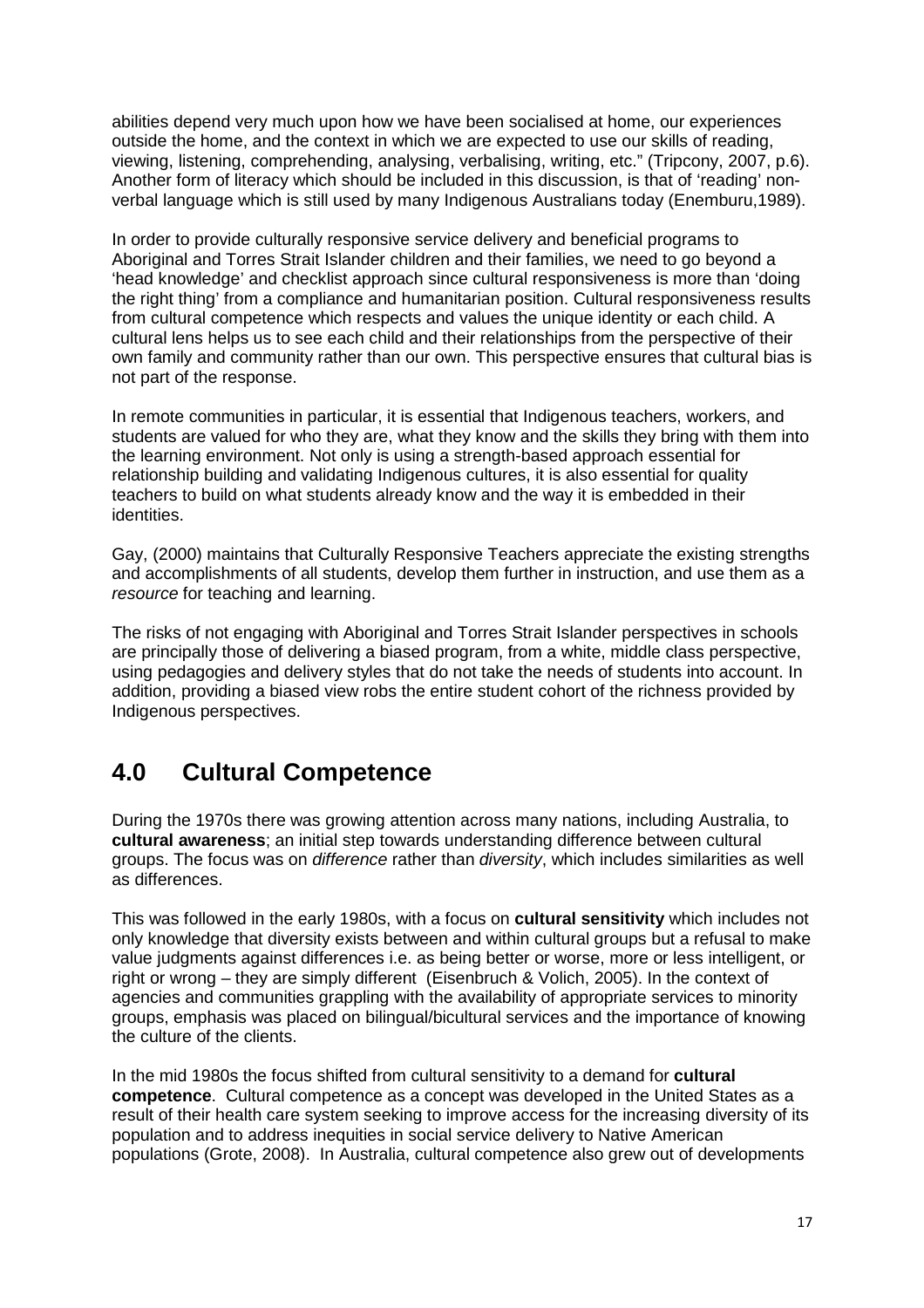of similar and related approaches aimed at making health care systems more inclusive of Indigenous clients (Thomson, 2005).

This shift demanded a transformation to a skill focus based on the learned cultural knowledge. By the late 1980s the focus became one of 'us' as well as 'them'. Roberts et al (1990) define cultural competence in a program, as being "A program's ability to honour and respect those beliefs, interpersonal styles, attitudes and behaviours both of families who are clients and the multicultural staff who are providing services". (p.1)

Cultural competence is a term that springs from diversity competence and in particular, can be seen to mean organizational competence in dealing with a diverse client group. Most of the definitions of cultural competence come from the health care industry. This is probably not surprising; a poor or incorrect medical diagnosis due to lack of cultural understanding can prove fatal. Whilst some definitions focus on the knowledge and skills needed to interact successfully with different cultural groups, others focus on attitudes which sit behind the skills and responses delivered. Cultural competence, according to Stewart (2006), implies both action and accountability, and hence raises the bar.

## **4.1 Cultural Competence Defined**

Cultural competence has been defined as "…a set of congruent behaviours, attitudes, and policies that come together in a system, agency, or among professionals that enable them to work effectively in cross-cultural situations" (Cross, et al 1989, p. iv).

Lee et al (2007) extend this definition, describing cultural competence as "The ability to work effectively across cultures; it is a set of congruent behaviours, attitudes, and policies that come together in a system. Cultural competence means understanding one's own identify and values, and how these influence one's perceptions. Cultural competence requires knowledge, skills, experience and the ability to transform these into practices which result in improved services". (p.3)

The Northern Territory Department of Education have adapted and combined these and other definitions for their own purposes:

**Cultural Competence** is the ability to understand, interact and communicate effectively and with sensitivity, with people from different cultural backgrounds. Cultural competence is a personal capability that is not necessarily innate but develops over time. A precondition is a deep awareness of one's own identity since it involves examining one's own biases and prejudices. A culturally competent person is able to empathise with how people from other cultures might perceive, think, interact, behave, and make judgements about their world. Consequently it has four elements: awareness, attitude, knowledge and skills. (Martin & Vaughn, 2007, Cross et al,  $1989<sup>26</sup>$ 

In addition, Universities Australia more specifically defined Indigenous Cultural Competence as follows: 'Indigenous cultural competency refers to the ability to understand and value Indigenous perspectives. It provides the basis upon which Indigenous and non-Indigenous Australians may engage positively in a spirit of mutual respect and reconciliation". (2011)

In comparison with *cultural sensitivity*, which focuses on the importance of knowing and being sensitive to the culture of one's clients, cultural competence is a skill-focused paradigm (Chin, 2000) and is therefore a journey rather than merely a stage in the transition from cultural sensitivity to **cultural responsiveness**. In order to actively respond in appropriate ways to the needs of clients an agency must first be culturally competent.

 $\overline{\phantom{0}}$ 

 $^{26}$  NTDFT(2010c)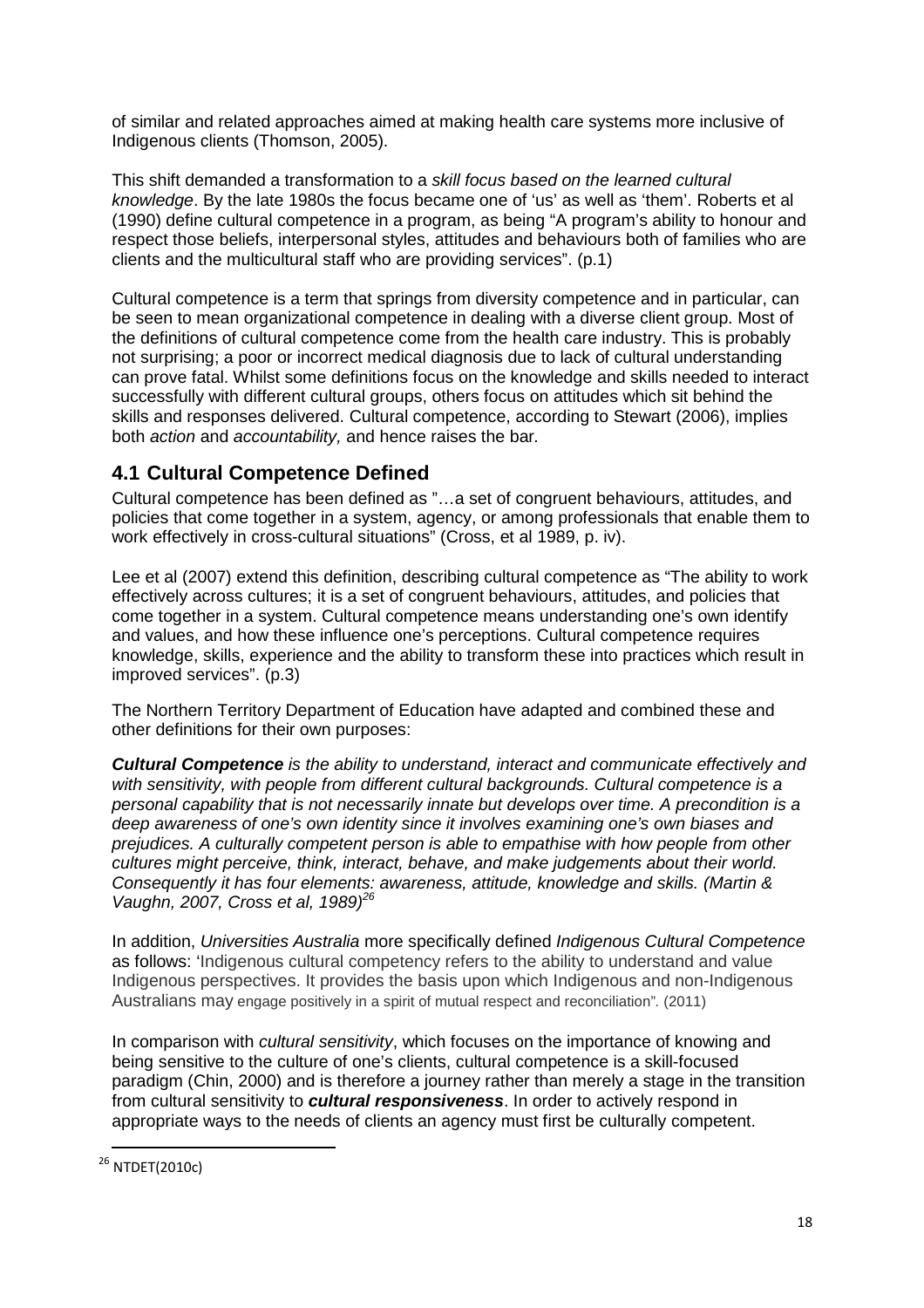Whilst there is a range of definitions for cultural competence, all agree that cultural competence for an individual is a personal capability comprised of attitudes, values and beliefs that develop over time through a personal journey (Mason et al., 1996; Ronnau, 1994; Sowers-Hoag & Sandau-Beckler, 1996; Manoleas, 1994; Krajewski-Jaime, Brown, Ziefert, & Kaufman, 1996; Weaver, 1997).

In addition, there is an element that goes beyond objectivity; as Sims (2011) states "Cultural competence requires more than an awareness of Indigenous culture, but a willingness to engage with heart as well as mind; an engagement many service providers find difficult given the mismatch between Indigenous and non-Indigenous cultures on fundamental beliefs around children, child-rearing and the roles of parents and community." (p.11)

To become culturally competent one must go through a number of stages on the journey in order to result in culturally competent practice. Stages were developed in an attempt to measure the degree of cultural competence held by organizations and individuals in order to provide advice to them about what was needed for growth and improvement. Researchers disagree about the number of stages but analysis between proposed stages result in stages beginning with **awareness** of one's own values, attitudes, biases and beliefs and using one's own culture as a benchmark against which to measure others, to **valuing** diversity and understanding the dynamics of difference, and hence leading to **integrating** the knowledge and skills with professional skills to meet the needs of culturally diverse clients.

These elements or components are interactive i.e. one does not pass through one stage onto the next but the learnings are cumulative and on-going and no one stage is sufficient of itself to bring about desired practice ( McPhatter,1997; Weaver, 1997).

Mason (1993) represented cultural competence on a continuum that enables individuals and organizations to self-reflect about where they are on the journey of cultural competence and hence determine and plan for their own movement or progress, over time. There are five steps on the continuum (Hanley, 1999c):

- 1. **Cultural destructiveness**, where attitudes, policies and practices are destructive to cultures and consequently individuals within the cultures (e.g. administering psychometric instruments on populations that were not included in the standardization process).
- 2. **Cultural incapacity,** where the system lacks the capacity to help minority clients or communities (e.g. not providing bilingual personnel when needed, or drawing educational conclusions based on the professional's world view not on the child's view, or failing to understand what mistreatment based on cultural background is e.g. using a speech therapist for children who can't make English language sounds when they haven't first been explicitly taught how) – decision is not intentionally racist but results in outcomes that are not in the client's best interests.
- 3. **Cultural blindness**, where the system functions with an underlying belief that all people are the same and culture and colour make no difference; provides services with the express intent of treating everyone the same, in a misguided attempt to be 'fair', and hence not being biased. However, the competencies that minority children develop in the community are often different from those the children are required to demonstrate at school (Ogbu, 1988). So, an example of cultural blindness in a school occurs when a teacher is not aware that children use different social norms at home and in community and punish them for not using those expected at school, when they have never been explicitly taught school norms.
- 4. **Cultural pre-competence**, when systems and agencies recognize cultural differences and make efforts to improve. For example, these efforts might include hanging an Aboriginal or Torres Strait Islander flag and artworks in the school yard and reception areas, or employing Aboriginal people to work on the school staff.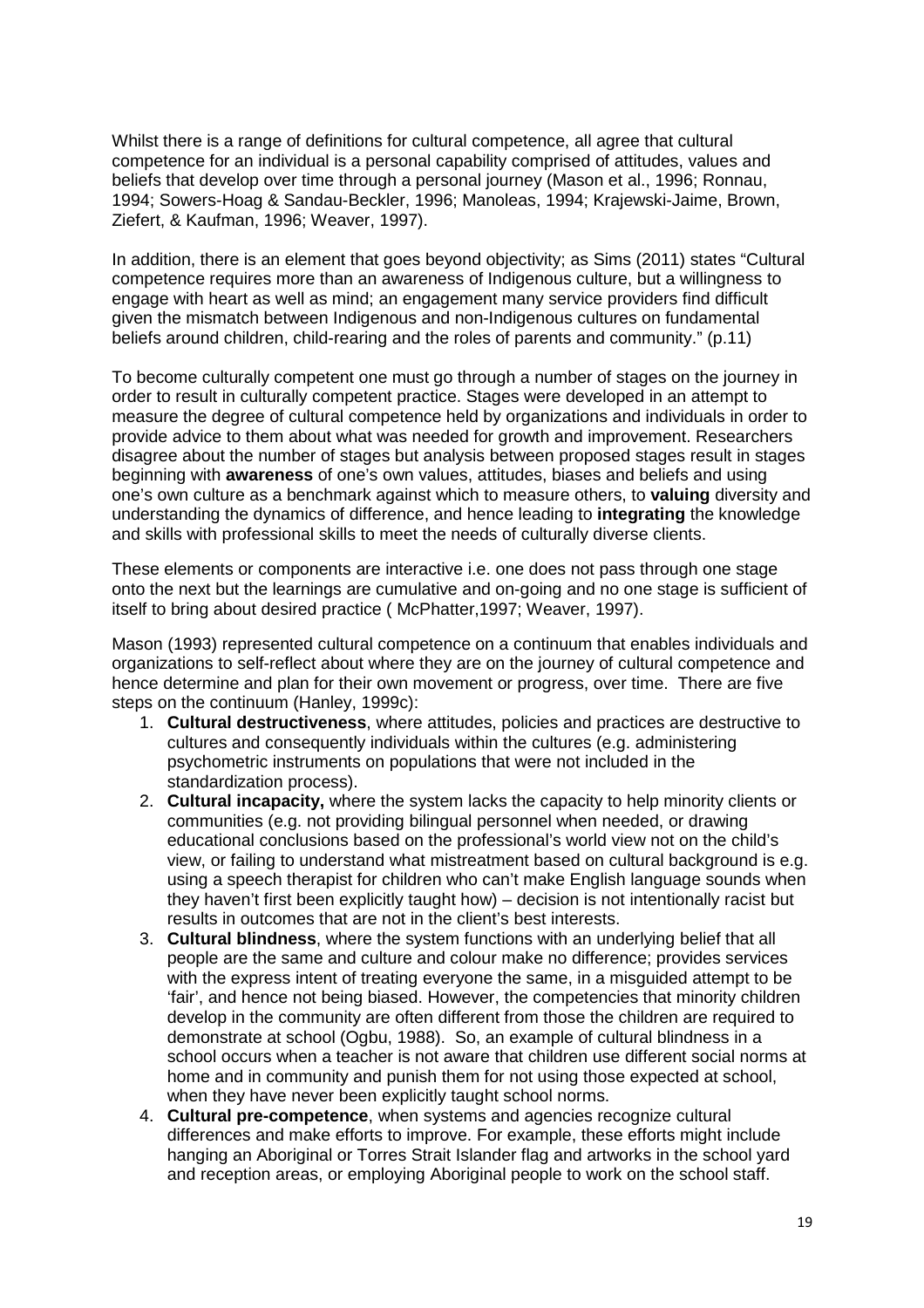While these are positive ways to move forward and recognize difference, of themselves they neither ensure cultural competence or positive outcomes for students.

5. **Cultural competence**, when systems, "agencies and individuals accept and respect cultural differences, continue self-assessment of cultural awareness, pay careful attention to the dynamics of cultural differences, continually expand their cultural knowledge and resources, and adopt culturally relevant service models in order to better meet the needs of minority populations" ( Hanley, 1999, p.6). This might be demonstrated through involving the community in the development of the school plan and curriculum, and other decision making processes, or in bringing in members of the community to provide professional learning for teachers and staff in the ways of knowing of the community.

It should be noted that moving along the cultural competence continuum is a *lifelong* journey, an ongoing process and an ideal to strive for. Lee et al (2007) refer to Ritter's research (2007) in stating "Gaining cultural competence is a developmental process which begins with the awareness of one's own culture, gaining knowledge of other cultures and understanding the way different values intersect. As we move along the continuum of cultural competence and gain proficiency we deepen our understanding of inequity and our ability to help create equity." (p.6)

Since cultures are constantly changing, cultural competence is not a state that can be achieved or arrived at. Organizations that reach this level of competence need to constantly re-assess as the cultures they work with, including their own, evolve and become more diverse.

Banks (2004) breaks down elements 4. and 5. of this continuum into three elements to show that there are higher levels of cultural competence to achieve as an individual or organization continues to grow. Banks' levels break the cultural pre-competence and cultural competence levels of Mason into three levels as follows:

- **Emerging cultural competence**: recognizes diversity and inequity and attempts some improvements
- **Basic cultural competence**: accepts and respects differences, recognizes need for systemic change, and
- **Advanced cultural competence**: holds culture in high esteem. Ongoing individual and institutional change to address equity based on informed decision making. (Note that this is the highest degree of Cultural Responsiveness).

The continua of Banks and Mason, and the relationship between them, are shown in the diagram on the following page (see Figure 1).

Organizations, agencies and individuals need to constantly self-reflect on their attitudes, and on the honest and transparent ways they demonstrate their attitudes. They can be at different points on the continuum for different aspects of their work and service provision. For example, a school might make the environment inclusive and be at the Cultural Pre-Competence stage with respect to human resource practices, but behavior policies might still reflect assumptions about children and their backgrounds and be based on dominant culture expectations.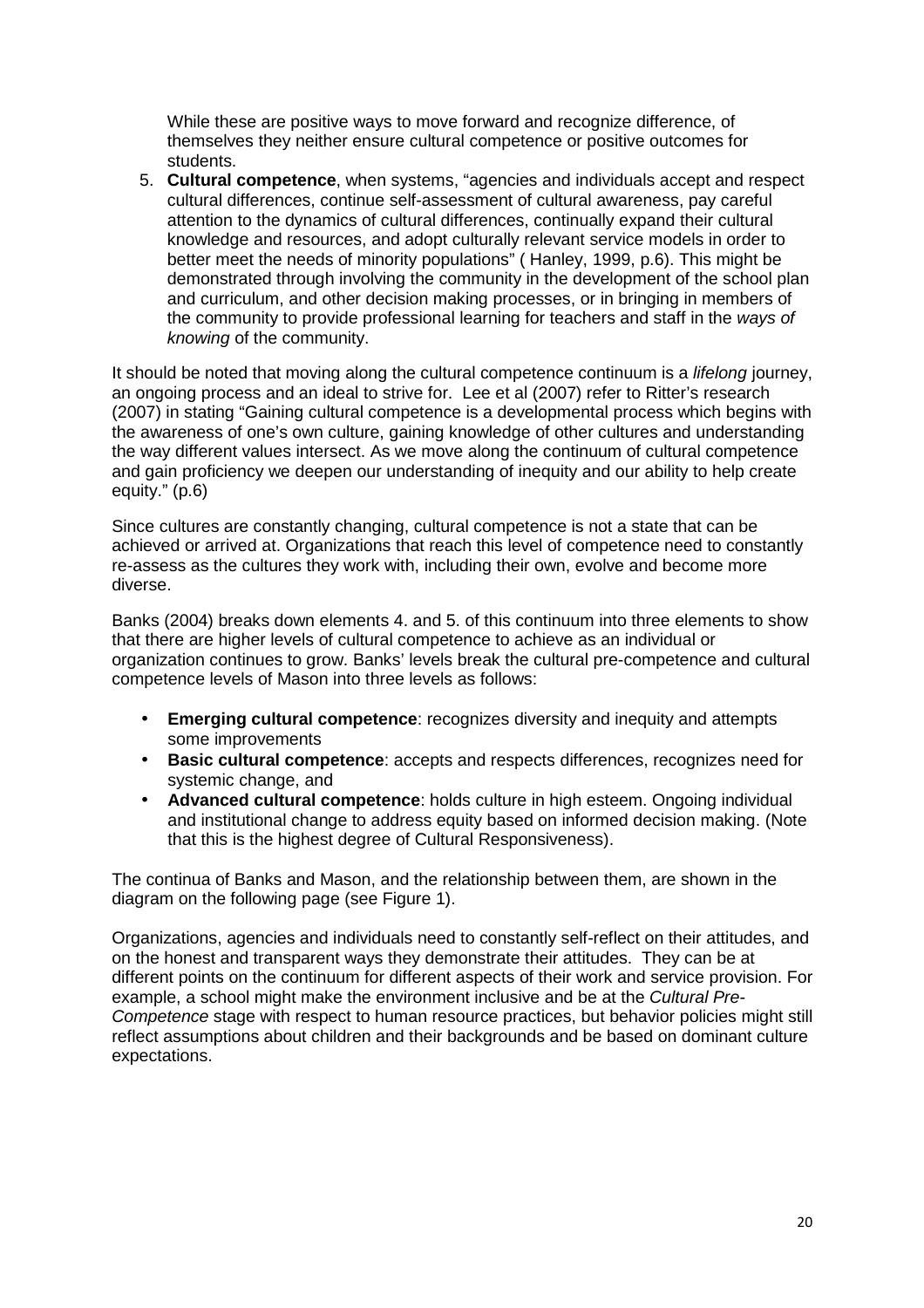



### **4.2 Cultural Competence and Cultural Responsiveness**

It can be seen from the previous discussion that a clear and shared definition of cultural competence does not exist. Stewart (2006) distinguishes cultural 'competence' and cultural 'competency', defining competence as an outcome that describes what someone can do (Tight, 1996) while competency is a narrower concept used to label specific skills and abilities that are observable and assessable (Smith, 2005).

The terms 'cultural competence' and 'cultural responsiveness' are often used interchangeably or in the same sentence (Dunbar & Scrymgour, 2009.) However it is unclear what distinction is being made.

The term 'cultural responsiveness' seems to have arisen from legislative and government policies and frameworks that demand and present a 'culturally responsive' service delivery.

For culturally competent practice, knowledge and values must be integrated with skills from the field (e.g. social work, health, education), and the skills must be adapted to meet the diverse needs of clients (Weaver, 1997; Manoleas, 1994; Sowers-Hoag & Sandau-Beckler, 1996; Ronnau, 1994). Weaver (1997) explains that the three components of cultural competence (knowledge, skills and values) are interactive and none is sufficient in and of itself to bring about appropriate practice. In addition, she unpacks these three components as follows: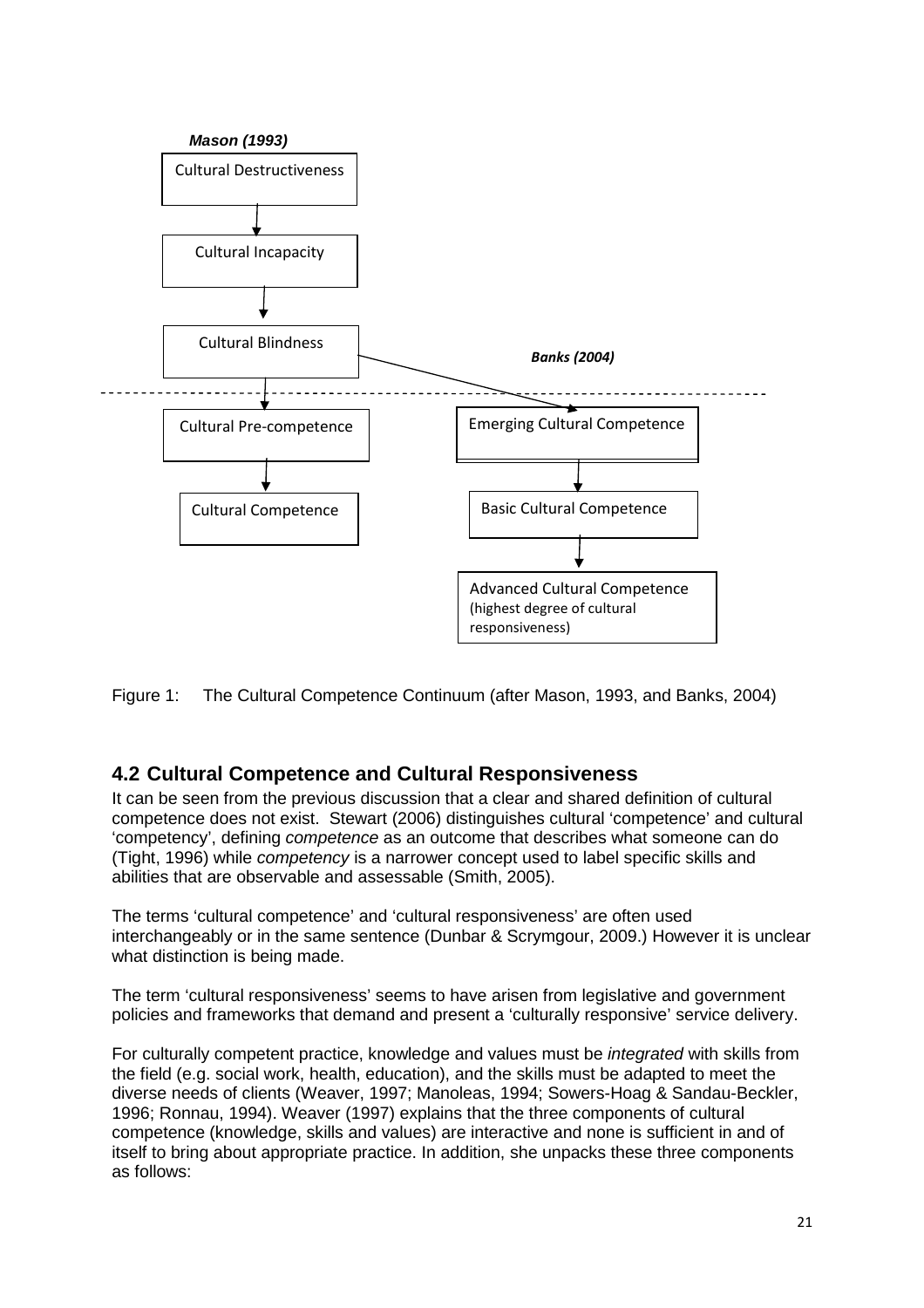- **Knowledge:** Of diversity within a cultural group Of history of groups including laws, policies, loss experienced on all levels and pain resulting Cultural knowledge (communication patterns, world views, belief systems, values (e.g. importance of family, respect for elders) Contemporary realities
- **Skills**: General skills (e.g. problem solving: defining the problem and arriving at a solution from an Indigenous $27$  perspective) Containment skills (e.g. patience, ability to tolerate silence, listening skills, resisting the impulse to talk to keep the conversation going)
- **Values**: Self-awareness Humility and willingness to learn Respect , non-judgmental attitude Social justice (acknowledgement of oppression and the unique status of Indigenous<sup>28</sup> people not based on race but on legislation).

Cultural competence "in practice, for workers…means the integration of attitudes, values, knowledge, understanding and skills that enable effective interventions with people from a culture different to their own". (State of Victoria, 2008, p.23) This indicates that the 'intervention' is the 'response' through the service delivered. The Victorian Government, in their Cultural Responsiveness Framework (2009) views Cultural Responsiveness as "a viable strategy to improve the links between access, equity, quality and safety, better health outcomes for culturally and linguistically diverse populations and as a strategy to enhance the cost effectiveness of health service delivery". (p.13)

 In any case, inference and understanding of the terms 'competence' and 'responsiveness' would seem to imply that 'cultural responsiveness' it the delivered outcome of the cultural competence (capacity) of an individual or an organization; Cultural responsiveness is that response planned for and delivered that derives from having cultural competence. To be more specific, **Cultural Responsiveness is enacted Cultural Competence**.

The relationship between Cultural competence and cultural Responsiveness is shown diagrammatically on the following page (see Figure 2)

Since cultural competence is an on-going activity and journey of growth and development, an individual or an organization is continually developing in their cultural competence and responding accordingly. This capacity and response must be ongoing and at every level of intervention: systemic, organizational, professional and individual.

Similarly, unless systems, organizations and individuals have the *capacity* to be culturally responsive (i.e. they are culturally competent) they will be unable to deliver a service that is culturally responsive and meet the needs of Aboriginal and Torres Strait Islander people.

 $\overline{\phantom{0}}$ 

<sup>&</sup>lt;sup>27</sup> 'Native American' replaced with 'Indigenous'

<sup>&</sup>lt;sup>28</sup> 'Native American' replaced with 'Indigenous'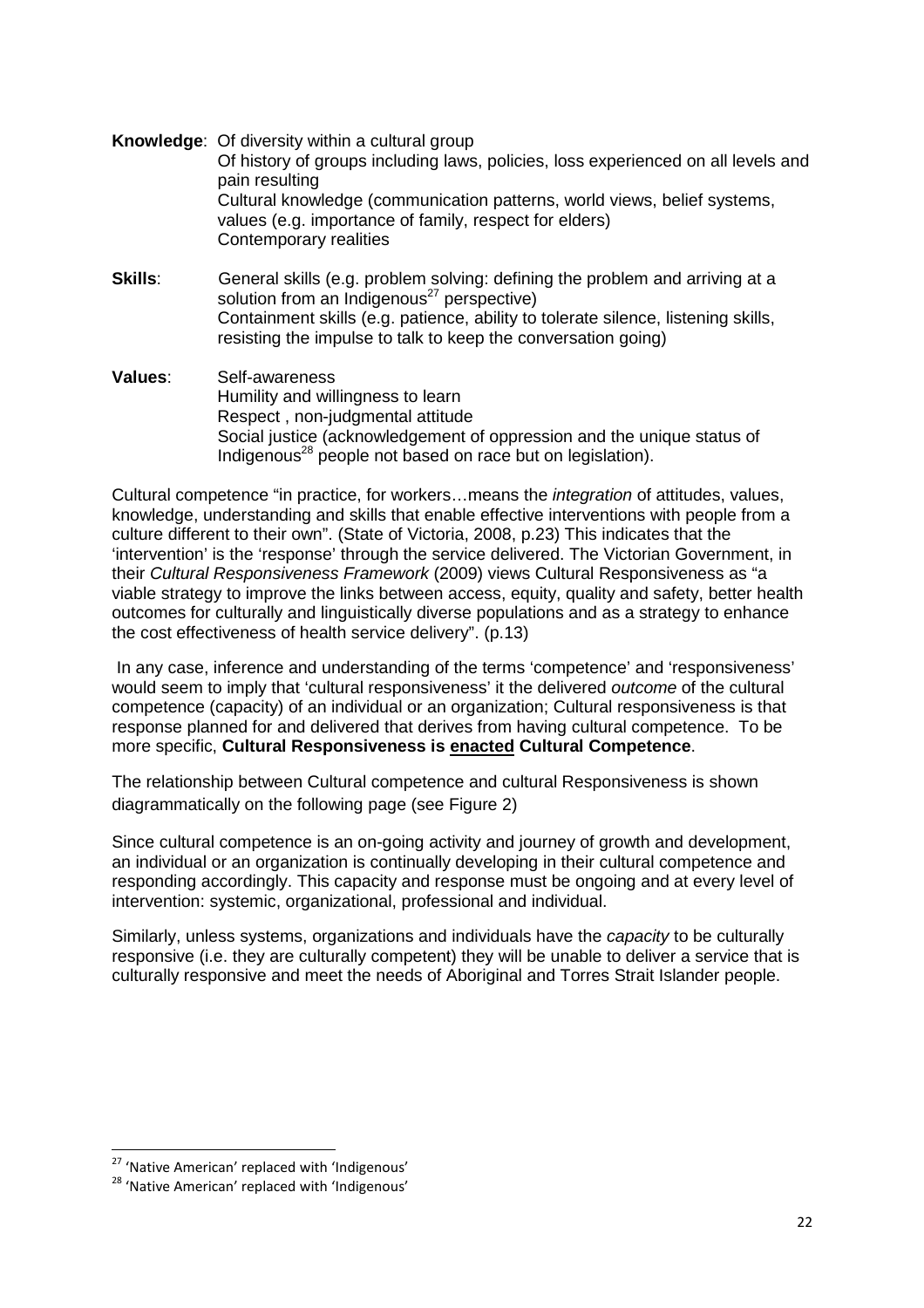

Figure 2: Relationship between Cultural Competence and Cultural Responsiveness (Source: Perso, 2012a)

## **4.3 Culturally Competent Organizations**

Cultural competence occurs at a number of levels, these being system, organizational or program, and individual. The system, organization and program levels are frequently treated together as they are generally dependent on shared policies and legislation.

The Aboriginal and Torres Strait Islander Education Action Plan, 2010-2014 (MCEECDYA, 2011) defines a culturally proficient organization as being "… composed of culturally competent individuals who understand and respond to the communities in which they operate and has policies, procedures and structures that promote such culturally competent interactions and ways of working and support its staff to act in this way." (p.44) This definitive statement indicates a response or service function by the individuals at the local level that is supported, enabled and facilitated by systemic policies, procedures and structures. Cultural competence is embedded in this relationship.

In order to provide culturally competent services, according to the US National Centre for Cultural Competence (NCCC) 2006, organizations need to

- Have a defined set of values and principles, and demonstrate behavior and structures that enable them to work effectively cross-culturally
- Have the capacity to become more culturally competent (see below), and
- Incorporate the above in all aspects of policy making, administration, and personally involve systematically consumers, key stakeholders and communities.

Cross, et al (1989), King et al (n.d.), and NCCO (2006), list five essential elements contributing to an organization's (including schools) ability to become more culturally competent, these are:

1. Valuing diversity (involves integrating respect for diversity into programs, policies and services and also recognizing that members of certain cultural groups may have cultural as well as individual needs).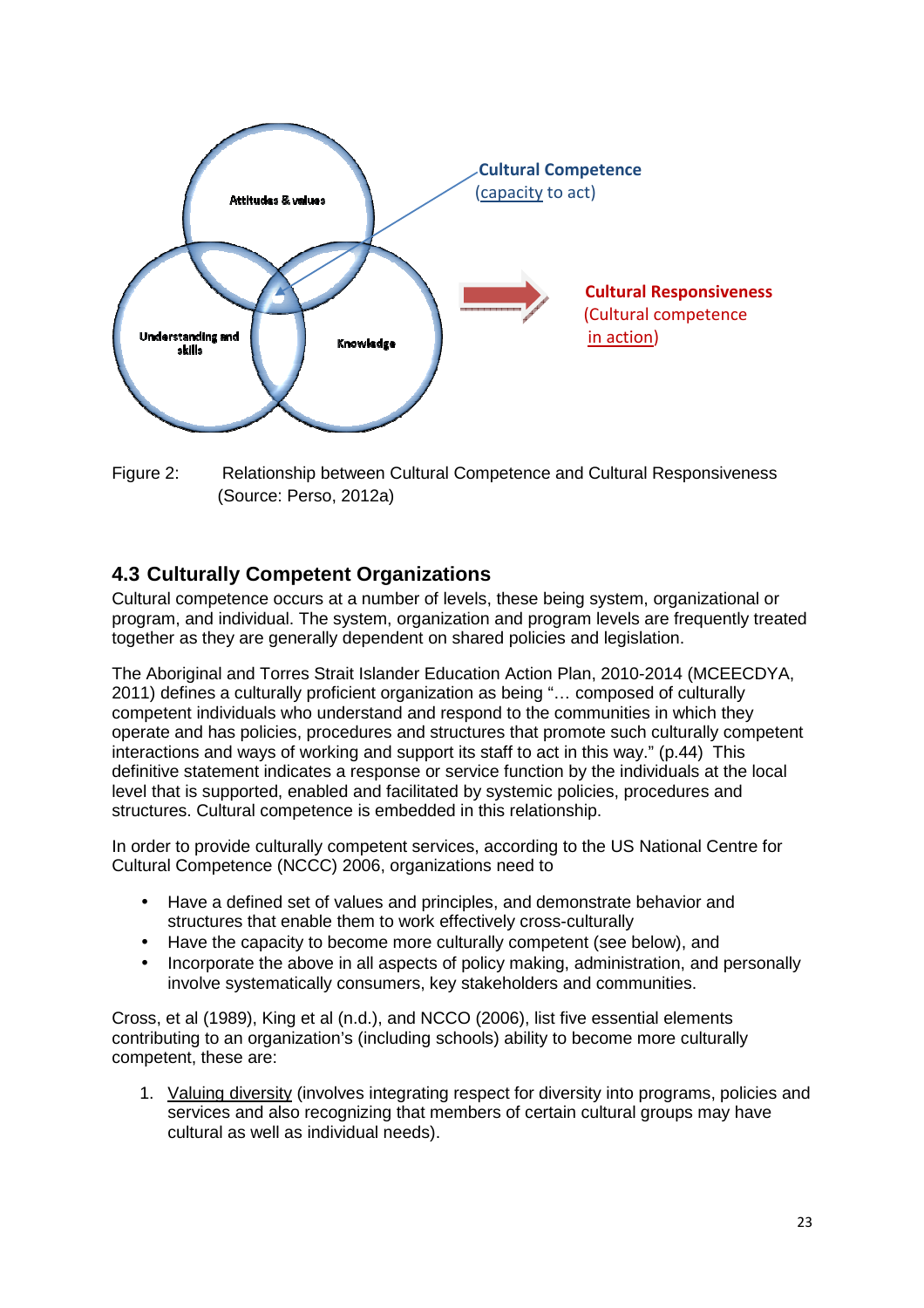- 2. Having the capacity for cultural self-assessment (organizations develop an awareness of their own cultures and communities, assumptions, and biases and identify actions to reduce such barriers).
- 3. Being conscious of the 'dynamics' inherent when cultures interact (and pro-actively managing them, improving the interactions between different cultures).
- 4. Having institutionalized cultural knowledge (and integrating an understanding of different cultures into service delivery and practices), and
- 5. Having developed adaptations of service delivery reflecting understanding of cultural diversity (cultural knowledge is embedded throughout the hierarchy of the organization and policy, practices, service delivery and behaviours are adapted to fit the cultural diversity of the community engaged).

In committing to cultural competency an organization ensures that this commitment can be seen throughout all levels of the hierarchy. Cultural Competency will then be seen in the organization's

• philosophy

 $\overline{a}$ 

- mission statement
- policy, structures, procedures, practices
- diverse, knowledgable and skilled workforce
- dedicated resources and incentives
- community engagement and partnerships
- Information published and disseminated, and
- $\bullet$  advocacy (NCCC, 2006)<sup>29</sup>

They explain that these five elements should be embedded/manifested at every level of the organization including policy making, administration, and practice. They further maintain that these elements should be reflected in the attitudes, structures, policies and services of the organization.

Roberts et al (1990) believes that a program must be able to honour and respect beliefs, interpersonal styles, attitudes and behaviours of both families who are clients and the multicultural staff who are providing services.

Cross et al (1989) list characteristics of culturally competent agencies and systems as follows:

- Understand, accept and respect cultural differences
- Involve people who are reflective of the diverse groups in the community in the development of policies, services, programs which are appropriate and relevant to them
- Respect difference and pay attention to the dynamics of difference
- Undertake continuous self-assessment
- Expand cultural knowledge and resources
- Adapt their service models to accommodate needs
- Consult with ethno-cultural communities and are committed to hiring culturally competent employees
- Understand the interplay between policy and practice.

Cultural competence at system and organizational level also **requires comprehensive, coordinated planning** that includes interventions to support the efforts of individuals, on levels of policy making, infra-structure building, program administration and evaluation, delivery of service and enabling supports.

<sup>&</sup>lt;sup>29</sup> Cited in: Ethnic Communities' Council of Victoria (2006). Cultural Competence Guidelines and Protocols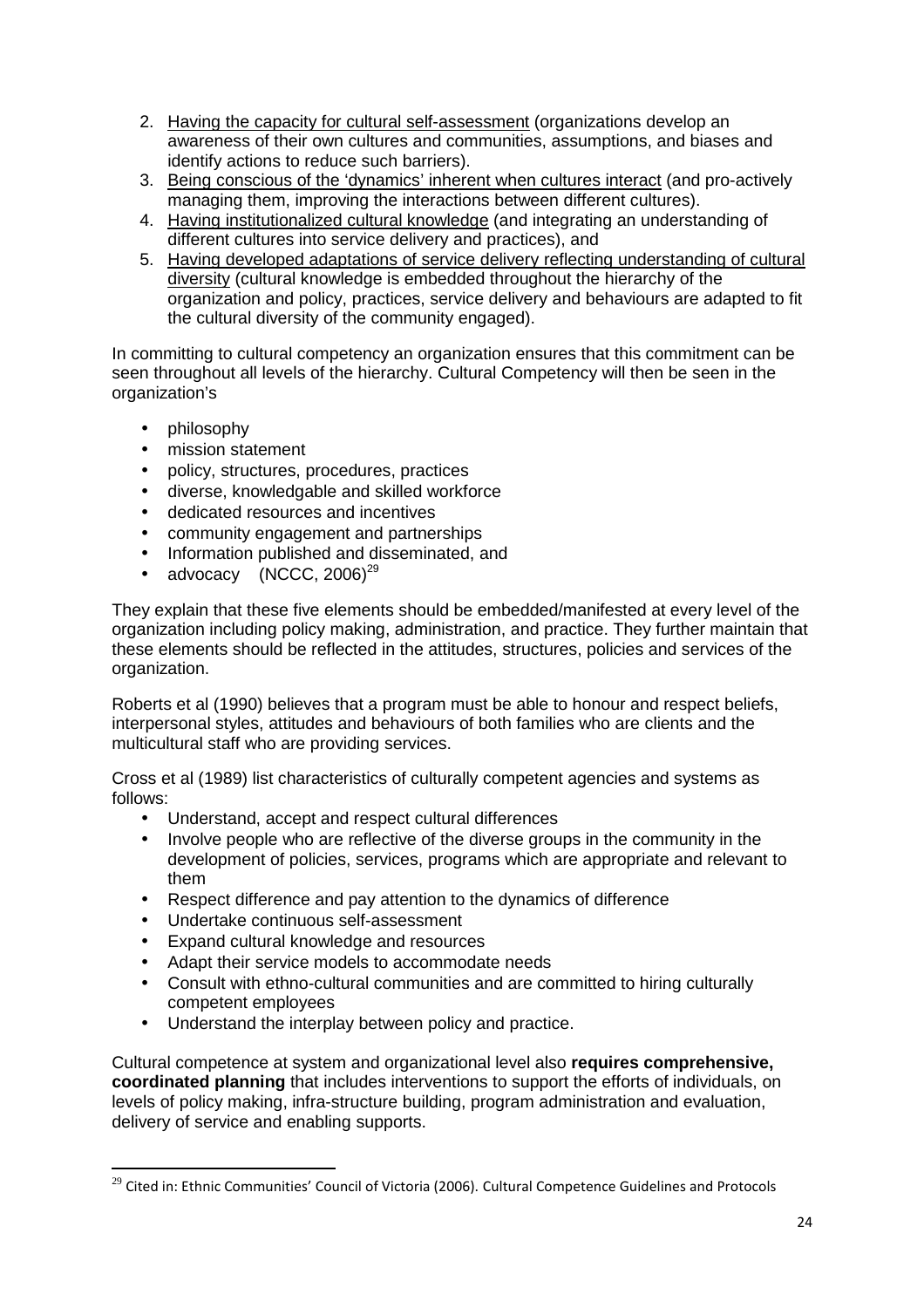In order to become culturally competent, organizations can take a number of steps, including to

- Provide training to all staff to increase their cultural competence
- Provide equal opportunities for Culturally and Linguistically Diverse workers and provision of staff training at appropriate locations, and supervision to assist their professional development
- Consider the needs of Culturally and Linguistically Diverse families in program design and development, and involving family and community members in decision-making processes
- Review all agency policies to ensure that they take into account the needs of Culturally and Linguistically Diverse families being serviced by the agency and that the policies are inclusive and responsive to the cultural values of all communities being serviced
- Develop partnerships with Culturally and Linguistically Diverse organizations to assist with staff training
- Actively promote programs to Culturally and Linguistically Diverse communities using translated materials as required, ensuring increased knowledge of and access to services
- Collect relevant data to measure the level of access to services of Culturally and Linguistically Diverse families and the quality of services delivered to them
- Translate written materials to suit linguistic and cultural backgrounds as well as literacy levels of targeted groups
- Develop evaluation instruments to identify faults that result from lack of cultural competence in the system
- Identify standards for assessing cultural competence which can be used for quality control in the delivery of services across organizations
- Involve community members as liaisons

Adapted from Strong Bonds Fact Sheet; Grote (2008)

More recently, the Closing the Gap Clearinghouse processes in Australia (2011) identified themes for successful programs in overcoming Indigenous disadvantage. These include:

- Community involvement and engagement
- Adequate resourcing and planned and comprehensive interventions
- Respect for language and culture
- Working together through partnerships, networks, and shared leadership
- Development of social capital

 $\overline{\phantom{0}}$ 

- Recognizing underlying social determinants (e.g. financial disadvantage may affect school readiness and progress for young children)
- Commitment to working with, not for, Indigenous people.
- Creative collaboration that builds bridges between public agencies and the community and coordination between communities, non-government and government to prevent duplication of effort
- Understanding that issues are complex and contextual.

Source: Closing the Gap Clearinghouse, AIHW, AIFS (2011)

As indicated above, it seems essential that organizations ensure their employees individually undertake cultural competence training in order to build social capital for the organization. Bean (2006), in his report on the Effectiveness of Cross-Cultural Training in the Australian Context<sup>30</sup>, concluded that the effectiveness of cross-cultural training in contributing to the cultural competence of the Australian public sector depended on a number of related elements; cultural competence needs to be linked closely to policy, values, and service

 $30$  Prepared for the Department of Immigration and Multicultural Affairs on behalf of the Joint Commonwealth, State and Territory Research Advisory Committee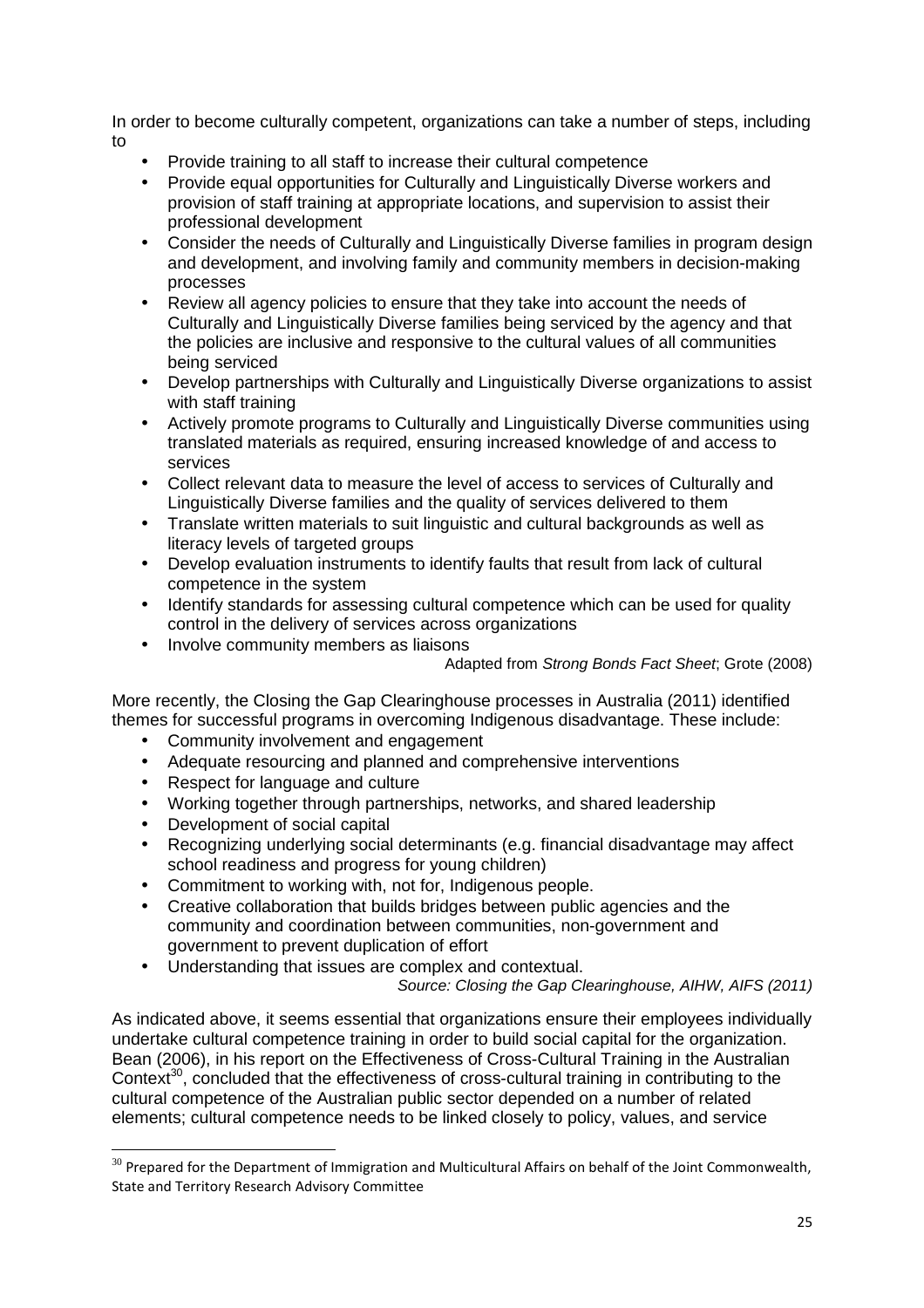delivery objectives and needs to be "expressed in high levels of political, leadership and managerial support for cross cultural training". (p.5)

The cultural competence of an organization can be measured in terms of the collective cultural competence of its individuals. As well as determining the current levels of cultural competence of the organization however, an organization needs to determine the current level of cultural competency of its individual employees in order to minimize the range in its responsiveness to acceptable levels.

# **4.4 Culturally Competent Individuals**

At the individual level, cultural competence may be regarded as "...the ability to identify and challenge one's cultural assumptions, one's values and beliefs. It is about developing empathy and connected knowledge, the ability to see the world through another's eyes, or, at the very least, to recognize that others may view the world through different cultural lenses" (Fitzgerald, 2000, p. 184).

Whereas an organization needs to start by examining mission statements, policies and procedures, an individual, in the quest for cultural competence, needs to examine their personal attitudes and values, and acquisition of the values, knowledge, skills and attributes that allow them to operate appropriately in cross-cultural settings.

For the individual the process of cultural competence involves becoming culturally aware, gaining cultural knowledge and achieving cultural skills (Mays, Siantz & Viehweg, 2002). The movement towards cultural competency involves the diminishing of ethnocentric attitudes, more open behaviours, greater flexibility and non-judgmental perceptions (AOTA Inc.<sup>31</sup>, 2000).

The Ethnic Communities Council of Victoria (2006) drew on the work of AOTA (2000) to describe the attributes that a culturally competent individual is likely to possess. These include:

- A strong knowledge of how one's own culture shapes attitudes, perceptions and behaviours
- A valuing of diversity and willingness to learn about other people's cultures
- Specific knowledge of the language, customs, and values of particular cultures
- The skills to feel comfortable and communicate effectively with people from diverse cultural backgrounds
- An awareness of the limited value of stereotyping individuals from certain cultures or ethnicities.

Emphasis is placed on individuals undertaking self-assessment of their personal attitudes, biases and values (Mason, eta al.,1996; Ronnau, 1994; Sowers-Hoag & Sandau-Beckler, 1996). Hanley (1999) states "To work towards cultural competence, we must look within and without for a deeper understanding of ourselves and the cultures of the people we serve.

We must also act on the knowledge, turning our understanding into more effective programs and services." He continues "The most important ingredient in cultural competence is selfknowledge". (p.6)

Diversity Training University International (DTUI) isolated four cognitive components for cultural competence; awareness, attitude, knowledge and skills. 'Attitude' was added to the original model by Pederson (1988) to emphasize the difference between awareness and a careful examination of personal beliefs and values about cultural differences.

 $\overline{a}$ 

<sup>&</sup>lt;sup>31</sup> American Occupational Therapy Association Incorporated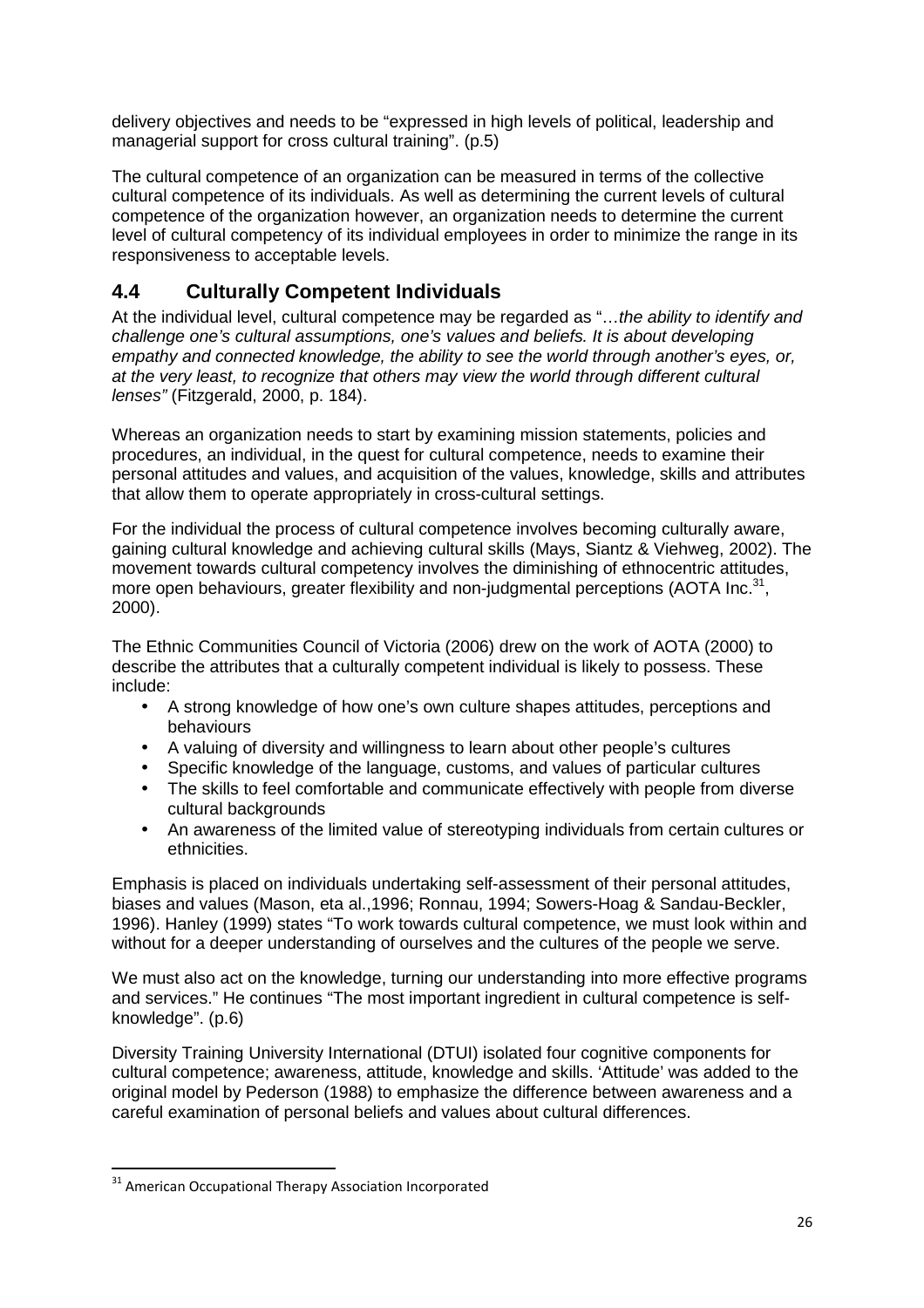Phuntsog (1998) recognized and acknowledged the challenges of engaging teachers in the process of self-reflection analysis of attitudes and beliefs in order to discover their own negative assumptions and stereotypes. Pewewardy & Hammer (2003) note that this transformative process is not limited to white teachers teaching Indigenous students. Manuelito (2003) found that even Indigenous teachers and community members in Hawaii working with native students must sometimes overcome negative attitudes (resulting from long-term deculturalization and colonization) toward the place of Indigenous culture in the curriculum.

Hanley (1999c) goes on to claim that the second most vital ingredient in (individual) cultural competence is experience since one cannot learn about a people or culture only through books, movies and classes. The best teacher is first- hand experience, he maintains, if not immersion in the community and their culture.The third most important ingredient, according to Hanley, is positive change, or as explained earlier, cultural responsiveness. Cultural awareness and sensitivity are insufficient on their own; behavioural change is essential.

In determining one's own cultural competence, one might ask oneself the following questions:

Awareness

- Am I aware of culturally appropriate and inappropriate actions and attitudes?
- Does my behavior or attitudes reflect a prejudice, bias, or stereotypical mind-set? A culturally competent person recognizes his/her own values and biases and is aware of how they may affect clients from other cultures, understands the importance of diversity within as well as between cultures.

Skill

- Do I have the skill to develop and assess my level of cultural competence?
- What practical experience do I have? A culturally competent person endeavours to learn more about cultural communities through client interactions, participation in cultural diversity workshops and community events, readings on cultural dynamics, and consultations with community experts.

#### Knowledge

- Do I have knowledge of cultural practice, protocols and beliefs? A culturally competent person knows specifics about the particular cultural groups s/he is working with, understands the historical events that may have caused harm to particular cultural groups, respects and is aware of the unique needs of clients from diverse communities.
- Have I undertaken any cultural development programs?

**Encounters** 

- Do I interact with Aboriginal and Torres Strait Islander persons? A culturally competent person demonstrates comfort with cultural differences that exist between her/himself and clients.
- Have I worked alongside culturally and linguistically diverse persons? Culturally competent persons make a continuous effort to understand the other's point of view, demonstrates flexibility and tolerance of ambiguity, and is non-judgmental, maintains a sense of humour and an open mind.
- Have I worked with Aboriginal and Torres Strait Islander persons or culturally and linguistically diverse groups?

Desire

- Do I really want to become culturally competent? A culturally competent person demonstrates a willingness to relinquish control in encounters with others, to risk failure and to look within for the source of frustration, anger and resistance.
- What is my motivation?

Source: VOICE Developing a culturally competent organization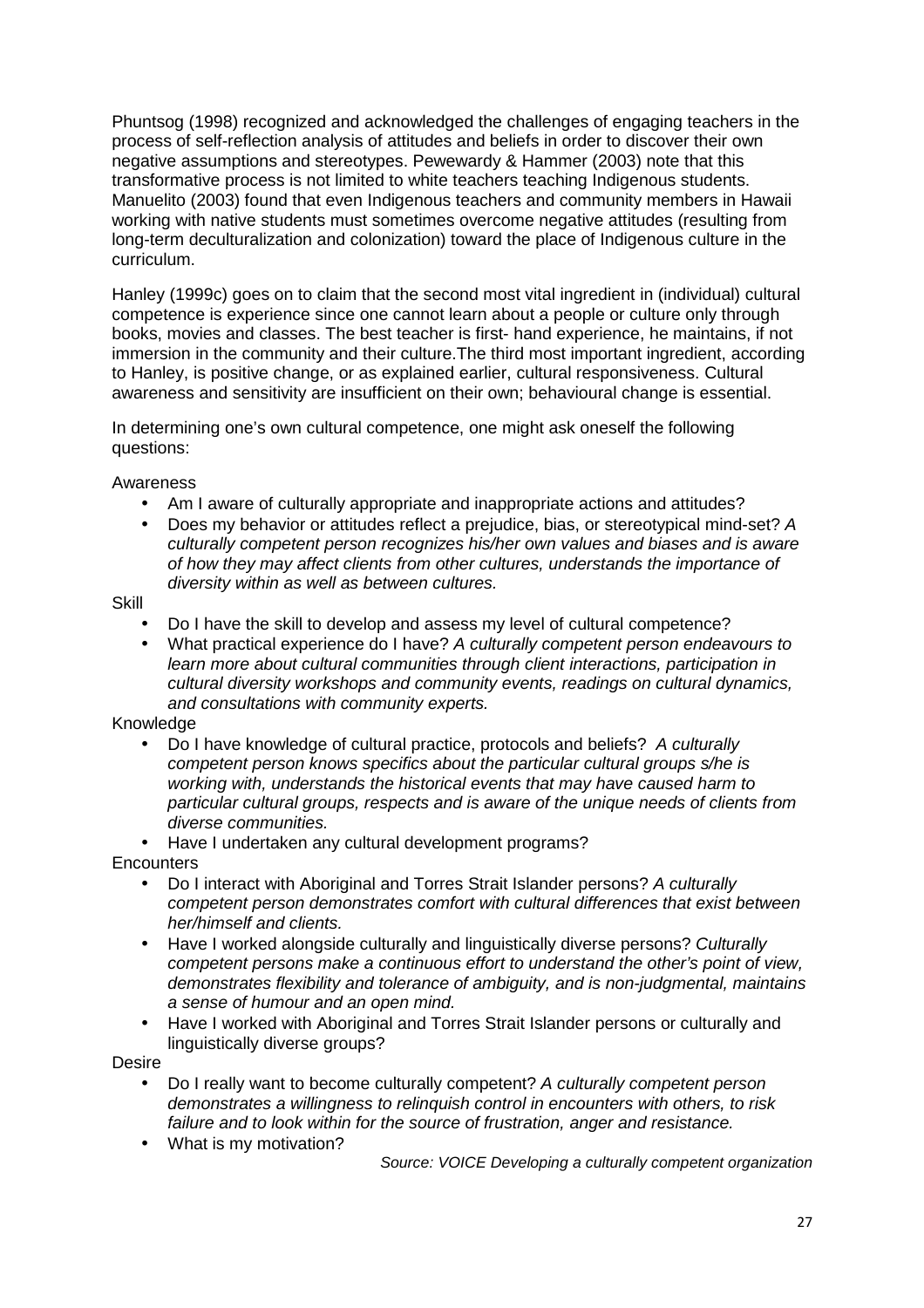# **5.0 Cultural Competence and Responsiveness in School Education**

While most definitions for cultural competence derive from the health care sector, Petty (2010, p. 15) provides the following as a useful definition for the education field, arguing that these skills are important for both educators and students:

"a set of values and principles, demonstrated behaviours, attitudes, policies, and structures that enable people to work effectively in cross-cultural settings;

"demonstrated capacity to 1) value diversity, 2) engage in self-reflection on one's own cultural reference points, conscious and unconscious assumption, biases, power, and areas of growth, 3) build cross-cultural understanding over time with an on-going commitment to continual growth, 4) build knowledge and understanding of historical and current systemic inequities and their impact on specific racial and other demographic groups, 5) adapt to the diversity and cultural contexts of the students, families, and communities served, 6) effectively manage the dynamics of difference, 7) support actions which foster equity (not necessarily equality) of opportunity and services; and "institutionalization, incorporation, evaluation of, and advocating for the above in all aspects of curricular development, instructional practice, leadership, policy-making, administration, practice, and service delivery while systematically involving staff, students, families, key stakeholders, and communities." (p.15)

Lee et al (2007) describe the outcome of cultural competence in education as "equity in access and opportunity for all students" (p.3). Some might argue that this is surely the desired outcome for all students in education settings. By contrast, Gay (2000) believes the goal of culturally responsive teaching is to improve the academic achievement of students while cultivating their cultural identity.

This outcome will only result if educators deliver actions that result from their cultural competence. Dunbar & Scrymgour (2009) explain that Culturally Responsive Schooling (CRS) has gained momentum internationally where students of culturally diverse backgrounds are a consideration. From their Australian perspective they view work by Gay (2000) and Brayboy & Castagno (2009) as positioning CRS "…as a vehicle through which cultural safety in education settings might be enacted". (p.7) They continue "(CRS) represents an approach to schooling that privileges the cultural identity and social background of students as essential starting points when designing curriculum and approaches to learning".

The growing number of Aboriginal and Torres Strait Islander children and children from other minority groups in classrooms, together with the need for schools to report using disaggregated data, has focused the spotlight on the achievement gaps between children of Indigenous backgrounds, non-English speaking backgrounds, those from low-income homes, and mainstream children.

An explanation for these gaps is that there is a 'mismatch' between the traditional practices offered in classrooms (mainly white, middle-class) and the home cultures of diverse students and their families (Cummins, 1986; Delpit, 1995). Culturally responsive teaching/schooling is a means (intervention) to address this mismatch.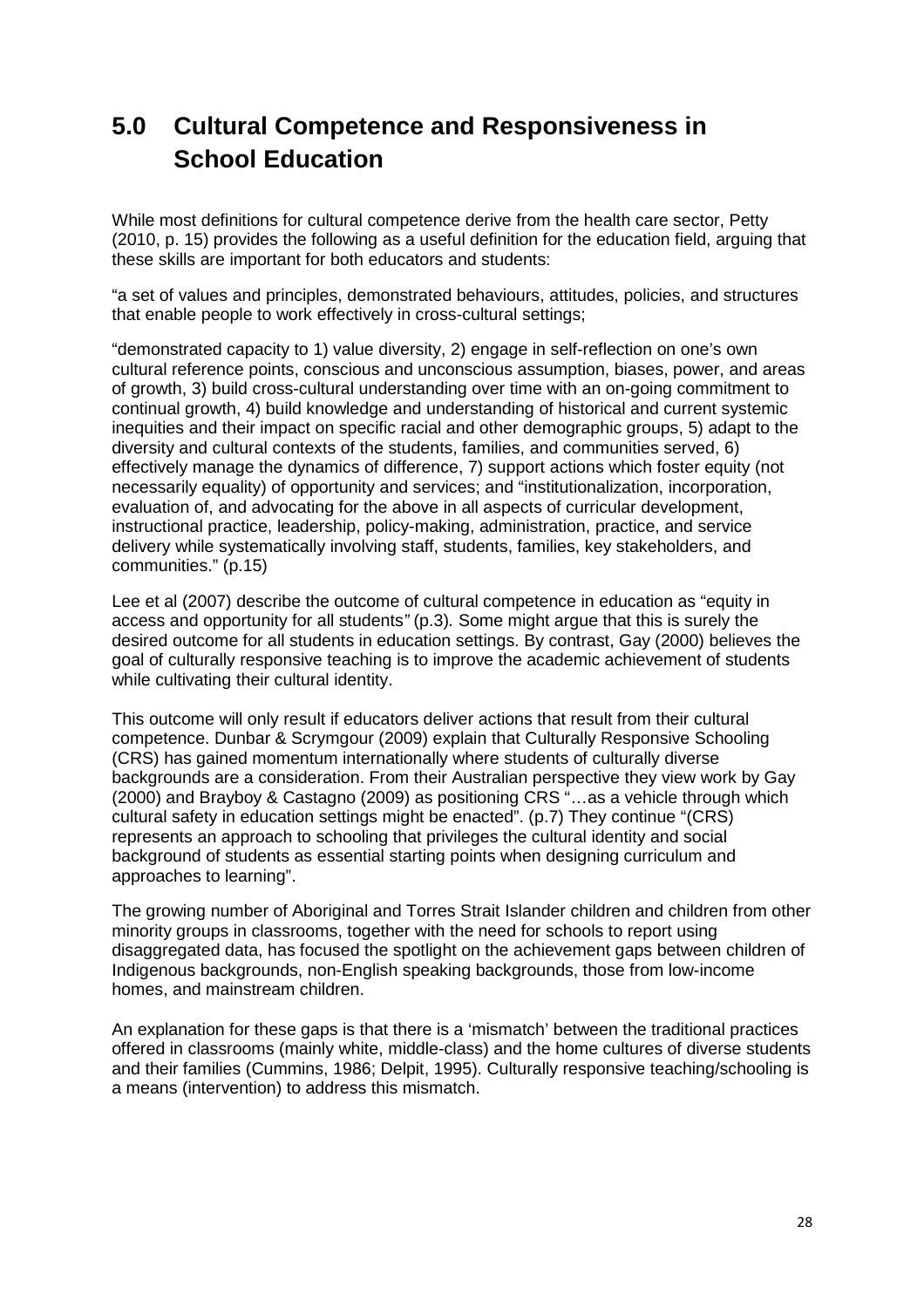## **5.1 Cultural Competence in Classrooms; Knowing the Students and their Needs, and Responding through Classroom Management, Curriculum, Pedagogy and Assessment**

Cultural and social diversity is certainly not a new issue facing us humans. It has always existed, and we remain challenged by it, however, the burgeoning complexity of our times calls upon us as educators to face this challenge more directly to value diversity, honour it with integrity, and to preserve the cultural dignity of our students.

Lindsey, Roberts & CampbellJones, 2005, (p. xv)

Novick (1996) in Phuntsog (1998) argues that at the heart of the issue concerning the purpose of schooling is the question: "What kind of society do we want?"(p.62). The majority of educators would respond in ways that promote and include values and qualities of equity and social justice, so that everyone – no matter what background – has equal opportunities. Schools and teachers unquestionably have a significant role in these outcomes being achieved. Phuntsog (1998) found that educators and researchers writing about culturally responsive teaching, generally agreed that what was needed was a transformative curriculum in schools; one that provides opportunities for students to develop their higherorder, critical thinking skills and hence enables them to analyze their situations and transform them by becoming agents for social change.

There is considerable tension nationally and internationally concerning whether schools should teach Indigenous cultural content, and how this should be done. Most Indigenous parents want their children to achieve the standards mandated by the Australian government. However, they do not want this at the expense of culture and identity (Harris & Harris 1988; Harris 1990).

In 1985 the House of Representatives established a select committee on Aboriginal Education which, among other things, identified two key needs for Indigenous education (as expressed by Indigenous people themselves) in Australia. The first was the desire to gain English literacy and numeracy skills, and the second was "the desire to preserve Aboriginal identity and to have education as far as possible provided in their local communities so that children could remain in communities to be raised as Aboriginals." (p.37)

Tripcony (2010) states "I believe we should aim for our children to gain the skills and knowledge to be bi-cultural – to be able to confidently communicate with and/or work within mainstream organizations, while at the same time maintaining their own unique identities and connections with their families, communities and cultures." (p.5)

Fogarty (2010) describes two broad approaches to Indigenous education in Australia: one that privileges educational relevance and the preservation of culture, and the other that focuses on English literacy and numeracy acquisition and disregards context and culture. He goes on to suggest that in remote settings in Australia, there is a need for education to be cognizant of the "need for schooling to connect with the knowledge of the community and to support local development aspirations and need."(p.6)

He describes a specific Northern Territory community that is in transition as a result of an evolving culture and that as a result, learning and schooling programs need to acknowledge and utilize the complementarity and interaction between Western and Indigenous knowledges. Further to this, he states "Indigenous people in remote regions seem to be consistently rejecting some forms of mainstream employment, such as mining, in favour of work that allows them to stay connected to 'Country' and to fulfill kinship and customary obligations." (p.47) This implies a strong need for educators to engage with communities regarding local aspirations for children and the community as a whole; assuming that wanting mainstream Western education implies a desire to have access to mainstream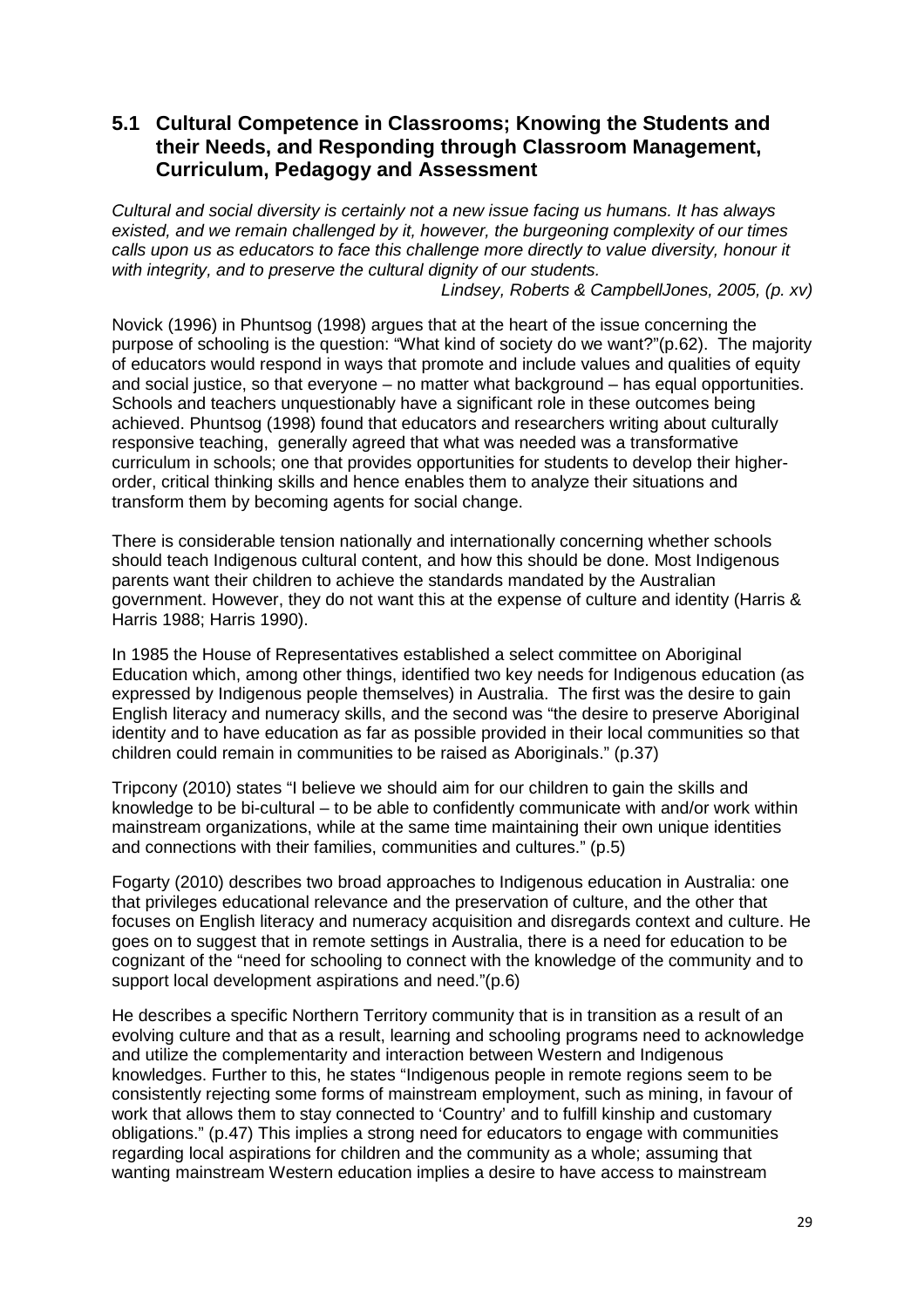employment, away from 'Country' has major implications for the nature and style of schooling, particularly with regard to pedagogy and its subsequent impact on participation and engagement.

Campbell (2000), states that "The fundamental issue is that the national agenda and strategies for addressing equity (for Indigenous students) do not meet the diverse requirements and expectations for Indigenous students and their communities." (p. 12)

Theis (1987) writes "Aboriginal people everywhere would like to know about their own culture and history about the Aboriginal way of life. Parents and teachers should work together in growing up kids." (p.41) This 'both ways' schooling supports an approach in schools and classrooms that values both Indigenous and Western knowledge and knowledge systems.

Fogarty (2010) maintains that if the delivery of schooling and curriculum is going to meet the needs of the aspirations of Indigenous people "it must be able to both include Indigenous knowledge and provide mainstream Western education". (p.218) His research makes a strong case for local knowledge and local educational needs to inform the approaches in schooling that provide a reason for students to want to attend school and to learn, (and for families and communities to support their children in doing so), particularly in remote contexts.

Scholars overseas and in Australia (Delpit, 1988, 1995; Ladson-Billings, 1994, 1995a & b; Sleeter & Grant,2003;Theis, 1987) suggest that Indigenous students need to learn about both mainstream culture and their own home cultures in order to be comfortable and co-exist within them. Theis (1987), states "Education should also prepare Aboriginal children to take their place, as Aborigines, in the wider society…the need for children to acquire the same competencies as the children in the mainstream of Australian society." (p.11)

In order to operate successfully in both worlds, minority students need to learn to 'codeswitch' (Delpit, 1988; King & Whitfield, 2003) that is, being able to make decisions regarding the use of the rules and codes of the dominant culture. This requires that students initially be explicitly taught these rules and codes. It also means that schools and teachers need to have high expectations for academic success for all students and to hold all students to these expectations by teaching minority students the academic norms, skills and the same learning expectations as their mainstream peers. The affirming attitudes that teachers have towards their students not only shape the expectations held for their learning but also the ways they treat their students, and ultimately, what their students learn (Ladson-Billings, 1994; Lucas et al, 1990).

#### **5.1.1 Knowing the students and their needs**

At the heart of any culturally responsive teaching program is a genuine knowledge of the students and their needs. This knowledge however, is often determined by the world view held by the teachers, and how they see their students and the families that they come from.

There is national recognition reflected in both the Melbourne Declaration (MCEEDYA, 2008) and the Aboriginal and Torres Strait Islander Action Plan (MCEEDYA, 2010) that in order to ensure equitable learning outcomes for students there needs to be inequitable provision to mitigate against the unequal starting points of children that might be the result of location, environment, trauma, and other circumstances. Being 'ready' to learn is consequently a multidimensional construct that recognizes the interplay between children's individual characteristics and the context/s in which they live (Dockett, et al, 2010).

In order to meet the goals of these national policies, schools go to remarkable lengths to ensure that their students come to the learning environment ready to learn. For example,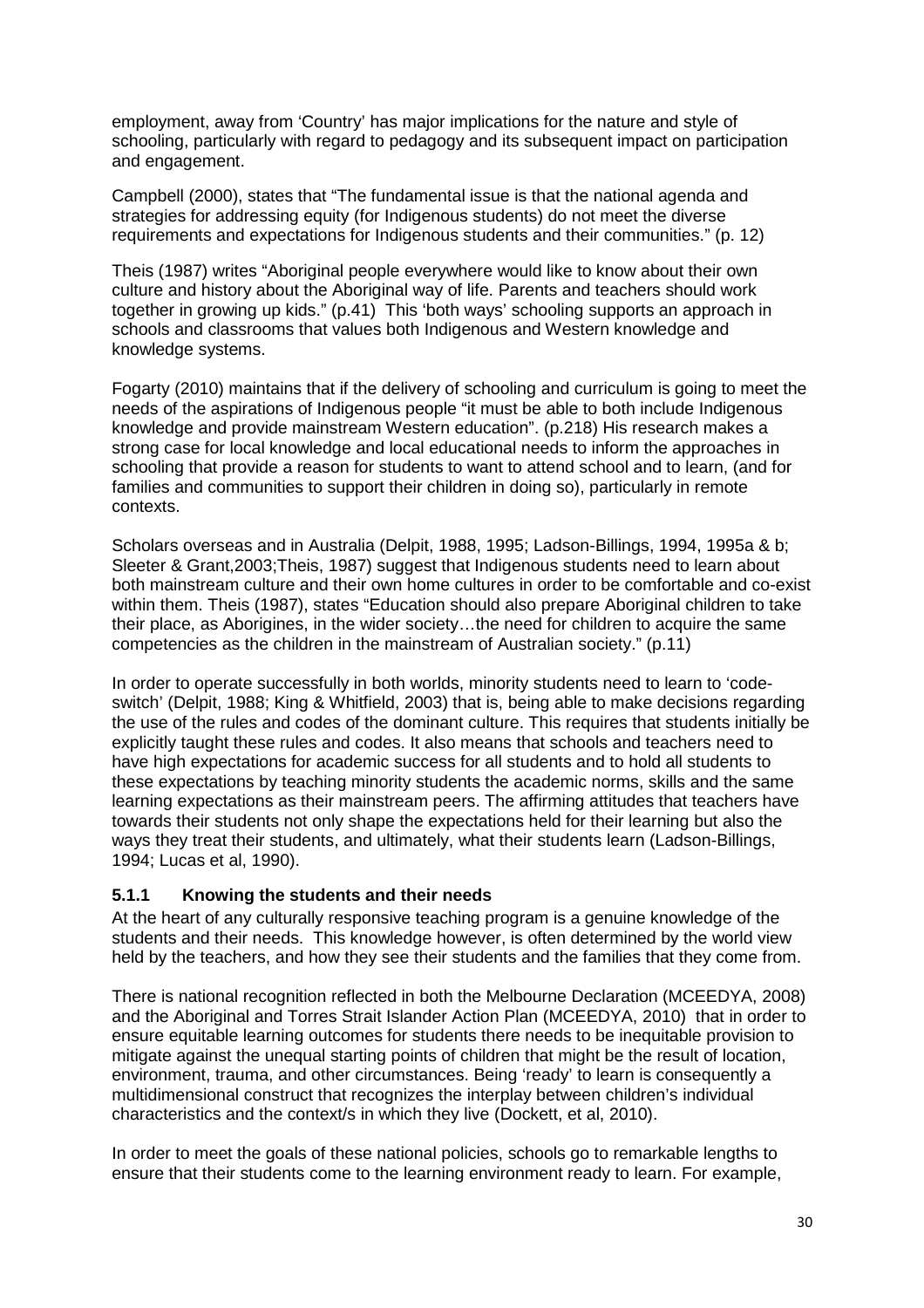some school collect children from their homes, provide breakfast programs, make sure children are warm and well clothed, feel safe and even loved. These approaches are well 'situated' i.e. they are site and situation specific and generally the result of decisions made and enacted by the school and school community itself. A wealth of examples of these can be found by viewing school websites. It is not the intention to explore this range here. Suffice it to say that it is important to recognize that they are all different, and that a 'one-size fits all' approach does not work (Stanley et al, 2003).

**Curriculum** is a broad concept that includes knowledge and content, delivery and teaching, assessment and even reporting to parents. Many writers use the term as a synonym for the content taught in a classroom. For the purposes of this paper, *curriculum* will refer to the formal, documented content or intended learning and hence be defined as the *intended and* planned learning proposed by the system, school and classroom teacher.

**Pedagogy** is the enactment of that curriculum i.e. the methods and delivery styles used by a teacher to bring about the desired learning of the curriculum. Student behaviour in the classroom is largely determined by (or an outcome of) the pedagogies used by the classroom teacher and the way that each student experiences the enacted curriculum. Hence, student behavior is largely a product of classroom interaction (or lack of interaction) primarily between teacher and student or student and student/s. Hence curriculum, pedagogy and behavior are closely connected and interdependent. They also depend on school and district enablers such as policy, school leadership and community support; this will be discussed in Sections 5.2 and 5.3.

Relationships between aspects of curriculum including the intended learning, pedagogy and assessment are shown in the diagram below:



Figure 3: Relationships between aspects of the curriculum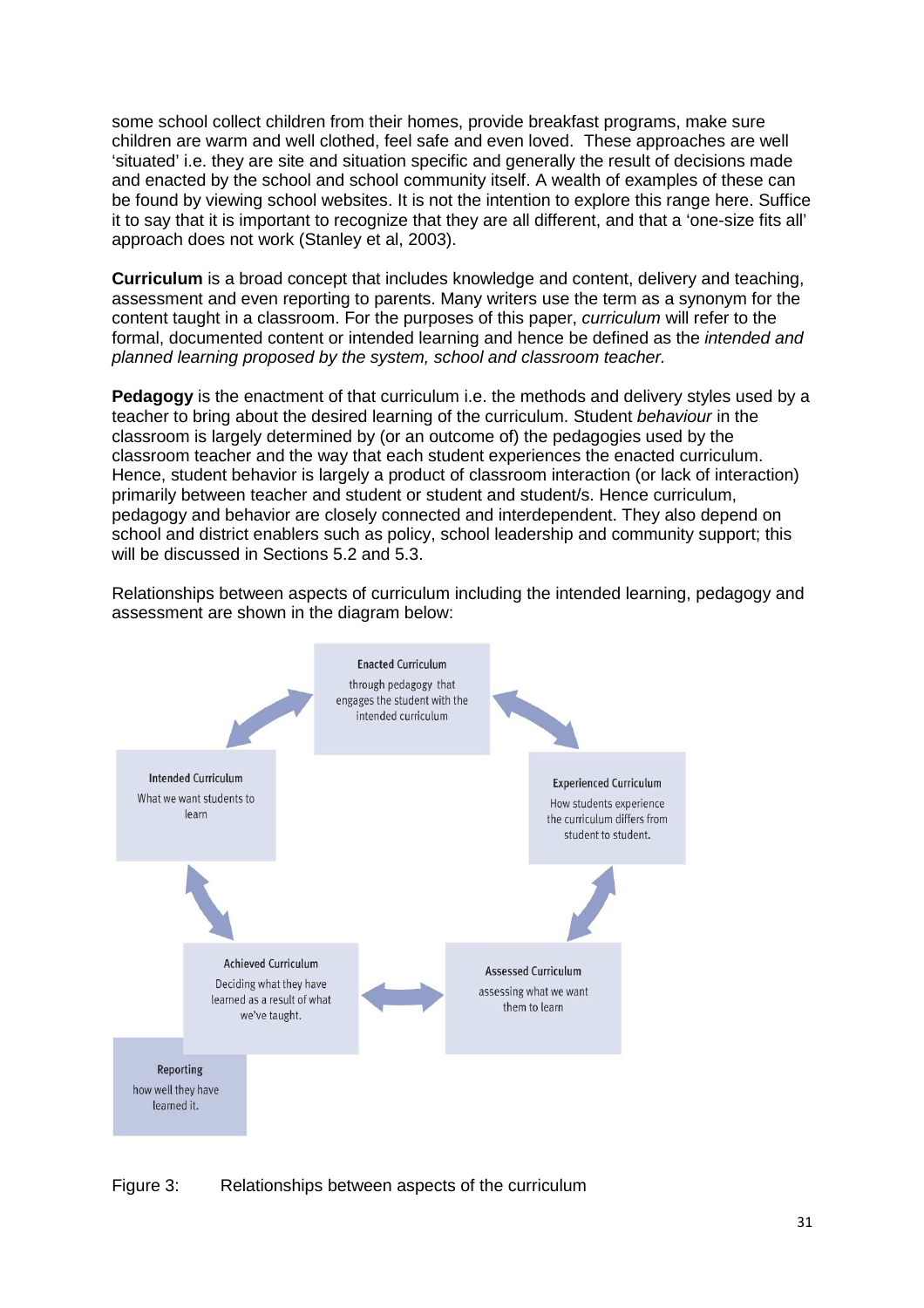Teachers need to design work units and tasks with knowledge of their students and their needs in mind, particularly the ways in which they learn and the ways that they communicate.

As highlighted earlier, the dominant cultural values that underpin many Australian schools and the curricula they offer are a result of the cultural backgrounds of the majority of teachers: white, middle class. This can not only result in students experiencing a different curriculum to that which is delivered, it can also lead schools to ignore or downplay (undervalue) the strengths of students from different cultures. This will occur particularly if teachers plan their intended learning of a topic or discipline without determining what students already know about that topic or discipline.

Sims (2011), in determining what works in closing the gap between Indigenous and non-Indigenous children, found that recognizing and validating the strengths that each family/community/culture brings "….is an essential component of demonstrating respect and building a relationship based on trust" (p.6). She also draws attention to the fact that the strengths of Indigenous children and families are often not recognized as strengths in a white, middle class world. This is the result of different perspectives and world views. She concluded that a focus on empowerment, and working from a 'strengths base' makes a difference.

Similarly, Valenzuela (1999) studied Mexican students in U.S. schools and found that schools ignored students' knowledge of Spanish or even treated it as deficit. This can lead to poor self concept and low self-esteem and result in behavioural and discipline problems. In contrast, determining the language skills of the students, valuing, honouring and using them to contribute to the learning program has been proved to result in improved academic performance (Demmert, 2001).

More will be said about the importance of 'strengths-based provision' and determining what children already know and can do in coming to the learning environment, in the section on pedagogy, Section 5.1.4.

#### **5.1.2 Classroom Management**

Managing the behavior of students might be viewed by some as pedagogical practice, particularly since it is an on-going activity that occurs during the enactment of the curriculum. Martin & Sugarman (1993) state that "Classroom management refers to those activities of classroom teachers that create a positive classroom climate within which effective teaching and learning can occur". (p.9) Broadly speaking, teachers use classroom management to create a safe environment that maximizes the learning of every student. It is the nature of this environment that enables the delivery of curriculum and the interaction between teacher and student, and student and student/s. Marzano et al (2003) maintains that a well-managed classroom provides an environment in which teaching and learning can flourish.

Research in the US indicates that compared with white students, students of colour (Native America, African-American, and Latino) are disciplined at a disproportionate rate, suspended more often and expelled more, are referred to support staff more often, have higher drop-out rates and lower graduation rates (Tobin & Vincent, 2010). Evidence suggests that this is also the case in Australia although data is not readily available, (Gardiner et al, 1995). This 'discipline gap' is linked to the 'Achievement Gap'.

Other research with culturally and linguistically diverse students (Voltz et al, 2003) found that teachers misreading behaviours of communications patterns of these students and not being prepared to meet their educational needs, can result in teachers believing that the students have a disability and requesting referrals for special education assistance.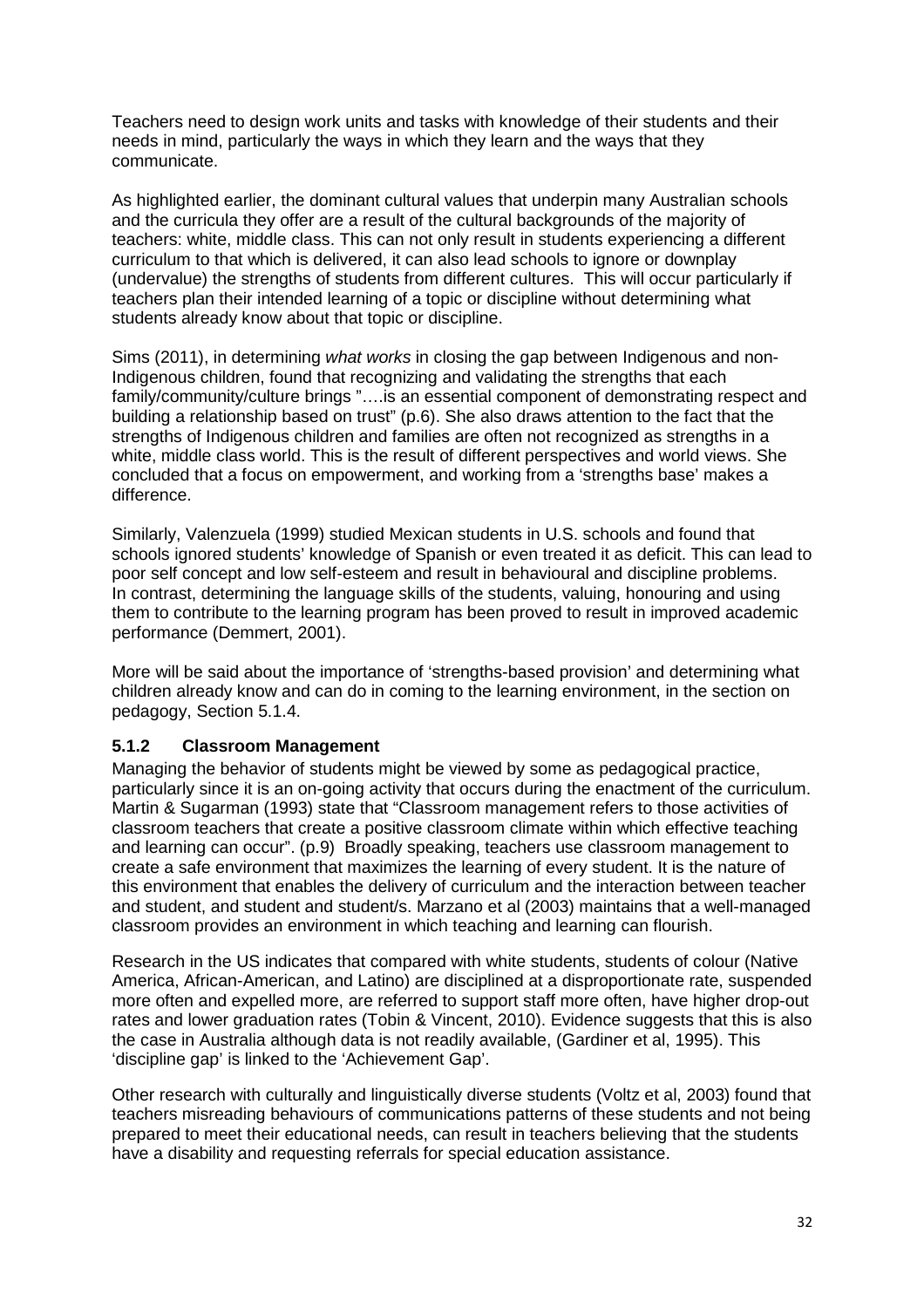Research has found (Trent, Kea & Oh, 2008 and others) that teachers are not adequately prepared to manage behaviours that may be culturally different from their own. Differences in communication styles can also result in students being unfairly disciplined; passionate responses in one culture may be misinterpreted by a teacher as being argumentative for example (Townsend, 2000), or silence on being asked a question, might be interpreted by a teacher as the student not knowing the answer when in fact the student is deeply considering a response; an appropriate behavior in his/her culture (Perso, 2003).

Classroom management styles used by teachers frequently result from the values and practices that stem from the cultural assumptions of the teacher. This can result in their use being inappropriate for students from backgrounds that are not the same as the teacher. Teachers socialized as European Australians for example, might expect answers to questions framed in sequence leading to a logical deduction, from students. For example: What are you doing? Did I say you could do that? Why do you think I said not to? Do you have a good reason for doing that? In contrast, Ballenger (1999) found in observing Haitian teachers working with Haitian children, that children responded better to reprimands if the children felt they were being reprimanded because the teacher cared about them, or when the teacher appealed to the values and responsibilities of their group membership and the possibility of bringing shame to their family.

Further to this, Ballinger (1999) admitted that at first the behavior of the Haitian teachers seemed too strict and without empathy or connection, sensible and loaded with moral value. She was forced to examine her own practices.

As a result, she was able, with the help of Haitian colleagues and parents, to achieve a more culturally appropriate classroom management style. It was not possible for her to learn this beyond generalizations she had experienced in pre-service training. Instead it needed to occur in situ since it was a local response that was needed.

Hershfeldt et al (2009) supports this view, maintaining that if teachers are to really understand the cultures of their students and behaviours that emanate from them, they need to view their own culture and how it affects their perceptions and decisions about their own behaviours. Aligned to Section 4.4 above, Sheets & Gay (1996) comment:

"Teachers need to understand the cultural heritages of different ethnic groups, how they sanction behavior and celebrate accomplishments, and the rules of decorum, deference, and etiquette. They need to understand the value orientations, standards for achievements, social taboos, relational patterns, communication styles, motivational systems, and learning styles of different ethnic groups. These should then be employed in managing the behavior of students, as well as teaching them". (p.92)

The New York University Steinhardt brief on Culturally Responsive Classroom Management Strategies (2008, p.3) defines Culturally Responsive Classroom Management (CRCM) as "an approach to running classrooms with all children, (not simply for racial/ethnic minority children) in a culturally responsive way…..CRCM is a pedagogical approach that guides the management decisions that teachers make…..Teachers…recognize their biases and values and reflect on how these influence their expectations for behavior and their interactions with students as well as what learning looks like.

They recognize that the goal of classroom management is not to achieve compliance of control but to provide all students with equitable opportunities for learning and they understand that CRCM is "classroom management in the service of social justice" (Weinstein, et al, 2004, p.27).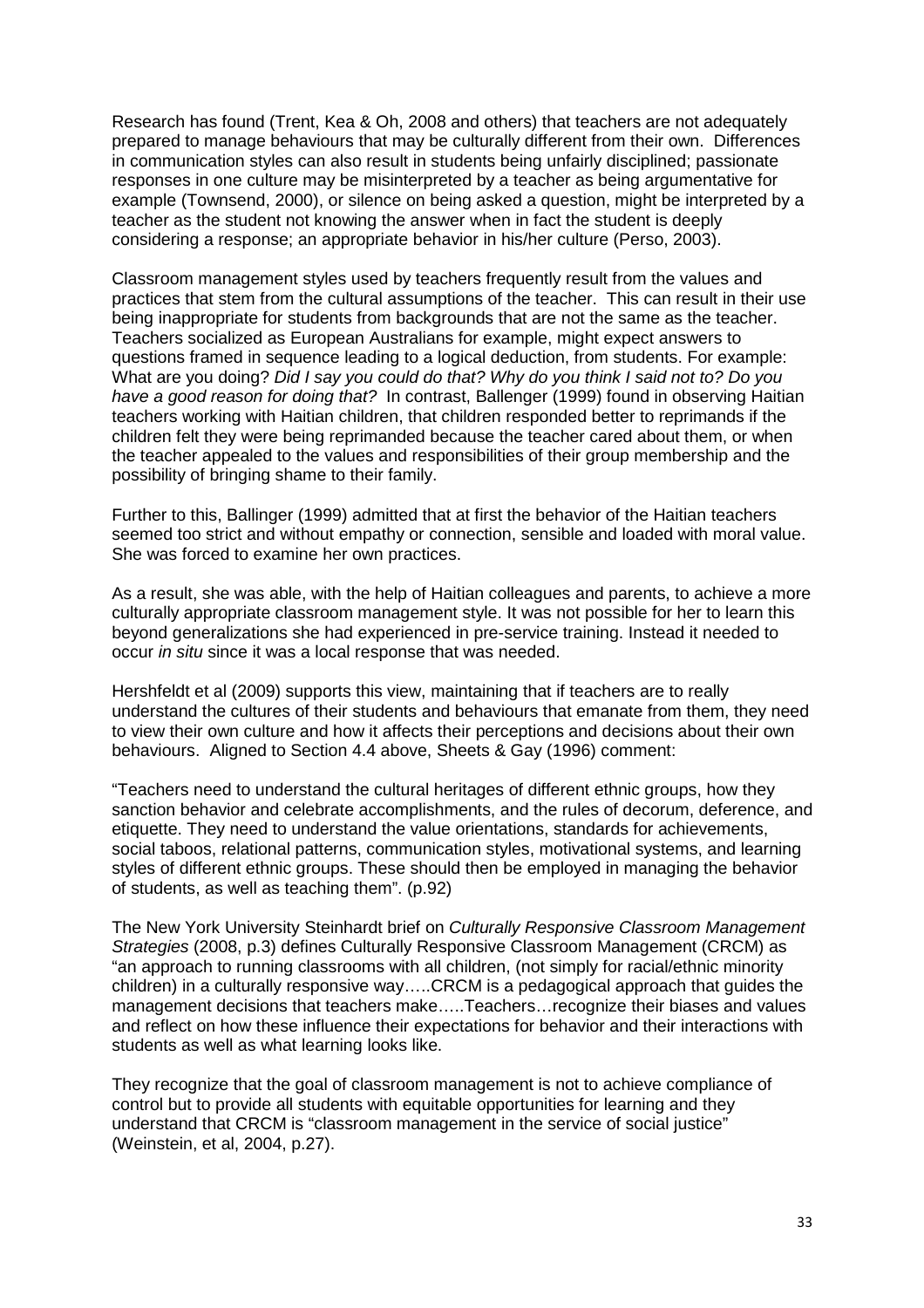Weinstein et al (op cit) developed a five-part concept of culturally responsive classroom management from the literature. The concept and suggested strategies for each includes:

- 1. Recognition of one's own cultural lens and biases Strategies: write a personal identity story to explore how they fit into a multicultural world
- 2. Knowledge of students' cultural backgrounds Strategies: work with students to develop family history projects and share with class; home visits and consulting with family and community
- 3. Awareness of the broader, social economic and political context Strategies: study student behaviours deemed as inappropriate and consider whether they might be examples of student resistance to what they see as an unfair system
- 4. Ability and willingness to use culturally appropriate management strategies Strategies relating to environment: display welcome signs in students' home languages; arrange desks in groups to enable collaborative work; use posters to depict students from different cultural groups. Strategies relating to expectations: be explicit about expectations; engage students in discussions about school norms; model expected behaviours; provide opportunities for students to practice the behaviours; be aware of inconsistencies in applications of consequences.
- 5. Commitment to building caring classroom communities Strategies: ask students to frequently write in their journals regarding "how am I doing as a teacher today?"; get to know students personally in out-of-class time; establish home-school relationships; admire students' bi-lingual ability; be aware of and comment on important events in students' lives (e.g. sport, drama) .

Hershfeldt et al (2009) illustrate how the 'Double-check Framework for Cultural Responsive Practice', developed by Rosenburg (2007) can be used to increase one's own awareness to cultural sensitivities and hence understand student behavior in a more functional way, enabling better intervention planning for problematic students, rather than punishments and exclusions.

The five components of the Double-check Model, are summarized as follows:

- 1. Reflective Thinking about Children and 'Group Membership' : educators reflect on their own cultural group membership as well as those of their students. Indicators include:
	- Understanding the concept of culture and its importance
	- Being aware of one's own and others' group memberships and histories
	- Considering how past and current circumstances contribute to presenting behaviours
	- Examining one's own attitudes and biases and how they impact on relationships with students
	- Articulating positive and constructive views of difference
	- Making tangible efforts (e.g. home visits, student inventories) to reach out and understand differences (Richards et al 2007).

Research has shown that teachers who engage in self-reflection of this type are more likely to try new strategies that more appropriately match the needs of their students (Gay, 2002; Cartledge & Kourea, 2008). For example, a teacher who is aware of the impact of singling a student out by asking him/her to read out aloud independently might ask a small group of students to read out aloud together, have students work independently with a recording device or spend more time with individual students in one-on-one situations.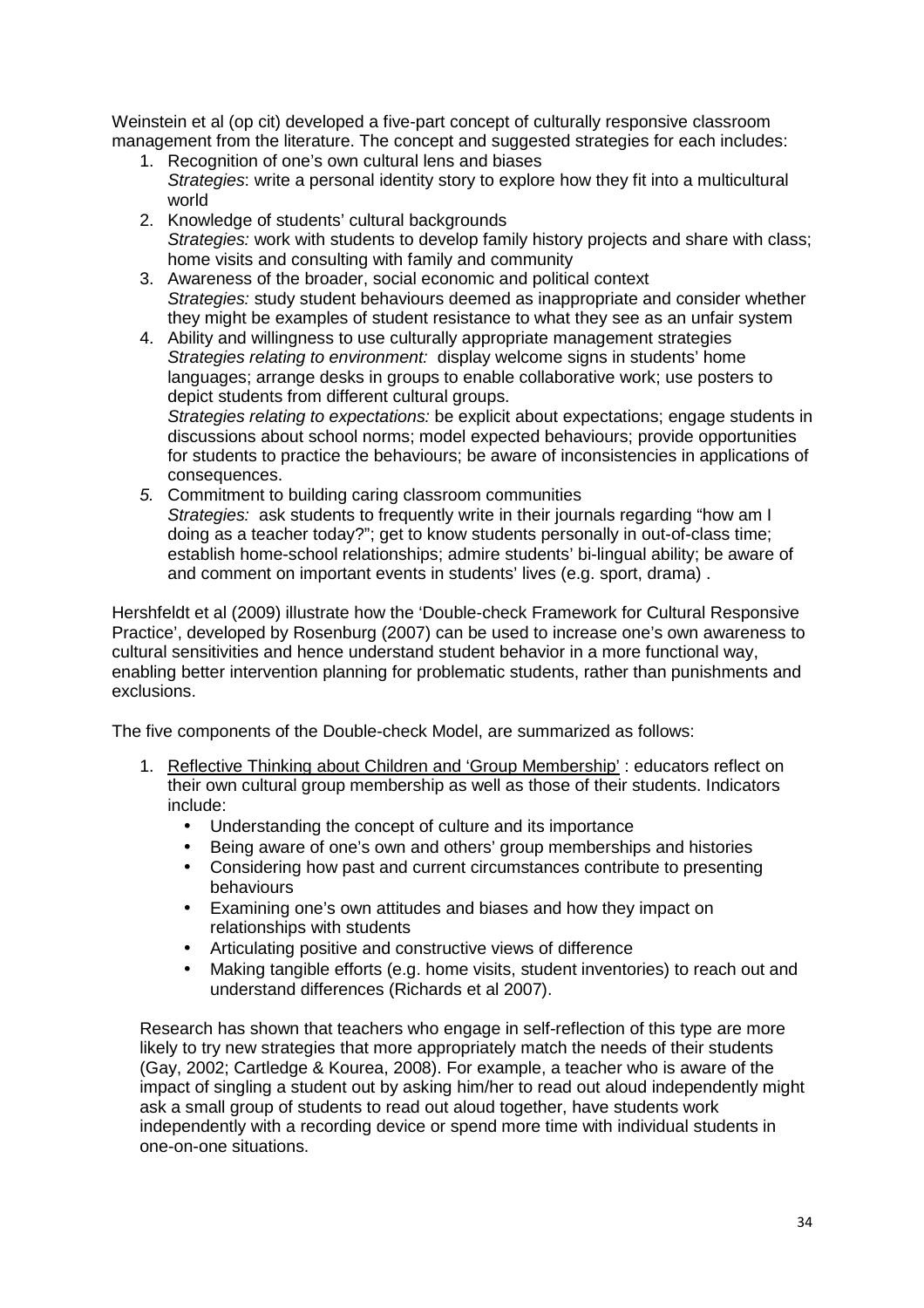- 2. An Authentic Relationship: Research shows that For Indigenous students, this is essential since relationships are of primary importance in Indigenous cultures and society (see Section 5.1.4). Indicators might include:
	- Tangible evidence of warmth, caring and trust
	- Evidence in the classroom of teachers directing positive attention to the student (e.g. providing encouragement and positive support)
	- Teachers showing genuine interest in student's life outside school and their social and emotional needs
	- Teachers truly listening to students
	- Teachers showing sensitivity to the student and recognizing cultural expectations (e.g. not placing student in positions where they might lose face or be 'shamed')

Data shows that positive relationships between students and teachers are associated with fewer behavior problems (Hamre & Pianta, 2001; Murray & Greenburg, 2001; McNeely, Nonnemaker & Blum, 2002). Herbert (2006) states that "It is not always the quality of the teaching that prevents Indigenous students learning – often it's the quality of the relationship between teacher and student, not to mention the school community." (p.84)

3. Effective Communication: communication styles that do not conform to norms and expectations of the teacher can result in misunderstandings that can result in students being punished for poor behaviours.

Culturally responsive educators:

- Consistently communicate high expectations to students
- Understand the communicative function of the students' behaviours (these may need to be ascertained through the students' family or through cultural workers)
- Demonstrate professionalism, civility and respect in interactions with students
- Communicate in non-judgmental ways to students
- Recognize that some students' behavior may be a result of inappropriate codeswitching for different contexts (Gay, 2002; Richards et al, 2007)

Since behavior is the strongest form of communication, teachers should learn about the heritage and language of their students, ask questions to aid understanding, use humour, and honour expression of each child. (Gay, 2000; Hinton-Johnson, 2005; Weinstein et al, 2004; Shellshear, 1983; Christie & Harris, 1985; Malcolm et al, 1999; Davies et al, 1997).

4. Connection to Curriculum: Teachers need to connect the intended curriculum to the cultures and backgrounds of students. This must be done by integrating it rather than 'adding it on'. Teachers should be careful not to stereotype this (e.g. use Aboriginal art forms or bush tucker as contexts without checking with families of Aboriginal and Torres Strait Islander workers to find out whether these contexts do in fact play a role in the lives of their students) as this strategy might serve to further alienate or marginalize students. They should also take care to embed/permeate cultural content across the year rather than for a particular week or month (e.g. NAIDOC Week).

Educators, for example:

- Display visible cultural images that are valued around the room and school, and incorporate them into daily lessons and routines (Montgomery, 2001)
- Select learning activities that are relevant to students' backgrounds , interests, cognitive styles and community
- Are aware of and consider different student learning styles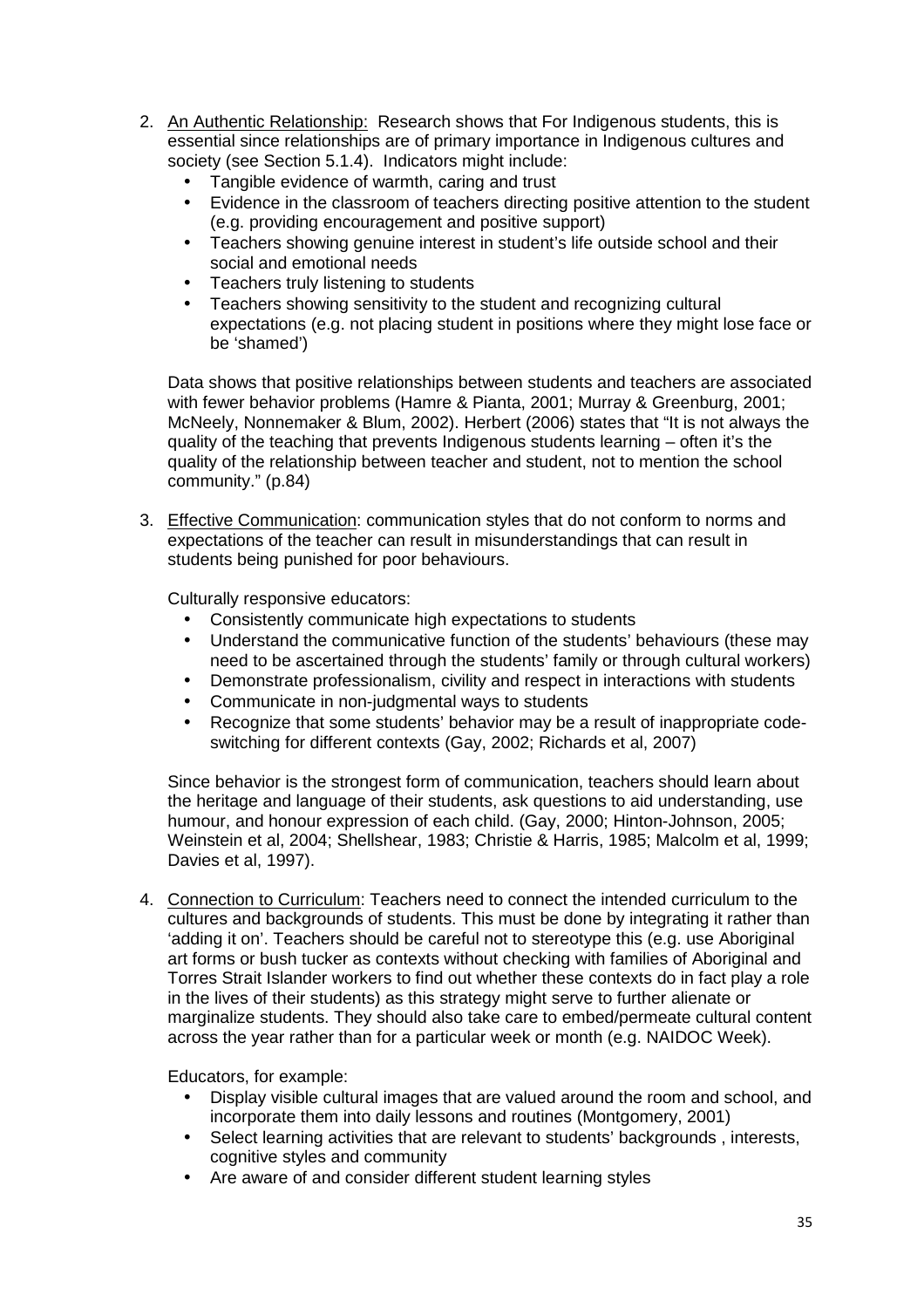Research (Gay, 2002; McIntyre, 1996; Ross, Kamman & Coady, 2008) stresses the need for the prevailing attitude in the school and classrooms to reflect the unity between the teacher and the students in their shared goal that the students master the intended learning.

5. Sensitivity to Student's Cultural and Situational Messages: Teachers need to recognize that students from culturally diverse backgrounds may have different behaviours; this helps teachers to respond in culturally responsive ways. When teachers make connections with student's families and communities (including involving families in classroom activities) it communicates a genuine interest and desire to understand. This has shown to be effective in preventing students' misbehaviours (Epstein and Sheldon, (2002). In addition, this has the added advantage of teachers learning from families, thus gaining a greater knowledge of culture and therefore of their students.

Teachers need to understand that some student behaviours result from student's inability to understand the school culture i.e. implicit and explicit behaviours expected by the school, (Cartledge, & Kourea, 2008; Monroe, 2005). These need to be explicitly taught.

Teachers must be aware of how home and community situations influence the behavior of their students, for example their health, poverty, dress, neighbourhood and community expectations.

They must also be aware of different 'obedience expectations' that may exist in cultures (Kearins, 1984) including differences in 'courtesy words' which may or may not exist and the ways that silence is used in communication (West, 1995).

The above discussion provides insight into how classroom management practices can promote or obstruct equity in access of individuals or groups of students to the intended curriculum. In addressing this teachers need to monitor their own behavior to determine equity of treatment.

Nieto (2000) explains that teachers need to question their own traditional assumptions concerning what behavior management styles work and be alert to any mismatches based on culture. In particular, they should consider when to allow flexibility as a result of students' cultural backgrounds and when not to. For example, teachers might accommodate students who want to present work independently so as to refuse to not draw attention to themselves, if their culture values cooperative work, but not when they turn up late because punctuality is not valued in the culture. In this case students need to be accommodating and should be explicitly taught how and why to be punctual in schooling. This is best done through critical thinking exercises focusing on cultural differences rather than delivered as a set of norms or blanket rules (Bourdieu, 1991).

Accommodation decisions are best made collaboratively by all staff in the school and should preferably include the school community and parents so that they are involved in the decision-making and can support teachers in their endeavours. This process will also ensure that there is a consistent approach across the school.

Weinstein et al (2004) believe that most problems of student disorder in classrooms can be avoided if good preventative management strategies are used by teachers. The paradigm is one of belief in the goal of classroom management being to create an environment where students behave appropriately out of a sense of personal responsibility rather than from fear of punishment or desire for reward.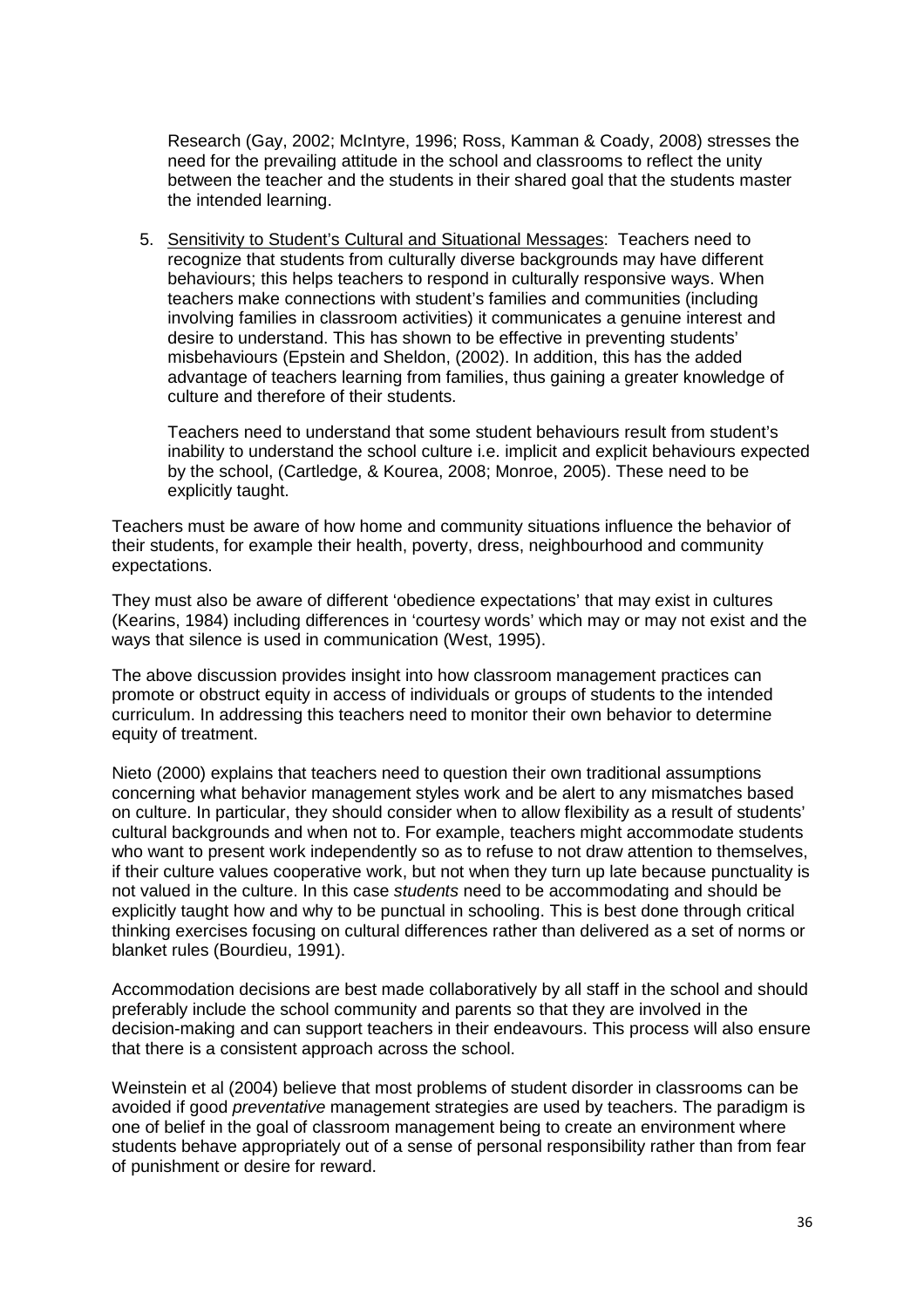In addition, teachers should be aware that for Indigenous students, particularly in remote locations, there is a likelihood that they are unable to hear what is being said due to otitis media, and teachers should be on the alert to identify these students who need additional and more specific support (see Appendix 1). Howard (2004) found that childhood hearing loss contributes significantly to learning and behavioural problems at school, and that Aboriginal children with Conductive Hearing Loss (CHL) caused by otitis media were found to tease other children more, be often rejected by peers socially, and be more disruptive in class than other students (Howard, 2005).

Educational institutions and accreditation bodies might develop cultural competence standards to ensure teacher and administrator preparation. These same professionals could then collaborate with families to develop school behavior and class management policies that reinforce culturally familiar values to improve children's behavior. The culturally competent teachers might use these policies to avoid more expensive interventions.

# **5.1.3 Curriculum (intended learning)**

The intended or documented curriculum is comprised of all the planned learning for students and includes subject areas as well as cross-curriculum capabilities. Some governments and jurisdictions also mandate the values and behaviours that student should be taught, or should learn. This curriculum is also translated into learning materials, syllabuses and textbooks and used by teachers in designing and planning lessons and units of work.

# **Formal/Documented curriculum**

 $\overline{a}$ 

The intended curriculum is formally endorsed in policy frameworks. In developing the Australian Curriculum, the Australian Curriculum Assessment and Reporting Authority (ACARA) is committed to ensuring that its curriculum work acknowledges the need for all Australian children to 'Understand and acknowledge the value of Indigenous cultures and possess the knowledge, skills and understanding to contribute to, and benefit from,  $r$ econciliation between Indigenous and non-Indigenous Australians<sup>82</sup> (Melbourne Declaration, MCEETYA, 2008 see Section 2.1). ACARA has also consulted with a wide range of Australian Indigenous people in the development of the formal curriculum.

ACARA has addressed Aboriginal and Torres Strait Islander knowledge and perspectives in the Australian Curriculum in two ways: as essential knowledge to be learned through inclusion in specific subject areas such as Australian History, and as a cross-curriculum priority: in every subject area. A set of interconnected organising ideas: Country/Place, Culture, People, are embedded in the content descriptions and elaborations of each learning area.

With respect to curriculum in the early years, Richardson (2011) states that "the inclusion of Indigenous perspectives in the (early childhood) program is in response to the (child care) centre's commitment to equity, inclusion, social justice and reconciliation and reflects the deep commitment to diversity that is also acknowledged as one of the guiding principles of the Early Years Learning Framework" (p.13). $33$ 

Mundine & Giugne (2006) state that "All children have the right to know Aboriginal and Torres Strait Islander history. Aboriginal and Torres Strait Islander people have the right for the true history of Australia to be told. Reconciliation is integral to an early childhood curriculum."(p.15)

<sup>32</sup> http://www.acara.edu.au/curriculum/aboriginal\_and\_torres\_strait\_islander\_education.html <sup>33</sup> Early Years Learning Framework:

http://www.deewr.gov.au/earlychildhood/policy\_agenda/quality/pages/earlyyearslearningframework.aspx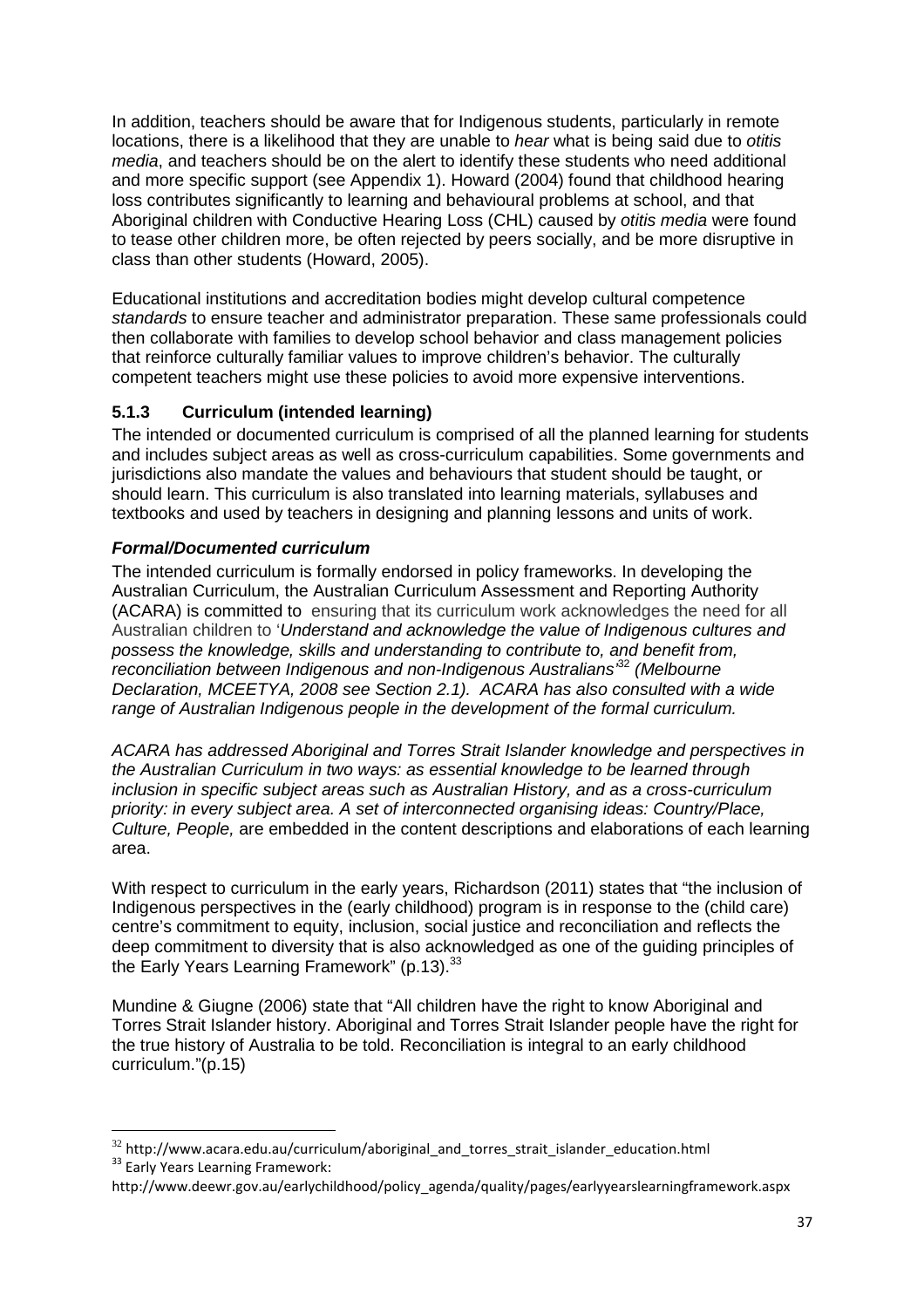Giroux (1989) viewed schools as involved in producing aspects of the dominant culture that reproduce inequalities that position and privilege some societal groups but not others. As a result schools need to include teaching about democracy and empowerment so that those who are marginalised can 'find a voice'.

Fogarty (2010) maintains that successful education for Indigenous students in remote locations must provide a space for Indigenous knowledge and connect learning to local community aspirations. He describes instances where curriculum policy documents have allowed for some local negotiation of content and community aspirations but explains that whilst the ideology of this needs to be applauded, lack of resourcing and appropriate supporting structures have made this difficult to realise for teachers. Gribble (2002) would agree, maintaining that while an emphasis is placed, at the practical level, on children's different learning styles and their socio-cultural context, the curriculum does not always empower because teachers are generally unable to define or determine the valued knowledge to be taught, let alone how this knowledge should be taught form different social and cultural perspectives.

The purpose of curriculum in remote locations remains unclear. Some suggest it is to gain employment but the realities of many of these communities impose a limit on the availability of jobs for all students.

Nachtigal (1994) claims that the focus of curriculum needs to shift from being nationally focussed to one that is locally relevant, focusing on the local community context, educating students to create their own jobs and to use the investments in facilities and other available resources in the school to support entrepreneurship and community development. (p.146)

Quaglia and Cobb (1996) contend that schools should help students to understand the relevance of what they are doing in the present to what is in the future for them. This might be particularly relevant for Indigenous students in remote parts of Australia where the labour market can determine the nature of the aspirations of students, many of whom may not wish to leave their communities to seek employment. For this reason, learning in schools where there is no or limited current or foreseeable labour market in the local or nearby community, needs to be situated in today's reality or the immediate past for students to see any relevance.

Clearly education systems and authorities attempt to develop curriculum frameworks that are broad enough to enable community flexibility and the inclusion of local knowledges. It is even expected that curriculum development at local sites will be inclusive, and that is it will enable the experiences of all children to be included in the intended and implemented curriculum.

Gay (2000) suggests that culturally responsive teachers should be able to analyse formal curriculum documents to determine the cultural strengths and weaknesses and make changes to improve overall quality. Their analysis should focus on for example, accuracy, purpose, significance, authenticity of narrative texts, visual illustrations, learning activities and authorial sources. She believes they should be able to recognise racism, stereotyping, distortions, and overemphasis on factual information while minimising values, attitudes, feelings and experiences. They should also attempt to do this with the content presented in multi-literacy formats that students engage with including through the media and popular culture (e.g. television programs, newspapers, electronic games) much of which is inaccurate and prejudicial.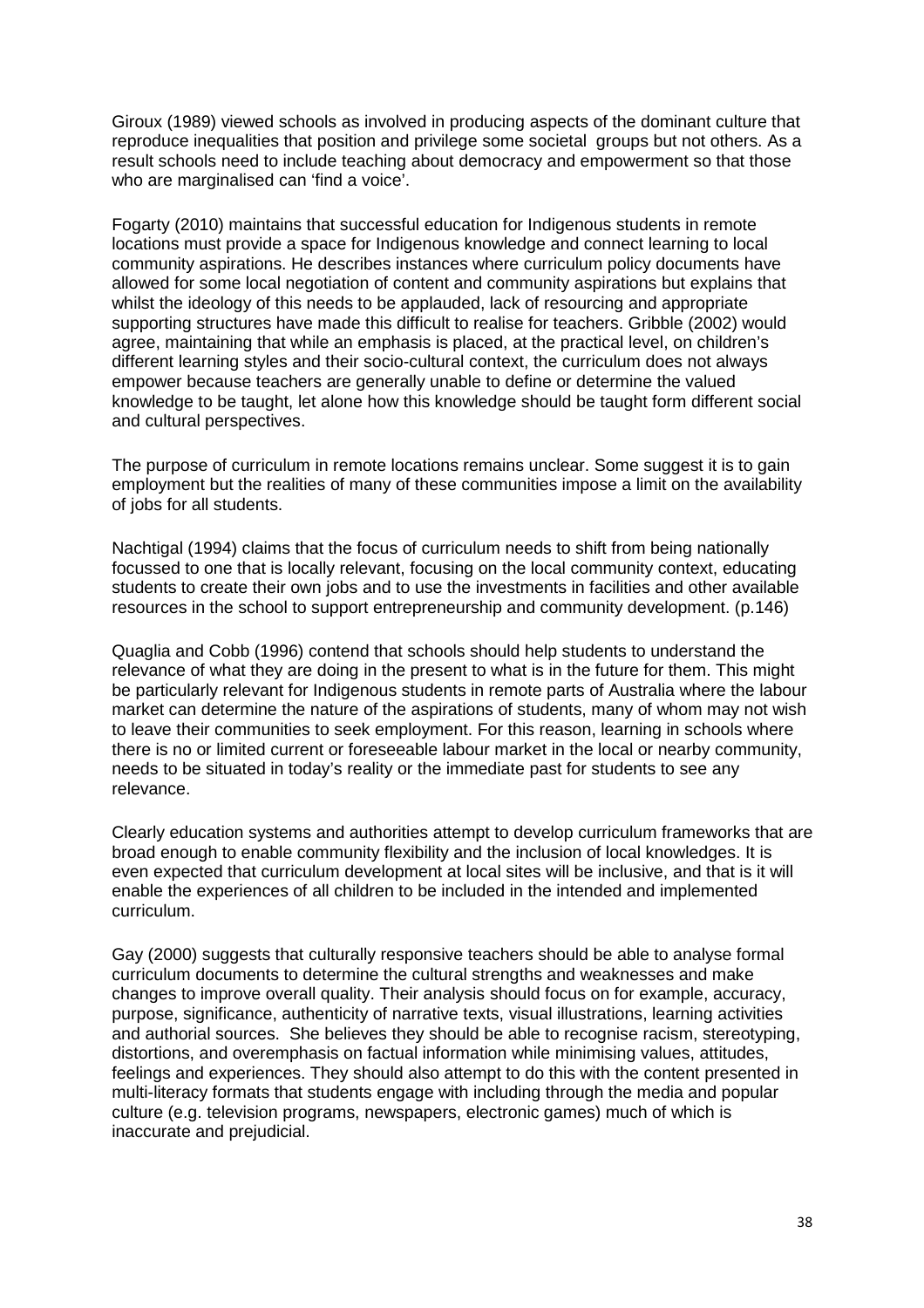## **Informal curriculum**

The informal curriculum also has a major role in the classroom environment. Images such as symbols, awards, pictures of role models, rules and so on, placed on boards or walls can teach students important lessons; over time students learn to value what is shown and devalue what isn't.

Gay (2000) suggests that culturally responsive teachers are conscious of the power of this type of curriculum and use it to convey important information, values and actions about cultural diversity.

The Alaska Native Knowledge Network in their Alaska Standards for Culturally Responsive Schools (1998) included cultural standards for Curriculum as follows:

A culturally-responsive curriculum

- 1. Reinforces the integrity of the cultural knowledge that students bring with them
- 2. Recognizes cultural knowledge as part of a living and constantly adapting system that is grounded in the past, but continues to grow through the present and into the future
- 3. Uses the local language and cultural knowledge as a foundation for the rest of the curriculum (in particular, utilizes the local language as a base from which to learn the deeper meanings of the local cultural knowledge, values, beliefs and practices)
- 4. Fosters a complementary relationship across knowledge derived from diverse knowledge systems
- 5. Situates local knowledge and actions in a global context.

## **Indigenous knowledge and subjects**

Indigenous knowledges and Western knowledge may present initially as being diametrically opposed. Harris (1990) believes that Aboriginal world views stem from spiritual and religious beliefs while Westernized cultures have their roots in science. Christie (in Harris, 1991, p. 13) states that '….the Aboriginal world view provides for the unity and coherence of people, nature, land, and time". Although it is recognized that Indigenous Australians do not have a world view that is mono-cultural, there are some commonalities in their ways of knowing (Christie, 1992). Watson and Chambers (1989) compare knowledge systems which give rise to ways of operating: They describe Western society as being dominated by economics and competition and explain that this 'world view' results in knowledge that enables measurement and comparison, such as a spatial grid that enables every square centimetre of the planet to be described and labeled and hence managed and controlled. They compare this with that of the Yolngu people in Arnhem Land in Australia who give primacy to a genealogical 'kinship' pattern that enables them to 'locate' every person in the grid in ways that provide instruction about how to relate with each person.

 It is evident that these knowledge forms are different, however it is unfortunate (and ethnocentric) that many in the Western world perceive Indigenous knowledges as being primitive and static, and that this view has permeated perception. Knowledges, both Western and Indigenous, are constantly changing, and attempting to keep knowledge forms separate would seem to be impossible. Nygren (1999) asserts that the analysis of knowledge in anthropology should be composed of "continuity in change, traditionality in modernity, and situationality in hybridity". (p.279)

There is no one 'Indigenous knowledge' and hence each knowledge is a product of context. It is for this reason that including Indigenous knowledges in national and state/territory policy curriculum frameworks can only be done at a very broad and generalized level. Nevertheless, national and state/territory curriculum 'frameworks' allow for inclusion of local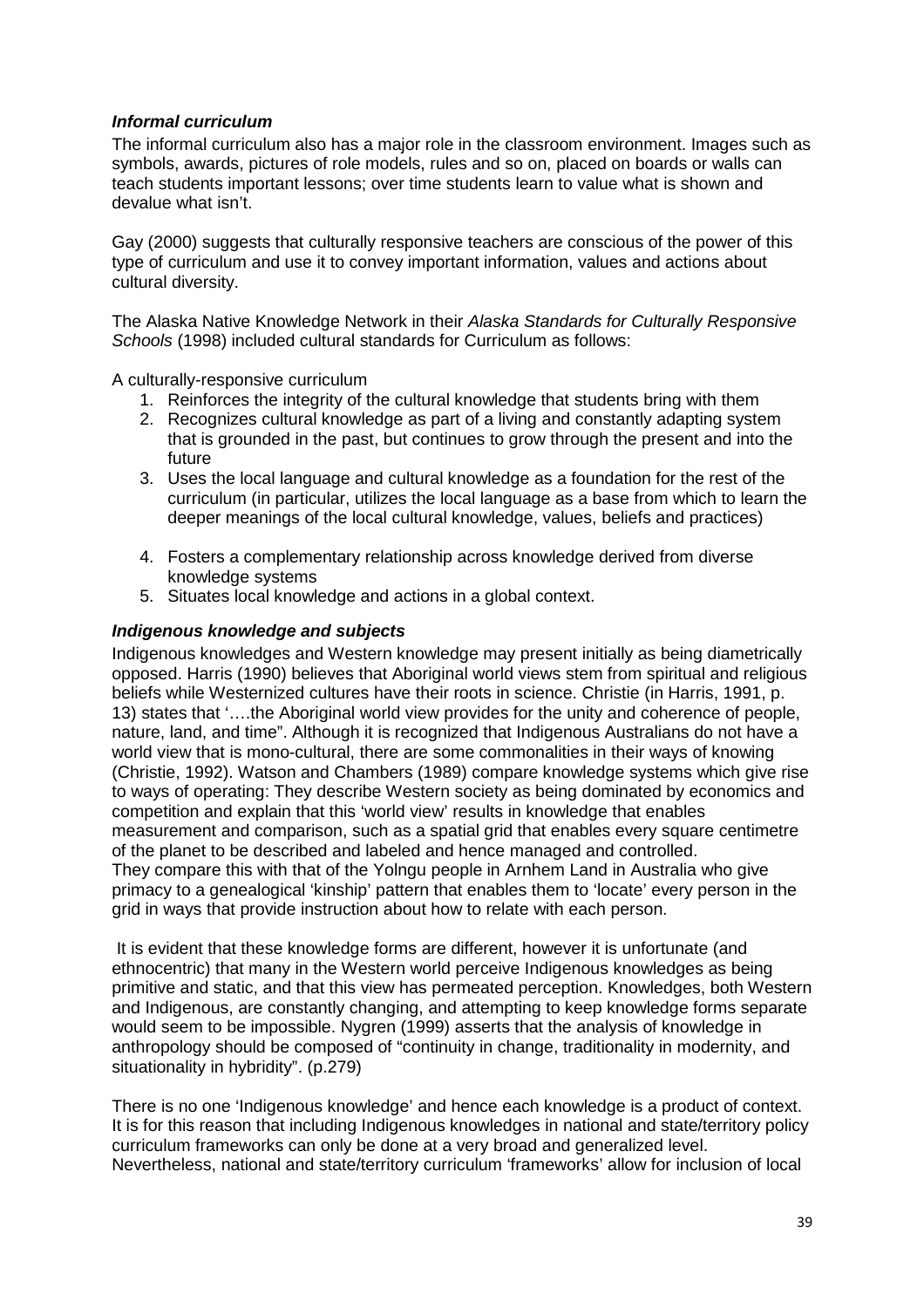knowledges in the local curriculum, and for hybrids of these with Western knowledge to evolve and contribute to, complement, and enhance the other.

In schooling, it is essential that this occur so as not to privilege one knowledge form over another in classrooms which have large proportions of Indigenous students. Presenting Western knowledge as 'the only way' or 'the right way' does not value difference and diversity and is consequently not inclusive, honouring or respectful. At the very least, school subjects should acknowledge the values, perspectives and contributions of students from different cultures and should integrate these into the subject material rather than making these optional to be included if teachers have time (Janiszewska, 1992; Burke et al, 1992; Stairs, 1988).

There must however, be a balance in this 'both/and' curriculum. Gruenwald (2005) notes that the "social and ecological landscape should be studied through first-hand experience", but then provides a caveat that "it must also link such experience to the experience of others in other places and to the cultural, political, economic and ecological forces that connect people and places on a global scale". (p.55)

 It is particularly important that there is not an over-emphasis on local knowledges that effectively close off employment pathways for students. This will depend on the nature of the learning and pedagogies used to deliver it; a study of 60 schools across America using place-based education strategies revealed that the teaching of the content and skills in ways that promoted higher-order thinking skills promoted transferability to other contexts. Moreover, the interdisciplinary nature of the environmental education "helped students to understand the world around them and sharpens their ability to think systematically" (NEETF $^{34}$ , 2000, p.13). The students involved in this study also improved in their achievement of reading, writing, mathematics, science and social studies as demonstrated on national testing programs against national averages.

In addition to the broad statements about curriculum above, subject specific curriculum should be made more responsive. Some might suggest that this is more about pedagogy than curriculum, but as previously indicated, curriculum and pedagogy are not mutually exclusive. Since curricula must be connected to students' lives and represent their cultural and linguistic backgrounds (Agbo, 2001; Skinner, 1999), it should enhance the quality of learning materials, not make it weaker or water it down.

For example, Western mathematics in schools can be enhanced in order to connect with the lives of students from diverse cultural backgrounds. by drawing connections to their lives of students and hence stimulating interest and engagement. Teachers, having investigated the cultural backgrounds and histories of their students through parents and Aboriginal educators and support teachers can embed their subject material with examples and situations from these backgrounds and histories. For example, timelines can be taught using the dates of cave paintings and art works and patterns can be studied following the investigation of pattern in natural cycles that are important in the weather, tides and seasons. Hunting, (1987) states that Western mathematics "will be more accessible to Aboriginal people if the trouble is taken to fit that mathematics sensitively onto and around the beliefs, values thinking patterns and problem solving processes contained in Aboriginal cultures"(p.10).

 $\overline{a}$ 

<sup>&</sup>lt;sup>34</sup> National Environmental and Education and Training Foundation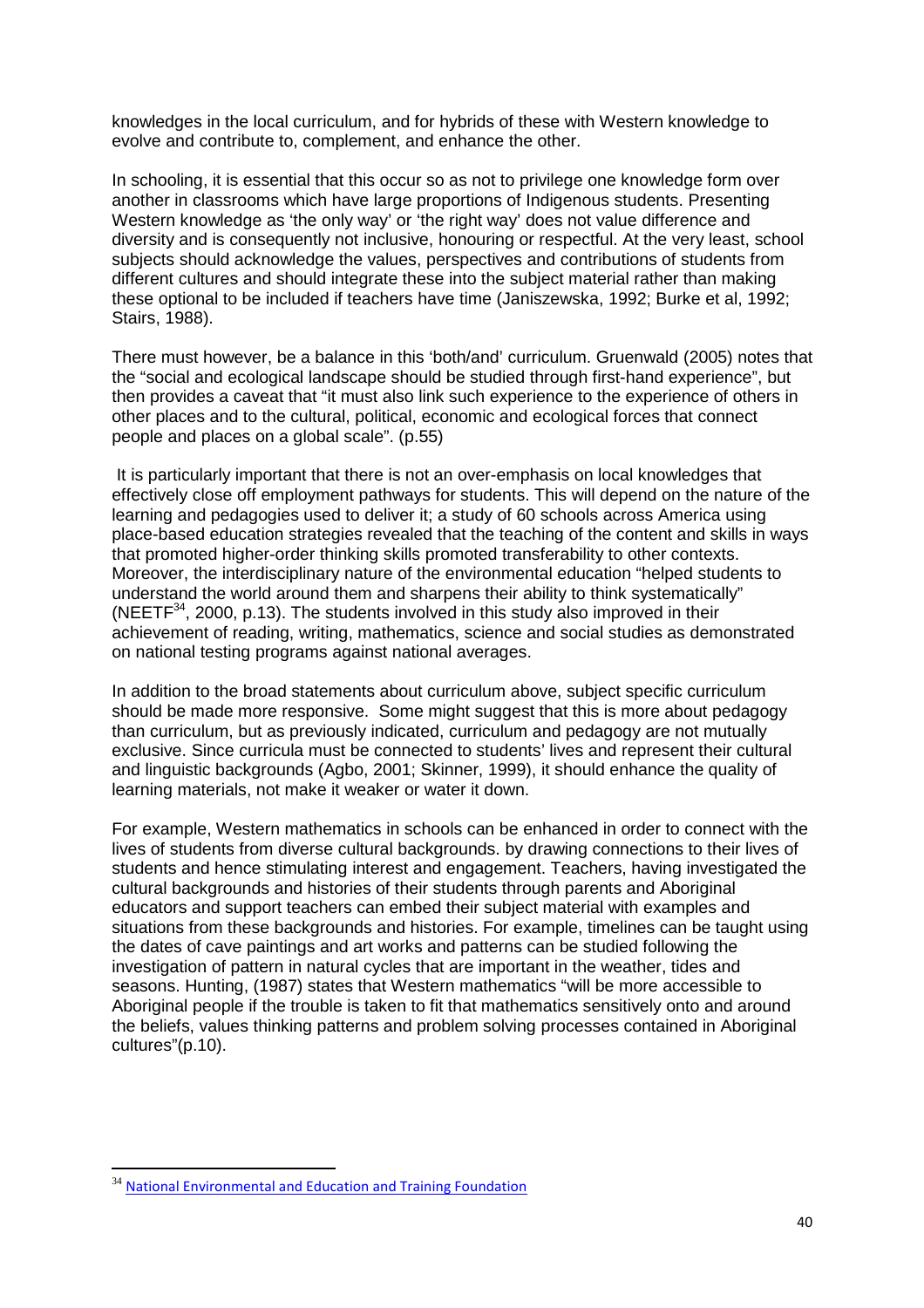Similarly in Science, teachers can for example, involve students in their belief systems relating to creation as well as covering the Theory of Evolution.<sup>35</sup>These connections not only make the learning more interesting, they validate student culture and identity.

Fogarty (2010) suggests the use of 'place based' pedagogies (i.e. those that are context specific) that capitalize on the synergies between Western and Indigenous knowledge systems. Fogarty's research in a remote part of Western Arnhem Land, revealed that the Aboriginal concepts of country - "are a prevailing and underlying precursor of organization in the region", permeating "all levels of the social (fabric) and as such must be prominent in any pedagogic strategy that is aimed at being inclusive of place". (p.219)

It is important that the integration of culture is not trivial, and explicit teaching of the technical language of the subject needed should be regular (Nelson-Barber & Erstrine, 1995; Gilliland, 1995). This is important for all students but particularly for non-English speaking students learning subjects in English or another language that is foreign to them.

In teaching English language, texts that students engage with should be related to the real world and experiences which students engage with daily (Gilliland, 1995; Cleary & Peacock, 1998). Castango and Brayboy (2008) suggest using stories from local communities; collected from Elders and written down by students to support English language and literacy learning. Illustrations that depict these worlds can prove highly effective in engaging students with print. This has been demonstrated through anecdotal evidence of students in Central Australia, the Kimberley region and parts of Central Queensland who have been 'hooked into' print and reading with the Honey Ant Readers <sup>36</sup>, one of only a few reading text series written in Australia for speakers of Aboriginal English. These books are illustrated with pictures of family characters using stories from Aboriginal peoples themselves, are situated in 'red centre' locations, and can be related to by students of any age group.

Cultural responsiveness in the teaching of Social Studies units or Australian History topics might include teachers teaching the Aboriginal and Torres Strait Islander perspective (or, a more culturally appropriate response in inviting an Elder or Indigenous community/staff member to do so), ensuring Indigenous students are given their rightful place as First Australians, inviting students to examine textbooks and history books for bias and stereotypes, and focusing on the traditional owners of the land from which the school population draws and the land on which the school is located.

Not only should the content from subject areas be delivered in culturally responsive ways but the content from subject areas can be *integrated* with Indigenous knowledges to transform it and make it more interesting and relevant. Klump & McNeir (2005) examined case studies in which indigenous knowledge was integrated with academic standards through a hands-on curriculum that centred around Indigenous activities that the local community were involved in. In their words: "Traditional knowledge is carefully integrated with academic standards. A unit on berry picking, for example, asks students to study and identify five types of berries, learn where those berries are traditionally harvested, and then use the berries to create traditional Yup'ik foods. The berry picking activity incorporates benchmarks from science, health and personal/social skills standards". (p.12) Students then demonstrate what they have learned through writing assignments and using technology to create a power-point presentation about making traditional foods. Whilst being vigilant about using the state curriculum standards, the teachers used the Indigenous culture as the pathway to doing so.

 $\overline{\phantom{0}}$ 

 $35$  Teachers should be careful to be when teaching any material that might conflict with their traditional values and belief systems or spirituality; some curricular material of experiments may be related to ceremony and hence offensive to students

<sup>&</sup>lt;sup>36</sup> James, M. (2009) Honey Ant Readers. Honey Ant Education.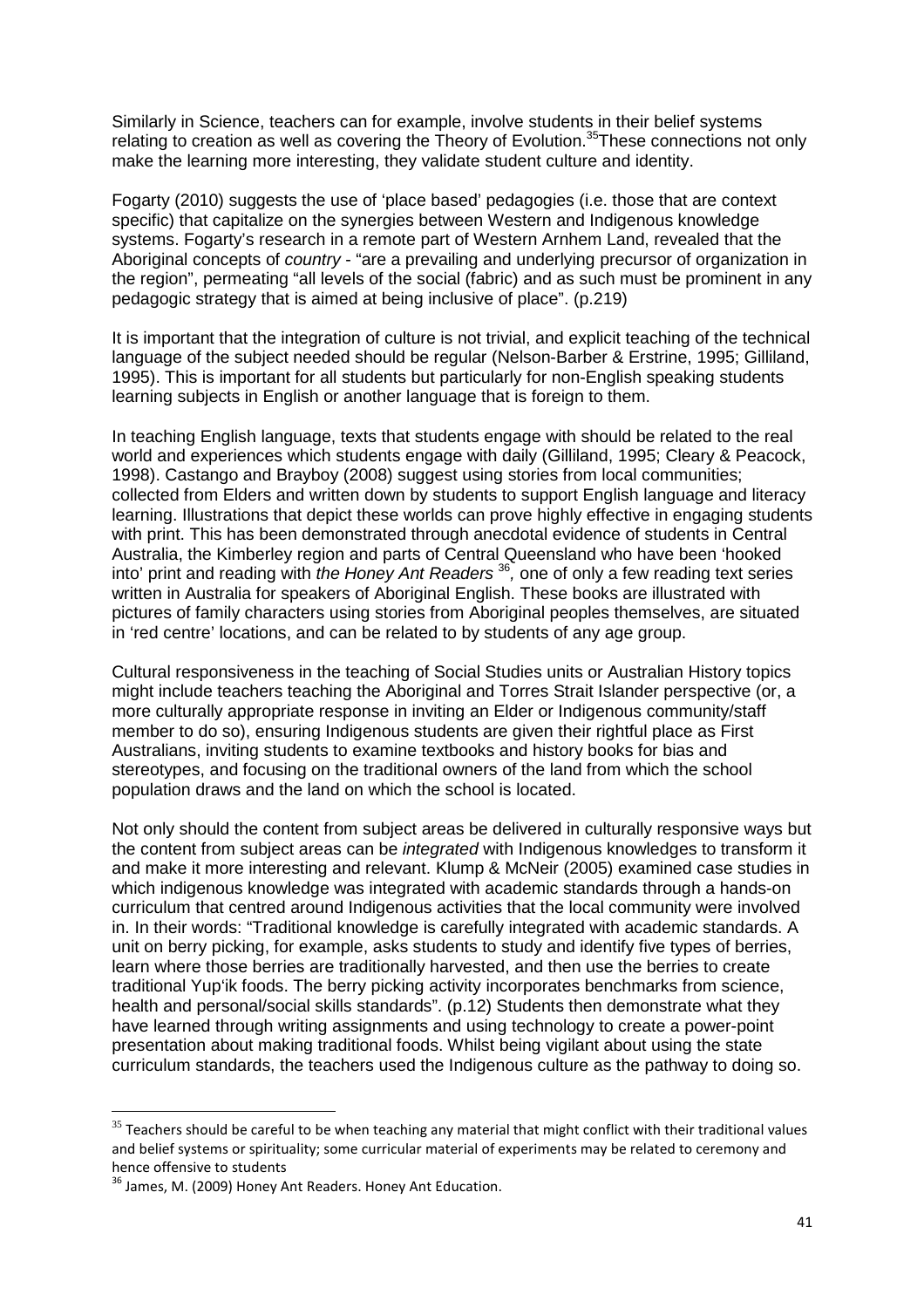They conclude "As a result the …school's efforts have been positive: enrolment rates have gone up; crime in the community has gone down; stronger connections between students, teachers, and elders have resulted; students are rediscovering aspects of their cultural heritage; and subsistence activities have increased throughout the community". (p.12)

It is clear that when students can make connections to the curriculum through what they know, their culture and their experiences, they are more engaged and learn better.

### **Curriculum support materials and textbooks**

Negative stereotypes in curriculum materials can damage self-concept and result in negative behaviours by students (Swisher & Tipperconnic, 1999). Skinner (1999) asserts that when schools present curriculum materials that are biased or not culturally relevant, they 'rob' Indigenous students of their cultural pride and personal identities. Common biases found in school curriculum materials include bias by giving credit to one's own group, calling attention to another groups faults, denying the contribution of a group, constantly creating an impression that only one group is responsible for positive development, failing to ensure that information presented is accurate, ignoring specific information about Indigenous history, and failing to represent all facts in a balanced way (Grant & Gillespie, 1993; Cochran-Smith, 1997).

"This (textbook) is talking about the battle of Pinjarra and from a European point of view it's being presented as the battle of Pinjarra whereas from an Aboriginal point of view, Ngungar, from around the area would present it as a massacre". (Quote by Ron Bradford, in DETWA, 2002)

These sorts of experiences can leave Aboriginal children feeling alienated in classrooms. "To expect Aboriginal students to learn from textbooks and a school curriculum that comes solely from the dominant Anglo culture is to ask them to accept their own irrelevance." (Quote from Michelle White, in DETWA, 2002)

If bias is detected in curriculum materials it is essential that students and communities work together to create alternatives that support students to learn the intended curriculum through different materials and pathways.

Since good teachers know their students and how they learn, know the content to be taught and how best to teach it, know that this involves knowing the students' interests, home backgrounds, languages and cultures $37$ , it is surprising that schools do not engage more in this activity. In addition, Powers et al (2003) and Reyhner (1992 a & b) found in their work with American First Nations people, that mainstream curriculum generally trivializes and stereotypes tribal cultures, that teachers rely heavily on textbooks that do not include experiences of Indigenous peoples, and the curriculum materials used with Native American students are often remedial.

## **Language and culture**

 $\overline{\phantom{0}}$ 

In the U.S. federal education policy for over a century beginning in the 1870's, emphasized assimilation by excluding Indigenous languages and culture in Western schooling. (Lipka, 2002) this resulted in a weakening of Indigenous languages and cultures and resulted in students being alienated from the goals of schooling, and producing high school leaving rates. Deyle & Swisher (1997) state "Leaving local knowledge and language at the schoolhouse door was resulting in 'subtractive bilingualism', that is, many students were failing to attain academic competence in English while at the same time losing knowledge of their Indigenous languages and cultures".

<sup>37</sup>Department of Education, Early Childhood and Workplace Relations (2011) *National Professional Standards for Teachers*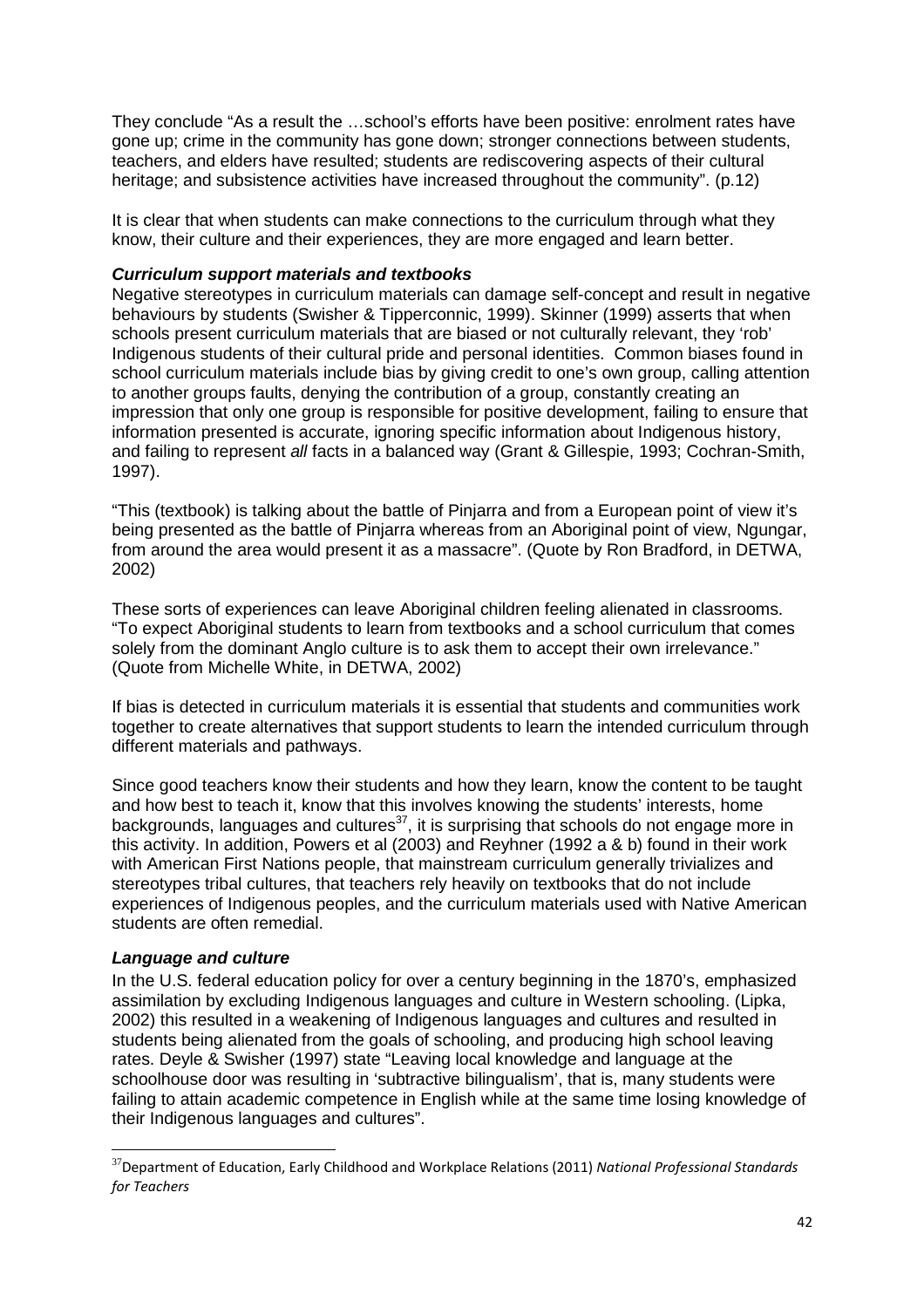The Indian Self Determination and Education Assistance Act of 1975 initiated a new era of revitalizing and restoring Indigenous languages and cultures through schools. (Demmert, 2001) the implemented approach focused on providing the opportunity for students to use Indigenous knowledge and language to met local and Western education goals (Deyle & Swisher ,1997; Swisher & Tipperconnic, 1999; Yazzie, 1999).

Demmert (2001), in an extensive review of policy studies, research, and evaluation studies, consistently found that the academic performances of Indigenous students are improved when schools promote the language and culture of the local community in their curricula.

Partington (2002) provides an analysis of the role of language in Indigenous schooling in Australia since the 1970s. He explains that before the 1980s Aboriginal languages were often regarded as a deficit for a child (p.117). During the '70s and '80s there was a growing emphasis placed on bilingual education which the Northern Territory embraced on a significant scale in the 1970s. Lee (1993) describes this model in the Northern Territory as not being successful (citing Harris & Jones, 1991). However, she does not finish there, describing other benefits to the community of the bilingual program including the pride generated in the community by the program and the education of adults, particularly their "increased confidence and competence to demand a greater say in the way their schools are run…". (p.7)

Nakata (1995) believed that for his people to move forward they needed to use the language and perspectives of those who had constructed Indigenous people as marginalized. He explained that they need to make themselves understood in the mainstream context by learning English language. Aboriginal languages, he maintains, should be used to help them understand how the English language works. Using Aboriginal languages to scaffold the learning of a new language, whilst not being the same as a 'bilingual program' would seem to be good pedagogical practice.

Whilst the issue of bilingual education remains charged mainly due to the place of language in identity, culture and language maintenance, self-determination, empowerment and power relations, it seems that it may have a place in meeting the dual needs of Indigenous Education as defined by the House of Representatives (see Section 5.1) in 'preservation of Indigenous culture'. This begs the question: 'to what extent is this the role of the school'?

The issue in the Northern Territory remains unresolved concerning the value of bilingual programs with respect to the English language learning outcomes of students. Whilst some schools show significant positive gains in student achievement, others do not, and this seems to be the result of a number of other factors, including the provision of necessary resources and attendance.

Partington (2002) describes the 'two-way schooling' model of the '80s and '90s, which largely derived from bilingual programs and operated by keeping the Aboriginal culture and Western culture domains separate, requiring "effective local leadership in educational issues, availability of skilled personnel, cooperation by non-Indigenous educators and time and resources to develop the Indigenous curriculum" for success (p.120). As a result, he maintains, this type of schooling would not extend to large numbers of Indigenous communities. He continues, "By the mid 1990s language development was firmly lodged within cultural relevance in the more advanced programs".

Holm & Holm (1995) & McCarty (1993) described two schools – Rick Point and Rough Rock community schools, both on Navajo reservations, which provided examples where teachers experimented with culturally responsive schooling in the community's native language.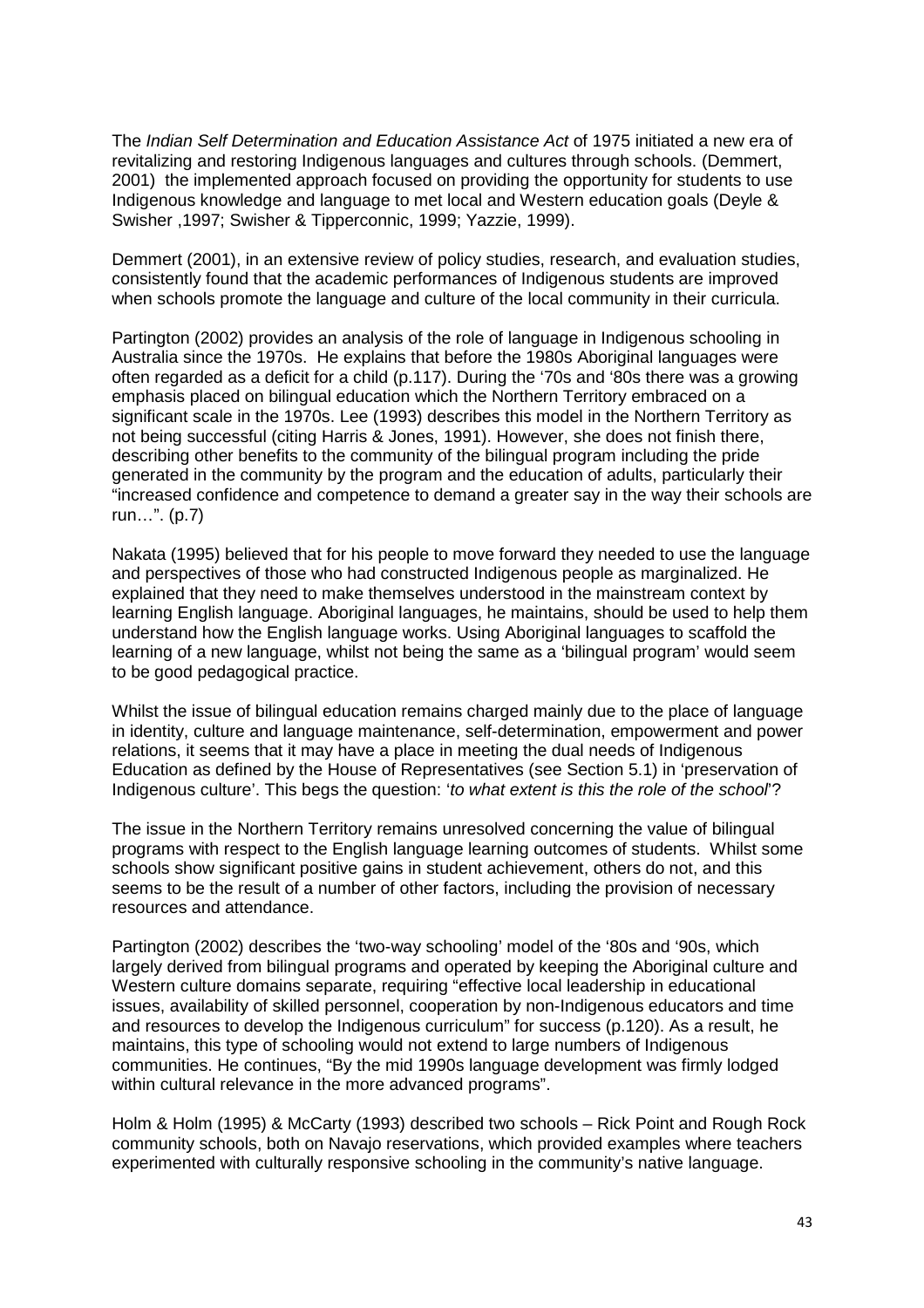Outcomes included Navajo children learning their own language at no expense to their knowledge of English, achieving higher scores on mathematics and reading in standardized tests, and increased confidence and pride among students.

Since culture includes knowledge and associated values, beliefs and epistemologies, teachers need to be aware that cultural differences are generally not evident in the intended curriculum.

Literacy for example, might for some minority students be a long oral tradition learned through story-telling, whereas for mainstream students and in the formal curriculum, it is about genres. Teachers need to be aware of these differences in order to 'build bridges' by scaffolding learning from what students know to what they are required to know. This will be discussed further in the following section.

# **5.1.4 Pedagogy**

Pedagogy is the enacted or delivered curriculum. The way it is enacted, or the teaching that results, will depend on how teachers read and interpret the formal intended curriculum documents and their attention to the needs of the students in their classes. This interpretation and the resulting response can be different for each student and for groups of students. It is this crafting of the appropriate response demanded by individual students that sets accomplished teachers apart from those without this expertise. In particular, *culturally* responsive teachers attend to the needs of their students from diverse cultural backgrounds in ways that maximize their learning and enable them to feel safe.

Fogarty, (2010) points out that, in remote parts of Australia, regardless of the formal written curriculum, policy positions, notions of social justice and tensions between personal freedom and cultural maintenance, in the end provision "will always come down to a set of formative pedagogic moments where a student either learns or does not'. He continues "It is because of this, that the design and nature of the pedagogy that creates and supports these moments must remain a paramount consideration." (p.217) He goes on to describe 'place based pedagogies' that enable a greater connection between the lived experience and aspirations of Indigenous students and their communities, and schooling and work.

He suggests that a pedagogical framework is needed "to enable the inclusion of Indigenous knowledge in pedagogic design and a connection between this knowledge and Indigenous development realities in remote communities." (p.218)

Gay (2002) defines culturally responsive teaching as using the cultural characteristics, experiences, and perspectives of ethnically diverse students as conduits for teaching them more effectively. She bases this definition on the assumption that when academic knowledge and skills are situated in the life experiences and situations that students are in, they are more meaningful and more easily learned. Research indicates that when ethnically diverse students are taught through their own experiential and cultural filters, academic achievement improves (Au & Kawakamai, 1994; Foster, 1995; Gay, 2000; Hollins, 1996; Ladson-Billings, 1994, 1995a&b).

The definitions for cultural competence outlined in previous sections, together with the research cited here, indicate that in order to be culturally responsive, teaching requires that teachers have specific knowledge of the language, customs, and values of the cultural groups with which they are working. Hanley's research (1999c) would also suggest that this knowledge should be learned 'in situ' or 'on the job' since first-hand experience – if not immersion – is essential.

In a culturally-responsive classroom, effective teaching and learning occur in a culturally supported and learner-centred context where the strengths students bring to school are identified, nurtured, and utilized to promote student achievement (Richards, et al., 2007).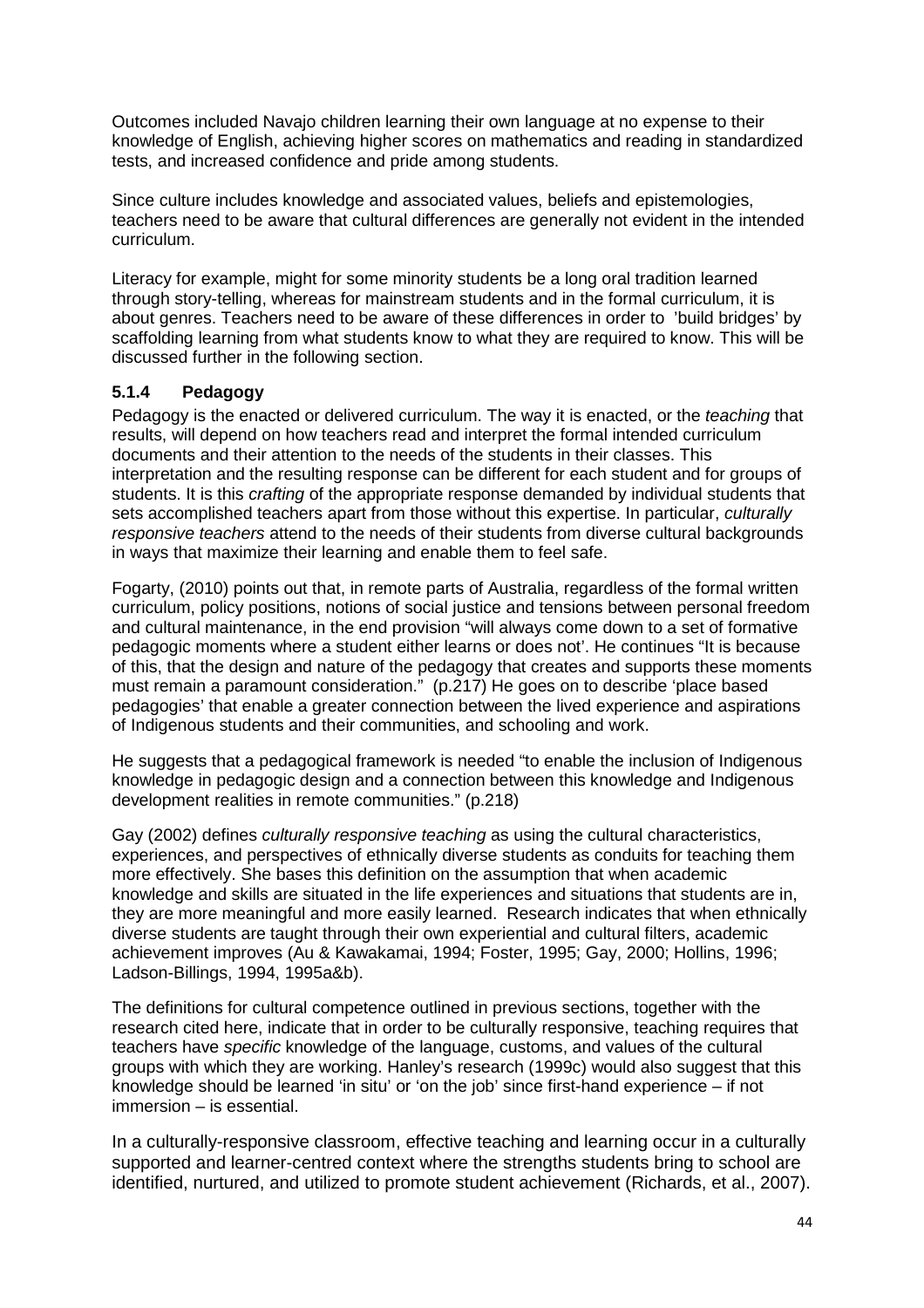Frigo (1999) found that pedagogical strategies benefiting Aboriginal students include strong teacher-student relationships, reduce competition between students, restrict verbal communication between students, limit direct questioning by the teacher, and emphasise practice experience and group cooperation.

Trouw (1999) identified fourteen 'culturally inclusive pedagogies' as follows

- 1. The environment of the school reflects the community and students (in this context referring to books, media and displays etc used for teaching, and cultural backgrounds of staff in proportion to students).
- 2. Students' previous experiences are incorporated into the classroom; (Ernst (1994) stated that teachers need to "create opportunities for students to perceive the significance of what they have and know with what the language and culture of school offers them." (p. 321)
- 3. Students need to be empowered by their education i.e. pedagogies themselves need to be empowering, not just the materials and resources used. Strategies need to be both respectful and challenging. [Bartolme (1994) maintains that teachers and students should interact and negotiate meaning as equals, since this will result in students empowering themselves to succeed rather than waiting for and expecting teachers to 'drip-feed' knowledge in an effort to maintain control and authority.] Such pedagogies include negotiating the curriculum and assessment mode, and those that promote communication and collaboration among students. Teachers should model behaviours and thinking processes out aloud, giving hints, providing feedback and redirecting when needed. Activities and reflection should enable students to set their own goals, self regulate, and self assess.
- 4. Teaching must be explicit; [Bartolme (1994) suggests that the structure of text types in particular, needs to be made explicit in academic settings to assist students to identify comprehension strategies needed].
- 5. Teachers and students need to build up a pool of shared experiences; the process of schooling can be a mystery to many students because the goals and purpose are not revealed. Joint activities such as reading a book, watching or discussing a film, going on a field trip and so on, can create a shared mental context for new learning.
- 6. Learning process should be responsive to a variety of learning styles; teachers should not rely on techniques that are supposed to be appropriate for a particular minority group due to the wide range of home experiences that often exist within the group. Personal and individual stories are needed. A wide variety of teaching styles is needed for a wide variety of students. This does not mean each child has a different approach – rather that by using a variety of styles continually will maximise the opportunity for each student's preferred style to be used more often.
- 7. Heterogeneous grouping; this will ensure that children learn from each other, broadening the base of shared knowledge and culture rather than grouping disadvantaged or advantaged children together, minimising their experiences and outreach.
- 8. Students need to learn the culture of Western Schooling; Edwards & Mercer (1987) believe that ritual learning, where understanding is embedded in the learning activity without any knowledge of what is the intended learning of the activity, is a result of inadequate teaching. Fundamentally, inadequate teaching occurs when teachers do not draw out the learning through prompting selfreflection and higher-order thinking (such as inference and evaluation) about the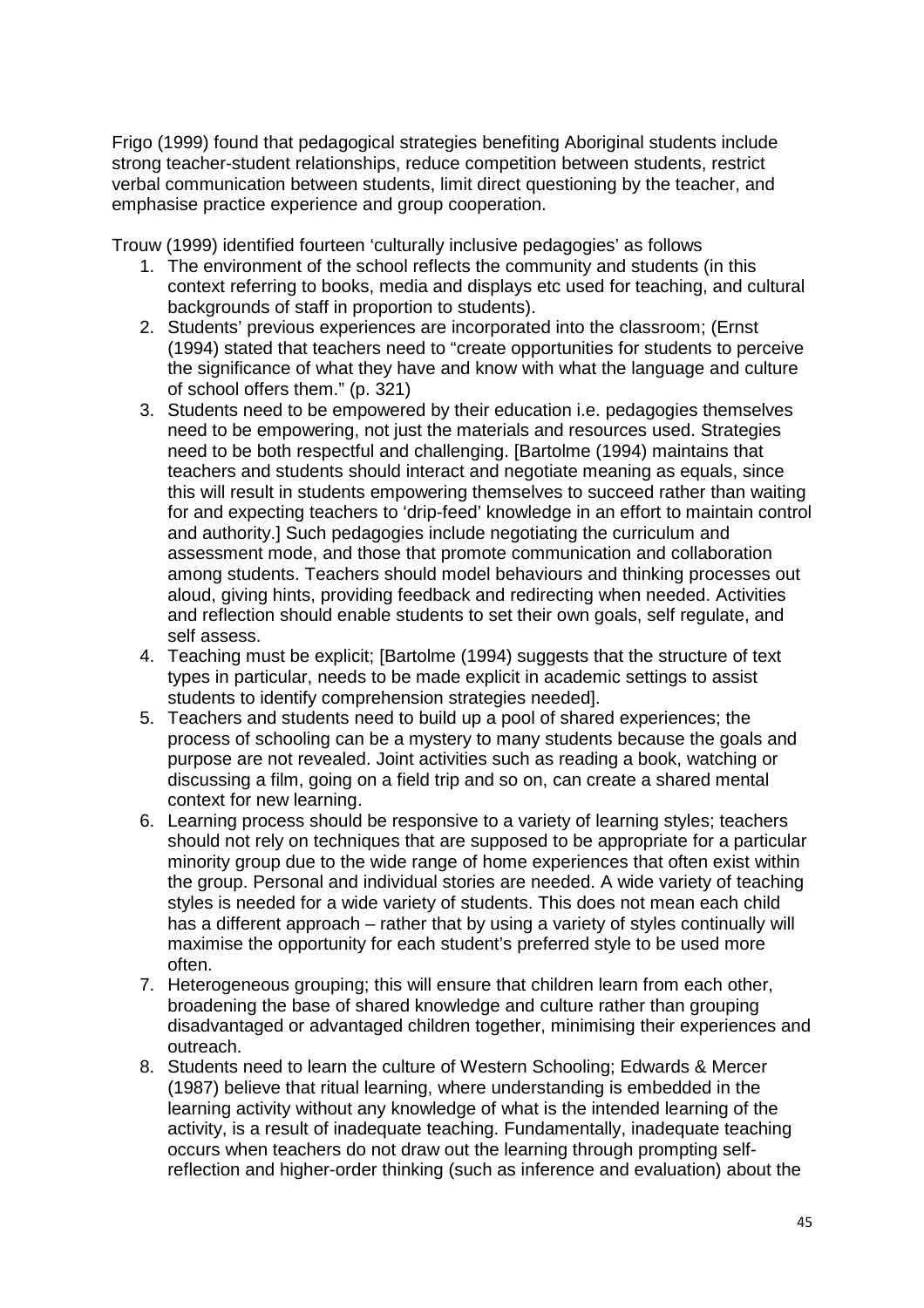activity. They maintain "…there is no final handover of knowledge and control to the students". (p. 130) This may also occur as a result of teachers assuming students will naturally do this themselves.

- 9. Students need to develop higher-order thinking skills; these include critical thinking, meta-cognition, and inquiry skills. Jackson (1993/4) claims that a cultural mismatch may occur which could disadvantage some children who are not taught meta-cognitive skills in the home, and that teachers need to explicitly teach these skills.
- 10. Teacher/Pupil interaction; Edwards & Mercer (1987) point out the classroom interaction is determined by the significance of persons, place and time, and cultural knowledge. Teachers tend to dominate classroom talk, often by asking a question and then following up with another question when an answer is given (Cullican, n.d.). Teachers use this process to continually check whether there is shared understanding as the basis for continuing the discourse. This can render students as passive learners rather than active. Edwards and Mercer, cited above, recommend that students should interact before, during and after lessons through activities that enable them to personalise knowledge, for example by paraphrasing, explaining, and valuing through creative means. Quality feedback should also be given during these interactions and activities.

The feedback must however, relate to *quality* of learning rather than physical attributes such as artefacts produced and neatness.

- 11. Emotional needs of students must be addressed; Teachers need to build a sense of trust with their students since this builds confidence and hence self-efficacy, and a belief that what they are doing in class is worthwhile (Jackson, 1993/4). Tepper (1992) believes that teachers need to create what she calls a 'classroom family'; a loving relationship based on respect, support and trust which students can count on to take risks. She also believes that teacher discipline should not violate this trust.
- 12. High expectations; teachers need to believe that their students can achieve what is expected (i.e. for their same age cohort) and to show this by their behaviours, including the tasks they set students to achieve desired goals. Rutter, et al (1979) found that, "Schools that foster high self-esteem and that promote social and scholastic success reduce the likelihood of emotional and behavioural disturbance". (p.83)
- 13. Parents should be encouraged to participate in decision-making processes of education; (Jackson, 1993/4; Burke, 1993) this will be further discussed in Section 5.2.2
- 14. Teachers must develop skills necessary to teach in multi-lingual classrooms; this will be further developed later in this section.

These 'culturally inclusive pedagogies' (some of which are in fact learning goals) identified by Trouw describe good teacher practice for all students, not just those from non-mainstream cultures. Trouw's research successfully uses scaffolding of these inclusive pedagogies to improve learning outcomes for Indigenous children.

The research clearly focuses on pedagogies and teaching styles that can be grouped as those that are learner-centred, relating to teacher/student relationships, about subject matter and presentation being relevant and interesting for students, those relating to scaffolding learning from and situating the learning in students' worlds, student learning styles, teacher high expectations, and pedagogies specific to the needs of English as Second language/English as Foreign Language (ESL/EFL) learners. Findings are synthesised as below.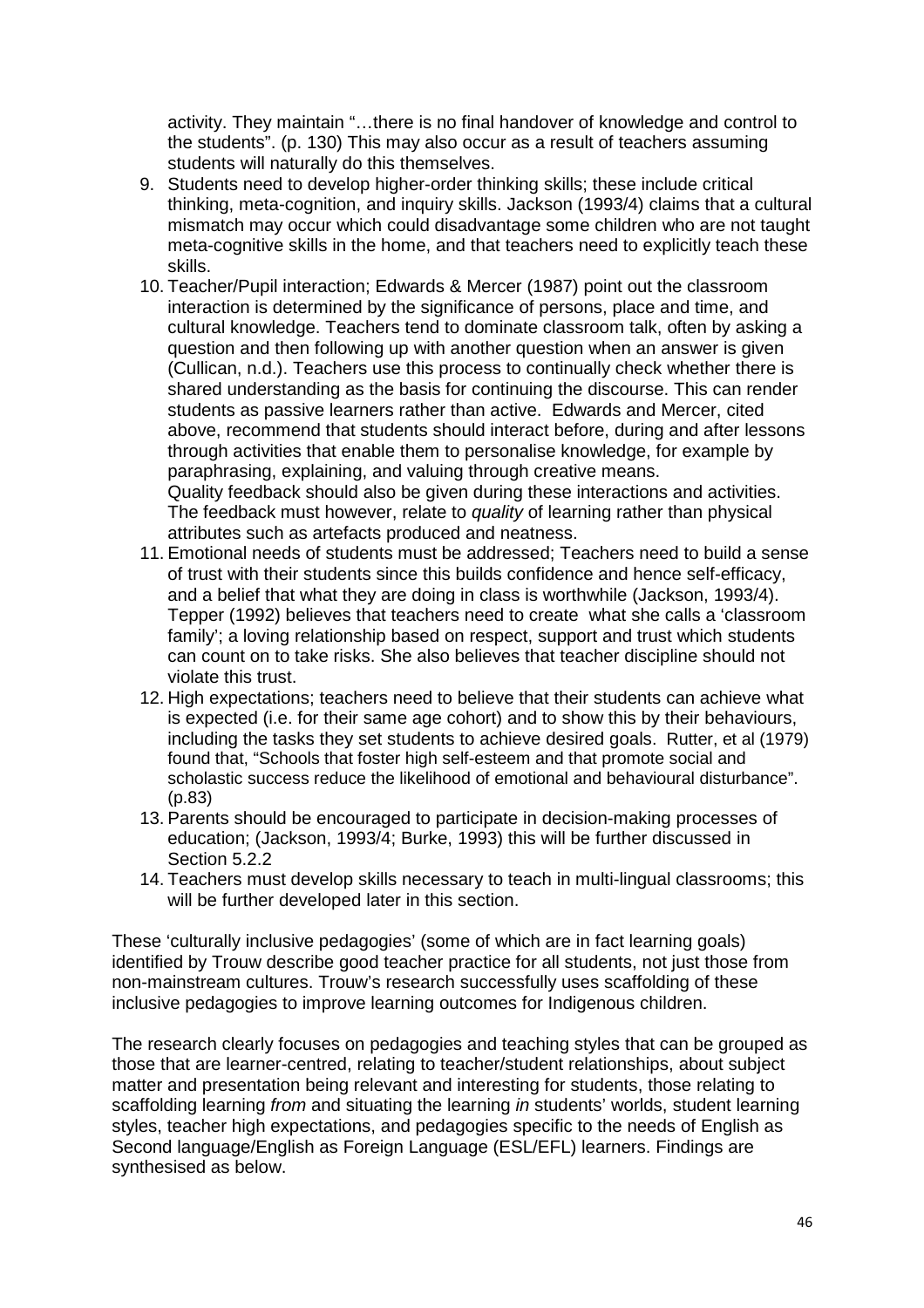## **Learner-centred and 'strengths-based'**

The successful enactment of the curriculum  $-$  or the act of teaching  $-$  requires that teachers are learner-centred. This means that they

- understand the intended learning.
- can identify when a student has been successful in attaining those intentions
- understand what the student understands on coming to the task, and
- know enough about the content to provide meaningful and challenging experiences in some sort of sequential development (Hattie, 2009, p.23).

Foundational to this enactment, is teacher understanding of what the student understands on coming to the task (or brings with them to the learning situation). For a culturally responsive teacher this means understanding

- the skills and strengths of the student as they approach the task (some of these will be cultural and linguistic)
- the values and perspectives of the intended learning that the student may have on the content presented, and the consequent impact on their understanding and desire to learn, and
- a sense of where the content to be learned 'sits' on a continuum from the starting point of what the student knows to that of the new content, (this is so that the content can be broken down into 'achievable chunks' towards the desired learning goal).

Vygotsky (1978) argues that the most effective teaching is that which occurs within the Zone of Proximal Development (ZPD), that is, when the challenge presented by the task is just ahead of the learner's actual or current development (Hammond & Gibbons, 2005).

 In order to determine what learning experience to offer students, a culturally responsive teacher would need to have not only knowledge of the students' cultural and linguistic backgrounds, but also knowledge of the students' interests and home life/environment. In addition to this, an authentic and trusting relationship with the student is necessary so that students will engage with the task.

This Culturally Responsive Pedagogy (CRP) facilitates and supports the achievement of all students, not just those from culturally diverse backgrounds (Richards, Brown, & Forde, 2007).

Proponents of CRP argue that recognition of cultural diversity, although necessary for all students, is *imperative* to meeting the educational needs of ethnically diverse students (Gay, 1995) and to situate the intended learning in meaningful and relevant tasks. This recognition includes understanding the cultural characteristics and contributions of different ethnic groups (Gay, 2002).

Perso (2008) suggests that teachers need to know as much about their students as possible; Who are they? What is in their 'virtual school bag'? What do they already know? How do they learn? She suggests that this information be gathered about every student in the class by

- talking with parents, families, community members, previous teachers of the students, current school staff, Indigenous Teacher Aides and Assistant Teachers
- talking to the students themselves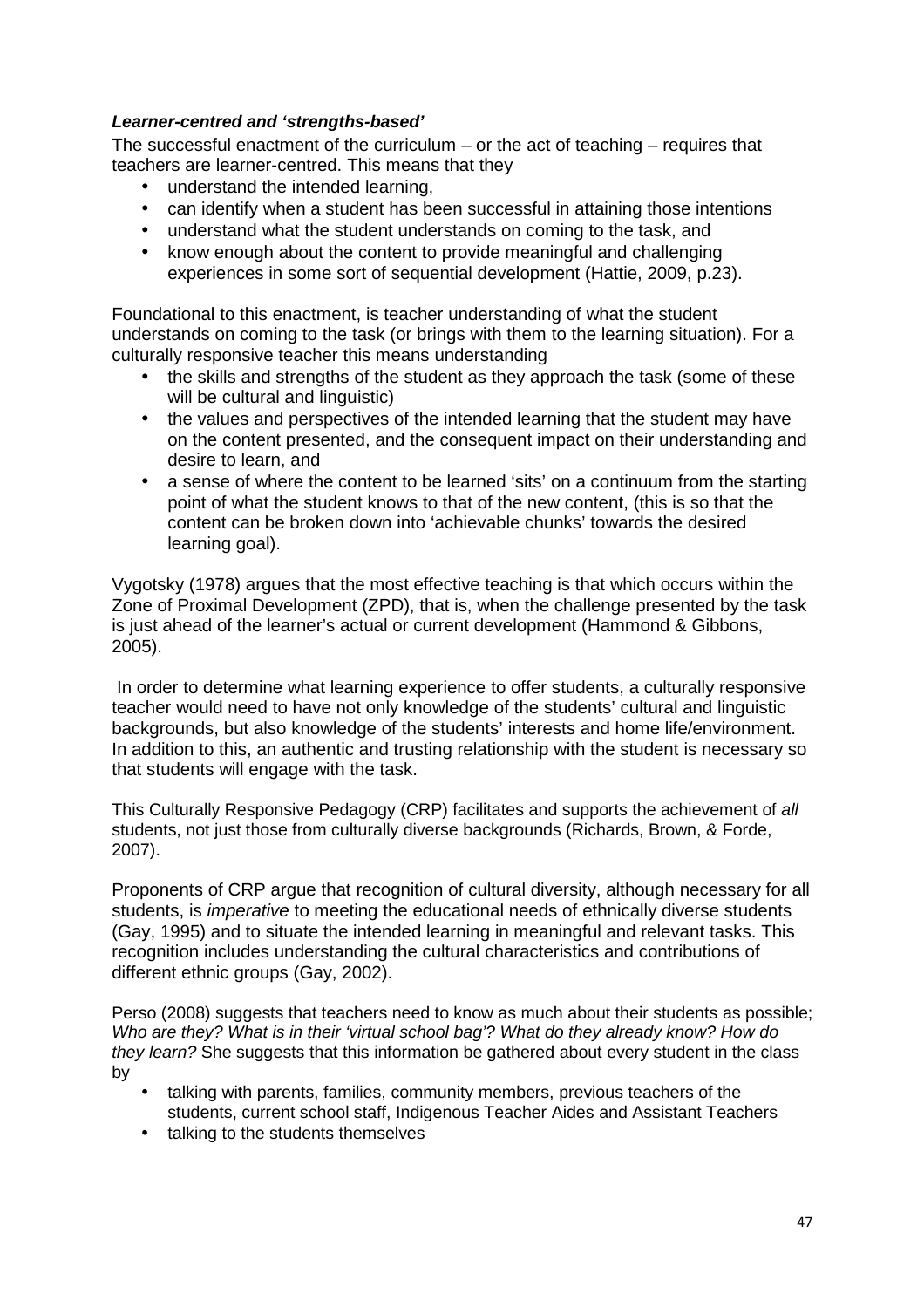- analyzing student acquisition of Standard Australian English $^{38}$ , and
- analyzing individual student achievement data, especially regarding literacy and numeracy achievement.

In particular, Aboriginal Assistant Teachers and Teacher Aides in classrooms are not only an invaluable source of information for teachers wishing to find out more about individual students and home practices, their mere presence also helps children to adjust to the world of school as a result of close association and shared practices with them in most communities. They are also often an important means of countering the cultural biases of many teachers.

Weinstein et al (2004) draw on other research (Grossman, 1995; Kottler, 1994; and Sileo & Prater, 1998) to suggest questions that can be asked to find out about students' family backgrounds, educational experiences and cultural norms and values:

- 1. Family background and structure: Where were the students born? How long have they lived here? What is the hierarchy of authority? What responsibilities do students have at home? Is learning English a priority?
- 2. Education: How much schooling have the students had? Do they attend regularly? What strategies are used to teach them? Is there emphasis on group instruction, memorization? What were the expectations for appropriate behavior? Are students expected to be active or passive? Independent or dependent? Peer or teacher oriented? Cooperative or competitive?
- 3. Interpersonal relationship styles: Do cultural norms emphasize working for the good of the group or individual achievement? What are the norms for behavior between males and females? What is a 'comfortable personal space'? Do students obey or question authority figures? Are expressions of emotion and feelings emphasized or hidden?
- 4. Discipline: Do adults ask in permissive, authoritative, or authoritarian ways? What kinds of rewards, praise, criticism and punishment are customary? Are they administered privately or publicly? To the group or the individual?
- 5. Time and space: How do students think about time? Is punctuality expected or is time considered flexible? How important is speed in completing a task?
- 6. Religion: What restrictions are there concerning topics that should not be discussed in school?
- 7. Food: What is eaten? What is not eaten?
- 8. Health and Hygiene: How are illnesses treated and by whom? What is considered to be the cause? What are the norms with respect to seeking professional help for emotional and psychological problems?
- 9. History, traditions and holidays: Which events and people are sources of pride for the group? To what extent does the group in the United States (Australia) identify with the history and traditions for the country of origin? What holidays and celebrations are considered appropriate for observing in school?

Teachers should show caution in asking questions and be particularly careful to use words that parents understand or use a translator or bilingual Teacher Aide, particularly if English is not spoken in the family.

# **Relationships**

 $\overline{a}$ 

"Aboriginal students respond best when there are positive personal relationships with teachers" (Matthews et al, 2003). Collins (1993) adds "It is often more important who does the teaching than what is actually taught". (p.7) Gribble (2002) concurs maintaining that the

<sup>&</sup>lt;sup>38</sup> See Northern Territory Curriculum Framework ESL outcomes, including records of progress over time and class overview of ESL levels, as well as

http://www.learningplace.com.au/deliver/content.asp?pid=40548 and other continua used for this purpose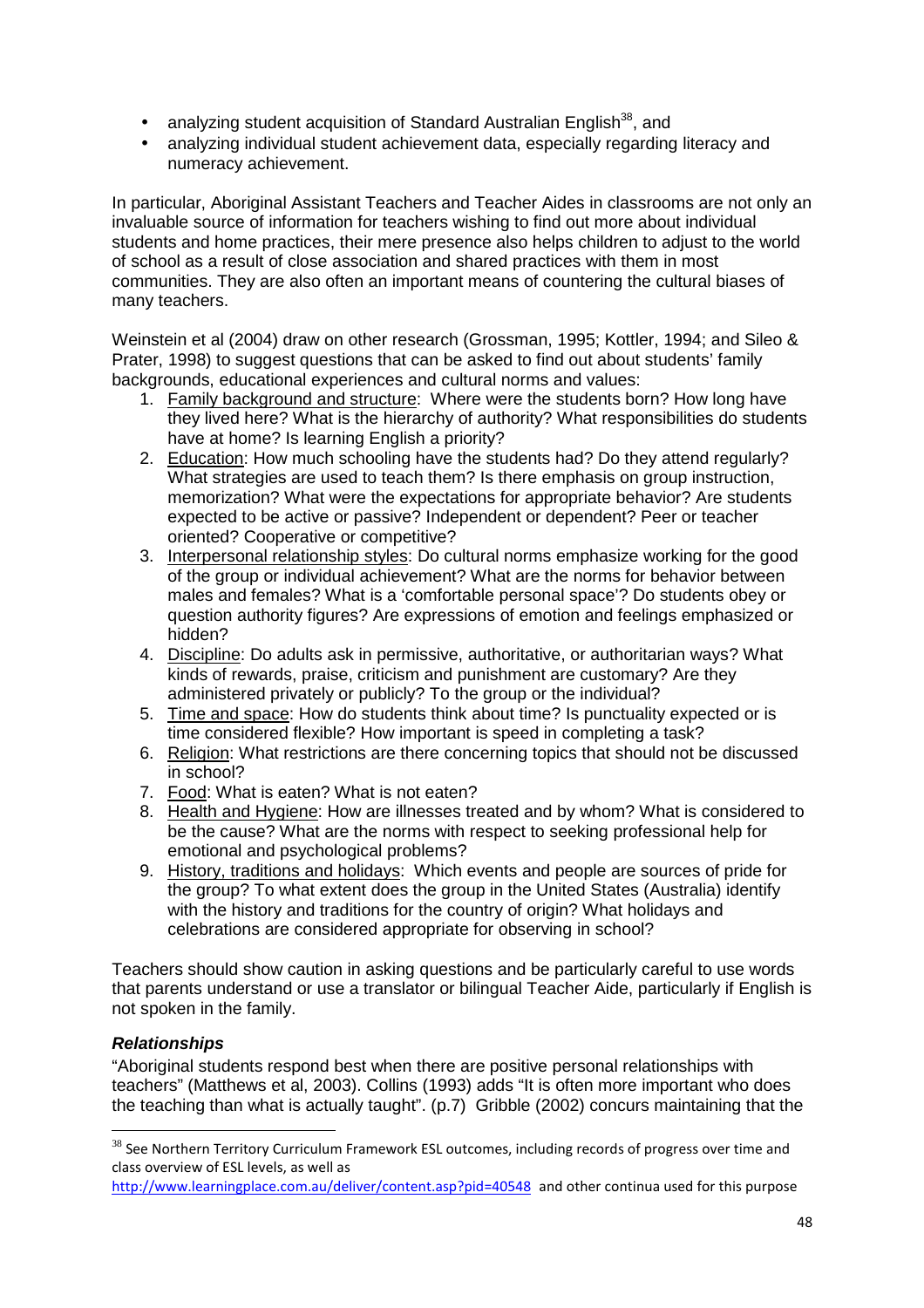relationships established by teachers with their Aboriginal students are critical if students are to succeed.

The distinction between knowing about the students and knowing the students is important. Knowing about someone is an intellectual task; knowing them requires a relationship based on mutual respect. A great deal has been written about the importance of teacher-student relationships between Aboriginal and Torres Strait Islander children and their teachers (see for example, Burney,1982; Christie, 1984; Christie & Harris, 1985; Harris, S., 1990; Partington, 1998; Watson & Chambers, 1989).

This importance cannot be over-emphasized. Tripcony (2007) argued that "….teachers must be able to recognize indigenous students, and accept their Indigenous identity and the background and life experiences that they bring with them to the classroom". (p. 4)

As Aboriginal children are growing up decision-making is shared among family members. There is however, increasing emphasis on the child's autonomy, independence and social equality (Kearins, 1984; Malin, 1990; Partington & McCudden, 1992). Teachers need to be aware that these children do not defer to adults – particularly on the basis of position or title – but are extremely independent, having had responsibility for themselves and often younger siblings before they reach school age. Their individualism is reined in by their kinship groups by whom they are disciplined through 'shame' (ridicule that creates embarrassment and hurt pride) (Malin, 1990).

To harness this individual decision-making ability in pedagogy, teachers should involve their students in planning learning experiences and in choosing contexts, activities and even how they will demonstrate their learning (see Section 5.1.4 on assessment).

#### **Relevance and interest**

Gay (2000) suggests that cultural information constitutes the first essential component of the knowledge base of culturally responsive teaching. The second requirement, maintains Gay, is acquiring detailed factual information about the cultural particularities of specific ethnic groups. By this she means understanding the significant contributions to disciplines and subject areas that ethnic groups have made. She explains that this information is needed to make schooling more interesting and stimulating for ethnically diverse students. If the teacher presents content by situating it in an ethnic culture or positioning it in a way that values that culture, students will feel valued and validated and hence be more motivated to learn.

Ladson-Billings (1994) explains that culturally responsive teachers develop intellectual, social, emotional and political learning in their students by "…using cultural referents to impart knowledge, skills and attitudes". (p. 382) She studied instruction in classrooms and observed that culturally responsive teachers used cultural referents as a result of their understanding that not only was academic achievement important, but so was the maintenance of cultural identity and heritage. She also observed that in classrooms where students were part of a collective effort designed to encourage academic and cultural excellence, teachers clearly expressed their expectations, skills were taught and interpersonal relations were exhibited. (Gay, 2000) found that in these classrooms students behaved like members of an extended family; they assisted, supported, and encouraged each other.

They were also held accountable as part of a larger group and everyone was required and expected to make certain that each member of the group was successful. Teachers responded to the students' need for a sense of belonging by promoting this academic community of learners. They honoured their human dignity and promoted their individual self-concept and self esteem. This links closely to the findings of Ballanger (1999, see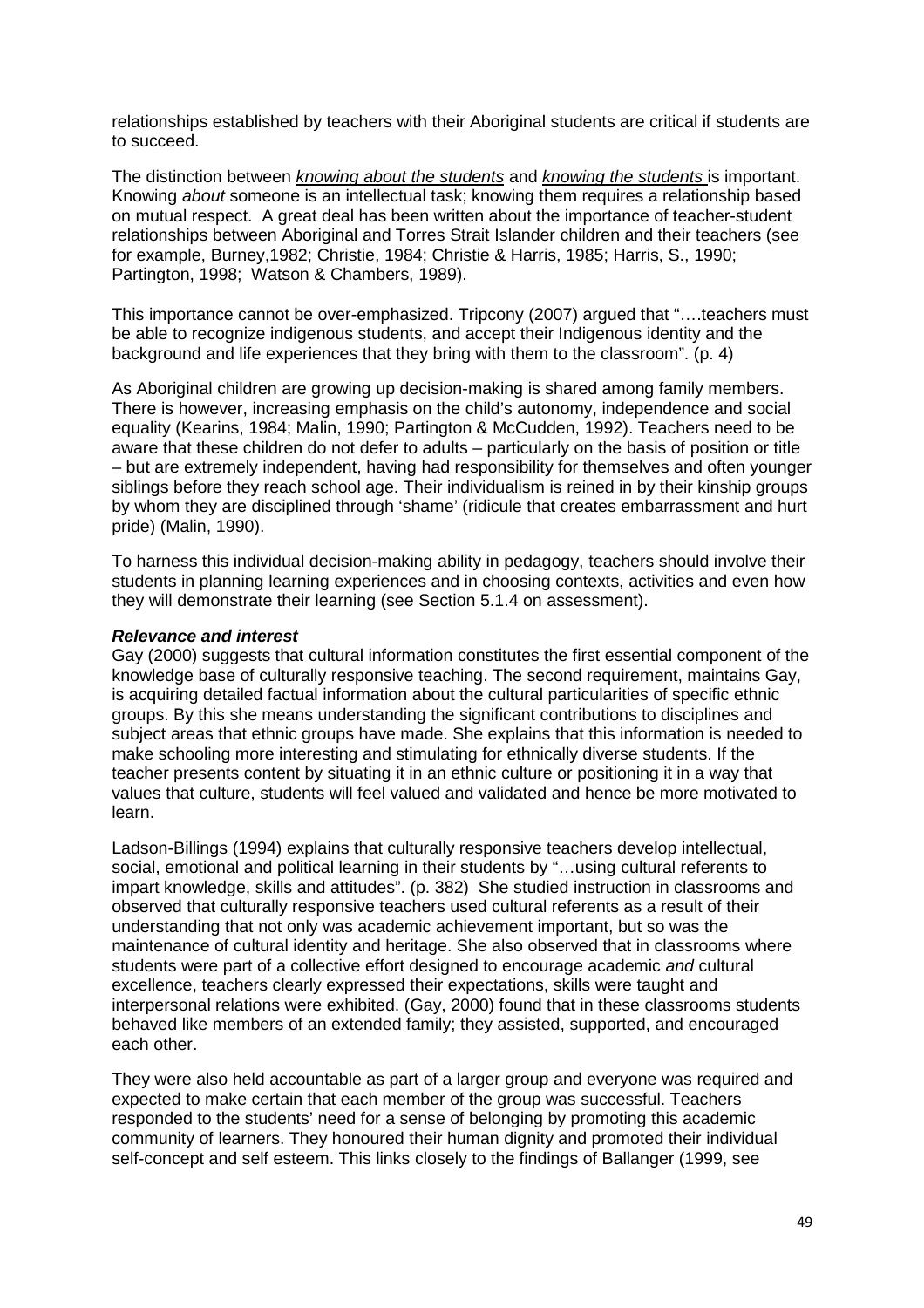Section 5.1) where Indigenous educators appealed to the values and responsibilities of their group as a classroom management strategy.

There is evidence that, to be effective in multicultural classrooms, teachers must relate the intended curriculum and pedagogies used to enact it to the cultural backgrounds of their students; if they don't they will provoke resistance by students. Teaching that responds to the backgrounds of students – particularly norms of behavior and communication, prompts student involvement (Olneck, 1995).

Perso (2003) summed up her research by concluding that what is needed in teaching Aboriginal children for numeracy attainment is the *integration* of

- 1. Knowledge of the Aboriginal people and their cultures,
- 2. Knowledge of the mathematical understandings embedded in the culture that the children had and brought with them to the learning environment, and
- 3. Explicit mathematics teaching.

The research indicates that situating the intended learning in cultural knowledge and backgrounds of students, and responding in ways that recognize existing knowledge and skill as a strength, builds self-concept and self-esteem and hence increases engagement and learning.

#### **Scaffolding and situating learning**

If teachers are to build on from what students already know to what they need to know, it is essential that they situate the learning in what is known and familiar to students, and use pedagogical scaffolding to 'build the bridge' to the intended learning. For example, Aboriginal children from remote contexts may have little use for quantification of numbers; numbers may be used in a nominal /labeling sense (e.g. on football jumpers, number plates) but not in a cardinal (quantity/counting/for comparison) sense. This is supported in the traditional languages of many Aboriginal groups for which words for amounts beyond 4, 7 or 13 do not exist. Many Aboriginal people still use 'big mobs' to describe large amounts, and 'big big mobs' or 'biiiiii-iig mobs' to describe more than that. Hughes & More (1997) state "Aboriginal languages contain very few numbers and have few terms for the objective contrasting and comparison of physical objects". (p.9)

This indicates that being able to compare amounts was not  $-$  and still might not be  $-$  a needed skill in some traditional Indigenous communities. Teachers wanting to teach students to compare large quantities might need to consider a context for when this skill might be needed that can be situated in the realities of their students. This might be done through discussions with Aboriginal Teacher Aides to determine cultural contexts, or using (or creating) a shared experience that can act as a foundation for the learning (e.g. a football match or season generating statistics).

Situating new learning in what students already know, and using cultural examples wherever possible, will have the added benefit of students' knowledge being valued (Lipka & Mohatt, 1998; Moses & Cob, 2001). Pedagogical scaffolding is used to bridge prior learning to new learning, the known to the unknown and abstraction to the realities of student's lives.

Yunkaporta in his 8 Aboriginal Ways of Learning Framework (n.d) explains that Aboriginal culture has used narrative pedagogy (using personal and wider stories) for teaching and learning. He explains that the use of these stories – and through inviting local members of the community to share theirs –grounded learning in what is part of students' reality, and that as a result, this "story-telling and sharing was found to be the cornerstone of successful lessons." (p.70) Examples of this are described in Yunkaporta & McGinty (2009) where local stories involving ancestors and the land were the basis for the creation of new knowledge. They describe how this knowledge construction fully engaged the students and "…allowed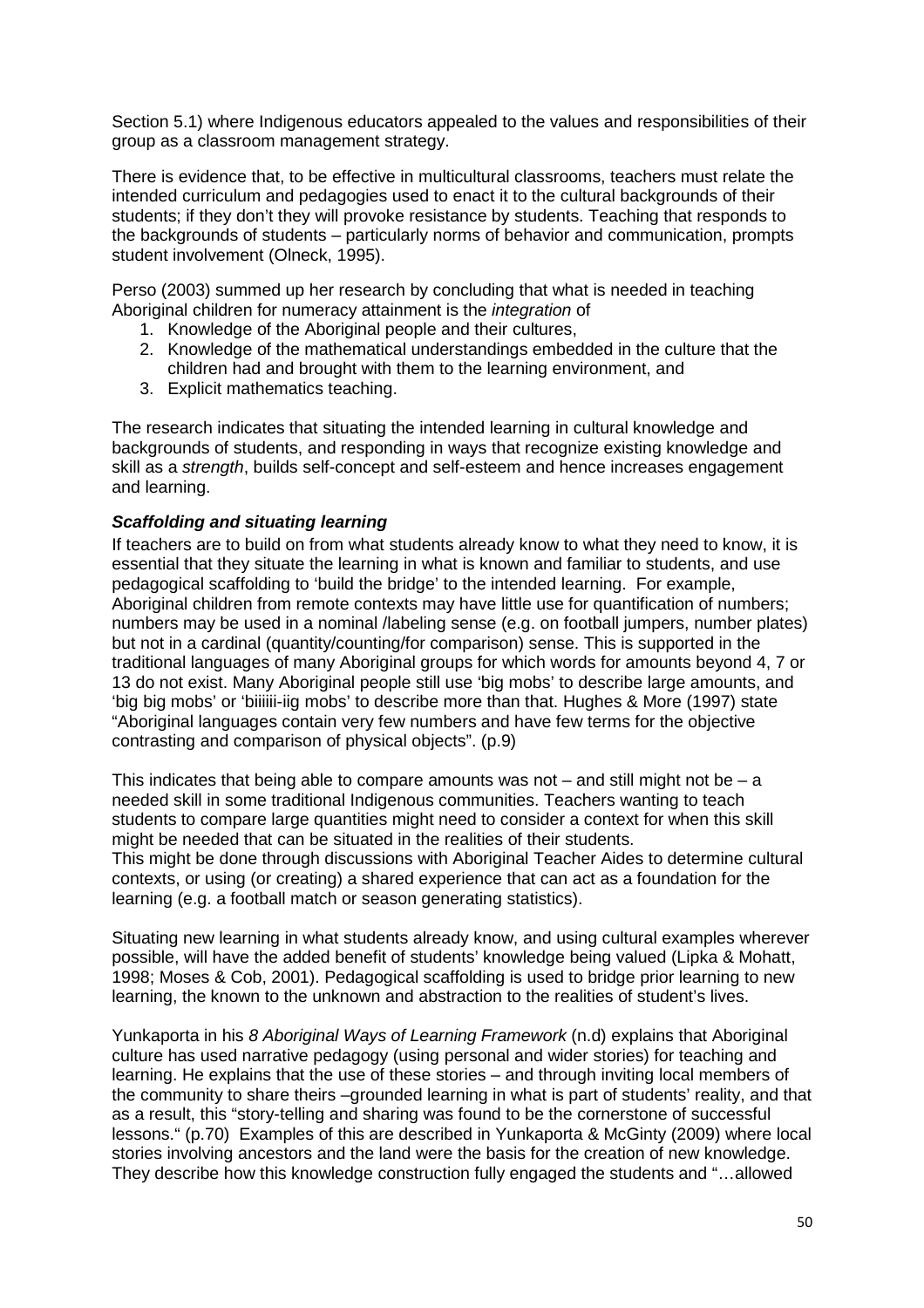the inclusion of Spirit in the learning process. Knowledge was seen as a spiritual force, with knowledge production as a sacred of ceremonial duty to be performed". (p.68) They proceed to describe how the Indigenous knowledge used in the lessons gave the students confidence and helped them believe that they could do the work. In addition, their research team eventually realized, that practical activities undertaken with the students need an "intellectual component grounded in Indigenised learning protocols" (p.68) rather than the unstructured activities lacking intellectual rigor they had used in the past. Yunkaporta (2009) explains the learning protocol referred to here as the approach to communal learning developed by the students who drew on the Gamilaraay group meeting symbol (a circle surrounded with 'c' shapes facing the centre) compared with a 'western' copyright symbol (a 'c' shape surrounded by a circle) which the students reframed as 'a greedy person sitting alone and keeping knowledge for himself.' (p.97) This learning 'communal' protocol was referred to in Yunkaporta's study in resolving disputes over resources and information, and clearly reflects what might be called an *Indigenous Learning Style* i.e. a preferred style of learning used by Indigenous children in a learning environment.

#### **Learning styles**

There is a relationship between culture and learning style that unfortunately is difficult to measure. However, it seems that ways of learning derive principally from child rearing practices that reflect ways of knowing and doing – they are not genetically determined. Cognitive style as related to culture was studied extensively with Indigenous learners around the world and similarities nevertheless emerged (Gardiner, 1986; Vyas, 1988; Yu & Bain, 1985; Vernon, et al, 1988; Berry, 1976). These studies indicate that there is considerable within-group variation; that while some differences arise as a result of cultural practices they should not be assumed.

If over-generalizations are made about the preferred learning styles of Indigenous and minority children, there is a risk of stereotyping. What can result is a biased pedagogy that may result in the needs of some children not being addressed through the pedagogies used. Just as there are many Indigenous cultures, so there are many Indigenous learning styles. However, statements about 'likelihood' are helpful in alerting teachers to possibilities and 'what they might be on the lookout for' that might alert them to how to meet the individual needs of their students.

In designing learning tasks teachers need to consider the learning styles of their students; do they learn best by doing, listening, watching, working independently, and so on. Much has been written on the preferred learning styles of Indigenous children including discussions about their usefulness and incorporation into classroom pedagogies (Harris, 1980; Christie, 1985; Hughes, More & Williams, 2004, Pewewardy, 2002). However it should be noted with caution that all children learn through a range of styles and some might prefer one or two styles over others. Teachers cater for all these needs and preferences in a class situation by attending to all of them to a greater or lesser extent.

Teachers need to remember that all children sit on a broad continuum of ways of learning and that it may be best to deal with this through better understanding of cultural epistemologies (see Section 3.3).

However, it is important that teachers not make assumptions that their students will learn best using methods that worked for themselves. This is important for all students, not only those from different cultural backgrounds. Teaching that is teacher-centred and that focuses on direct instruction and oral presentation may not work for many students. If students are taught primarily through watching adults and older siblings, encouraged to 'have a go' when they feel confident to do so, not directly told they are wrong but chided through humour and 'shame', and so on, then there will clearly be a mismatch if teachers don't use pedagogies that match these 'home expectations' whilst gradually incorporating others as needed and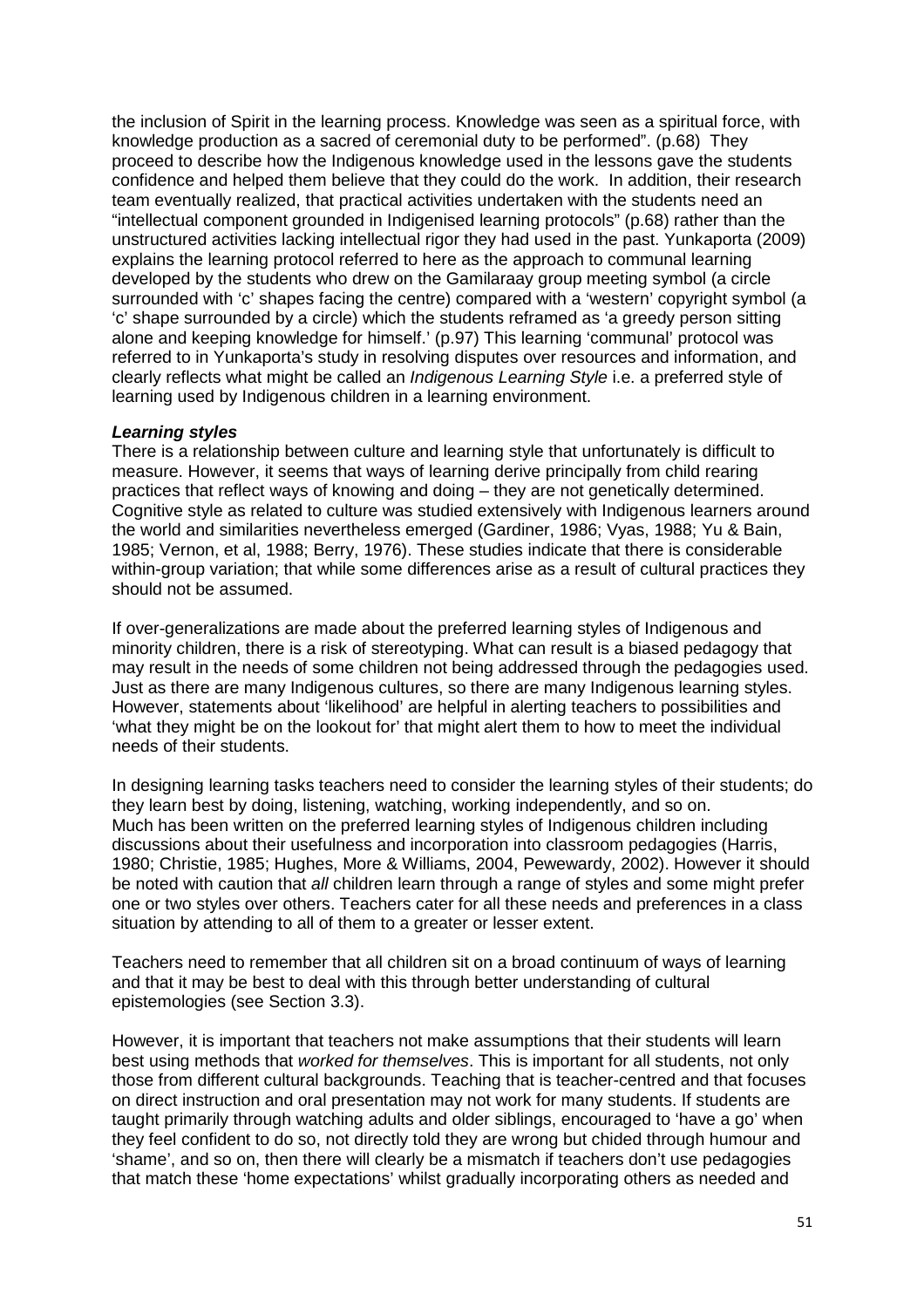through explicit instruction. As indicated in Section 3.3 teachers need to find out information about instruction in the homes and cultures of their students and 'bridge' the cultural divide through appropriate scaffolding and using a variety of pedagogical approaches.

In general, learning styles and ways of learning are closely linked to the senses: using sight, smell, hearing and touch. Teachers need to utilize all these senses in their teaching practices, recognizing that most students will have a preferred learning style but will also learn to a lesser extent through the others as well. Teachers, with help from families, should try to determine each child's preferred learning style/s so that they can be supported in ways that maximize their learning, especially if they need targeted support in some areas (Hughes, More & Williams, 2004).

Hughes and More (1997), collaborating on Aboriginal Ways of Learning and Learning Styles, agree on and present five ways of learning that are different between Indigenous (Australian and Canadian) and mainstream learning styles, as follows:

| <b>Traditional Aboriginal Learning Styles</b><br>(If students are from traditional Indigenous<br>backgrounds it is likely they<br>have a preference for) | <b>Mainstream Learning styles</b>                                                                      |
|----------------------------------------------------------------------------------------------------------------------------------------------------------|--------------------------------------------------------------------------------------------------------|
| Observation and imitation                                                                                                                                | Verbal and oral instruction                                                                            |
| Personal trial/ and error, and feedback                                                                                                                  | Verbal instruction accompanied by<br>demonstration                                                     |
| Real life performance/learning from life experiences                                                                                                     | Practice in contrived/artificial settings                                                              |
| Mastering context specific skills                                                                                                                        | Abstract context-free principles that can be<br>applied in new, previously inexperienced<br>situations |
| Person oriented (focus on people and relationships)                                                                                                      | Information oriented                                                                                   |
| Spontaneous learning                                                                                                                                     | Structured learning                                                                                    |
| Holistic learning                                                                                                                                        | Sequential and linear learning                                                                         |

Table 2: Learning styles compared: Aboriginal and Mainstream (after Hughes & More, 1997)

These findings concerning Australian Aboriginal learning styles are validated and extended by a broad range of research as follows:

| <b>Aboriginal Learning Style</b>                                                                                                                                                             | <b>Research</b>                                     |
|----------------------------------------------------------------------------------------------------------------------------------------------------------------------------------------------|-----------------------------------------------------|
| (If students are from traditional Indigenous backgrounds it is likely                                                                                                                        |                                                     |
| they have a preference for)                                                                                                                                                                  |                                                     |
| <b>Observation and imitation</b> rather than verbal instruction and written<br>approaches                                                                                                    | Harris & Malin, 1994; Harris,<br>1980; Hughes, 1992 |
| Balance between teacher direction and student autonomy; students<br>supported to work autonomously and creatively                                                                            | Yunkaporta, 2009                                    |
| Personal trial and feedback; students prefer to try things privately<br>and decide when they are ready to demonstrate acquired skills,<br>feedback refines the learning (e.g. riding a bike) | Harris & Harris, 1988; More,<br>1989; Harris, 1980  |
| <b>Real life performance;</b> learning occurs in specific contexts $-$ in non-<br>Aboriginal settings, particularly school, it is de-contextualized                                          | Kearins, 1984; Harris, 1980;<br>1984;               |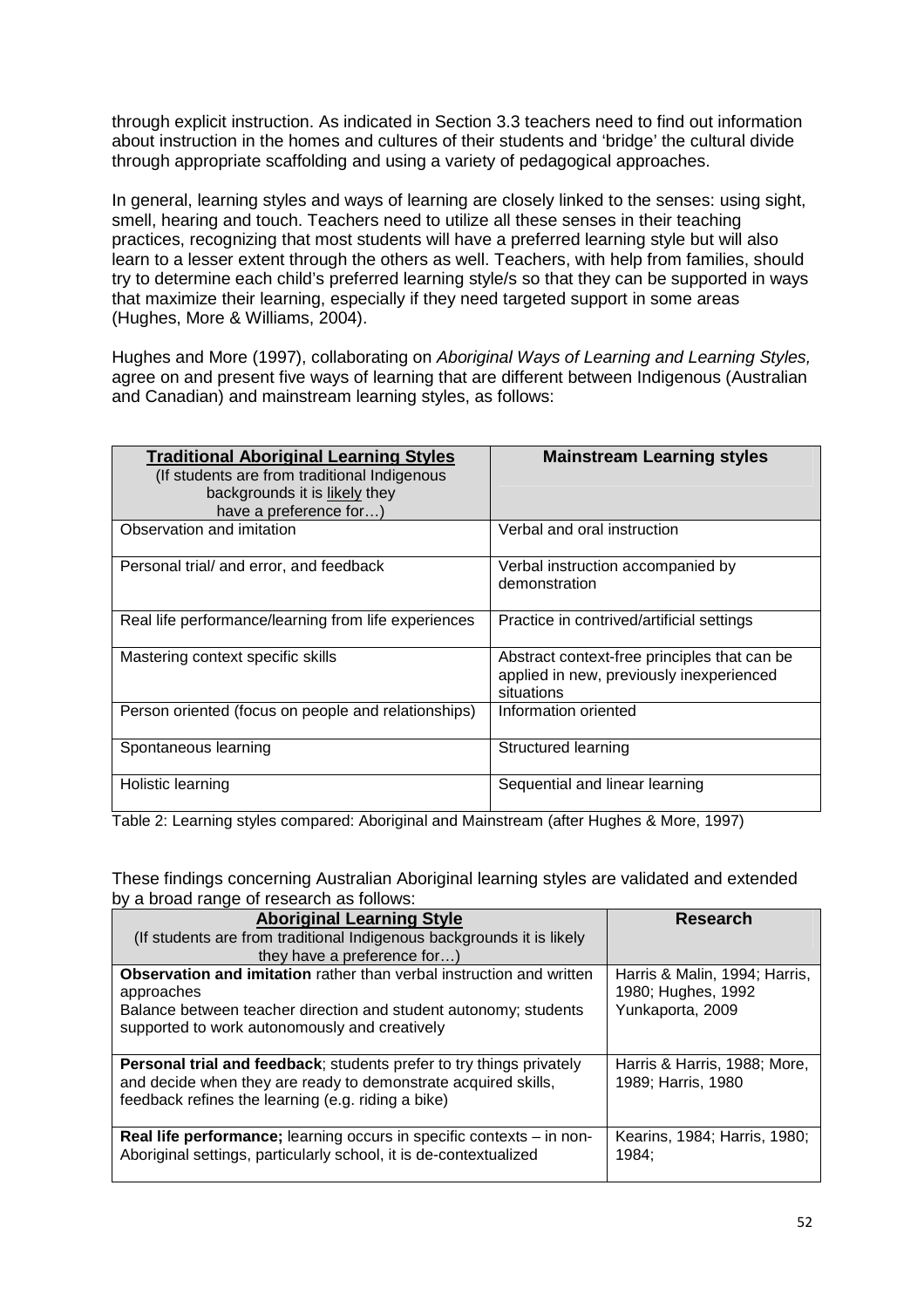| <b>Mastering context specific skills</b>                                                                                                                                                                                                                                                                                                          | Harris, 1980; Kearins, 1984                                               |  |
|---------------------------------------------------------------------------------------------------------------------------------------------------------------------------------------------------------------------------------------------------------------------------------------------------------------------------------------------------|---------------------------------------------------------------------------|--|
| Non-linear methods; teacher returning to concepts and repetition to<br>deepen learning. Use of 'learning maps' to map out the direction of<br>learning in a display so students can see 'where it leads'.<br>Blending common elements of different cultures.                                                                                      | Yunkaporta, 2007<br>Taylor, 2003; Yunkaporta,<br>2009                     |  |
| Person oriented; (the group is more important than the individual)<br>the purpose of learning is to benefit the group, and learning as a<br>group is apparently more important than learning as an individual<br>(Watson, 1991) found that Aboriginal students in urban locations<br>learn best in small groups based on gender or Aboriginality) | Harris, 1984; Andrews &<br>Hughes, 1988; Harris, 1980;<br>Harrison, 2008  |  |
| Informal and Non-verbal whilst schooling is mostly based on two-<br>way interaction                                                                                                                                                                                                                                                               | Frigo, 1999                                                               |  |
| Students feel 'shamed' when publicly and individually asked to<br>answer questions                                                                                                                                                                                                                                                                | Malin, 1990; Groome, 1995                                                 |  |
| Holistic learning; global teaching strategies (looking at the big<br>picture before looking at the details)                                                                                                                                                                                                                                       | Hughes, 1988; Harris,<br>1980;1984; Yunkaporta,<br>2009; Harrison, 2008   |  |
| Scaffolding (breaking down the learning and building it up again<br>from something familiar and known)                                                                                                                                                                                                                                            | Harrison, 2008;                                                           |  |
| Visual-spatial skills (not just about 'seeing' but about processing<br>and coding information). Using symbols and images to make visual<br>metaphors.                                                                                                                                                                                             | Hughes, 1992;<br>Yunkaporta, 2009                                         |  |
| Situating learning in what is meaningful and relevant; situated in<br>community (local indigenous knowledge enables higher order<br>thinking and problem solving)                                                                                                                                                                                 | Craven, 1999; Yunkaporta,<br>2009                                         |  |
| Using narratives and story-telling (including visual metaphors)                                                                                                                                                                                                                                                                                   | Yunkaporta, 2009; Craven,<br>1999                                         |  |
| Abstract Imagery (Aboriginal students use mind-images to locate;<br>this style also used to learn the Aboriginal Dreaming)                                                                                                                                                                                                                        | Bindarriy et al, 1991                                                     |  |
| Spontaneous learning (as opposed to structured)                                                                                                                                                                                                                                                                                                   | Andrews & Hughes, 1988                                                    |  |
| Focus on skills for specific tasks (rather than on general<br>principles)                                                                                                                                                                                                                                                                         | <b>Harris, 1980</b>                                                       |  |
| Secondary Cultural Differences (those that arise from students' experiences with school, or<br>with the majority society) Ogbu, 1988                                                                                                                                                                                                              |                                                                           |  |
| Apparent passive participation (likely resulting from not wanting to<br>be seen as pushy, not learning at home to initiate and manipulate,<br>differences in language usage)                                                                                                                                                                      | Christie, 1982; Hughes,<br>1992; Bindarryi et al, 1991;<br>Kearins, 1982  |  |
| Concrete learning style (likely resulting from lack of relevance of<br>how and what is taught)                                                                                                                                                                                                                                                    | Hughes & More, 1997;<br>Craven, 1999; Harrison,<br>2008; Yunkaporta, 2009 |  |
| Reflective and Random learning styles (likely resulting from<br>unfamiliar environment of school and feelings of ostracization; fear of<br>being shamed and ridiculed)                                                                                                                                                                            | Malin, 1990                                                               |  |

Table 3: Learning styles of Australian Aboriginal students: Hughes & More (1987) and other research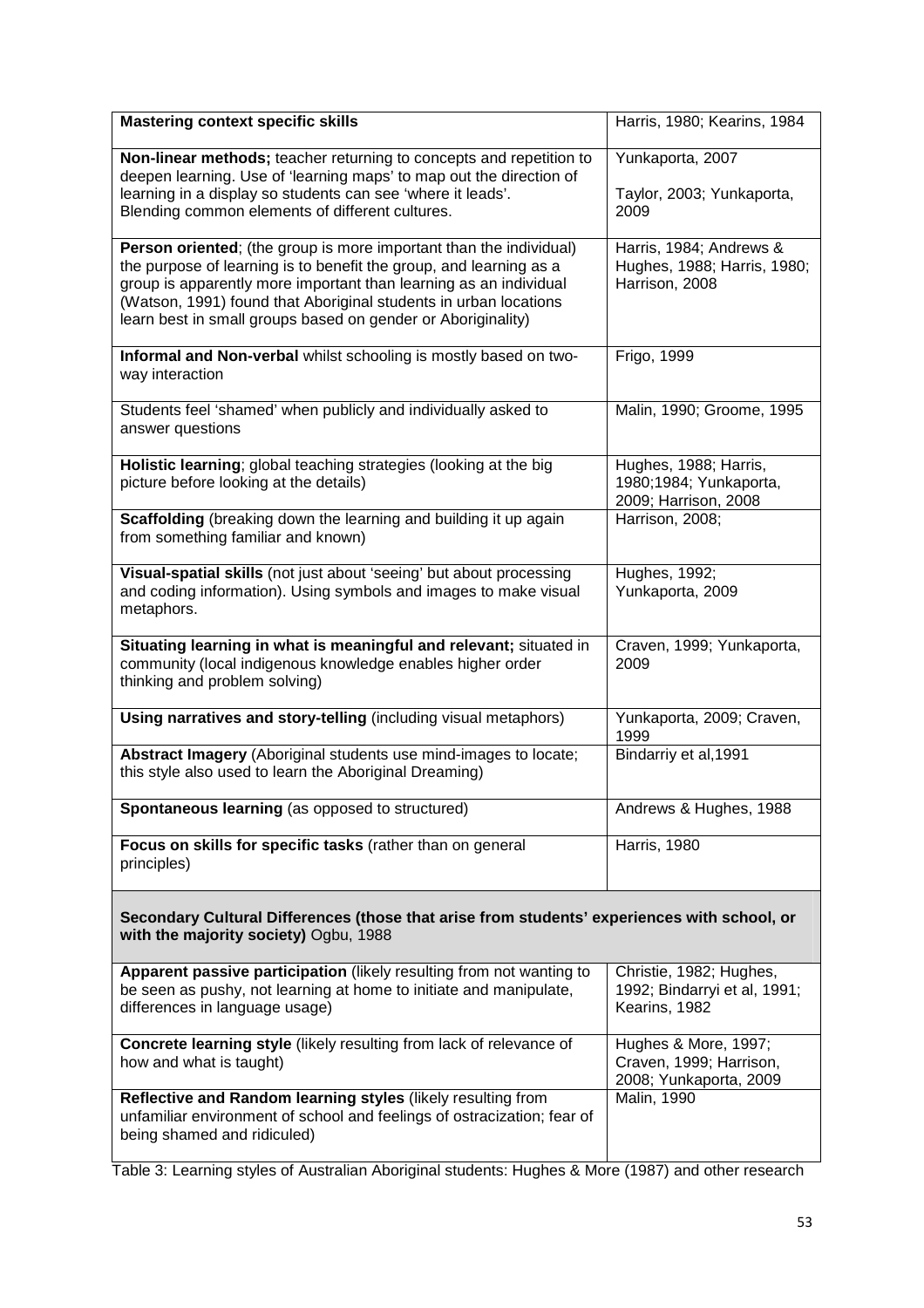Hughes and More (1997), caution that the preferred way of learning for many students is not always their strongest way of learning. They also found that students from a cultural minority (including Aboriginal students) usually use a way of learning which is not their strongest way of learning especially when the teaching style delivered by the school is different from their learning style. (p. 24)

Some scholars (Cleary & Peacock, 1998; Gilliland, 1997; Grant & Gillespie, 1993) suggest the use of visual arts across the curriculum to create a visual learning environment to engage and maximize learning of Indigenous students. They suggest designing activities and tasks that allow students to both observe and engage in hands-on ways using drawing materials.

The Deadly Ways to Learn Project (Education Department of Western Australia et al, 2000) states "Two-way teaching is characterized by the incorporation of more 'Aboriginal way' pedagogy (including more negotiation, collaborative group work, problem solving, integration and hands-on activities) and reduced use of controlled 'look, listen, do' ways of teaching" (p.10), which tend to dominate many Western pedagogies.

Cleary & Peacock, 1998, and Hall, 1996, suggest integrating experiential learning, service learning, and field trips as ways of connecting learning more explicitly to the everyday lives of students. For example, when learning about money, visit a shop; when learning about banks and financial institutions, visit a bank; when learning about building roads and transport systems or mining, visit an active road plant or a working mine. These shared experiences provide additional 'situations' from which to build scaffolding from what students know to what else they need to know. This is essential since it is not always possible to find something in the home lives of children that can serve as the foundation of the 'bridge' on which to build new knowledge.

Cleary & Peacock, 1998, also suggest that teachers tap into the human need for self determination as this empowers students and results in more meaningful and social responsibility. This requires teachers to 'negotiate' what will be learned and how it will be learned, and how learning will be demonstrated.

Values and behaviours in traditional cultures can sometime point to pedagogical styles that should be used to maximize learning. For example, values of cooperation, sharing and harmony can point to cooperative learning. Taylor et al (1991) found that using cooperative learning pedagogies with American Native students appeared to improve student achievement and attitudes. [A word of caution is needed however, since some relationships between genders, families and individuals may not be acceptable in cultural contexts; teachers should check with Indigenous Teacher Aides or families before insisting that certain students work – or even sit together.]

**Questioning and timing** is another area in pedagogy that has focused attention in the teaching and learning of Indigenous students. Gilliland, 1995, Rhodes, 1994 and others for example, suggest that teachers use longer 'wait time' when asking questions since studies have shown that many Indigenous students are taught to wait until they feel confident enough to respond. Similarly, Perso (2003) suggests that notions of 'five minutes to go' may be totally foreign to students who are likely to engage at their own pace and continue until they have finished what they are doing.

Traditional Western pedagogical strategies largely include question and answer sessions where teachers use inquiry to determine what students know and don't know; questioning is used as assessment for learning, to inform the direction and nature of the instruction.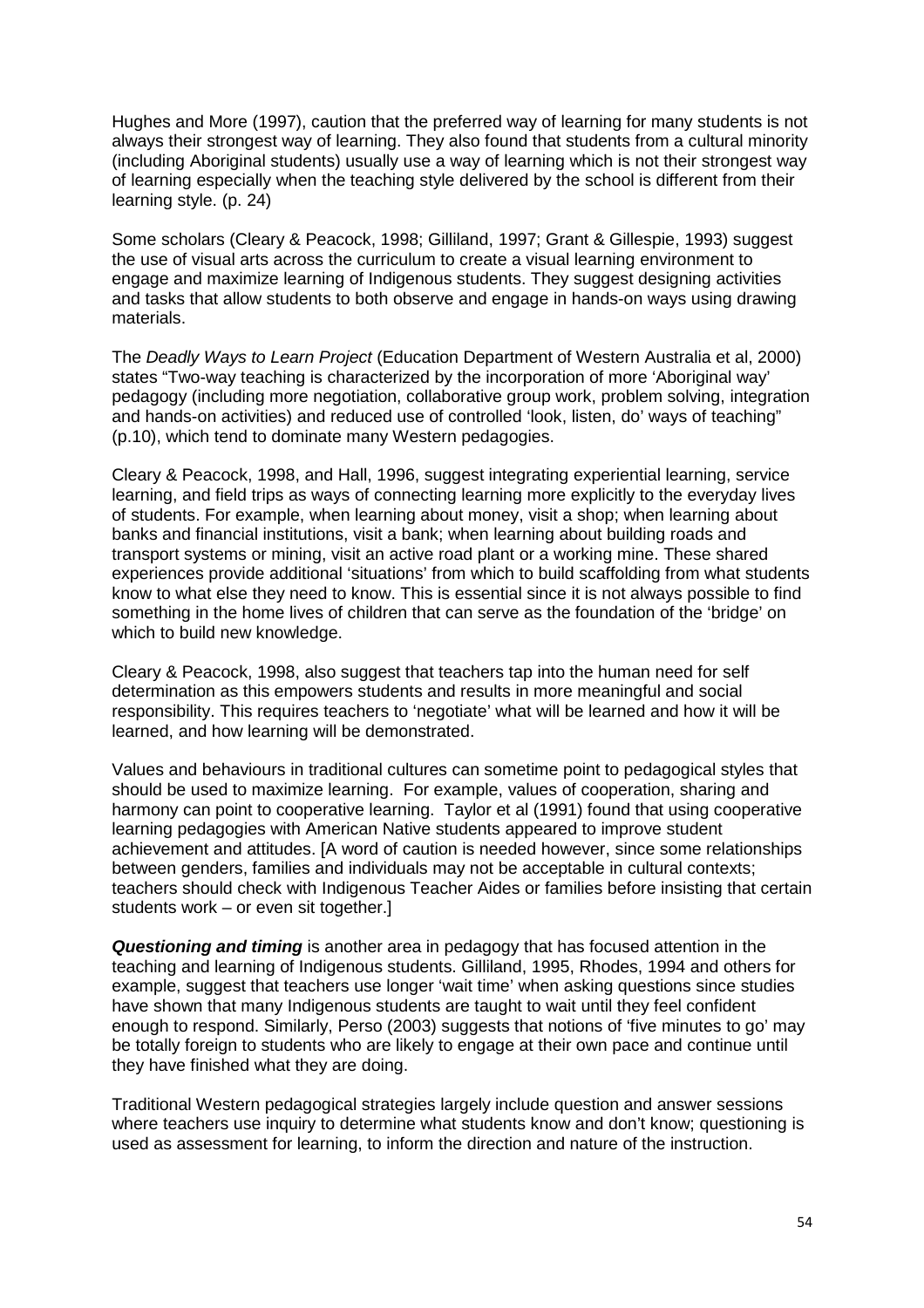Research by Moses & Yallop (2008) indicates that Aboriginal children appear to be well prepared for the question and answer routine of the classroom. That is, they are used to being asked a variety of questions by adults, understand why questions, and know that questions expect a reply. However, they also found that these same children can be confused by the questioning routine in school and are reluctant to answer questions asked by their teachers or to ask any themselves.

They attribute this reluctance to the children a) finding the Standard Australian English spoken by their teachers incomprehensible, and b) being singled out in front of their peers as potentially exposing them to 'shame'.

Hanlen (2010), citing earlier research by Eades (1995) explained that "questions beginning with 'where', 'how', 'when', 'does', 'is' etc are considered very confronting in terms of protocols and instead questions are usually formed as statements followed by the tag 'eh'". She continues "If teachers use direct questions Aboriginal students may respond in ways that the teachers may misinterpret as they interpret the student's responses through Anglo-Australian linguistic and cultural responses. If a teacher asks a student, "Do you play sport on the weekend?" the student may answer 'yes' even when they may not. The student may not be saying 'yes', meaning I agree with you, but it could mean 'yes, see how I am being obliging, friendly and cooperative'. This is NOT a lie, but could rather be a cultural protocol." (p.5)

Gribble (2002) maintains that "Teachers who are unable to change their practice to meet Aboriginal children's learning style usually push their students into patterns of failure and reluctance to attend schools." (p.67)

Some key differences of which teachers need to be aware have been presented by Yunkaporta (2009, p. 56) who describes how to operate at the 'cultural interface of mainstream curricula and local Indigenous knowledge'. This theory describes the synergy between Indigenous and Western teaching and learning approaches, incorporating scaffolding of knowledge and situated learning. His '8 Aboriginal Ways of Learning Framework' describes these synergies, showing how contemporary and shared local knowledges can result from traditional local knowledges dynamically interfacing (blending) with non-local knowledges. In particular, the suggested pedagogies draw on the different ways of approaching and structuring knowledge that Aboriginal cultures have, for example, non-linear pedagogy that requires teachers to re-visit concepts in order to deepen understanding,

## **High expectations**

The explicit reference to the need for teacher high expectations for Indigenous children in the Melbourne Declaration (MCEEDYA, 2008) acknowledges the importance of this in pedagogy as identified by research.

Haberman (1991) claims that teachers of minority and disadvantaged students lower their learning expectations for these students and use a pedagogy that revolves around providing information, giving directions, setting assignments and tests.

In other words, they 'dumb down' the curriculum by not expecting critical and higher-order thinking from their students, making all the decisions for them. Similarly, Dent & Hatton (1996) found that teachers of students from different backgrounds than their own adopted a non-academic strategy in their teaching that did not require them to exert much energy; students were given 'busy work' – a diet of colouring in, completing worksheets, watching videos and other activities that presented little or no challenge. These findings were supported by those of Lingard & Ladwig (2001).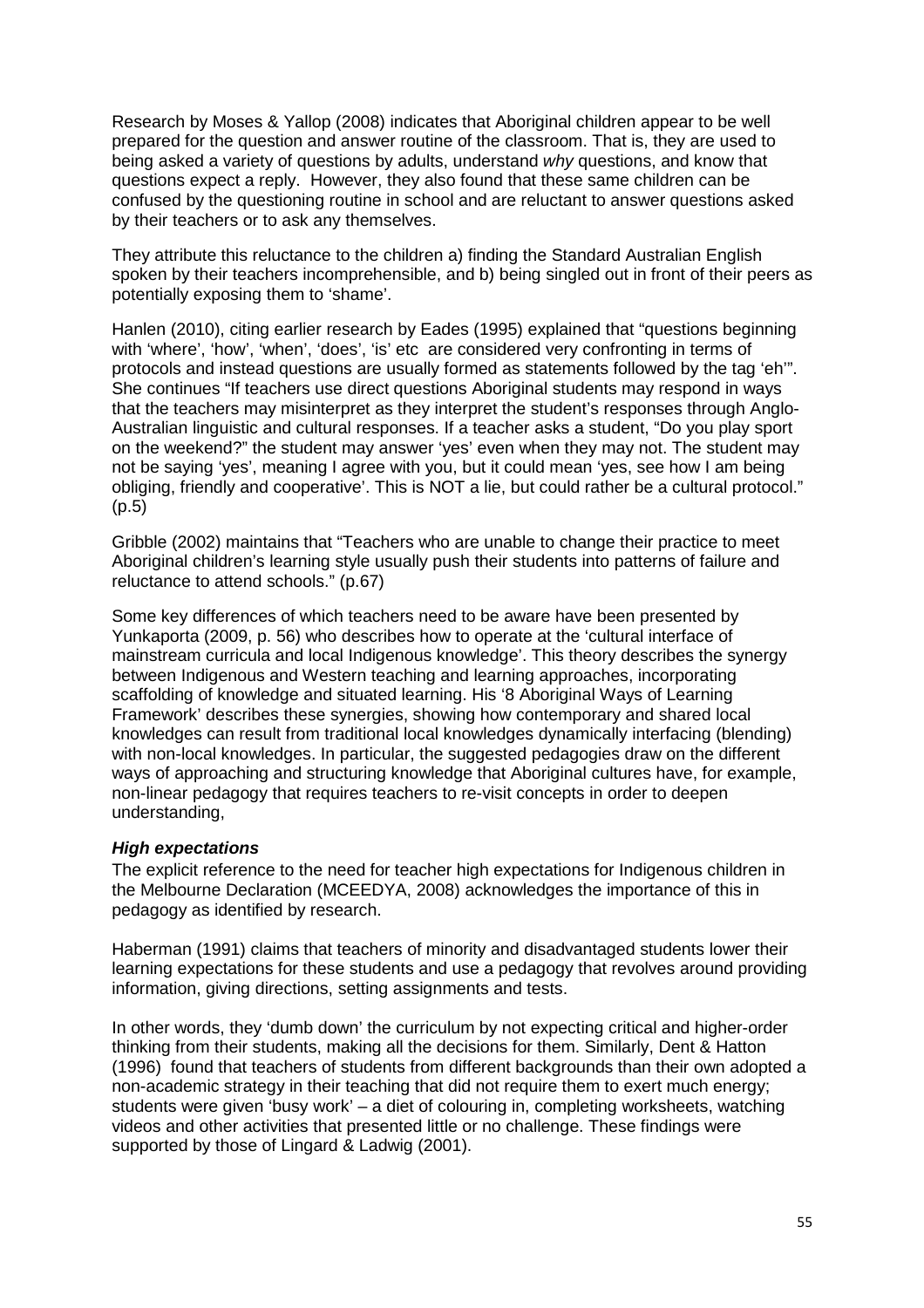Sleeter (1993) found that although the teachers she worked with voiced commitment to promoting high achievement among students of colour, there was no agreement about what should constitute 'high achievement'. One teacher, when asked why achievement by students of colour was lower, responded with: "Of course it is lower– what else would you expect?" (p.164) Others, when asked to define exactly what would constitute high achievement, responded with what Sleeter called 'avoidance behaviour'.

For example, they explained that success is different for different children, or that measures used are inappropriate and therefore don't count, or that definitions of achievement don't count because any achievements are undone by families or other teachers. Sleeter found that few white teachers in her study argued that (students of colour) can and should be attaining the same levels of achievement as white students. She validated this with research by Anyon, 1981; Fine, 1991; and Grant & Sleeter, 1986.

Chris Sarra, leader of the Indigenous Education Leadership Institute in Australia, argues that educators need to understand the dynamic that underpins the failure of many Aboriginal students in Australia. He believes that many teachers blame children and the complexities of their communities for low attendance and low achievement. He holds the position that the main problem that needs to be confronted if current under-achievement patterns are to be turned around is the culture of low expectations by teachers (Sarra, 2007).

Yunkaporta & McGinty (2009) revealed that the teachers in their study believed there to be 'unspoken mandates' of cultural exclusion and low expectations in their school, despite administration support for Aboriginal perspectives and engagement. However, there was no evidence of these messages being explicitly stated or written. The teachers who participated in their study believed that the low expectations for Aboriginal students were "…communicated informally through the curriculum, the school design and the organizational structure." (p.70). It is likely that this culture of low expectations that permeated the school rose from the teachers' own perception, a product of their own cultural world view, (see Section 5.1.6). This 'informal curriculum' may also have arisen from a perceived (or mandated) requirement to 'get through the course/curriculum' in which case issues of time impact strongly on lesson planning and the use of pedagogies described in Yunkaporta's research (2009).

Summaries offered regarding effective pedagogy and teacher strategies include those by Cleary & Peacock (1998), Swisher and Deyhle (1989), and Perso (2003), and include the following:

- making personal connections with students and building strong relationships, including with families and community
- establishing cultural relevance and meaning in the curriculum
- using highly engaging activity-based learning and cooperative learning some of the time
- being flexible, fair and consistent
- providing real audience and purpose for student work
- providing immediate feedback and give praise when it is due
- allowing for students to 'save face' so they are not shamed by having to perform or singling them out in front of their peers, and
- using humour and laughing at yourself when you make a mistake; showing students it's OK to make a mistake or get it wrong.

# **English as Second or Foreign Language Learners (ESL/EFL)**

For students from diverse cultural backgrounds for whom English is not their first language who are learning in classrooms where English is the language of instruction, the use of technical terms can be confusing if they are not specifically and explicitly taught along with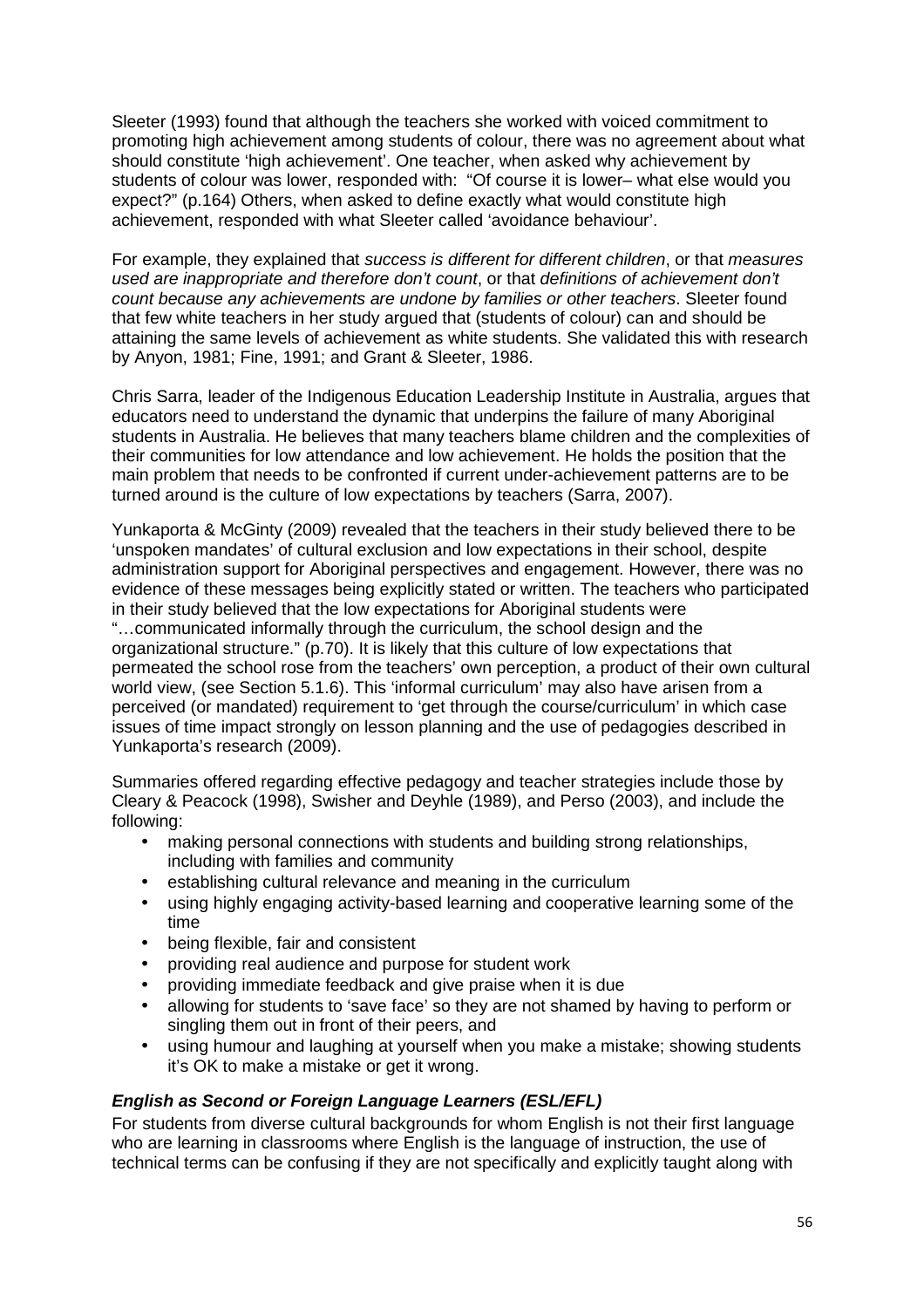their contextual meaning. Teachers need to know for example, that some words can mean one thing in one subject area and another in another subject area.

For example, the word 'bigger' can refer to physical size in the Arts whereas in Mathematics it generally refers to numerical value. This is often the same for technical words in some subjects that have more general meanings outside of the function. For example, the word function defines a purpose in a general sense, of an object, whereas in mathematics it is an algebraic relationship between variables.

Perso (2011) describes some pedagogies that teachers might use when teaching students who are ESL/EFL learners:

"Scaffolding English language for a class by teaching it as a foreign language will include:

- Teaching new vocabulary each and every day, and supporting new words with visual drawings and pictures placed around the room and school; (progress can be shown by developing a graph for the wall, indicating the number of new words and phrases learned each day/week by each student. This also serves to raise self esteem and confidence).
- Acknowledging the linguistic strength-base of students: 'Talking up' the unique ability to speak many languages, showing awe and even envy.
- Including substantial repetition of phrases and words so that students can become familiar with them (in particular, verb phrases like "I am .........", "I'm going to .........", "I have........." where students can insert different new words to change the meaning). This is how foreign languages are taught.
- Using relevant, meaningful and interesting contexts that include the students themselves and/or people they know, whenever possible.
- Learning some of the students' home language/s so that letter-sound (phonic) knowledge can be scaffolded from students' home language/s (especially if they come from an oral tradition). This will also help students to understand that you value their home language/s. Aboriginal English words can also be used for this purpose (see Section 3.3.3).
- Using the *same* big books and DVDs repetitively so that students can learn new words, repeating phrases with confidence, knowing what to expect and 'read' body language, illustrations and behaviours that may go with the new language.
- Using repetition in programs and routines so that students know what to expect in the school environment each day and feel safe."

Source: Perso (2011)

In a recent communication with the author, a teacher of Indigenous students in a remote school learning Standard Australian English as a foreign language, indicated that he demonstrates unique cultural competence through having students in his class collectively recite the same English language passage repetitively over time to "enable improved enunciation without 'correcting' the legitimate accent borne of first language interference" (Graham, 2012). Undertaking the exercise collectively avoids student shame and builds confidence and acceptance of the accent as legitimate by the teacher shows sensitivity to the students.

Tripcony (2007) provides a word of caution regarding speakers of Aboriginal English. She points out that while it may be obvious to teachers in remote locations that students speak traditional Aboriginal and Torres Strait Islander languages as their first language and that consequently they need to use second language teaching techniques for English literacy acquisition, it is generally not so obvious that students speaking Aboriginal English need the same type of instruction.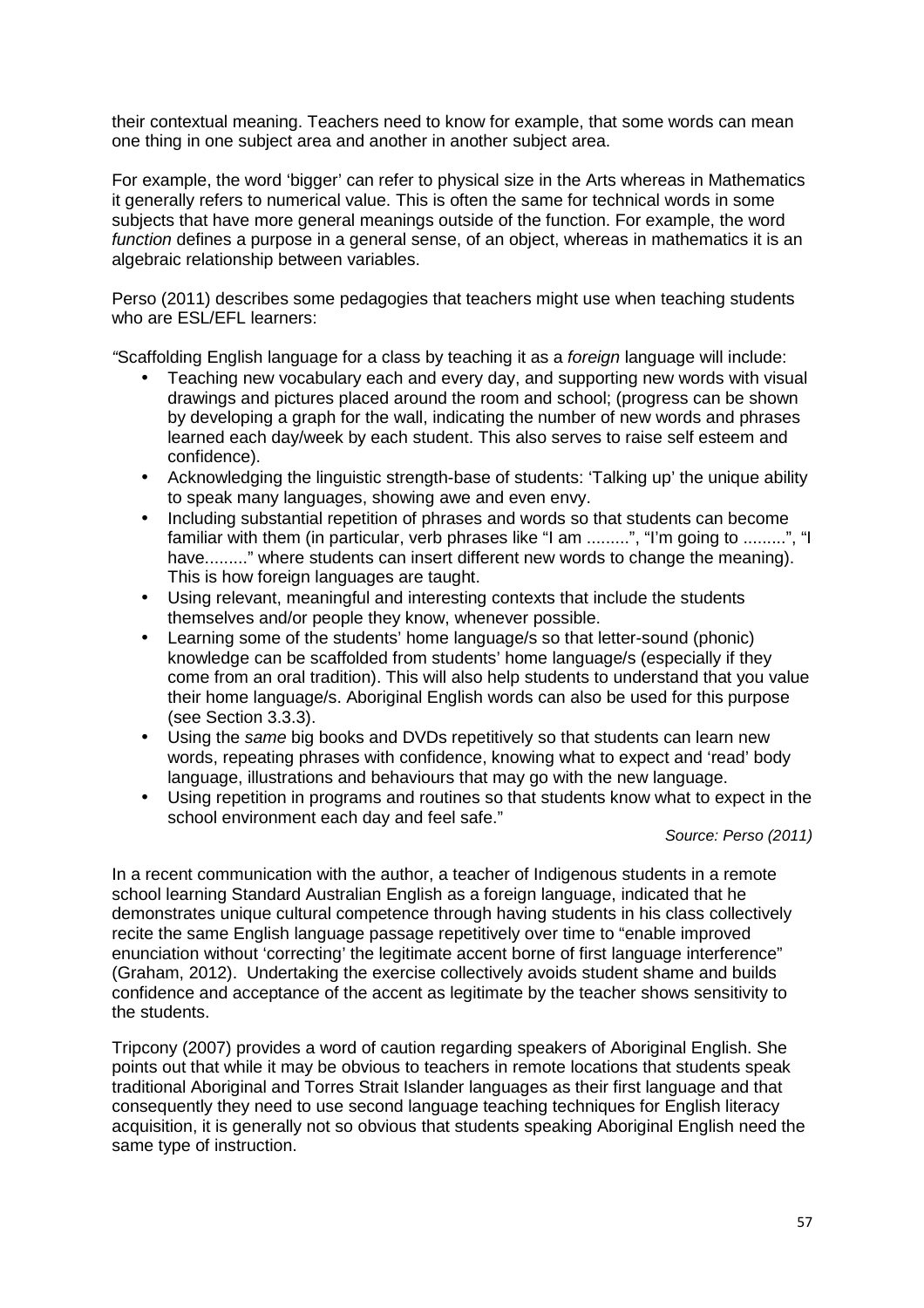Tripcony cites research (p.8) that reveals many non-Indigenous teachers do not recognize Aboriginal English as a 'home language', believing that their students are just speaking English badly. These students need to be taught Standard Australian English as a second or foreign language in the same way as students who are speaking a foreign language such as French, Spanish, and Arrente.

## **Multicultural education theory/ teacher knowledge**

Gay (2000) suggests that the third essential component of the knowledge base for culturally responsive teachers is an understanding of multicultural education theory, research and scholarship. She claims that this needs to be located and woven into teacher preparation programs. The challenge, once teachers have this knowledge, is to convert it into culturally responsive curriculum design and strategies.

In another case study, Klump and McNeir (2005) emphasise "…the importance of teacher knowledge and sustained teacher training if schools hope to provide culturally responsive schooling to Indigenous youth…..tribal elders teach school faculty important aspects of the local culture and language; the goal is to improve the cultural competency of teachers over the course of a number of days so that they retain the knowledge and implement it in their classrooms." They continue "…the knowledge, norms, values, resources and epistemologies of local communities must be viewed as legitimate and valuable and intimately integrated into schools.", "…examples of schooling for self-determination; the engagement of the students in this way also facilitates the learning of their local community knowledge, culture and epistemology"…."these examples also point to the weakness in offering one-size-fits-all curriculum ". (p.18)

Although curriculum and pedagogy are presented in separate sections above, as previously indicated they are not in reality, separate. Effective teaching and learning integrates the knowledges, curricula and pedagogies in order to produce culturally responsive teaching.

#### **Teaching styles**

Most of the above discussion focuses on the pedagogies that teachers need to use from a non-Indigenous teacher's perspective, that is, in learning from the needs of the Indigenous students. It is interesting to contemplate the (natural/intuitive) pedagogical response made by Indigenous teachers when teaching Indigenous students. The following table presents results made by observing patterns in pedagogy observed by American Indian and non-Indian Teachers:

| <b>American Indian Teachers</b>              | <b>Non-Indian Teachers</b>                    |
|----------------------------------------------|-----------------------------------------------|
| Slow pace                                    | Fast pace                                     |
| Economy of words                             | Many words used                               |
| Asks questions directed to all               | Calls on students directly                    |
| Wait time for responses $\approx$ 3 minutes  | Wait time for responses $\approx 0.5$ seconds |
| Moves on if answers are correct              | Tells students if answers are right or wrong  |
| Responds to students' nonverbal requests for | Responds to students' verbal requests for     |
| assistance                                   | assistance                                    |
| Uses few directives                          | Uses many directives                          |
| Does not use names with directives           | Uses names of individuals with directives     |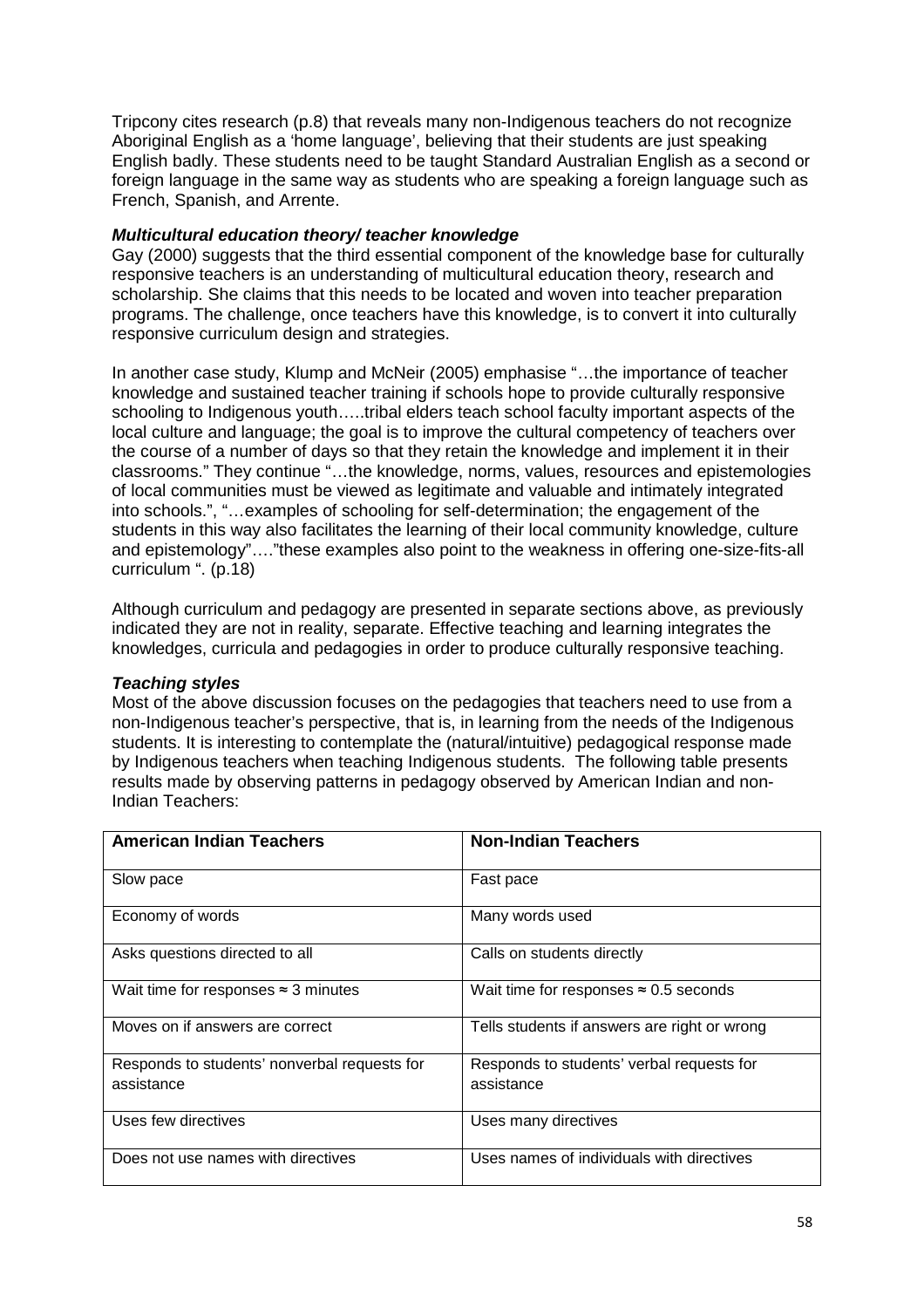| Works quietly; more private time with individuals | Works 'publicly'; not as much private time with<br>individuals |
|---------------------------------------------------|----------------------------------------------------------------|
| Commands are indirect                             | Commands are direct                                            |
| Shared control of social interactions             | Teacher controls social interactions                           |

Table 4: Patterns observed in Teacher Pedagogy (In Klug & Whitfield, 2003, from Erikson & Mohatt, 1982)

Much can be learned by analyzing these observations. The natural response by the American Indian teachers reflects community and cultural values. In particular, as well as being less confronting and direct, the American Indian teachers seem to place less emphasis on the speed in which teaching is delivered. More time is provided for the students to reflect on their learning. Teachers seem to be constantly under pressure to 'get through the course', often at the expense of student learning. This way of operating and curriculum delivery reflects the (Western) value 'time is money' which may become part of the classroom experience, reflected in terms used by teachers such as 'five minutes to go' (Perso, 2003, p.98).

## **In summary**

By way of summarizing the above discussion, Klump & McNeir (2005) present the following Five Standards of Effective Pedagogy based on a successful program for Native Hawaiian students by Doherty, Hilberg, Pinal & Tharp (2003):

- 1. Teachers and students working together
- 2. Developing language and literacy skills across the curriculum
- 3. Connecting lessons to student's lives
- 4. Engaging students in challenging lessons
- 5. Emphasising dialogue over lectures.

There is a positive and significant relationship between teachers' use of these standards and student performance (Klump & McNeir, 2005). This is validated by DuFour, et al (2004), Chenowith (2009), Elmore, (2000), and Timperley et al, (2007).

In addition, Hanley and Noblit (2009),having made a study of 36 research studies that examined the connections among culturally responsive educational approaches, racial identity, resilience and achievement, presented nine themes for culturally responsive pedagogy that promote these outcomes , as follows:

- 1. Use culture to promote racial identity; the program should include key aspects of the home culture of students.
- 2. Use culture and racial identity as an asset; design programs so the students' culture is a strength to be deployed in learning.
- 3. Educate about racism and racial uplift; programs should provide accurate information about racial oppression and racism as they promote strategies using racial identity to encourage high achievement and resilience in the face of racial oppression.
- 4. Employ the arts; arts programs that engage students' culture and racial identity will likely result in the learning of a wide range of competencies.
- 5. Develop caring relationships; be aware that students interpret what is a caring relationship from their own culture, not that of the person offering a caring relationship.
- 6. Assume success; programs should recognize the wealth of culture and experience that every student brings and are geared to build on academic, cultural and racial strengths.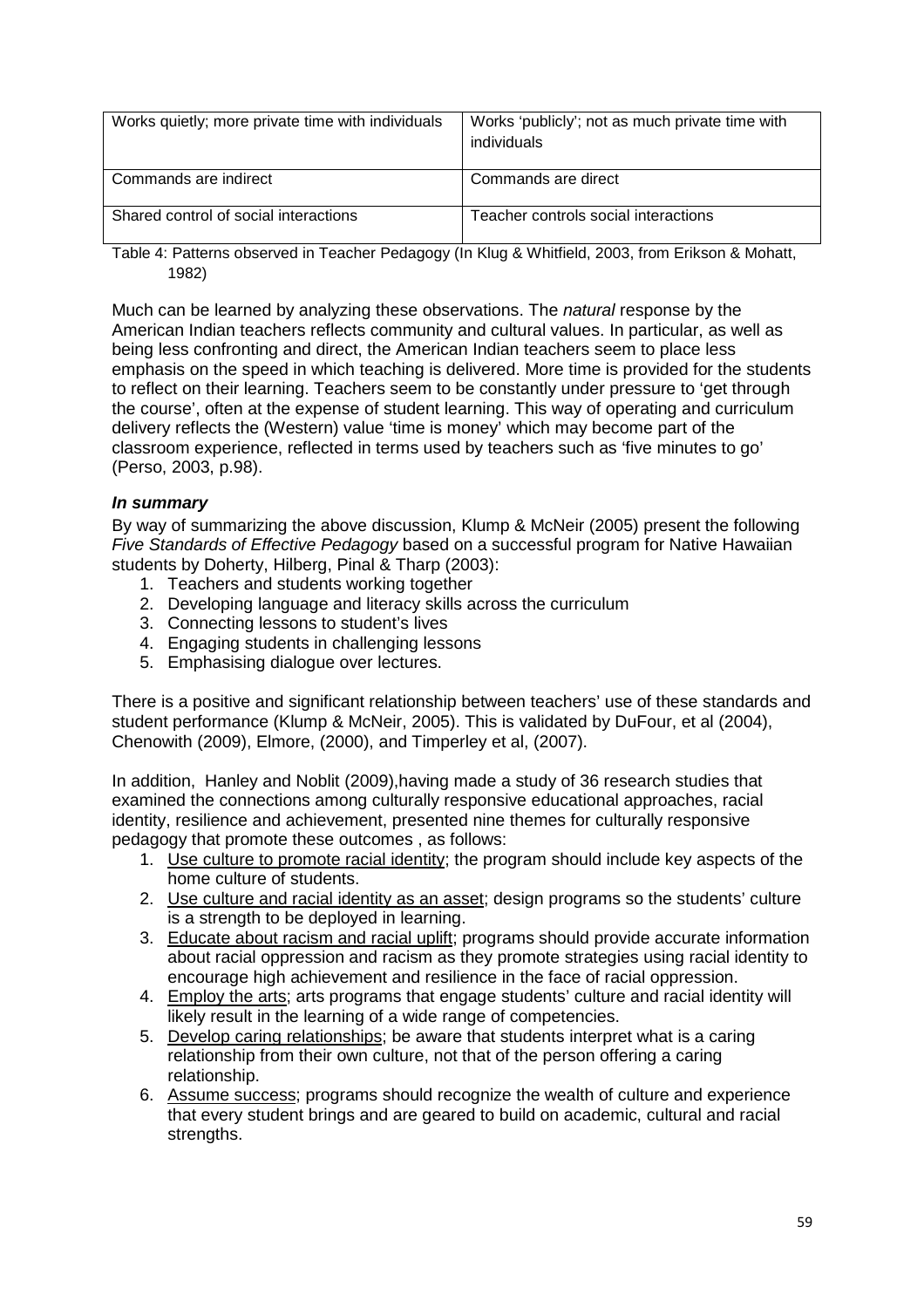- 7. Promote active learning, problem-based instruction and student involvement applied to real world situations where student decision-making and critical thinking are required; high expectations should be the rule for educators, parents and students.
- 8. Involve the community in active participation; this requires that educators have a good understanding of the culture/s and continue to learn about them as they are evolving from families and children, using inquiry skills and good listening skills.
- 9. Acknowledge the challenges; educators may need to make a paradigm shift from a mindset that views cultural difference as the problem. Making this shift can be challenging and difficult, requiring courage and tenacity, but is rewarding.

In their study with Aboriginal students in Western New South Wales, Yunkaporta & McGinty (2009) identified six Quality Teaching Pedagogies that stood out most: Self-direction, Selfregulation, Social support, Connectedness to the world, Narrative, and Cultural knowledge. They also found that by using these six, other elements of quality teaching (i.e. deep knowledge, problematic knowledge, higher-order thinking, student background knowledge, substantive communication and knowledge integration) were covered. Because Yunkaporta has kinship ties in the far north of Australia and ancestral ties in the far south of Australia, he believes that methodologies used in the research had to work 'in the middle ground between different Aboriginal nations"(Yunkaporta, 2009b, p.1).

# **5.1.5 Assessment**

Assessment of learning should be continuous in a classroom. Assessment that is on-going (formative) provides more information about students and their achievement than summative assessment i.e. that which occurs at the end of an instruction period such as a term or semester and usually to inform a grade. Gribble (2002) highlighted that the biggest concern for teachers in her study in the Kimberley region of Western Australia, was how to measure student progress in ways that provide positive reinforcement to students while at the same time providing accountability for their own work.

Perso (2011) separated the assessment and measurement of achievement from reporting it (i.e. see Figure 3). In particular, she recognized the importance for both students and teachers in knowing that the students had progressed in their learning and therefore showing the 'distance travelled' can be positively reinforcing for both students and teachers. She states:

"Showing progress in the classroom in an on-going way is essential for students for whom benchmarks and targets might be too wide to indicate progress through in a single reporting period. EALD outcomes and the expectations are both probably in this category for many EALD students. Teachers must be able to show progress of students in the classroom on a monthly or weekly basis. They can do this using graphs and tables that enable children to see their own progress. For example, graphs on the classroom wall showing the size of student's vocabulary or number of sight words, spelling marks, number of English words learned and/or used in writing, number of sentences written in a narrative, number of counting words, number facts, multiplication tables and so on all provide data for graphs and charts. Students can improve their numeracy by keeping them up to date themselves and can take some responsibility for their own learning by setting individual targets. Student attendance graphs should be placed alongside so that students can see the relationship themselves between amount of schooling attended and their own personal learning". (p. 46)

Standardized testing is often used at system, organization or national level in order to facilitate efficiency and minimize costs in gaining wide-spread information about student achievement However, this type of assessment can privilege select groups of students whilst marginalizing or segregating others (Weinstein et al, 2004). This is largely due to the fact that these tests require literacy in the dominant language and consequently are culturally and linguistically biased in spite of the best efforts of writers to ensure otherwise.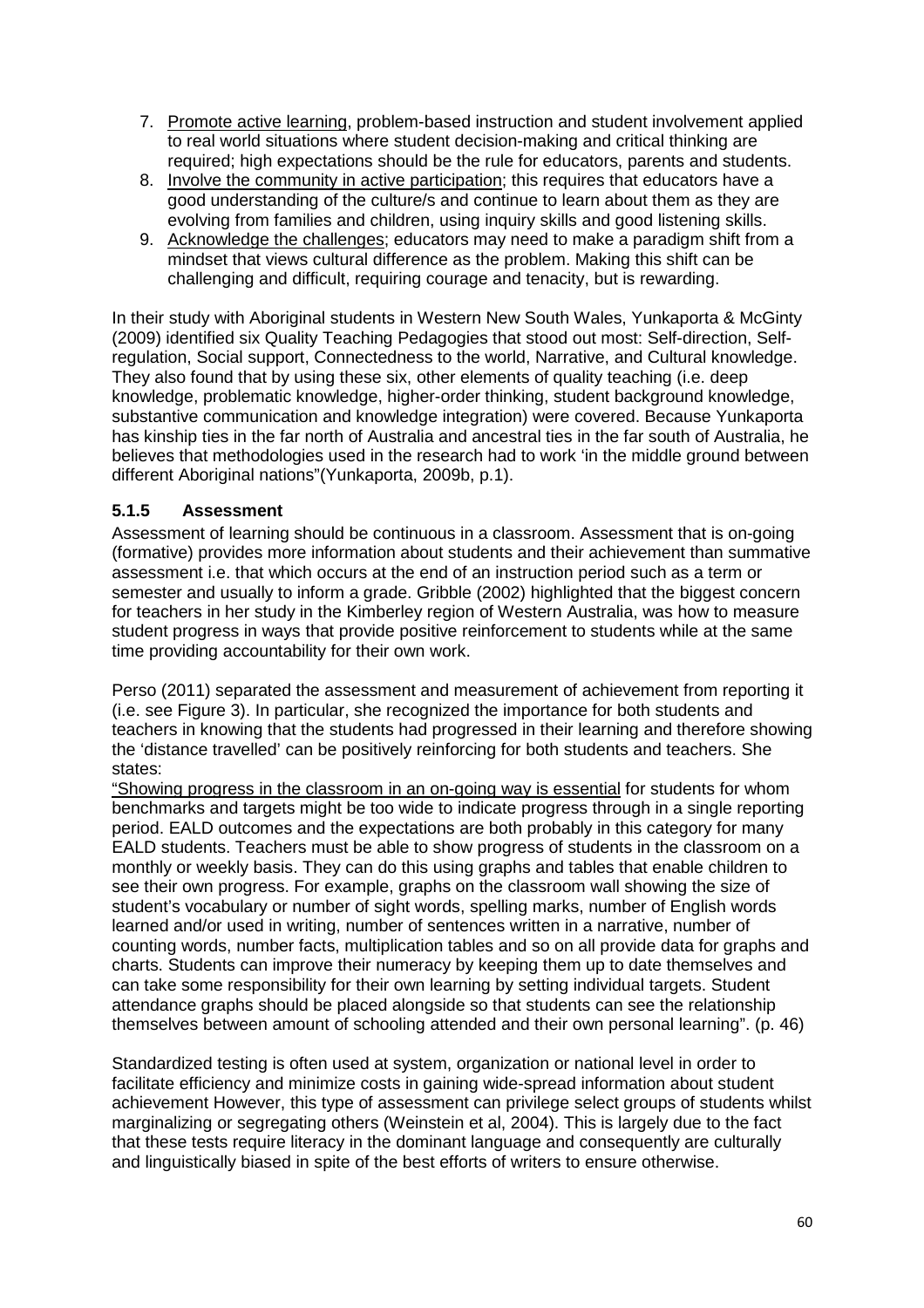Dockett et al (2010), in describing what *doesn't* work with respect to school readiness aimed at closing the gap between Indigenous and non-Indigenous learning outcomes, state "Assessment of Indigenous children through tests based in non-Indigenous culture can reinforce 'gaps' in knowledge and skills, rather than building positive images of Indigenous children as learners." (p.1)

Rhodes (1994) working with Indigenous students in the U.S. cites issues of translation, decision-making processes, and rules around teachers offering students support, as three possible factors affecting Native students' performance on standardized tests. He explains that the genre of most standardized tests requires students to answer quickly, guess, and take risks, skills which many students raised in traditional communities do not have, having been raised to make decisions slowly and accurately. He also notes that in tribal communities the norm is to help those in need and work collectively rather than individually. Similarly, Solano-Flores & Nelson-Barber (2001) argue that 'cultural validity' (i.e. referring to the ways that individuals from different cultures are predisposed to respond to questions and to solve problems) should be a key component in assessment design and implementation.

Further to this, not only do the written questions effectively 'lock out' students from engaging with them on the basis of language used, question *contexts* can act as a barrier for students who are unfamiliar with them. For example, a numeracy question situated in a *garden centre* about fractional quantities of *potting mix* administered to students who are likely to have never heard of either of these concepts, neither allows entry nor engagement for second language learners from remote parts of the country let alone enables them to deal with the mathematics involved. Such questions are discriminatory as they are unfair. (Jorgensen & Perso, 2012)

However, because society increasingly places higher stakes on national test scores as an indication of achievement, it is important that students are taught how to take these tests and to learn the test genre so that their disadvantage is minimized, particularly in terms of job opportunities or higher education. There is a risk that this 'practice' might become the major focus in classrooms and consequently narrow the curriculum. Teachers need to ensure that there is a balance between test preparation and authentic assessment.

In the same way that teachers use a range of pedagogical strategies in their enactment of the curriculum to accommodate students' different learning styles, they should also use a range of assessment strategies to ensure that all students are given the opportunity to demonstrate the full extent of their learning. This does not mean that each assessment piece should do this, but rather that a *suite* of assessment tasks undertaken across a term, semester or reporting period should be *comprehensive* of the range of assessment types.

The suite of assessment tasks should also include opportunities for students to demonstrate higher-order thinking, depth of understanding, and ability to apply their knowledge and skills in a range of contexts.

Perso (2011) draws on the principles of quality assessment in providing a comprehensive statement about assessing learning for Indigenous students, as follows:

"Assessment tasks should be designed in ways that specifically support all learners to demonstrate their learning. In particular, for learners from diverse cultural backgrounds and/or who do not have English as their main language, these include:

- drawing on bilingual sources and texts (when available)
- enabling visual, kinaesthetic demonstrations rather than verbal responses
- allowing students to rehearse and work in a group.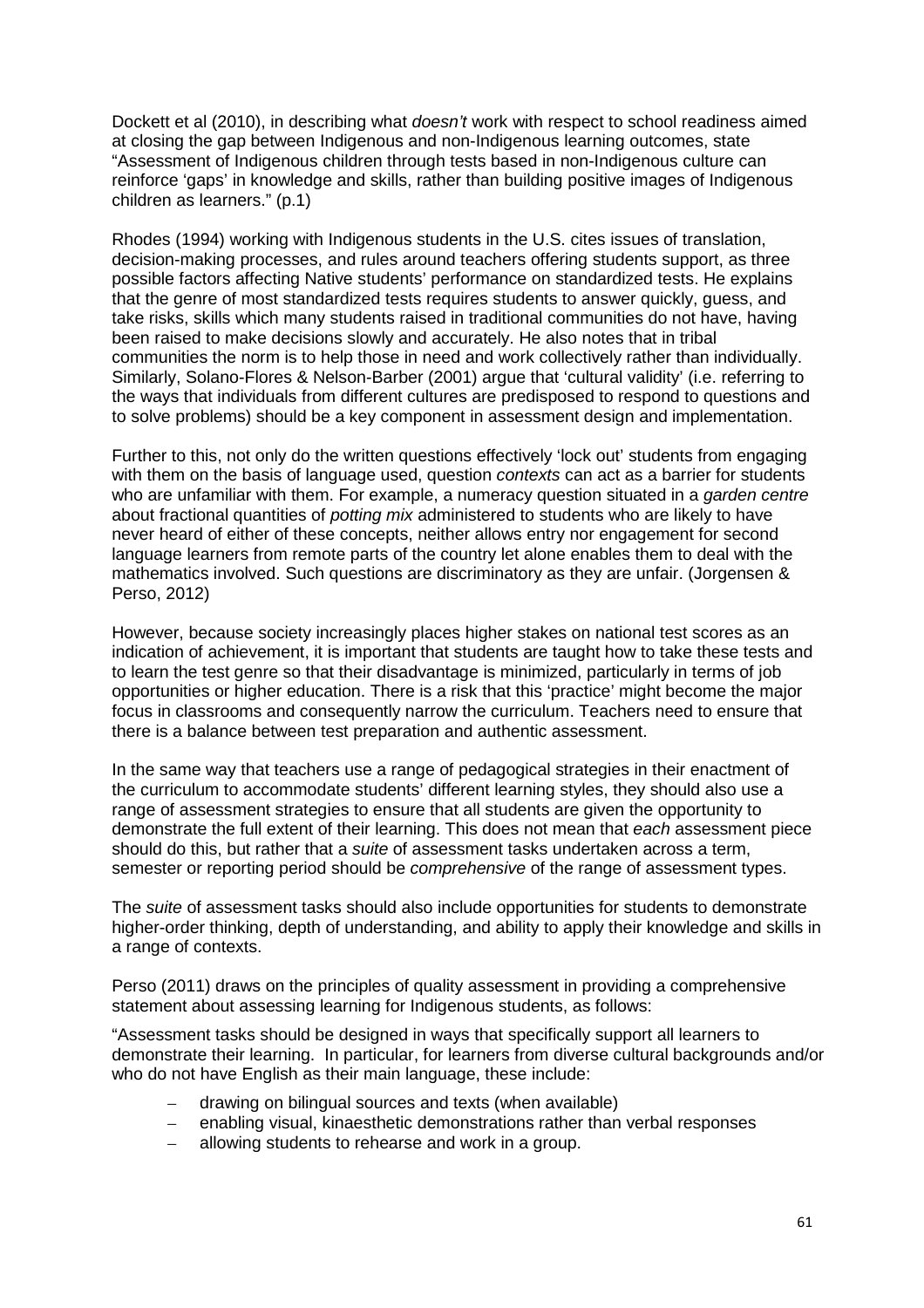"In addition, assessment tasks might be designed which:

- can be related to their cultural backgrounds of students e.g. using contexts that are familiar and relevant
- are not Anglo/Australian culturally over-loaded e.g. containing colloquial Australian terms and phrases
- are organized and written with consideration to the needs of EALD learners

"Assessment should also include special considerations or accommodations when required, reflecting the same level of support and scaffolding afforded students during instruction. Valid assessment (a principle of quality assessment) demands that assessment tasks do in fact assess the intended learning and not the language demands of the task. Special considerations might include provision of:

- − additional time to complete assignments
- additional time to read, translate and formulate responses to test questions
- assessment instructions that have been adapted in all listening/viewing assessment activities, including repetition of instructions, opportunity to preview listening/viewing question forms, multiple opportunities to hear/view a text
- bilingual dictionaries (if they exist) for use during an assessment task
- special vocabulary lists
- reader and scribe, bilingual teachers/aides/volunteers
- lap top computers
- assistive technologies. " (p.36)

Implementation of these arrangements requires a whole-school assessment policy to ensure consistency across the school. Involvement of parents and community in these decisions should occur.

## **5.1.6 What knowledge, attitudes and skills do teachers need in order to teach in culturally responsive ways?**

We have discussed the pedagogical skills needed by teachers to be culturally responsive. These skills result from the cultural competence of teachers but clearly, a certain amount of knowledge is essential in order to elicit the response. Much of this is described above. However, by way of a summary the following is offered.

From the previous section it is clear that teachers need to know their students and know about their students. In addition they need to have

- 1. Knowledge about various cultural groups (Dana, Behn, & Gonwa, 1992; Manoleas, 1994; Mason et al., 1996; Matthews, 1996; Pierce & Pierce, 1996; Ronnau, 1994; Sowers-Hoag & Sandau-Beckler, 1996).
- 2. Knowledge that diversity exists within ethnic or cultural groups (Mason et al., 1996).
- 3. Knowledge about historical or contemporary relationships that may have caused or that cause distrust between minority groups and the dominant society (Mason et al., 1996) and the legacies of those in the past (Manoleas, 1994).
- 4. Power relationships between teacher and student (Pinderhughes, 1997; Nicolls et al,1998).

That teachers need to demonstrate cultural competence in all areas of their professional practice is articulated in the Australian National Professional Standards for Teachers (AITSL, 2011). Cultural responsiveness should be embedded into each of the seven standards:

- 1. Knowing students and how they learn
- 2. Knowing the content and how to teach it
- 3. Planning for and implementing effective teaching and learning
- 4. Creating and maintaining supportive and safe learning environments
- 5. Assessing, and providing feedback and reporting on student learning
- 6. Engaging in professional learning
- 7. Engaging professionally with colleagues, parents/caregivers and the community.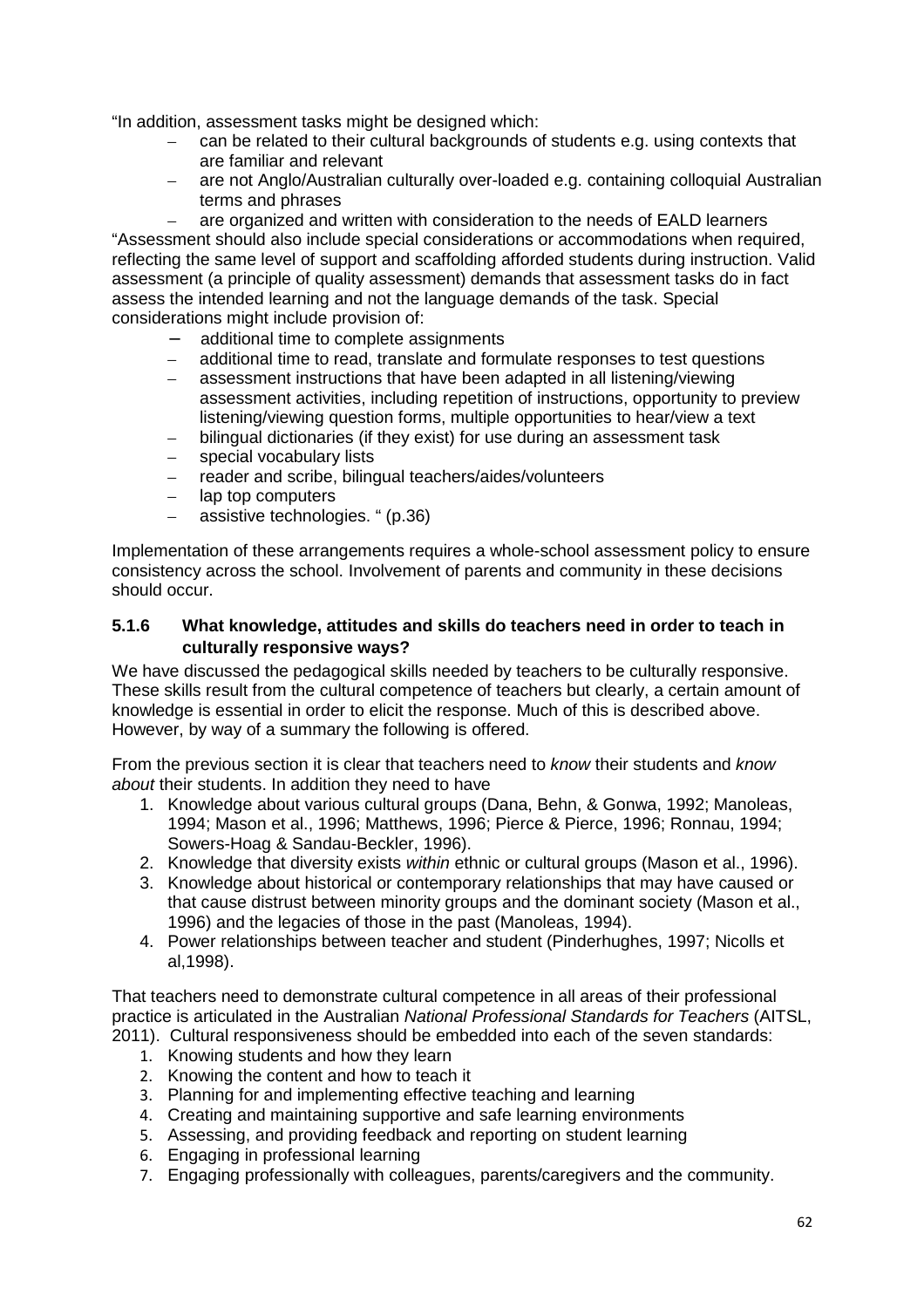Each of the cultural responses previously discussed can be aligned to at least one of the above standards as follows:

| <b>National</b><br>Professional<br><b>Standards for</b><br><b>Teachers</b>                                      | <b>Consideration in Cultural Responsiveness</b>                                                                                                                                                                                                                                                                                                                                                                                                                                                                                                                                                                                                                                   |
|-----------------------------------------------------------------------------------------------------------------|-----------------------------------------------------------------------------------------------------------------------------------------------------------------------------------------------------------------------------------------------------------------------------------------------------------------------------------------------------------------------------------------------------------------------------------------------------------------------------------------------------------------------------------------------------------------------------------------------------------------------------------------------------------------------------------|
| 1. Knowing<br>students and<br>how they learn                                                                    | Know the learning strengths and preferred learning styles of each student<br>$\bullet$<br>Know what the students already know and bring with them into the learning environment<br>Know the students' interests and home lives in order to ensure the learning is relevant<br>and interesting<br>Know child rearing strategies, cultural identity and linguistic background of each student<br>Know what teaching strategies and activities will support the full participation and learning<br>of all students                                                                                                                                                                   |
| 2. Knowing the<br>content and<br>how to teach it                                                                | 'Situate' the intended learning content in students' lives<br>$\bullet$<br>• Know what the students already know and bring with them into the learning environment<br>and how that might connect with what they need to learn<br>• 'Bridge' the intended learning content from what students know and individual starting<br>points, using an organized teaching sequence<br>• Know the Aboriginal and Torres Strait Islander perspective/s on the content to be taught<br>by learning the histories, cultures and language backgrounds of the students                                                                                                                           |
| 3. Planning for<br>and<br>implementing<br>effective<br>teaching and<br>learning                                 | Set learning goals that are achievable challenges and have high expectations for their<br>$\bullet$<br>achievement by each and every student<br>• Plan teaching sequences by 'breaking down the content 'and 'building it back up' in<br>achievable steps through realistic scaffolding<br>Know and understand the communication styles (including non-verbal) of students and<br>use them to support student learning<br>• Use feedback from students and parents, and student achievement data to inform<br>planning and learning sequences<br>• Engage parents/families/carers/Elders in the educative process                                                                 |
| 4. Creating and<br>maintaining<br>supportive and<br>safe learning<br>environments                               | Support student participation by establishing and implementing inclusive and positive<br>interactions that engage all students<br>• Establish and maintain orderly and workable routines so all students know what to expect<br>and 'know the rules' and expectations of the school and teacher<br>Manage challenging behaviour by establishing and negotiating clear expectations with<br>students and parents<br>• Ensure expected behaviours are culturally inclusive, shared, and made explicit<br>Ensure students feel physically, emotionally and culturally safe and welcomed into the<br>learning environment                                                             |
| 5.Assessing,<br>and providing<br>feedback and<br>reporting on<br>student<br>learning                            | • Ensure that assessment forms are negotiated with students and their families so that they<br>are truly able to demonstrate the desired learning<br>• Ensure that ability to demonstrate learning is not limited by language control<br>Provide timely, effective and appropriate feedback to students relevant to their learning<br>goals; ensure progress is demonstrated even if goals aren't achieved in full<br>Analyze student achievement data, reflect on practice and identify interventions and<br>modifications to teaching practice as needed<br>• Use appropriate reporting formats and/or interpretive services as needed to report<br>student progress to parents |
| 6. Engaging in<br>professional<br>learning                                                                      | • Seek to learn about the cultural and linguistic backgrounds of students from their families<br>and communities, and from colleagues<br>Immerse yourself in the community and language if possible and to the degree that this is<br>permitted<br>• Contribute to positive collegial discussions about students and how they learn<br>• Reflect on your own cultural knowledge and beliefs, adjusting these as needed in order to<br>empathize with students in on-going ways                                                                                                                                                                                                    |
| 7. Engaging<br>professionally<br>with<br>colleagues,<br>parents/caregi<br>vers and the<br>community<br>Table 5: | Establish and maintain respectful collaborative relationships with<br>$\bullet$<br>parents/families/communities regarding their children's learning and their cultural and<br>linguistic backgrounds<br>• Participate in professional and community networks and forums to broaden knowledge<br>and improve practice<br>Alignment between National Professional Standards for Teachers and Cultural                                                                                                                                                                                                                                                                               |
|                                                                                                                 | Responsiveness                                                                                                                                                                                                                                                                                                                                                                                                                                                                                                                                                                                                                                                                    |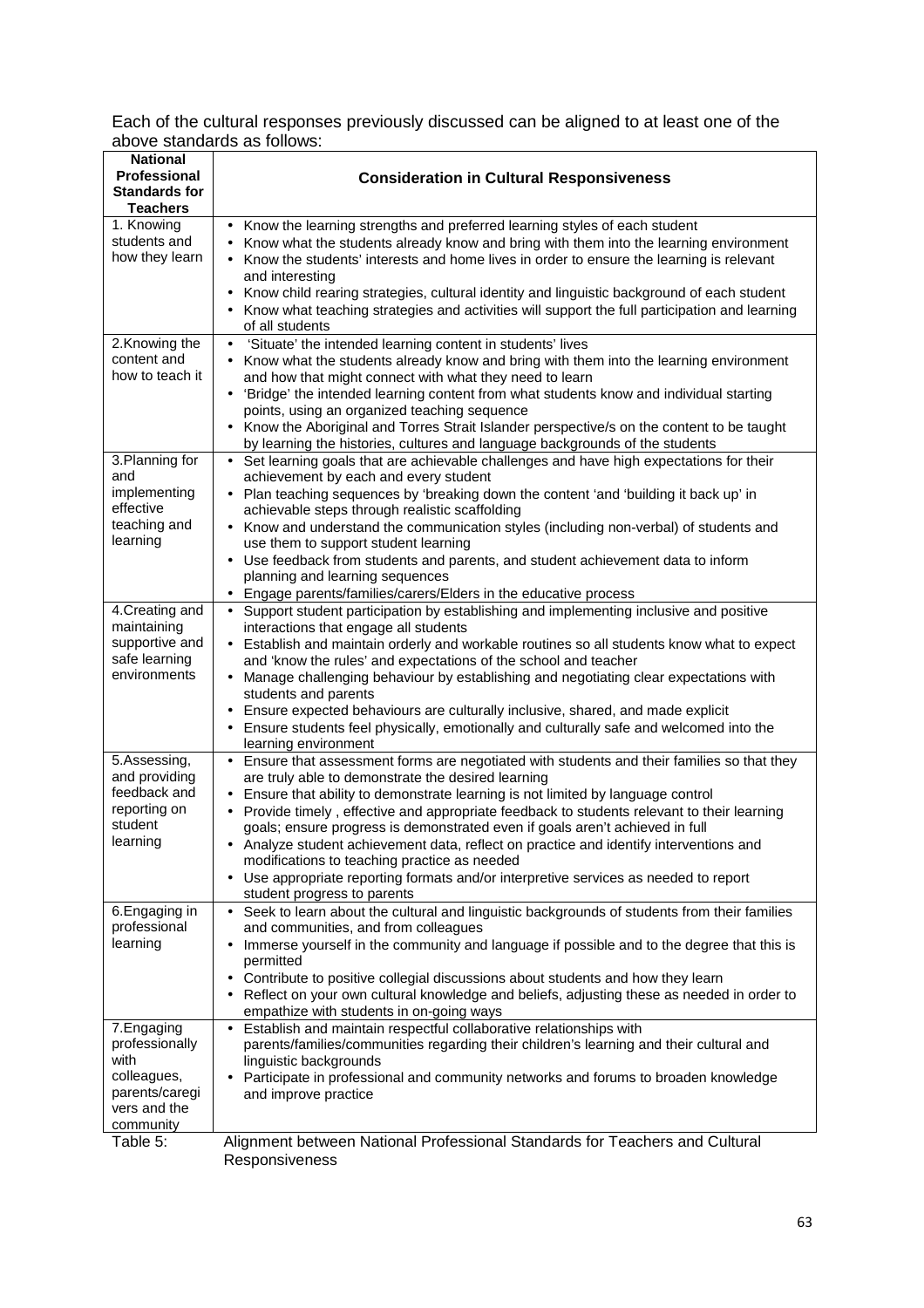Castango & Brayboy (2008) draw attention to the importance of teacher attitudes and values in culturally responsive teaching. Pewewardy & Hammer (2003) note that "Culturally Responsive Teaching relies on the development of certain dispositions towards learners." (p.1.) In addition, Yazzie (1999) maintains that "Affective qualities, rather than skills or academic preparation, seem to characterize effective teachers in the research literature. Studies indicate that teachers who serve Native students effectively are informal, are caring and warm, give up authority, and have and show respect for their students.'"(p.95)

 Other scholars (Ladson-Billings, 1995a; Klug & Whitfield, 2003; Rhodes, 1994) note the importance of teacher dispositions when teaching students of colour, including temperament, flexibility, and overall disposition. In addition, Kleinfeld, 1979, Shwisher & Deyhle, 1989, and Vogt & Au, 1995, refer to "an attitude and presence that expects high performance levels while caring about and understanding Indigenous youth" – a "warm demander" (in Castango and Brayboy, p.970).

The world view of teachers concerning their Indigenous students impacts on and creates attitudes, beliefs and perceptions held by these teachers which in turn are reflected in their service provision. Decisions about what to teach, how to teach it, how or whether to assess it, and so on are affected by these worldviews. Agbo, 2001, Klug & Whitfield, 2003, and Tipperconnic, 2000 all argue that if white teachers do not acquire the knowledge and skills needed to integrate and reinforce local community cultural norms in the classroom, then the impact of their teaching – regardless of cultural responsiveness – will be minimal.

Yunkaporta and McGinty (2009) relate findings from research undertaken in a remote Indigenous Community at a school in Western New South Wales with a very high Aboriginal student population. They were asked to work in the school to introduce Aboriginal perspectives in the curriculum in order to address low levels of literacy, attendance and engagement of Aboriginal students. The researchers describe how the original focus of the research moved from being student focused to teacher focused when they discovered that the teachers had entrenched beliefs about the intellectual deficit in the Aboriginal community. These were revealed in comments such as "they have no logic" and "their lack of logic……".

These beliefs were accompanied by resentments exhibited in comments such as "….everything handed to them on a platter", "…are bowing to their every needs." (p.63) These beliefs and perceptions resulted in teachers becoming lazy, lowering learning expectations and standards, and cutting off emotionally. They also impacted on the learning content presented by teachers who felt uncomfortable including Aboriginal perspectives and a reluctance to use Aboriginal support teachers as sources of knowledge due to their low expectations of them.

Aspects of cultural knowledge needed by teachers, as suggested by scholars in the US, include knowledge of:

- Spiritual traditions
- Past and present issues facing tribal groups
- Characteristics of local culture
- Broad and specific tribal histories
- Common manifestations and impacts of racism among Indigenous peoples
- Differences between and within tribal nations
- Issues surrounding language preservation, the history of Indigenous educational policies and practices, and
- The history and continuation of colonization.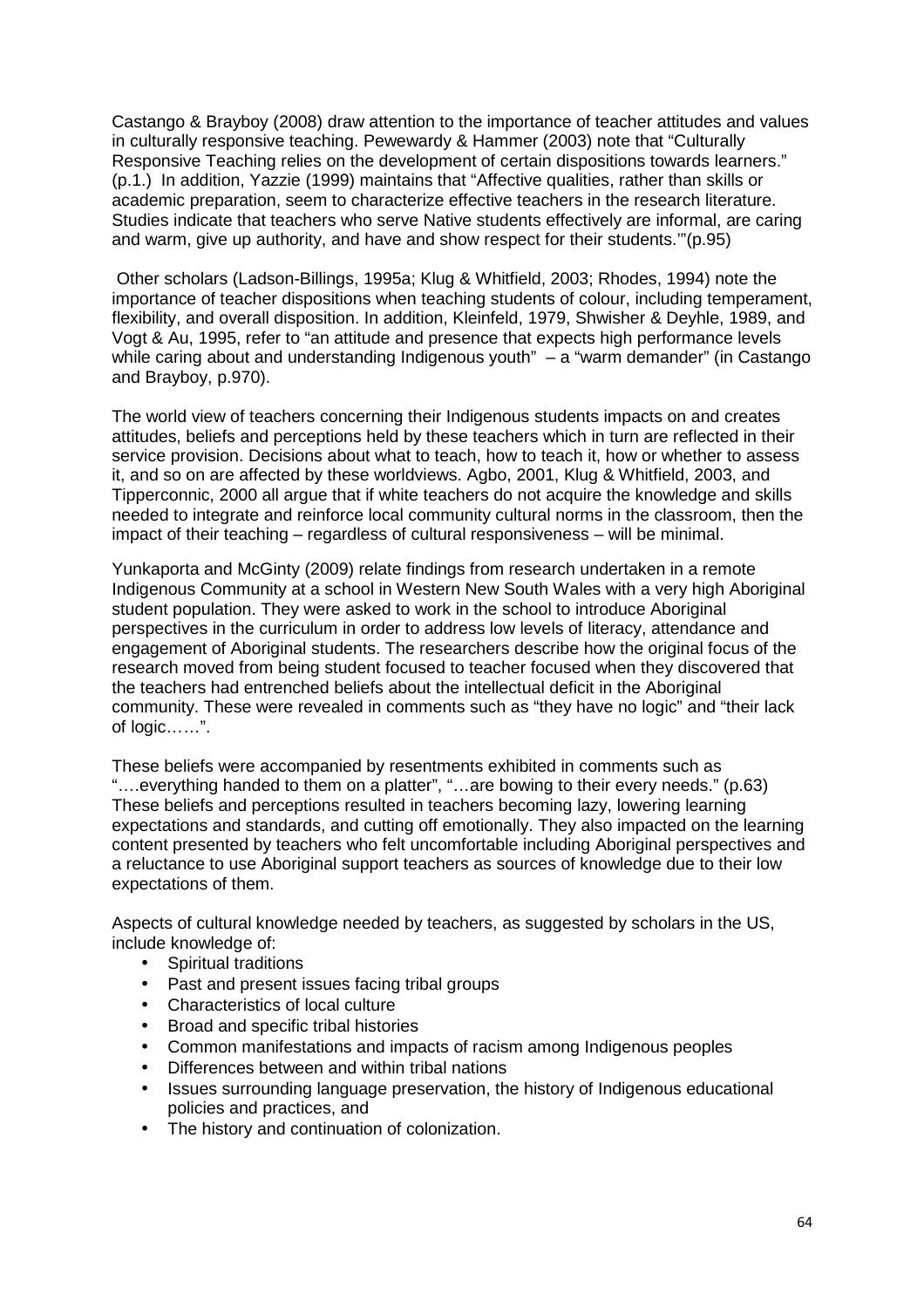(Gilliland, 1995; King, Hollins & Hayman, 1994; Jacobs & Reyhner, 2002; Klug & Whitfield, 2003; Pai, 1990; Pewewardy & Hammer, 2003; Reyhner & Jacobs, 2002; Swisher & Deyhle, 1989).

In addition, Castagno & Brayboy (2008) note other, possibly more important knowledge that teachers need although they found a gap with respect to this in the literature; "…teachers must learn and know about the unique government-to-government relationship between tribal nations and the federal government, the federal government's trust responsibility to Indigenous communities, the legal-political status of Native peoples in the United States, and the importance of self-determination within tribal communities . This knowledge is almost never included in teacher preparation, and yet it provides the foundation for Indigenous education in America." (p.973)

# **5.1.7 What are the characteristics of culturally responsive teachers?**

Villegas and Lucas (2002) use six characteristics to describe culturally responsive teachers: They:

- 1. are socio-culturally conscious
- 2. have affirming views of students from diverse backgrounds
- 3. see themselves as responsible for and capable of bringing about change to make schools more equitable
- 4. understand how learners construct knowledge and are capable of promoting knowledge construction
- 5. know about the lives of their students, and
- 6. design instruction that builds on what their students already know while stretching them beyond the familiar.

These characteristics, according to the definitions in Section 4.4, broadly describe the cultural competence of teachers, that is they describe the teachers rather than what they do. They are evident in the following description by Gribble (2002) as she describes the 'most successful teachers' she encountered in schools in the Kimberley region of Western Australia:

"The most successful teachers in schools were those who believed that being a teacher was central to their sense of self and was their path in life. These teachers were exemplary in their preparation and planning for teaching spending considerable time, even extensive amounts of personal time, to plan and prepare for their teaching. Teachers who were successful in their classrooms engendered a positive classroom climate in their classrooms even though they required extra time to manage and monitor those students who had difficulty in completing their work, working independently, and meeting classroom rules. Very high expectations were set for students in meeting classroom rules, attendance, punctuality cleanliness and tidiness, and competing homework set.

Lesson content taught in classrooms was interesting, encouraged students to learn and use 'white' thinking skills, was based on students' background knowledge and cultural experiences, and was integrated and thematic across or within subjects. The teaching of language was used to particularly focus much of the students' learning. When teachers relied on Aboriginal students' well-developed sense of autonomy, used a discipline style that did not bring shame upon students, and allowed students to exhibit their individualism and flamboyant sense of personal style, then classrooms were harmonious places for learning. Not only did teachers have to support students' self-identity, they needed to develop students' self-efficacy about success at school. When teachers focused on student-centred learning and they constantly modeled and repeatedly demonstrated and consolidated, over long periods of time, what needed to be learned, especially in a range of language skills and competencies, the greater the progress students made in their learning.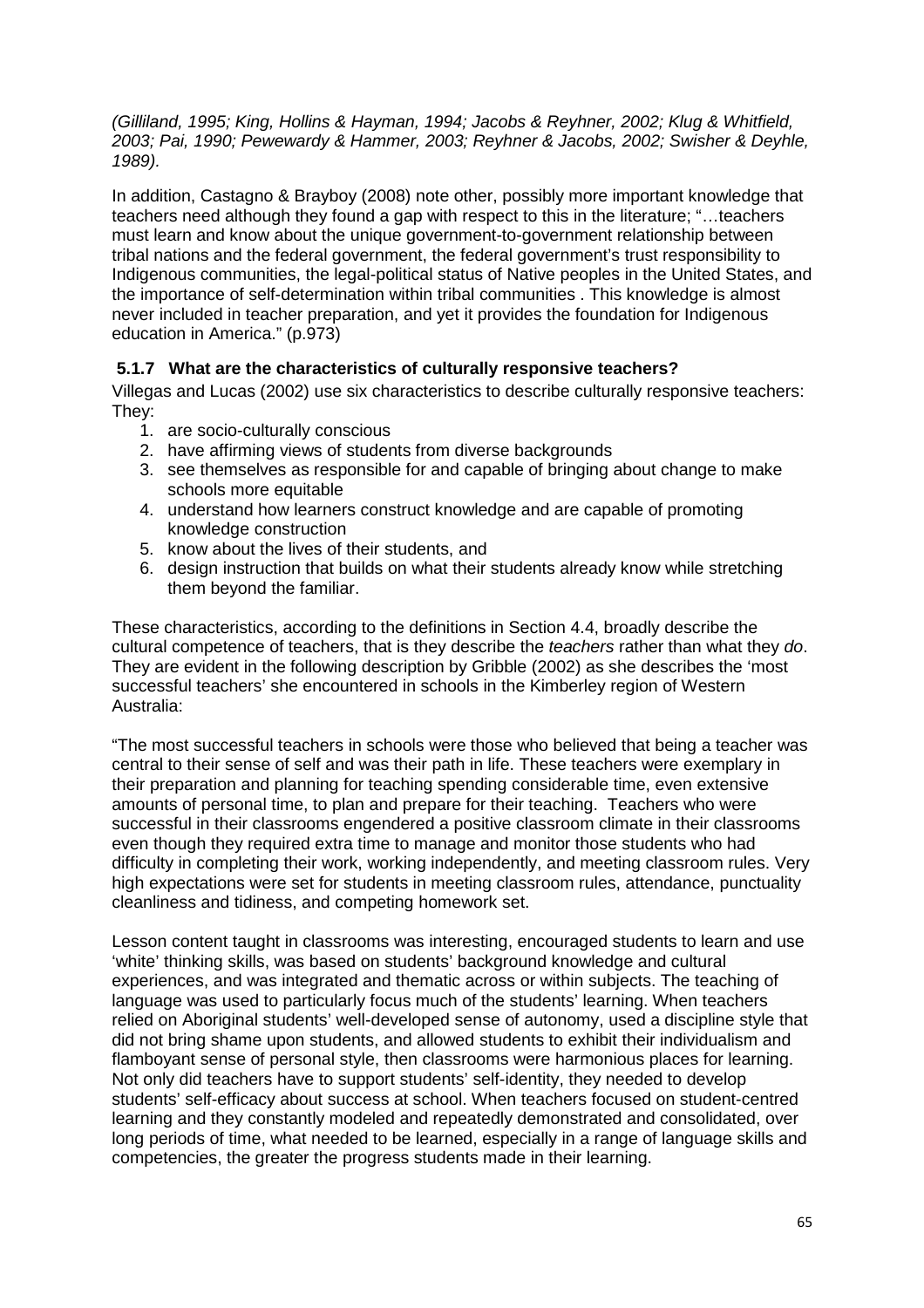"Teachers had to balance teaching and learning strategies between students sitting, watching, listening, and copying with making an effort, asking questions, and doing things even though mistakes might be made. This indeed demanded that successful teachers in the Kimberley schools were extraordinary adults."

She continued "One aspect was clear in the classrooms. Teachers could not revert to survival teaching strategies using 'busy work' activities. Students would simply not turn up to schools, even though videos and computers as gap-fillers had some appeal for some of the time. In the end, if school was not interesting students found more exciting things to do at home or away from school". (p.290)

Lee et al (2007) list seven Common Characteristics of Culturally Responsive Practices of teachers, their cultural responsiveness, based on their comprehensive review of the literature, including the work of Klump & McNeir (2005) and Yunkaporta (2009) as follows:

- 1. A climate of caring, respect, and the valuing of students' cultures is fostered in the school and classroom (Fanshawe, 1976, 1989;Cooper, 2002; Gay,2000; Ginsberg & Wlodkowski, 2000; Ladson-Billings, 1994; Tharp,1982; Waxman & Tellez, 2002; Collins, 1993; Green, 1982, O'Keefe, 1989)
- 2. Bridges are built between academic learning and students' prior understanding, knowledge, native language, and values (Fanshawe, 1976, 1989; Collins, 1993; Green, 1982, O'Keefe, 1989; Conrad, et al, 2004; Doherty et al, 2003; Ginsberg & Wlodkowski, 2000; Ladson-Billings, 1994; Waxman & Tellez, 2002)
- 3. Educators all learn from and about their students' culture, language, and learning styles to make instruction more meaningful and relevant to their students' lives (Apthorp et al, 2003; Lee, 2003; Lipka, 2002)
- 4. Local knowledge, language, and culture are fully integrated into the curriculum, not added on to it

(Demmert, 2001; Hollins, 1996)

5. Staff members hold students to high expectations and have high expectations for all students

(Cooper, 2002; Hill et al, 2003; Waxman & Tellez, 2002; Fanshawe, 1976, 1989; Collins, 1993; Green, 1982; Yunkaporta, 2009; O'Keefe, 1989)

- 6. Effective classroom practices are challenging, cooperative, and hands on, with less emphasis on rote memorization and lecture formats (Hill et al, 2003; Ladson-Billings, 1994; Yunkaporta, 2009; St. Charles & Costantino, 2000)
- 7. School staff build trust and partnerships with families, especially with families marginalized by schools in the past (Bryk & Schneider, 2002; Cooper, 2002; Demmert, 2001; Henderson & Mapp, 2002; Sosa, 1997; Trumbull et al 2001; Young, 1998).

The Alaska Native Knowledge Network (1998) developed standards for educators, noting Culturally Responsive Educators:

- Incorporate local ways of knowing and teaching in their work
- Use the local environment and community resources on a regular basis to link what they are teaching to the everyday lives of their students
- Participate in community events and activities in an appropriate and supportive way
- Work closely with parents to achieve a high level of complementary educational expectations between home and school
- Recognize the full educational potential of each student and provide the challenges necessary for them to achieve that potential.

Alaskan Native Knowledge Network, 1998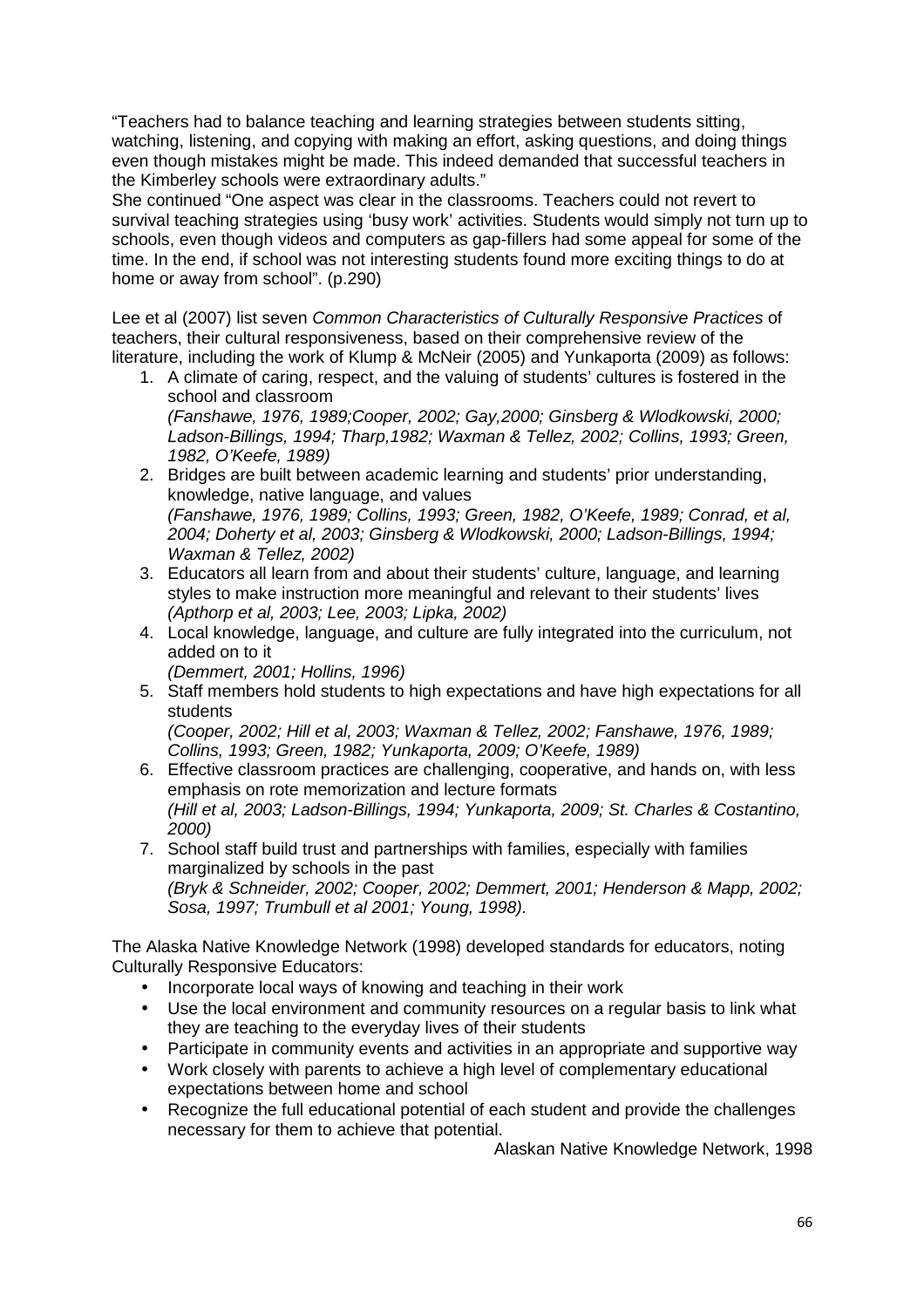In addition, The Flamboyan Foundation in collaboration with the Harvard Family Research Project (2011) articulates the activities of a teacher demonstrating effective family engagement practices, adding that to be culturally competent in this regard teachers need to undertake these activities with sensitivity and using culturally respectful ways with respect to relationships and communications with families; the teacher:

- Interacts orally and in written form, respectfully and pleasantly
- Knows the names of families
- Ensures families receive positive, consistent information and affirmation on the importance of their engagement
- Ensures families receive regular, personal invitations to visit the classroom and engage in their child's education
- Provides weekly, individualized communication about the child to families that is positive, actionable, and linked to student learning and progress towards goals
- Encourages families to contact him/her if they have a problem, question or concern and responds within twenty-four hours
- Has updated contact information for all students
- Provides information to families in a range of formats and differentiates communication for families with varying levels of literacy
- Provides face-to-face meetings conducted with families using a translator when needed wherever possible
- Has a personal conversation with families to learn about student's backgrounds, interests, strengths, and previous relationship/history with the school, as well as families' communication preferences and their hopes and dreams for their child. (The teacher uses this information to support his/her practice, including goal setting, lesson planning, assessment development, and homework)
- Asks families about their expectations for student success and communicates high expectations for each student
- Holds personal conversations with families to discuss what their short- and long-term goals for their students are, and modifies these goals over time to ensure they are rigorous and prepare students for (the pathways they need)
- Shows families what their children are learning and what they are supposed to be able to do, including explaining whether they are on track to be able to do for their grade level or not, and what they will do to help
- Ensures families can access weekly, personalized student performance and/or assessment data and uses this information to describe how their child is doing related to his/her personal goals and to the class average for that grade level
- Helps families to support the learning of their child at home by providing information and training in supporting learning and creating an environment conducive to learning; the teacher tailors this information to the child's specific needs.

Flamboyan Foundation & Harvard Family Research Project, (2011)

# **5.2 Culturally Responsive Schooling**

l

The Collins Dictionary defines schooling as 'The process of being taught in a school<sup>39</sup> whilst the American Heritage Dictionary describes schooling as 'Education obtained through experience or exposure'.<sup>40</sup>

<sup>&</sup>lt;sup>39</sup> Collins English Dictionary – Complete and Unabridged © HarperCollins Publishers 1991, 1994, 1998, 2000, 2003

<sup>&</sup>lt;sup>40</sup> The American Heritage® Dictionary of the English Language, Fourth Edition copyright ©2000 by Houghton Mifflin Company. Updated in 2009. Published by Houghton Mifflin Company. All rights reserved.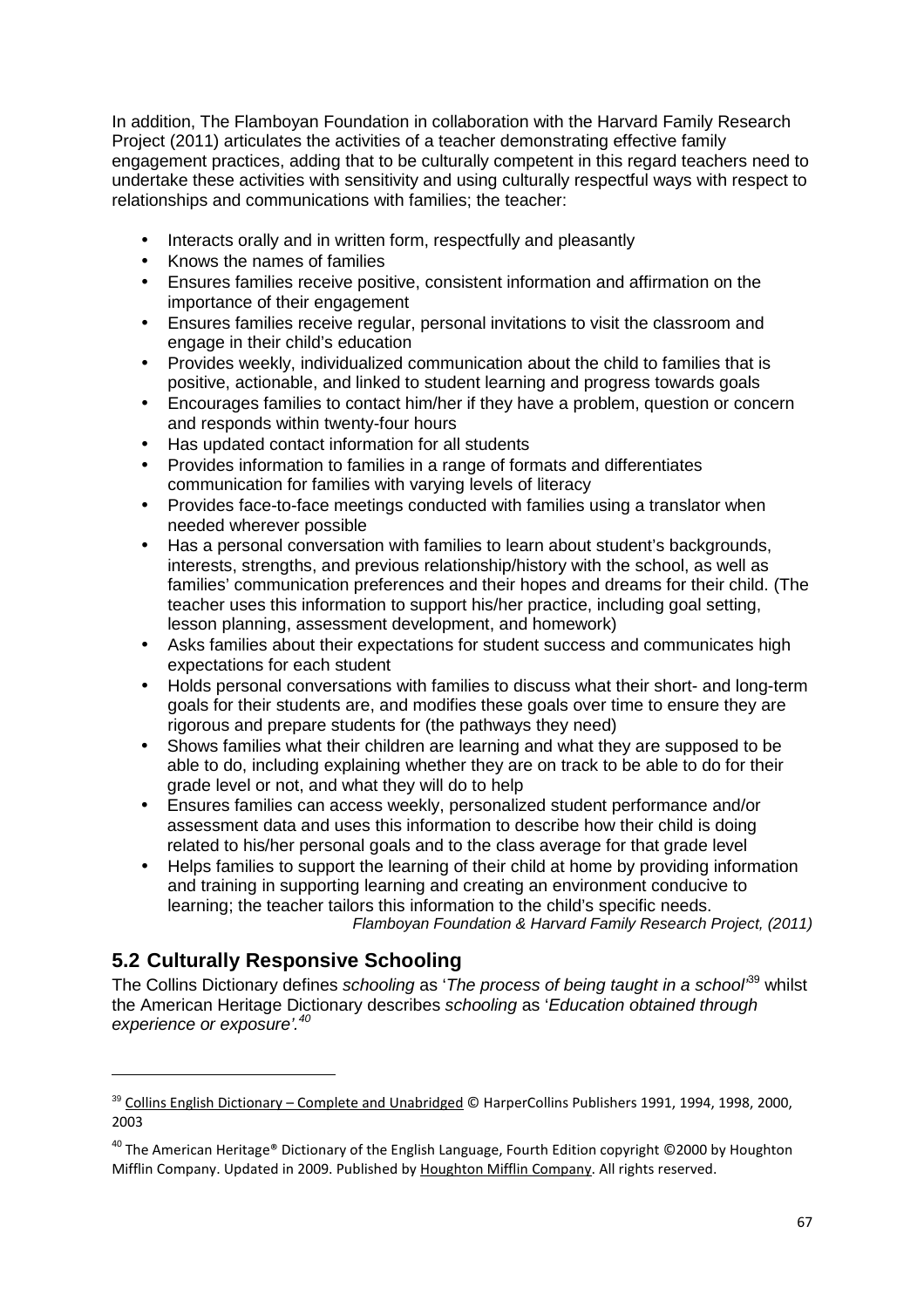The National Indigenous Reform Agreement (COAG, 2009) established by the Council of Australia Governments to frame the task of Closing the Gap in Indigenous disadvantage in Australia (see Section 2), recognizes 'schooling' as one of seven strategic platforms through which to direct major effort.

Elaboration of 'schooling' includes "Human capital development through education is key to future opportunity. Responsive schooling requires attention to infrastructure, workforce (including teacher and school leader supply and quality), curriculum, student literacy and numeracy achievement and opportunities for parental engagement and school/community partnerships." (p.6)

This elaboration seems to provide recognition of schooling in Australia as being an allencompassing process provided by a school for students and experienced by the students. This process begins as soon as they enter the school, or even view the school from the outside, since, as they do so, they are being taught by what they see, feel, touch, and hear. For students from different cultural backgrounds than those of mainstream, even the buildings can be intimidating and leave children feeling inadequate and 'not belonging'. This can have major impacts on students, and particularly on their identity, self worth and selfesteem.

Brennan (1998) argues that "...schooling, for most Indigenous children and their parents, remains culturally alien. Most non-Indigenous teachers and students have little knowledge or understanding of Indigenous children's home lives and culture and this lack of understanding is reflected in their interactions with them". (p.159) The cultural 'jarring' that can occur on entering school for students from different cultural backgrounds than those of the mainstream school, has in the past been attributed to the characteristics and skills of the children themselves (Dockett et al, 2010; Snow, 2006).

The construct of 'school readiness' was for many years used to label students as 'ready' or 'not-ready' for school based on age, maturity, academic skills, psychological skills (e.g. selfregulation) and so on. More recent views (Leong & Bedrova, 2003) maintain that school readiness occurs during the first months of schooling. Dockett et al, (2010) concludes that these broader conceptions of readiness "recognise Interplay of children's individual characteristics and the contexts in which they live and have lived, as they grow and develop" (p.2). This has led to identification that school readiness is not only about the characteristics of the children, but about the characteristics of the school (i.e. the capacity and capability of the school to meet the needs of the children) and the supports, early educational experiences and environments provided by families and communities.

This construct of school readiness would appear to be useful at any phase of schooling and not merely in the early childhood phase. It also seems to be relevant regardless of how long students have attended school, in the context of culturally responsive schooling.

The research of Hattie (2009), Rowe (2003) and others demonstrates that whilst teachers make up the biggest difference to students learning, pedagogy and curriculum do not make up the entire schooling process. Other factors operate in the classroom, school and home/community that impact on student learning. These include school leadership, school policy, expectations and standards (as set by the community and education authority), and community involvement (including the home lives of students). It is important to consider how each of these interplay in the lives of students and the resulting feelings and experiences that might be evoked by individual students.

Terry Ngarritjan-Kessaris (1995) illustrates the importance of culture and identity in her reflections on her schooling as an Aboriginal child attending an urban school in Darwin, Australia: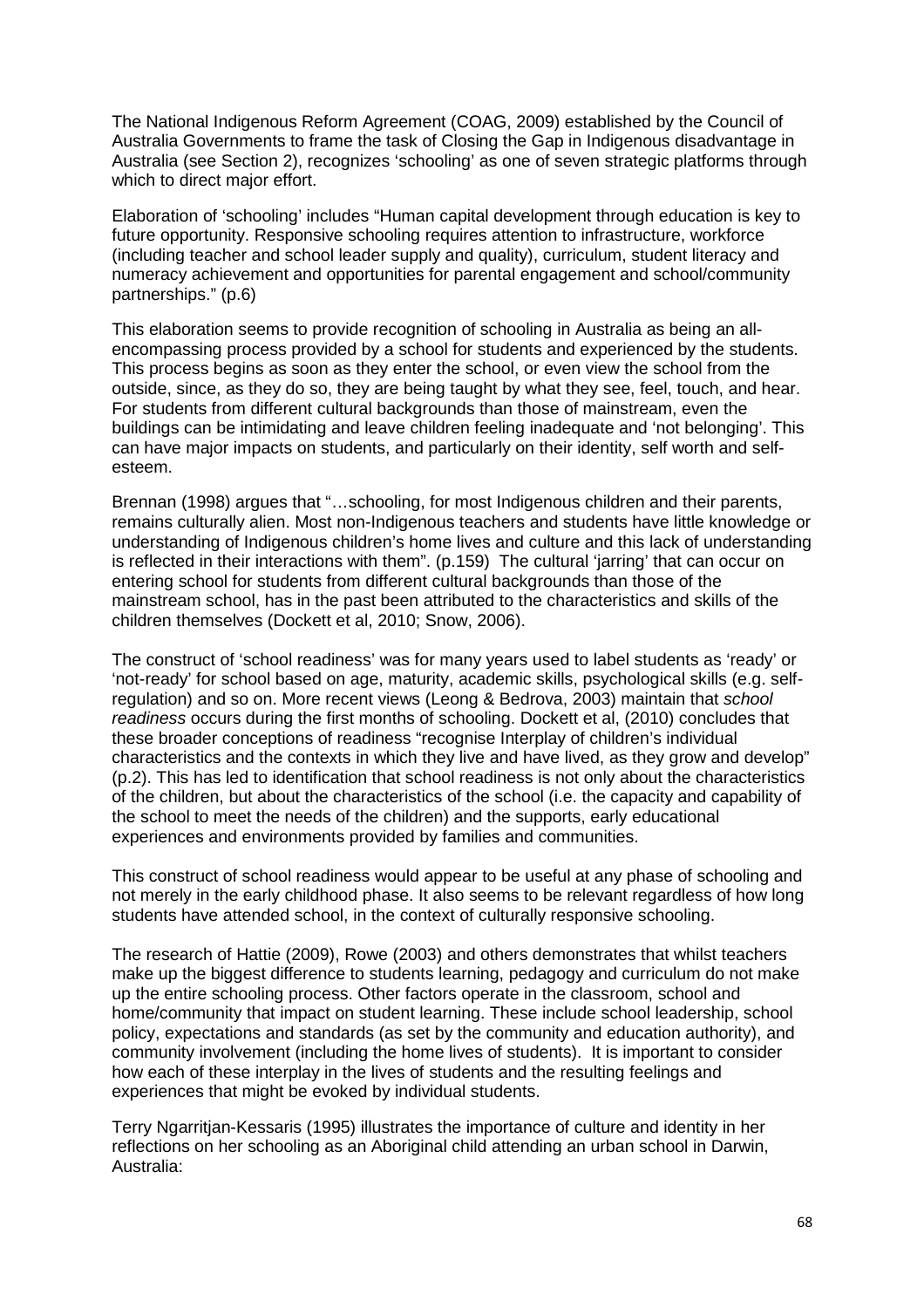"Not once during my twelve years of formal schooling did any of my teachers or anyone else in the school system, affirm my Aboriginality. Instead I grew up feeling ashamed of my Aboriginal heritage and I felt pressured to stress that I was only 'part Aboriginal'". (p.1)

Through resources, interactions, discussion, behaviours and the environment, Terry learned that what was different was wrong: it was wrong to have a messy house, wrong to be raised by her mother and grandmother, wrong for her aunties and uncles to have responsibilities in her upbringing, wrong for older children to care for younger ones instead of mother, wrong not to rely on adults for everything, wrong not to wake up to an alarm clock, wrong not to have Weet-Bix for breakfast, and so on. Although Terry was never explicitly told these things she learned them through her environment and the people around her. For her, this was part of the hidden curriculum, where the processes and attitudes of teachers and students presented middle class western values as 'right' in all contexts, resulting in Aboriginal people being explicitly and implicitly disparaged. Terry viewed the problem as belonging to herself and her inadequate family, rather than to the schooling that was being provided to her.

Terry continues: "I felt uneasy..as if…someone would discover the discontinuity between the school Terry and the home Terry…. I now know that the home ways are more important. There are thousands of other Aboriginal families that do things the same way we do and live their lives like we do and it is right for them and it is right for us. It is wrong for us to feel that home ways are second best and that we must learn to do things 'properly' in order to succeed. School ways are important for school and career purposes but our home ways are absolutely essential for giving us our sense of who we are and we should be proud of them. Moreover, school should encourage us to be proud of home ways because the more secure we feel about ourselves, the more likely we are to achieve at school". (p. 5)

Hampton (1988) developed criteria applicable not only to teachers in classrooms but to schools for what he called an 'Indian theory of Education'. He argued that to be 'authentically Native' schooling needs to incorporate the following influences:

- 1. Spirituality an appreciation of spiritual relationships;
- 2. Service the purpose of education is to contribute to people;
- 3. Diversity meeting the standards of diverse tribes and communities;
- 4. Culture a people's way of thinking, communicating, and living;
- 5. Tradition continuity with tradition;
- 6. Respect the relationship between the individual and the group recognized as mutual empowering;
- 7. History appreciation of the facts of the Native American history, including the loss of the continent and continuing racial and political oppression;
- 8. Relentlessness commitment to the struggle for good schools for Indian children;
- 9. Vitality recognition of the strength of Indian people and culture;
- 10. Conflict understanding the dynamics and consequences of oppression;
- 11. Place the sense of place, land, territory; and
- 12. Transformation commitment to personal and societal change.

Following this a decade later, The Alaskan Native Knowledge Network developed a set of Cultural Standards for Schools in 1998. Their represents standards that both schools and districts/regions should strive for to be culturally responsive:

A culturally responsive school:

- 1. Fosters the on-going participation of Elders in all aspects of the schooling process
- 2. Provides multiple avenues for students to access the learning that is offered, as well as multiple forms of assessment to demonstrate what they have learned
- 3. Provides opportunities for students to learn in and/or about their heritage language
- 4. Has a high level of involvement of professional staff who are of the same cultural background as the students with whom they are working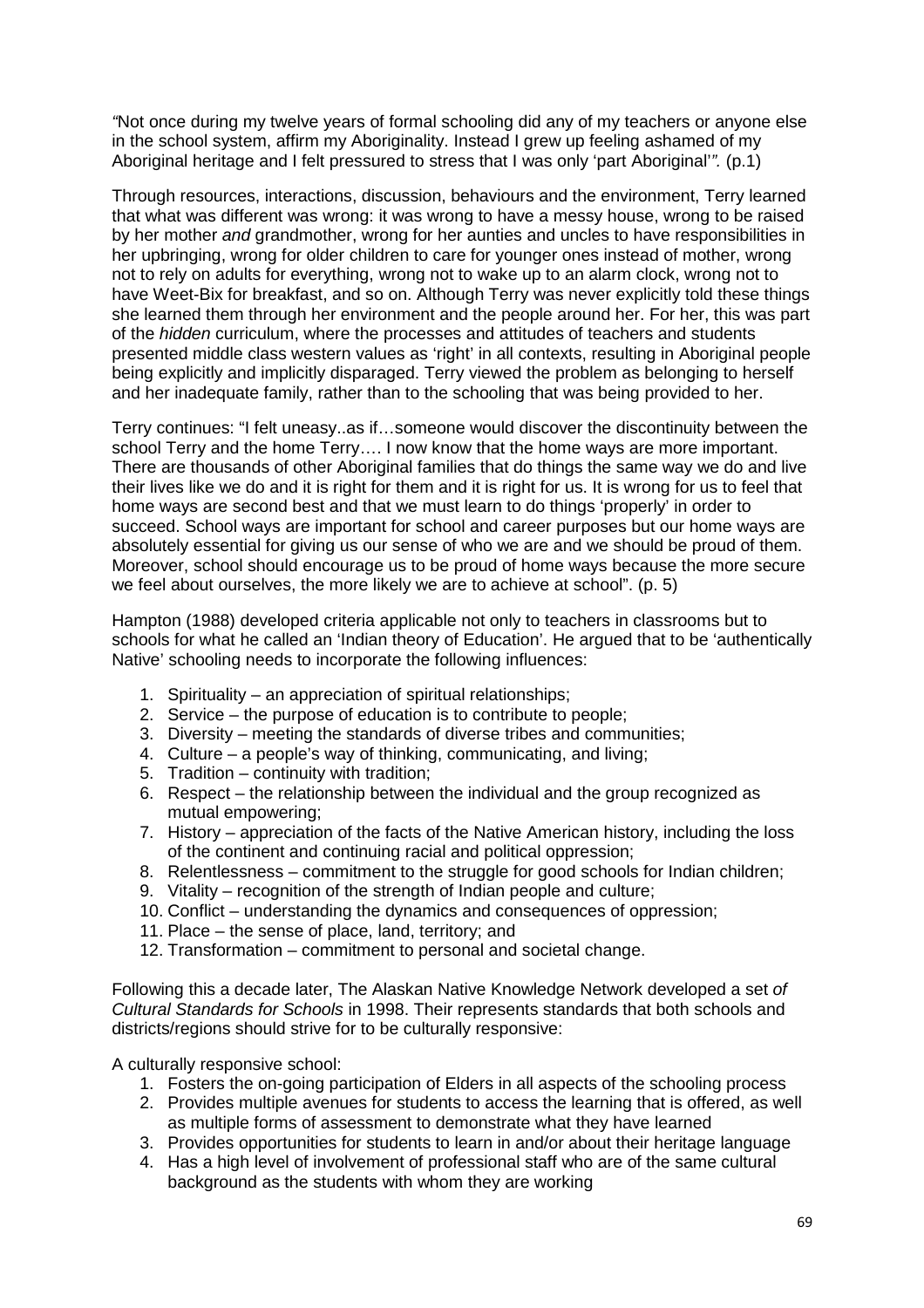- 5. Consists of facilities that are compatible with the community environment in which they are situated
- 6. Fosters extensive on-going participation, communication and interaction between the school and community personnel. (Alaskan Native Knowledge Network, 1998).

Hanley (1999b), referring to the Cultural Competence continuum (see p. 17, this document) states

"… many schools fall into the class of cultural blindness. By intentionally adhering to the notion that cultural differences do not matter and that student bodies have not changed, many schools unintentionally hinder their students.

"These inadequate levels of cultural competence can be linked to several reasons. First, the discomfort of discussing issues of diversity is a major hindrance to students. For many teachers, cultural competency means recognizing their own shortcomings and biases in regards to ethnicity. As that Whites make up the majority of teaching staffs, the anxiety of revealing biases and discussing issues of race and diversity, can be a hindrance to cultural competency." (p.9)

A broad base of research in the U.S. over the last two decades describes schools and districts that are successfully providing culturally responsive schooling (CRS) as having the following characteristics/elements:

- Strong and supportive administrator who shares the vision to make CRS a reality
- Administrator with long-term commitment to the community, high expectations for staff and students, ability to advocate for staff to try new things in a risk-free school environment (McCarty 1993, Rhodes, 1994)
- A core of mainly local school staff, consistent financial support, quality technical support (McCarty 1993)
- Safe school environment (Powers, 2006; Powers, Potthoff, Bearinger, Resnick, 2003)
- Schools and teachers are viewed as the 'primary sites of change' rather than the students (Jordan, 1995)
- Educators drawing on cross-disciplinary knowledge about students, culture, language and learning, as well as recognizing that smaller incremental changes may be more realistic (Jordan, 1995, Vogt & Au, 1995)
- Teachers have support including time, resources, tools to reflect on their own practice, conduct their own research within their own schools, and try new things with their students (Vogt & Au, 1995)
- Change that emanates from having the support of the local community (Begay, Dick, Estall & McCarty, 1995; McLaughlin, 1995; Vogt & Au, 1995)
- Re-evaluation of faculty and staff roles, status, and salaries so that hierarchies are minimized and locally specific cultures and languages are genuinely privileged (McLaughlin, 1995)
- Regular program monitoring. consistent funding, and the support of outside collaborators (Begay et al, 1995; Holm & Holm, 1995)
- Support and buy-in of parents and the local Indigenous community (can assist schools in providing valuable resources and support for culturally responsive educational efforts (Holm & Holm, 1995; McLaughlin, 1995; Vogt & Au, 1995; Ward, 1998).

The use of standards that can be used to hold schools accountable can be a powerful means to drive reform. Standards such as those of the Alaskan Native Knowledge Network (above) are designed to complement learning standards set by government. They provide the basis for professional whole-school discussions about whether the expected learning by students (as determined by government) is acceptable or not. If not, focus turns to the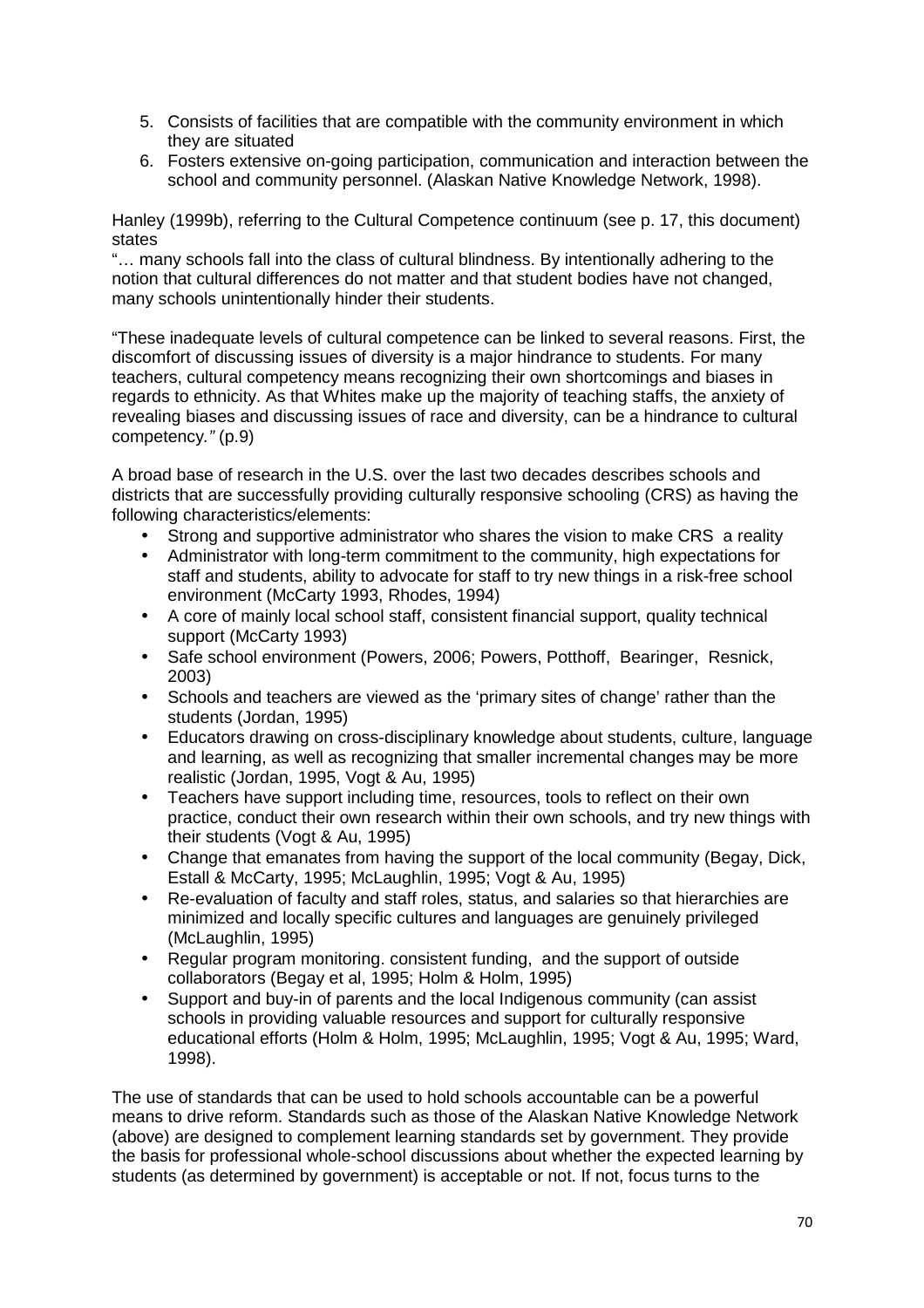standards that describe the conditions in which the learning takes place; in this case the cultural standards as set by the community.

Research in recent years (Marzano et al, 2005; Elmore, 2000; Bandura, 1995; DuFour, 2008; Timperley et al, 2007; Robinson, 2007; Chenoweth , 2009; Reeves, 2004; Leader, 2008; Boudett & Steele, 2007; Sharratt & Fullan, 2009; Day, et al 2009; Hughes, 2009;Burgess & Berwick, 2009), has focused on the impacts of Professional Learning Communities where a whole school approach around 'success for all' through building social capital, drives teaching and learning. For example, DuFour et al (2004) in their book "Whatever it Takes" and Chenowyth (2009) in her book "How it's being done – Urgent lessons from unexpected schools", describe how professional learning communities respond when students aren't learning what they should be learning, with amazing results. Interestingly, most of the schools in their research have large numbers of students come from low income backgrounds and, at the same time, ethnically diverse backgrounds.

In addition, Behrendt and McCausland (2008) determined that a culture of strong leadership and high-quality teachers in a school create an educational environment that students want to be part of. This has been demonstrated at a range of schools including Cherbourg State School in Queensland where the school staff worked closely with the community to develop a shared set of values and expectations for students at the school (Helme & Lamb, 2011).

Mulford (2011, p.1) in summarizing *what works* in teacher and school leaders quality and sustainability with respect to sustainable reform for closing the gap between Indigenous and non-Indigenous outcomes for students in Australia, writes that "Teachers and school leaders are most effective when they are:

- Contextually literate (understand the broader environment)
- Organizationally savvy (organize their schools to respond to that environment)

- Leadership smart (act with others, focus on areas where they can make a difference, make changes based on evidence, make sure all changes are heading in the same direction, use a range of leadership styles and develop leadership in others)."

Mulford continues "Failure to link all three of these elements can mean that initiatives are not implemented or, if implemented, do not meet the original intent". (2011, p. 2) He also cites a range of other negative consequences of this failure including feelings of confusion, overload, stress and low morale of school staff.

Gay (2000) states that 'Teachers have to care so much about ethnically diverse students and their achievement that they accept nothing less than high-level success from them and work diligently to accomplish it'.

This approach and that described by Mulford, (2011) is evident in the work of DuFour, (2004), Chenowyth, (2009) and others, indicating that when teachers and school leaders who individually and collectively demonstrate 'culturally responsive caring,' work together as a whole school community, student achievement can improve to amazing levels.

Gay continues "…culturally responsive caring…demonstrates high expectations and uses imaginative strategies to ensure academic success for ethnically diverse students. Teachers genuinely believe in the intellectual potential of these students and accept, unequivocally, their responsibility to facilitate its realization without ignoring, demeaning, or neglecting their ethnic and cultural identities. They build toward academic success from a basis of cultural validation and strength." (2002, p.110)

Sims (2011, p.11) states that "Cultural competency requires …. a willingness to engage with heart as well as mind". Kleinfeld (1975) in her research, found that teachers who used a warm style of teaching with their Indigenous students succeeded in challenging their intellectual abilities.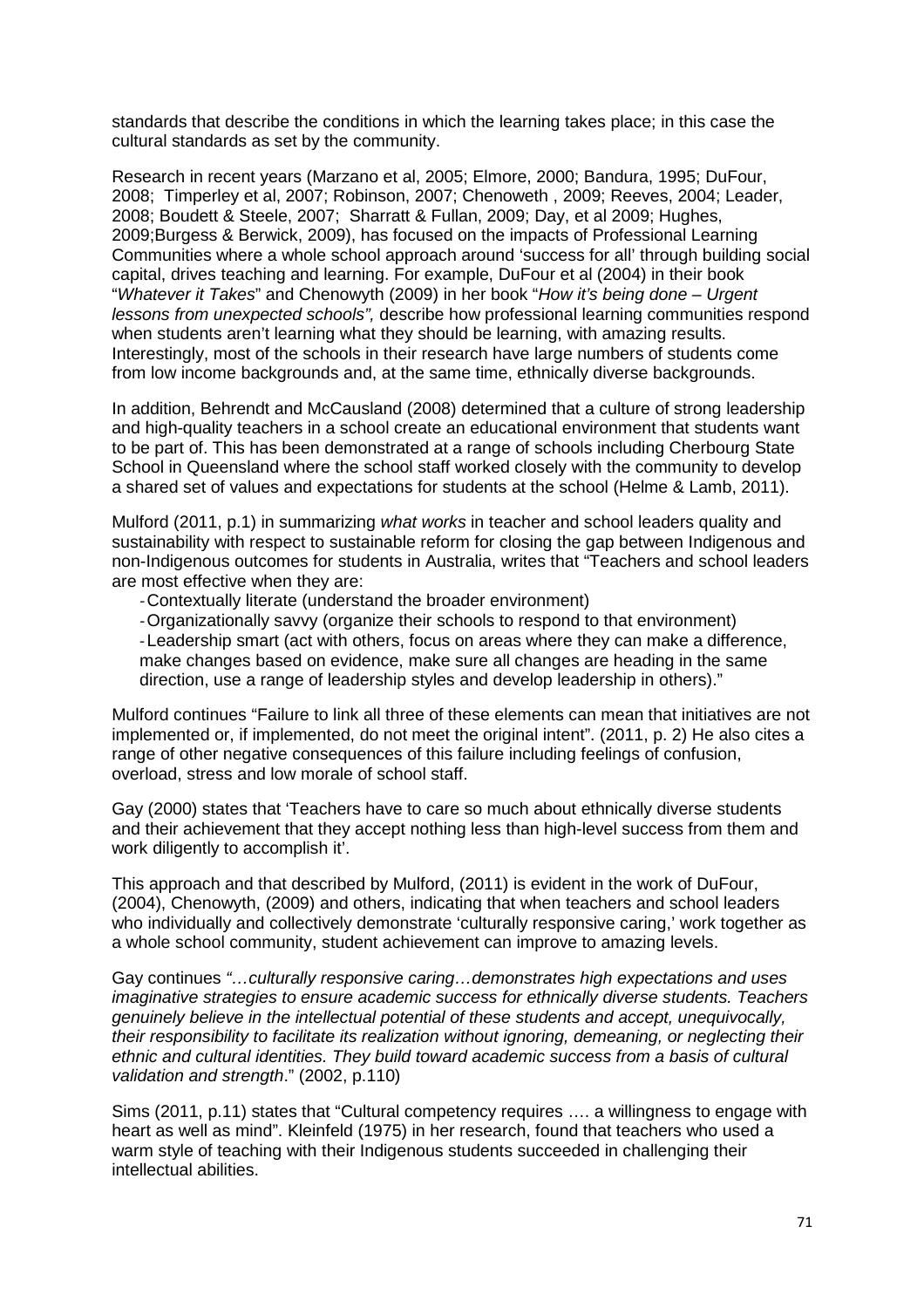The following statement by Pewewardy et al (2003), although written for teaching and schooling in the U.S., summarizes well the above discussion: "…culturally responsive teaching cannot be approached as a recipe or series of steps that teachers can follow to be effective with American Indian and Alaska Native students. Instead it relies on the development of certain dispositions toward learners and a holistic approach to curriculum and instruction."

## **5.2.1 Organizational environment**

The school's organizational environment consists primarily of two dimensions, staffing and human resources (including leadership), and organizational and structural operations. Both of these dimensions need to be considered by any school desiring to be culturally responsive.

## **Human resources**

The employment of Aboriginal and Torres Strait Islander staff is central to culturally responsive schooling in Australia.

Education jurisdictions in Australia provide advice for schools in attending to this. This might include specific advice concerning employment of Aboriginal and Torres Strait Islander people, inclusion of Indigenous people in school planning, committees and so on, and provision of professional development for all teaching staff to participate in activities that develop greater understanding and knowledge of Aboriginal and Torres Strait Islander education issues and perspectives.<sup>41</sup> It is important to also include some form of succession planning to ensure that Indigenous people in schools hold strategic positions, have a mentoring role so that their crucial role is adequately filled when they leave the school, and that culturally responsive programs are implemented. Seamless transitions in this role would seem to be paramount.

Aboriginal and Torres Strait Islander Training and Education institutions (e.g. Batchelor Institute for Indigenous Training and Education, Northern Territory) and regional Indigenous Training Coordinators train individuals within school priority areas which will ensure the school can access suitably qualified, credible and sustainable Aboriginal and Islander staff to support teaching and learning programs.

## **School environment**

 $\overline{a}$ 

The school environment includes the day-to-day organizational structures such as timetables, class sizes, resources, facilities, professional development and program flexibility and operations within the school. All these impact on cultural responsiveness in a school.

Some education systems in Australia<sup>42</sup> provide advice for schools in attending to good practices that support cultural responsiveness through the whole school environment include:

- Governance: Aboriginal and Torres Strait Islander parents and community members involved in meaningful school governance processes, and supported by the school to become and remain involved
- Communication: Good communication between schools and Indigenous communities is the key to cultural responsiveness throughout the whole school environment. Schools might consider establishing an Aboriginal and Torres Strait Islander Education Committee or Council to assist in embedding Aboriginal and Torres Strait Islander perspectives within the curriculum and school programs. Schools can ensure that the Indigenous communities are aware of the school's programs and special events by posting newsletters and flyers with local Aboriginal and Torres Strait Islander community

<sup>&</sup>lt;sup>41</sup> See for example at <u>http://www.aussieeducator.org.au/education/specificareas/indigenous.html</u>

<sup>&</sup>lt;sup>42</sup> For example, Education Queensland (2009), Northern Territory Department of Education and Training (2010c)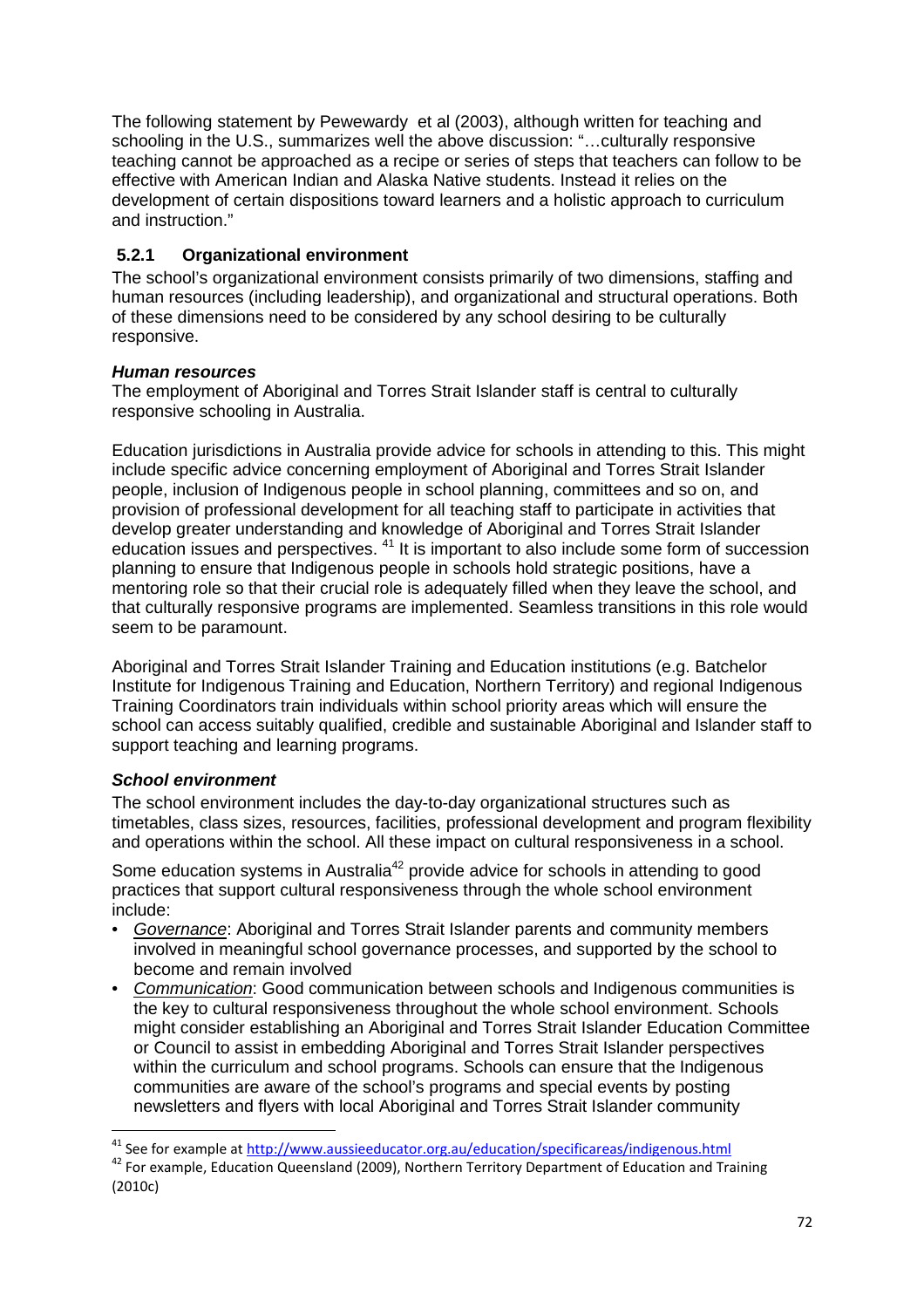organizations, and inviting Indigenous support staff to attend school staff meetings. A community notice-board within the school can also open up good communication between the community and school.

- Open-door policy: Maintaining an 'open-door policy' where parents and community members are welcomed to come to the school and be a part of the class and schooling environment enhances relationships with both Indigenous non-Indigenous communities. An open-door policy promotes unity within the whole school community.
- Timetable flexibility: Timetable constraints can often hinder the inclusion of Indigenous perspectives within the school environment. Flexibility is needed to enable timetables to align with local Aboriginal or Islander community events or the availability of cultural speakers. This facilitates staff to work more closely with Indigenous communities, and respects different perspectives and priorities.
- Program flexibility: Program flexibility offers non-Aboriginal and Torres Strait Islander staff the freedom to adjust and redevelop work programs and support materials to ensure Indigenous perspectives are embedded within school practices. From an administrative perspective, auditing the intended curriculum to identify where Aboriginal and Torres Strait Islander content and perspectives might be included within current work programs is a good place to start. Cultural perspectives are complex and dynamic; curriculum should be flexible and responsive to community needs.
- Resources: Relevant and appropriate teaching materials are required. These must be identified in the resource allocation of school budgets. Local sources such as the Batchelor Institute of Indigenous Tertiary Education, the Institute of Aboriginal Development and the Strehlow Centre in the Northern Territory for example, have libraries and resource centres with a wide variety of artefacts, books, videos, DVDs, posters, computer programs, puzzles, dolls, games or magazines that are available for school use, and sometimes purchase.
- Professional development: Staff training (pre-service and in-service) is crucial to the school's ability to embed Indigenous perspectives. Cross-cultural training is a key element in the professional development of staff (more will be said on this in Section 5.3). This cannot be delivered as a 'one off' induction, but rather a continuous and ongoing series of professional development activities, preferably delivered on site. School leaders can ensure that professional development in this area is offered to all staff and preferably, in partnership with local Indigenous support staff or members of the community.
- Professional accountability: Attitudes and perceptions will impact on the way Aboriginal and Torres Strait Islander students are taught, and on how Indigenous perspectives are incorporated across the school. Leaders might conduct, monitor and review agreed goals regularly, including teaching and learning practices used by staff.

Aboriginal children and their families need to feel a sense of belonging in schools. Herbert (2006) explains that for many Aboriginal people, as a result of their histories, "schools are the cause of all their problems. When they were kids, it was the school that took away their culture and their language. By the time the school had finished with them, they had nothing left."(p.74) Anecdotal evidence reveals that many schools throughout Australia are aware of this alienation and fear and have worked collaboratively with their school community to provide a 'welcome area' that is a space where Aboriginal people can feel welcome in the school. For example, many schools within the Northern Territory Department of Education host an Aboriginal and Torres Strait Islander hub, unit or centre (or a parent room) within the school environment. This centre becomes a special place for many people within the school and offers a safe location for students and community to gather and plan events or discuss ideas or issues. This might be a room that has comfortable chairs, Aboriginal literature and artworks and so on. Many also hang Aboriginal artworks and flags around the school and negotiate 'belonging spaces' with students so that students feel like they belong.

Culturally responsive schools that have students with health problems such as Conductive Hearing Loss in classrooms, place high priority on attending to the needs of these students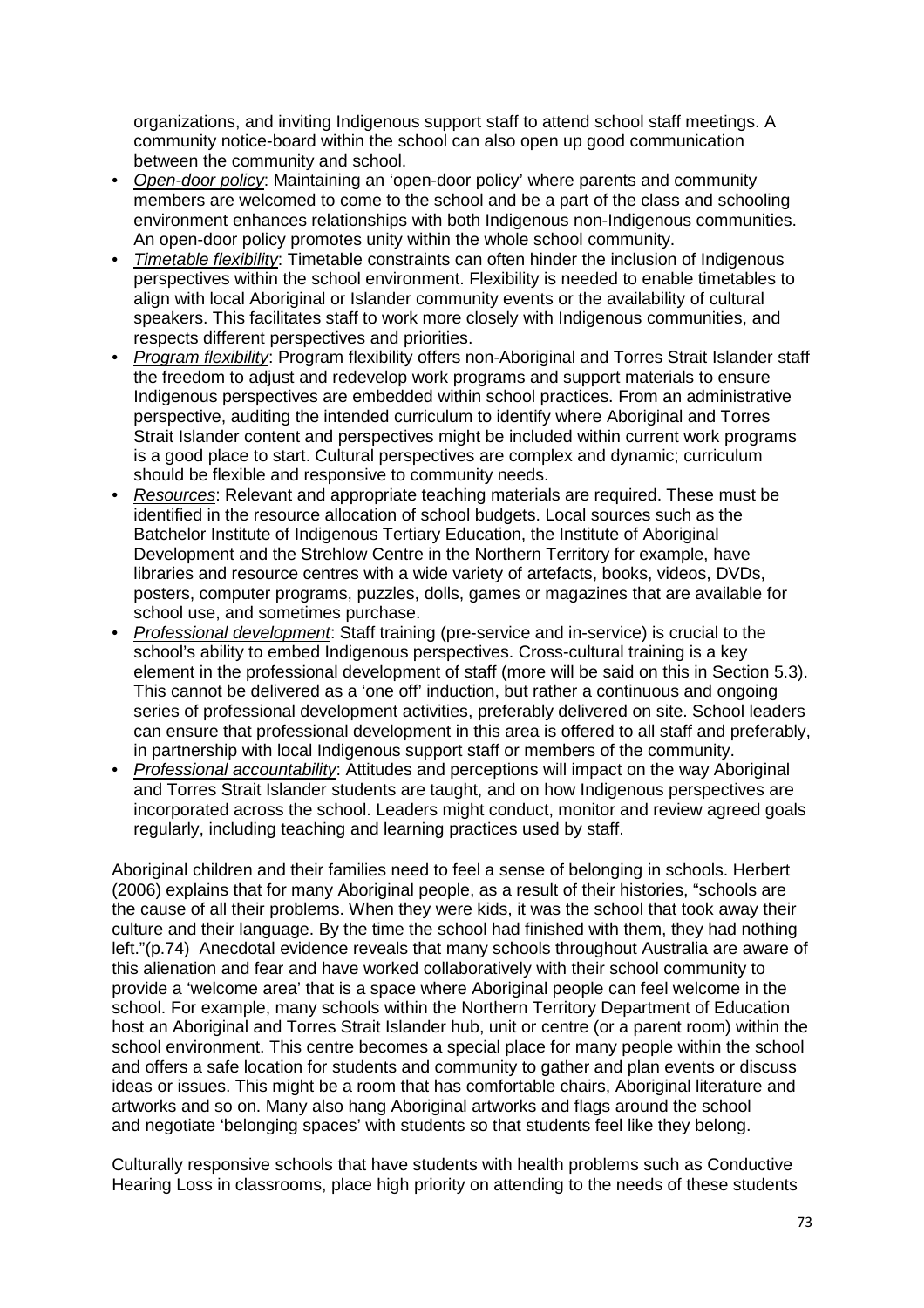by ensuring that extraneous noise such as lawn-mowers, fans, loud air-conditioners and not used during learning hours (if possible) and that teachers have microphones, speak 'face to face' to children and minimise background noise.

Schools might consider whether or not the artefacts in the school environment convey messages to students that they are recognised and honoured as members of the classroom and school community. Similarly they might consider what types of classroom arrangements (i.e. furniture, white boards) work best for creating different types of learning spaces for students and still provide non-threatening personal space for students.

Montgomery (2001) suggests that schools need to establish classroom 'atmosphere' that respects individuals and their cultures. They suggest that schools might include current and relevant bulletin boards that display positive and purposeful activities and events involving culturally diverse people, and a book corner that includes culturally diverse literature.

The ownership of information about Indigenous culture and histories that is gathered by students and staff and shared within a school community is a critical issue that can affect the school environment. Both Commonwealth laws relating to copyright and traditional lore relating to ownership of cultural knowledge should be observed in a school. Schools should ensure that appropriate copyright and permission forms are completed if and when students provide cultural information through interview, film or other record type. This is essential in order to ensure respectful relationships with the local community.

School leaders and staff can through their actions, show respect and validate Indigenous students and their families, by

- advocating for them within the school community,
- ensuring staff participate in community events,
- acknowledging the Traditional Owners of the school land at events such as assemblies and carnivals,
- providing opportunities for staff to relate their culturally responsive practices at staff meetings and professional development events, and
- providing information to the community about Indigenous events in school newsletters and calendars.

## **5.2.2 School Councils, Partnerships, Community Support and Engagement**

Local Indigenous communities offer a wealth of knowledge about cultural and spiritual knowledge, protocols and community processes, traditional learning, special events and contemporary responses to colonisation and current society. This knowledge can be used to inform and build culturally responsive processes in a school and its community.

Families and communities engage in practices that are focused on maintaining identity and educating their own children in ways that ensure they know who they are and where they are from (Groome, 1995). This practice does not stop or change when children start school. 'School readiness' is not about children being ready or 'prepared' for school, but rather schools being ready for children i.e. able to meet and accept them 'where they are at'. Connell, Ashenden, Kessler, & Dowsett (1982) maintain that families don't change their practices around schooling but rather reorganise them; "…the organization of the school varies with the kinds of families in its catchment and the nature of their collective practices". (p.31)

Connell (1995) recognised that there needs to be an emphasis in schools on building a cultural match between home and school. This can be the outcome of school-parent partnerships which have been shown to be an essential part in the success of children (Chrispeels, 1996; Wang, Haertel & Walberg, 1993).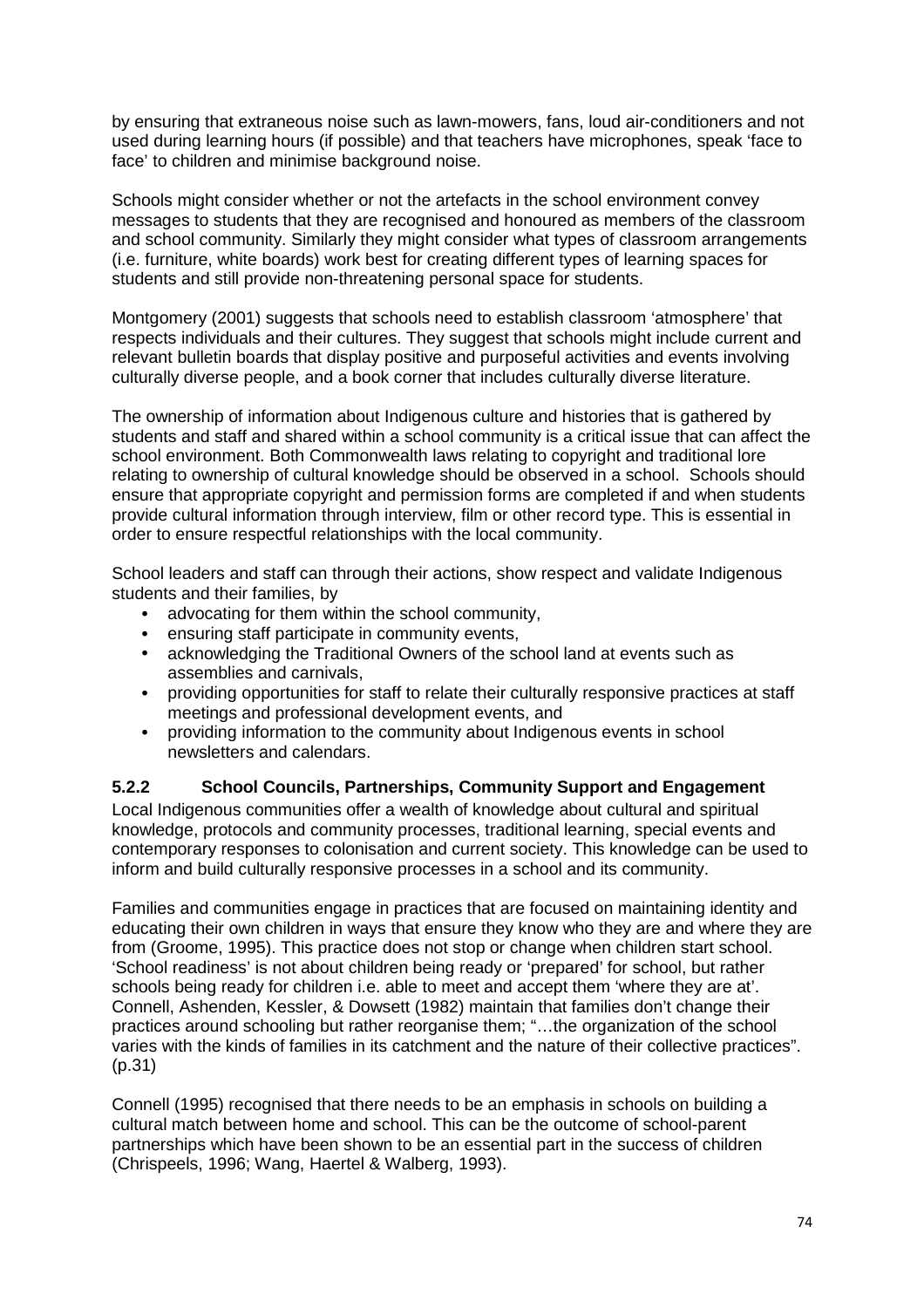Strong partnerships between local Indigenous communities and the school not only provide staff and teachers with opportunities to form relationships based on trust, but also empower community members to engage with schools. These partnerships are central to successfully developing and implementing culturally responsive programs and strategies, and for evaluating 'how the school and individual teachers are going' in their cultural competence journey.

Some examples of the ways that parents can successfully and effectively partner and engage with the school include programs that develop home conditions to support children's learning, programs that focus on improving parenting skills, improving communications between the home and school especially regarding school programs and the progress of children, the use of volunteers in the school, classroom and excursions, and including and involving parents in decision-making (Maynard & Howley, 1997).

Poelina (1994) reported that many Aboriginal people in the Kimberley region of Western Australia believed that they had no contribution to make in the operations of the schools attended by their children/grandchildren. This may have been the result of the fact that they were rarely invited to do so, their involvement being confined to informal, social gatherings and events (Harslett et al, 1999).

Partington (2002) described the 'empowerment model' of schooling in Australia, resulting largely from bilingual programs and 'two-way schooling' programs of the '80s and '90s, as Indigenous people themselves demanded a greater say and role in the education of their children.

Nichols (1993) rejected the views of researchers who blamed poor academic success of Indigenous children on their learning styles. She claimed that the real issue was the lack of Aboriginal control of Aboriginal education. Matthews et al, (2003) states that "To achieve self-determination, there needs to be Aboriginal people in control and making decisions. It cannot happen when there is always a non-Aboriginal person with the power to say 'yes' or 'no' as to what can happen". (p.8)

The 'empowerment model' of schooling has become in the  $21<sup>st</sup>$  century, a more 'multifaceted approach' as a means of taking a holistic view on education (Partington, 2002). Elements that need to be brought together in schools include health (including nutrition), racism, family support, cultural factors (e.g. sorry business and initiation), empowerment issues, and role of the community.

This approach has led to a focus on everything which impacts on participation and the learning of Indigenous children, with schools and communities working together in partnerships.

In addition, schools *integrate* their leadership, school environment, organization, professional development, a framework of standards, and the curriculum (including monitoring, assessment and reporting) to meet specific goals established by governments across Australia. This new stance was detailed in a MCEETYA report (2000) that also required teaching and learning programs to occur in a supportive environment where respect and diversity are promoted.

The importance of *participation* in education and *provision* by schools should be highlighted in this discussion as two sides of the same coin; students have to get to school in order to achieve a quality education. Tripcony (2001) recognizes many factors that affect Indigenous participation in education.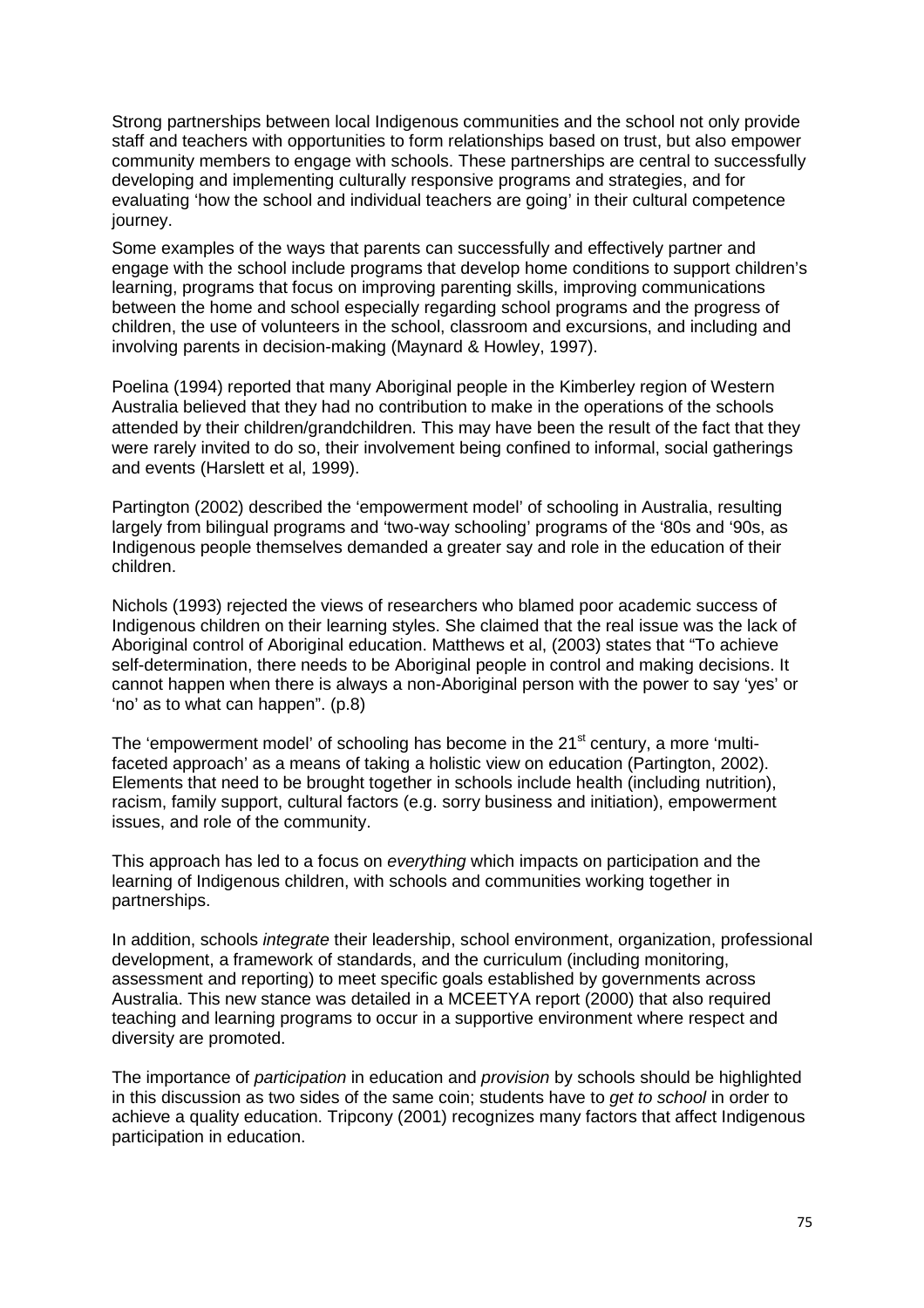These include: employment opportunities; isolation, alienation and marginalization; language and cultural barriers; employment opportunities; racism and prejudice; socio-cultural circumstances, and access to resources and services; and health and well-being.

Gribble (2002), on examining the literature concerning home-school-community partnerships, found that schools need to know how the link between these three entities works so that partnerships between the three groups (as co-teachers, co-learners, and cosupporters) can be created. In addition, she concluded that teachers need to support parents to understand the changing nature of education – especially for parents who have unfavourable and unsuccessful experiences with schools and schooling. There needs to be a simultaneous awareness by teachers of the purposes held for schooling by parents, which might range from children having access to the same opportunities as white children, to an apathy about the value schools might provide for the children.

The 2000 MCEETYA report provided the basis for successive Aboriginal and Torres Strait Islander Education Action Plans, the most recent of which, 2010-2014 (MCEECDYA , 2011) acknowledges that 'improvements in the educational outcomes of Aboriginal and Torres Strait Islander students arise from collaborative action that is responsive to local needs". (p.6) This plan requires action at national, systemic and local levels, drawing on the learnings of the past. However, as with the Report (MCEETYA , 2000) there is little information and attention to the power relations of the dominant culture and how this plays out in systems and local contexts where self-determination has not been embraced.

As early as 1980 the National Aboriginal Education Committee recognized that empowerment of Indigenous people in Education was vital. This has continued to be emphasized and reiterated in subsequent national policies and reviews.

The Flamboyan Foundation in their recent work on quality family engagement with schools (2011) indicate that trusting relationships and communications need to be two-way with families having a major role in their child's learning through strong partnership and collaboration with the school.

The Alaskan Standards for Culturally Responsive Schools (ANKN, 1998) includes six standards for communities, as follows:

A Culturally-supportive community

- 1. Incorporates the practice of local cultural traditions in its everyday affairs
- 2. Nurtures the use of the local heritage language
- 3. Takes an active role in the education of all its members
- 4. Nurtures family responsibility, sense of belonging and cultural identity
- 5. Assists in learning and utilizing local cultural traditions and practices
- 6. Contributes to all aspects of curriculum design and implementation in the local school.

In addition, their Guidelines for culturally responsive communities, tribes and natives organizations, incorporated in the Alaska Native Knowledge Network, Guidelines for Culturally Responsive School Boards (ANKN, 2002) include actions for communities (see Appendix 2).

# **5.3 Culturally Responsive Education Systems**

Previous sections outlined the importance of curriculum and pedagogy at the classroom level and whole schools approaches based on standards as important aspects of schooling reform. However, as indicated, these do not make up the entire schooling process which among others things is dependent on school policy and the profile of the workforce.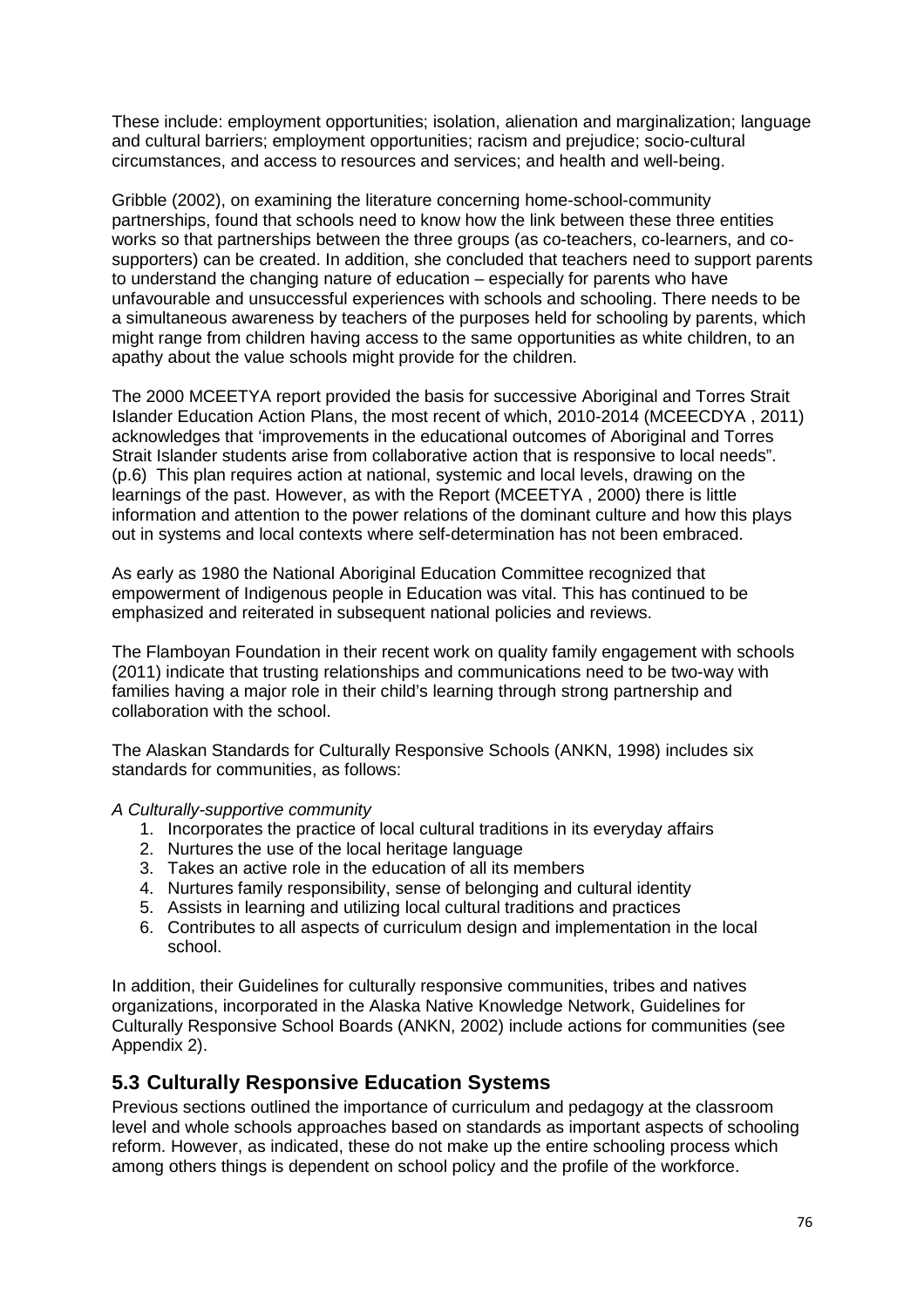In Australia most school policy is determined by over-arching policies determined by State and Territory governments, and workforce profiles can be determined by availability.

In the United States theories about the achievement gap between different student subgroups of the population, abound. One of these is the theory of 'mismatch' suggested in a range of contexts in Sections 1, 4 and elsewhere in Section 5. According to this theory, "….children whose cultural background is European American have an innate educational advantage while children from other backgrounds are required to learn through cultural practices and perceptions other than their own" (Hollins, 1996 cited in Klump & McNeir, 2005, p.4).

Klump & McNeir, continue "Related to this argument is the idea that an education system rooted in the dominant culture is inherently biased. When one set of beliefs is held up as 'right' or 'normal', the values of other cultural groups are treated as less valid, and children from those groups can be perceived as culturally deficient" (2005, p. 4). They support this argument with evidence, citing higher rates of suspension and discipline among children of colour and disproportionate numbers of ESL learners in special education.

Australian classrooms have become more diverse than ever as a result of immigration and greater population movement resulting from access to transport and displacement through war and environmental catastrophes. However, teachers and other educators continue to be predominantly from middle class, European backgrounds. In the Northern Territory, for example, despite the fact that almost half the student cohort are of Aboriginal and Torres Strait Islander descent, only 12.1% of the Department of Education and Training workforce come from the same backgrounds (NTDET, 2010b).

This diversity in classrooms and the profile of teachers is mirrored in United States schools. In the U.S., CRS has been advocated for by scholars, Indigenous communities and Indigenous educational leaders as a promising strategy for improving the achievement of Indigenous (American Indian and Alaskan Native) students in schools (Castagno & Brayboy, 2008; Klump & McNeir, 2005).

Brayboy (2008), following his study of CRS for Indigenous youth (students aged approximately 5-15) made the following (summarized) recommendations for policy and practice to improve their educational experiences:

- Curricular materials should be immediately relevant to and mirror students lives, and provide entree into the core subject areas students will be expected to master in later grades;
- Educators must pay more attention to the ways colonization, racism, and power matter in educational settings and work towards more effective and longer term preservice and in-service training that helps educators understand and strategize about their role as agents for social change and greater educational equity;
- Federal and state educational policies should be consistent with federal responsibility and self-determination;
- Funding formulae and guarantees should allow communities, schools and teachers to build students' multiple literacies;
- Locally-developed and controlled educational and cultural standards and corresponding forms of assessment should be used;
- Schools and districts should recruit and retain more Indigenous teachers who are members of the local community and have a strong foundation in promising practices for reading and literacy teaching, collaborations between university teacher preparation programs, Indigenous colleges, and school districts in tribal communities will facilitate this process.(p.19)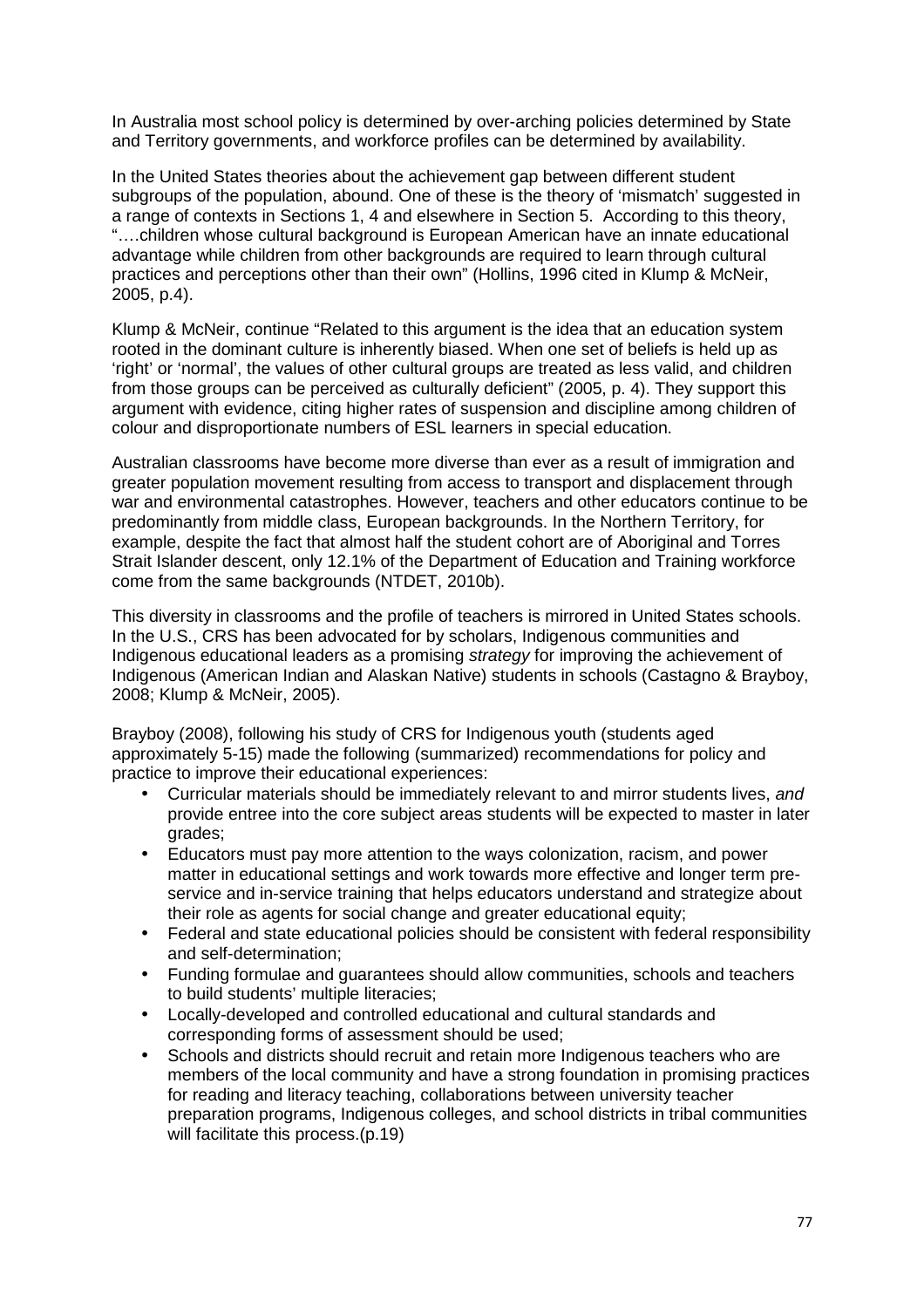## **5.3.1 Preparing a Culturally Responsive Workforce**

In consideration of the above discussion – in particular, the characteristics of culturally responsive educators – it seems imperative that organizations and government work to develop and instill these in their education employees. Teachers at the chalk-face need cultural competence and support in order to be culturally responsive, as do school leaders.

The need for a culturally responsive workforce has been outlined previously. Chisholm (1994) claims that the field which prepares teachers "for the social, political and economic realities that individuals experience in culturally diverse and complex human encounters" (Sims, 1983, p.43) is "as essential to teaching as nurturing is to human development" and, as a result "should permeate all pre-service education programs". (p.1)

Consideration needs to be given concerning both how to prepare the future workforce (i.e. through teacher preparation) and also how to prepare/upskill the *current* workforce through in-service education.

Dunbar & Scrymgeour (2009) attribute reported deficient service delivery to Aboriginal people in Australia (Carson, et al 2007) to the history of colonization, minor coverage of Aboriginal studies in the secondary school curriculum, and a failure to embed Aboriginal cultural knowledge and skills in curricula and pedagogical approaches in tertiary institutions. Further, they claim that "Institutional responsibility for preparing a culturally competent workforce has long been neglected by Australian higher education institutions". (p.10)

Morey & Kilano (1997) proposed a framework with three levels to support reflection on diversity in teacher education: Exclusive (lowest level - represents traditional mainstream perspectives of diversity including food, fun and folklore); Inclusive (middle level – mixture of normative and nontraditional diversity perspectives where diversity is discussed and compared with the dominant norm); Transformed (highest level – a structural transformation encouraging re-conceptualization by challenging traditional views).

Kea et al (2006) maintain that considering issues of diversity should be an inherent part of course conceptualization in tertiary pre-service. They explain this through the following examples: course description and objects should reflect how the course will contribute to the development of awareness and/or skills related to diversity; course texts, readings, and materials should include the interests and contributions of diverse populations and reflect multiple perspectives; course requirements, projects and activities should discuss the implications for ethnically and linguistically diverse learners; information and activities related to diversity should be infused throughout the course rather than 'tacked on ' in isolated sessions; activities should not be presented in ways that disadvantage students with different cultural practice repertoires.

Although many Australian teacher education institutions offer courses in cultural diversity, these courses are usually optional. This means that many students can complete their teacher training without undertaking any preparation at all in cultural diversity. However, even if they do undertake specific preparation in teaching culturally diverse students, if this knowledge and pedagogy is not embedded or reinforced in the pedagogies studied for the subject material that teachers will teach (or indeed, if they are contradicted in these) then any positive effect will likely be ineffectual.

In addition, although teachers frequently learn the theories of multi-cultural education and cultural competence, the knowledges and skills are often not translated at the chalk-face. Jackson (1994) cites work by Sleeter (1990) whose analysis of multicultural workshops offered in various school systems showed that the workshops focused on awareness and sensitivity training and on enhancing intercultural understanding and recognition. Sleeter claims that although these are laudable goals, teachers continue to say "OK, I now know how non-mainstream students differ from mainstream students but how can I change my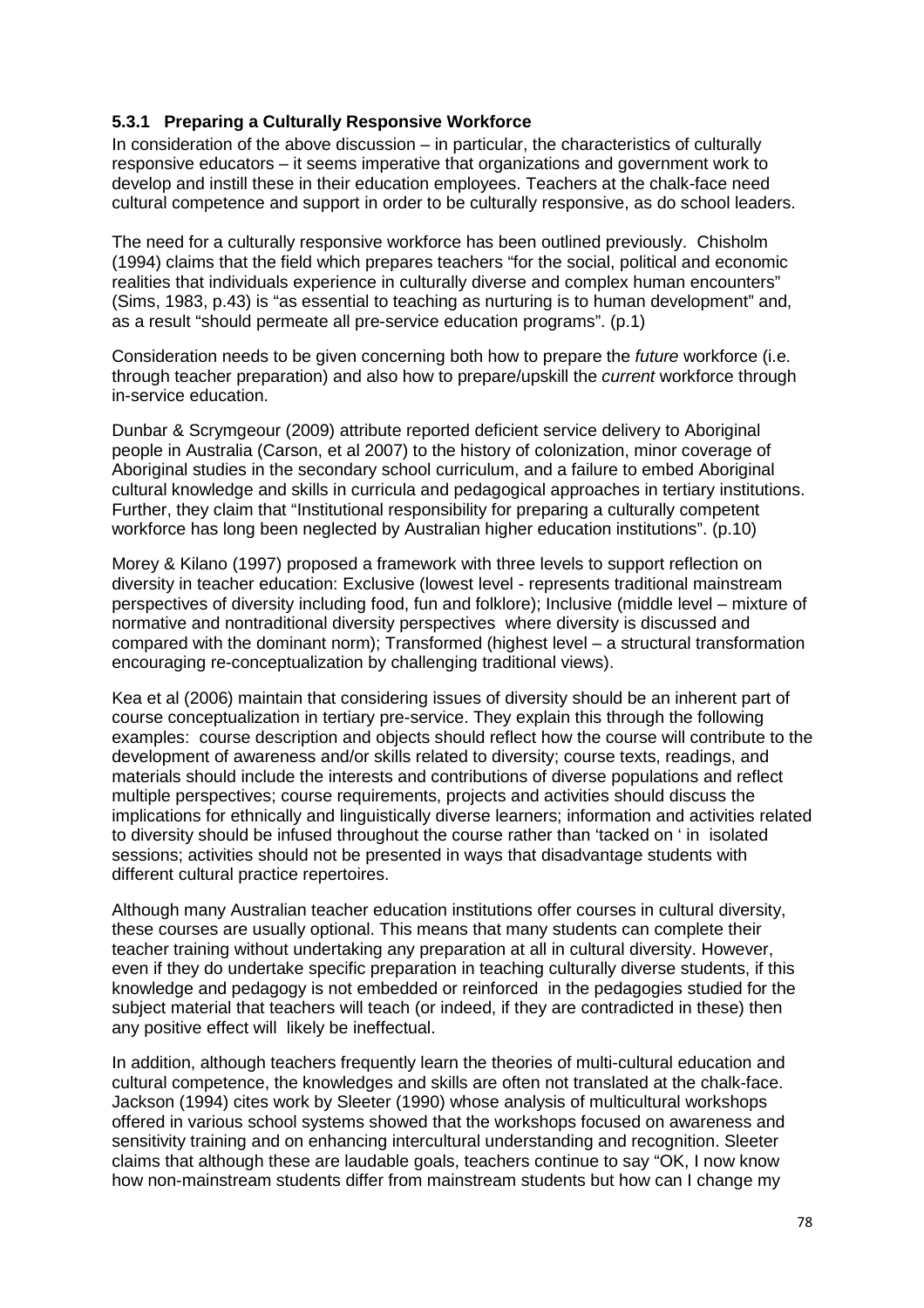delivery of instruction to address these differences?" She concluded that brief and superficial training may increase teacher knowledge, but has little or no effect on attitudes or behaviour (Jackson, 1994, p. 298). This can be a result of a range of factors including the mismatch between the theory and reality, in particular that courses studied do not engage with any particular cultural groups. Universities are often located in urban settings; student practicums often occur in urban or large provincial settings. Teachers posted to rural or remote settings need skills to transfer the knowledge they learned to specific settings, and support from education leadership to make the transfer.

Tripcony (2007) reminds us that the National Aboriginal Education Committee has, since its inception in 1976, called for cultural understandings and relevant skills to be incorporated into teacher education. She cites data from one Queensland region (1995) that "revealed that 8 out of 110 (7%) teachers indicated that they were competent and well-prepared to teach Aboriginal students; however, this competence was gained mostly from experience". (p.8)

Villegas and Lucas (2002) encourage teacher educators to critically examine their teacher preparation programs and to integrate the six characteristics defining the culturally competent teacher (see Section 5.1.2) through their coursework, learning experiences and fieldwork in order to prepare culturally responsive teachers. They maintain that these six qualities are made up of an interconnected set of knowledges, skills and dispositions that need to be consciously and systematically woven into the learning experiences of preservice teachers.

These six qualities must be taught as broad, generic capabilities that derive from personal, deep knowledge of themselves and the world around them. This will enable teachers on entering the workforce, to apply them to whatever cultural profile exists in their classroom and/or their school environment.

Prospective teachers must first examine their own socio-cultural identities (ways of thinking, behaving and being as influenced by race, ethnicity, social class, language and location) and how these have been shaped by membership to groups as a result of personal and family histories, In order to understand their future students. Prospective teachers should be supported to recognize the ways that schools perpetuate or reproduce the inequalities that exist in society whilst at the same time giving an illusion that these inequalities are fair.

In addition, prospective teachers should have an affirming attitude towards students who are not mainstream and differ from the dominant culture. "While recognizing that white, middleclass ways are most valued in society, affirming teachers understand that this status derives from the power of the while, middle class group rather than from any inherent superiority in socio-cultural attributes". (Villegas & Lucas,2002, p.23)

As indicated previously, the attitudes held by teachers of their students – particularly the expectations they have of their learning – impact on what students eventually learn. It is therefore essential that these attitudes are positive and affirming.

Pre-service teachers need to be taught ways to convey this confidence to their students i.e. through exposing them to a rigorous curriculum, explicitly teaching strategies they can use to monitor their own learning, ensuring students know the high expectations they are expected to reach and holding them accountable for reaching them, and valuing and building on the individual and cultural knowledges and skill they bring with them to school. They also need to be shown the consequences of student learning of *not* having these affirming attitudes and high expectations.

Prospective teachers need to be supported to see themselves as agents of change in bridging the disconnect between schools and society; they are actors and participants in a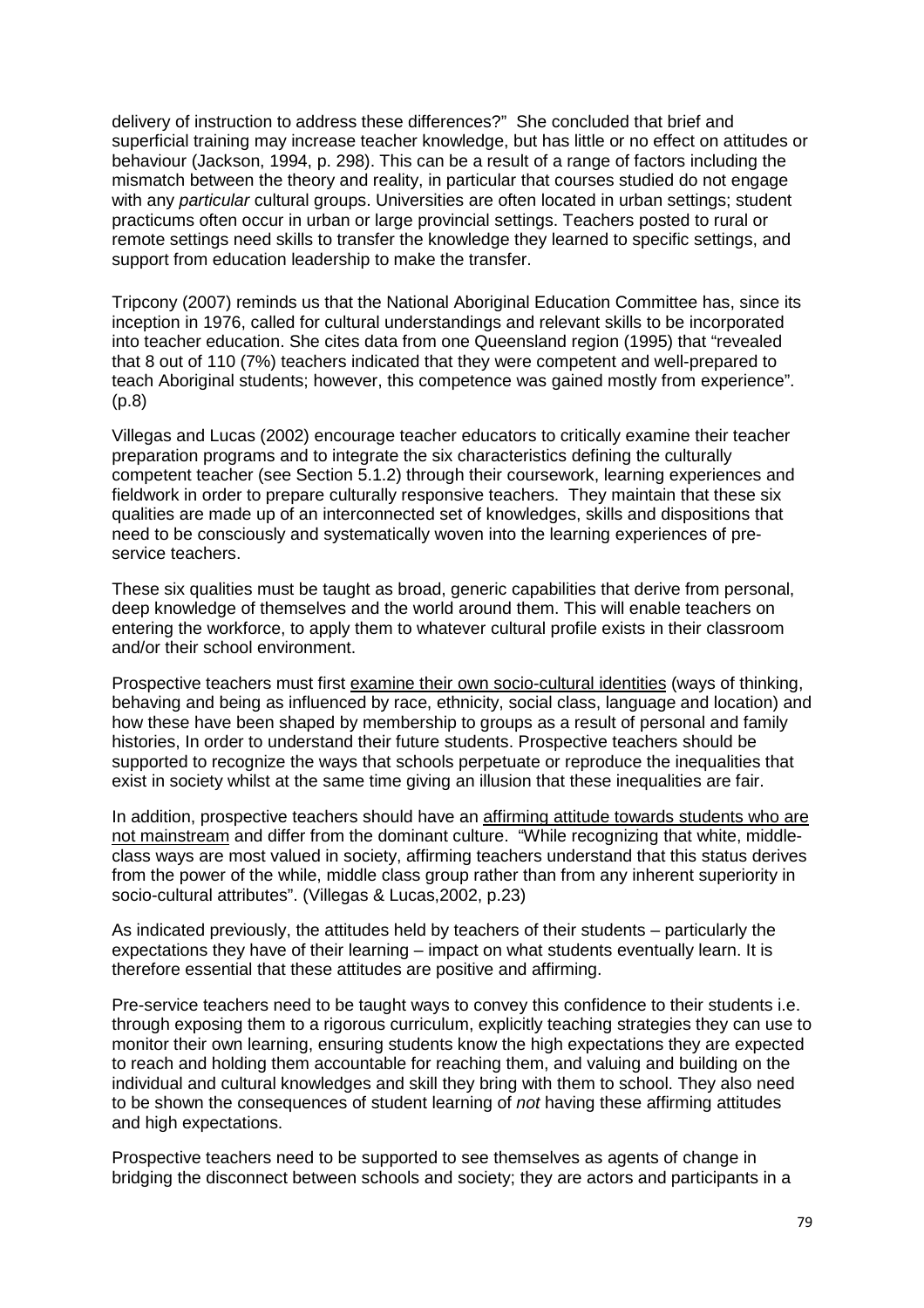struggle for social justice and they can either support or challenge current inequalities (Cochran-Smith, 1997).

Cochran-Smith, (1991) recognizes that teacher educators must deliberately socialize teachers into the change-agent role since so many barriers block them functioning in this way in schools; time pressures, bureaucratic and hierarchic nature of educational systems, lack of support and active resistance by those in positions of power, to name a few. Villegas and Lucas (2002) state that "Teacher educators can prepare prospective teachers to become agents of change by teaching them about the change process, helping them to understand the obstacles to change, helping them develop the skills for collaboration and dealing with conflict, and providing evidence that schools can become more equitable." (p.25)

Since students learn by making meaning of new knowledge and information by connecting it to what they already know, teachers need to help them to 'build bridges' (see Section 5.1.4) from what their students already know and bring with them to school, to what they need to learn. Pre-service courses must include knowledge and skills for prospective teachers to ascertain existing knowledge, determine what needs to be learned, and to then break down what needs to be learned into small steps that begin from what students already know. This process of 'scaffolding' falls down if teachers are unable to determine what they students already know (including the knowledge frameworks they work within, see Section5.1.4), sometimes resulting in 'deficit' approaches to teaching where teachers assume their students know very little.

This type of teaching demands that teachers know the backgrounds and strengths of all their students and need to adjust their own teaching styles to each new group of students and the individuals in the group each year. Pre-service teachers need to be taught flexibility in making these adjustments each year so that they do not resort to 'teaching the course' or indeed, the class, but focus on the needs of each and every individual in their class.

This does not mean that there is no rigour in the instructional process; teachers need to know the standards that their students need to achieve and how to provide students with the time and additional support to meet those standards. Students should not be taught essential standards in ways that do not acknowledge their existing knowledge and skills; quality teaching should build on these through appropriate scaffolding.

This type of teaching demands that teachers know their subject matter *deeply* (see Section 5.1.2) and their students well, including their experiences and situations outside school (see Sections 3.2, 3.3). It is clearly impossible for pre-service students to have this knowledge about the students they will teach. Instead, they need to learn strategies for finding out, including how to build relationships with the students themselves, their families, and Indigenous workers in schools for this purpose. They also need to learn strategies for having conversations with their students in order to negotiate both the teaching and learning program and ways of demonstrating learning (assessment).

Villegas and Lucas (2002) provide examples of classroom-based practices that they believe are essential in the development of culturally responsive teachers in pre-service course. These include: students work together as a learning community, constructing meaning individually and socially through interaction; students undertake reflective writing about their beliefs and assumptions; students participate in cross-cultural simulations and games to gain personal knowledge of socio-cultural differences and power differentials that enable them to empathize and 'stand in another's shoes, to feel what others feel; students explore family histories by interviewing family members; students locate themselves in other communities and examine the privileges that come with affiliation with each one; students learn about the histories and current experiences of diverse groups; students examine case studies of successful teaching of diverse students in a range of settings (cited in Kea, et al, 2006, p. 9).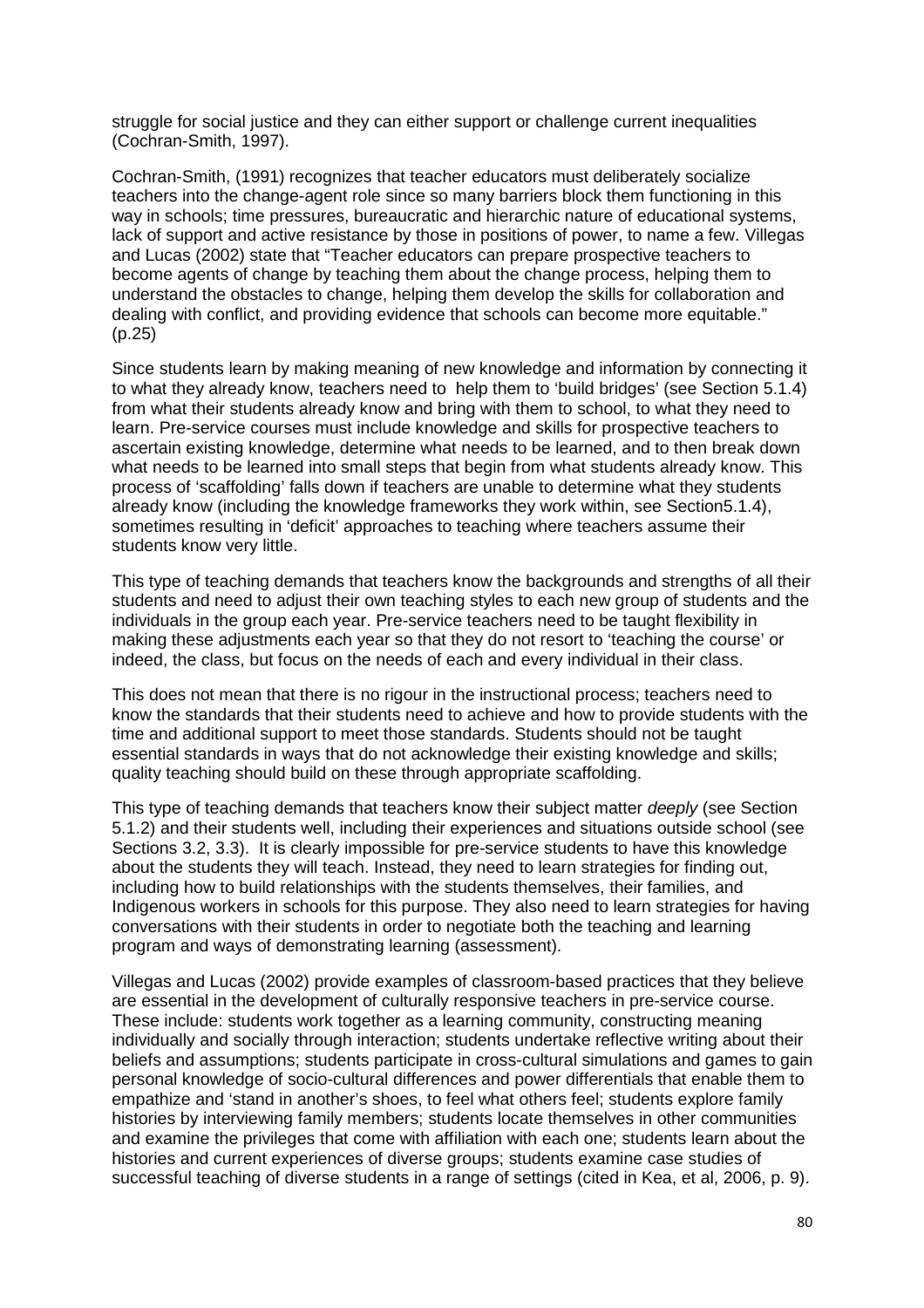Teacher education institutions should ensure that students undertake practicums in settings that are culturally different from their own ethnicity and socioeconomic status. These should be followed by de-briefing sessions to promote self-reflection on personal experiences. Institutions can also promote meaningful immersion situations in community-centred activities for their pre-service teachers to force them to take time to learn about students and families. Another suggested strategy is to 'buddy' pre-service teachers with experienced and culturally responsive teachers.

A workshop report by the Menzies Foundation (2010) included in its Executive Summary, acknowledgement by participants that "the teaching of Indigenous students must be recognized as a specialist skill, with a highly trained, professional, committed and appropriately remunerated workforce."(p.8) It elaborated on this point by suggested that talented teachers should be especially recruited and supported in specialized training programs which "should be developed in partnership with senior Indigenous teachers and leaders, teachers of English as a second language, cross-cultural and behavioural experts, health experts, and sporting, music and art advisers." (p.8)

It is evident that in preparing teachers to be culturally responsive (both in pre-service and inservice) educators should begin with the characteristics and capabilities that teachers need and then ask reflective questions about how these skills are developed. They then need to incorporate the teaching and learning of the skills in their programs and curricula in ways that allow them to be transferred and 'tuned' to local contexts.

Organizations needs to ensure that school leaders have the culturally responsive skills to develop, value and support the skills needed of their teachers. They also need to themselves model these skills in the local community. Teachers that move from one locality and community to another should be supported on site to develop the culturally responsive skills needed in new locations.

Cross-cultural training programs and courses have been developed and adapted to school education organizations in most states and territories in Australia (e.g. Crossing Cultures, Cultures of Collaboration). Often these are undertaken off site by teachers new to a location or by school leaders.

Some concerns have been raised about the capacity of such programs to adequately measure their impact in respect to the application of the learning that results from them and the improved service delivery by participants on returning to their worksite (VOICE n.d.).

Bean (2006), in his report on the Effectiveness of Cross-Cultural Training in the Australian Context<sup>43</sup>, concluded that the effectiveness of cross-cultural training in contributing to the cultural competence of the Australian public sector depended on a number of related elements. He found that cultural competence needs to be linked closely to policy, values, and service delivery objectives and needs to be "expressed in high levels of political, leadership and managerial support for cross cultural training". (p.5)

He continues that at the individual level, Cross Cultural Training "is most effective when it addresses the concerns and motivations of participants and is provided within an organizational context that provides opportunities and incentives for applying acquired crosscultural knowledge and skills to the workplace." (p.5)

The final recommendation of his report, recommended further research by Commonwealth, State and Territory employing authorities/jurisdictions of the overall scope and effectiveness of cultural competence training within the jurisdictions, the effectiveness of different training

 $\overline{\phantom{0}}$ 

<sup>&</sup>lt;sup>43</sup> Prepared for the Department of Immigration and Multicultural Affairs on behalf of the Joint Commonwealth, State and Territory Research Advisory Committee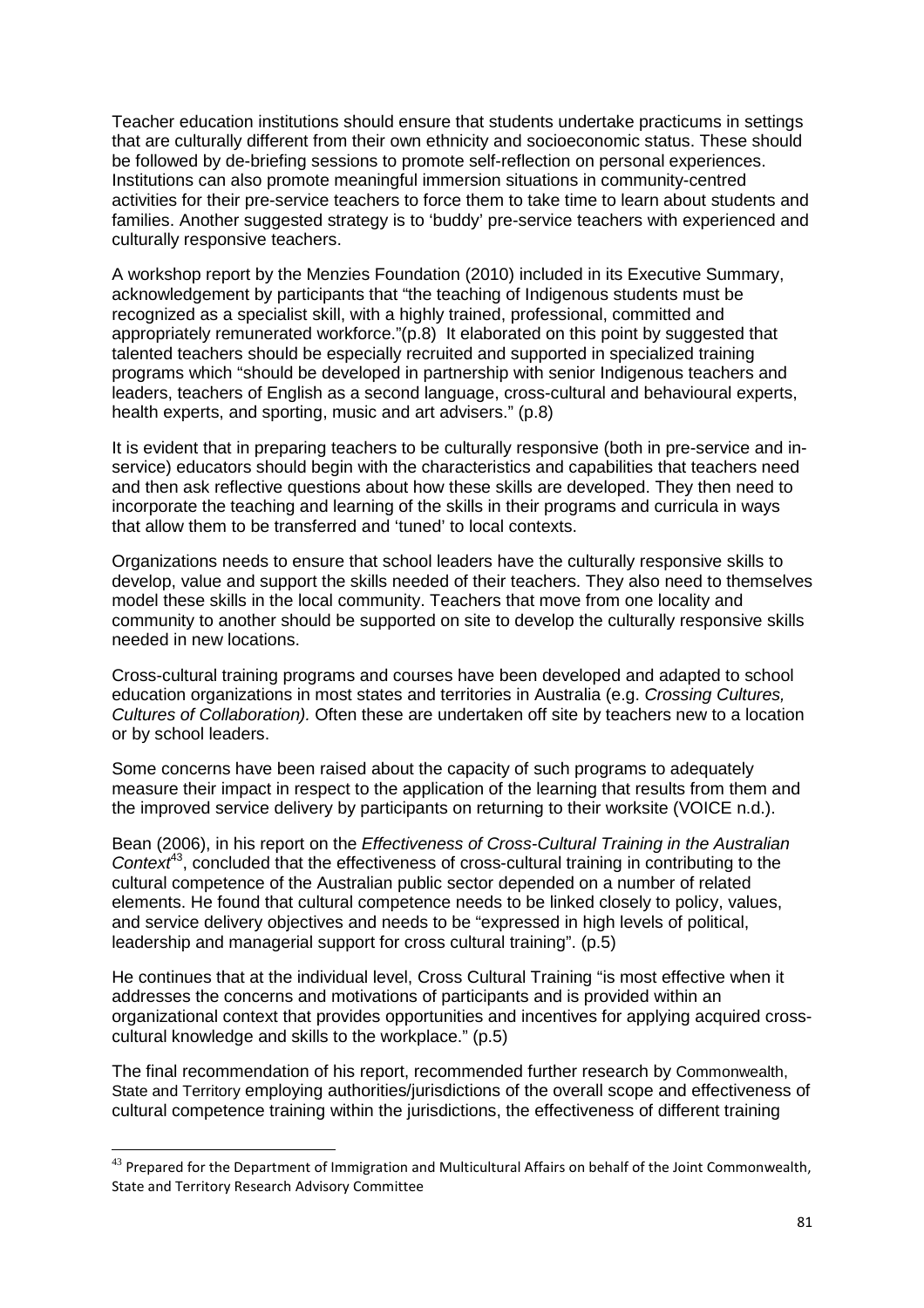types and approaches, and the extent to which the learning is integrated into learning pathways in schools, VET and higher education sectors.

# **6.0 Concluding Comments**

In 2000, the National Council for Aboriginal Reconciliation stated in their final report to the Prime Minister and the Commonwealth Parliament, that

"A constant theme of council's consultations has been that 'education is the key' to achieving reconciliation. By this, people imply three things. They seek education of Aboriginal and Torres Strait Islander youth in culturally sensitive ways to a point where they can participate as equals, with good jobs and economic security. They seek education of decision-makers and people who provide services so that they work through respectful partnerships and relationships with Aboriginal and Torres Strait Islander people. Finally, they seek education of the wider community to understand the issues of education".

Council for Reconciliation, December 2000, p.53

Cultural responsiveness in school education is surely about achieving these requests at the levels indicated in this statement. Culturally responsiveness in education cannot occur in the education sector alone – it must occur in the community as well if reconciliation is to be achieved.

The research in this volume supports findings and recommendations presented earlier in Section 2; some of these were made over 20 years ago (e.g. Royal Commission into Aboriginal Deaths in Custody, 1991).

Whilst the amount of research continues to grow and its nature becomes increasingly focused at the micro level, the broader findings, as presented in Section 4.3, remain the same, that is, strategies are more effective where there is:

- Community involvement and engagement.
- Adequate resourcing and planned and comprehensive interventions.
- Respect for language and culture.
- Working together through partnerships, networks, and shared leadership.
- Development of social capital.
- Recognition of underlying social determinants (e.g. financial disadvantage may affect school readiness and progress for young children).
- Commitment to working with, not for, Indigenous people.
- Creative collaboration that builds bridges between public agencies and the community and coordination between communities, non-government and government to prevent duplication of effort.
- Understanding that issues are complex and contextual.

Source: Closing the Gap Clearinghouse, AIHW, AIFS (2011)

In schooling, educators might ask, how do we do all these? The research presented in this literature review 'drills down' into each of these macro recommendations, describing the 'how' at both the local and organizational level.

While we continue to amass more information about the 'how', it is frustrating that we, as both educators and communities, seem to be making only limited progress with the approaches we are using. It is clear that a serious commitment is needed to sustained and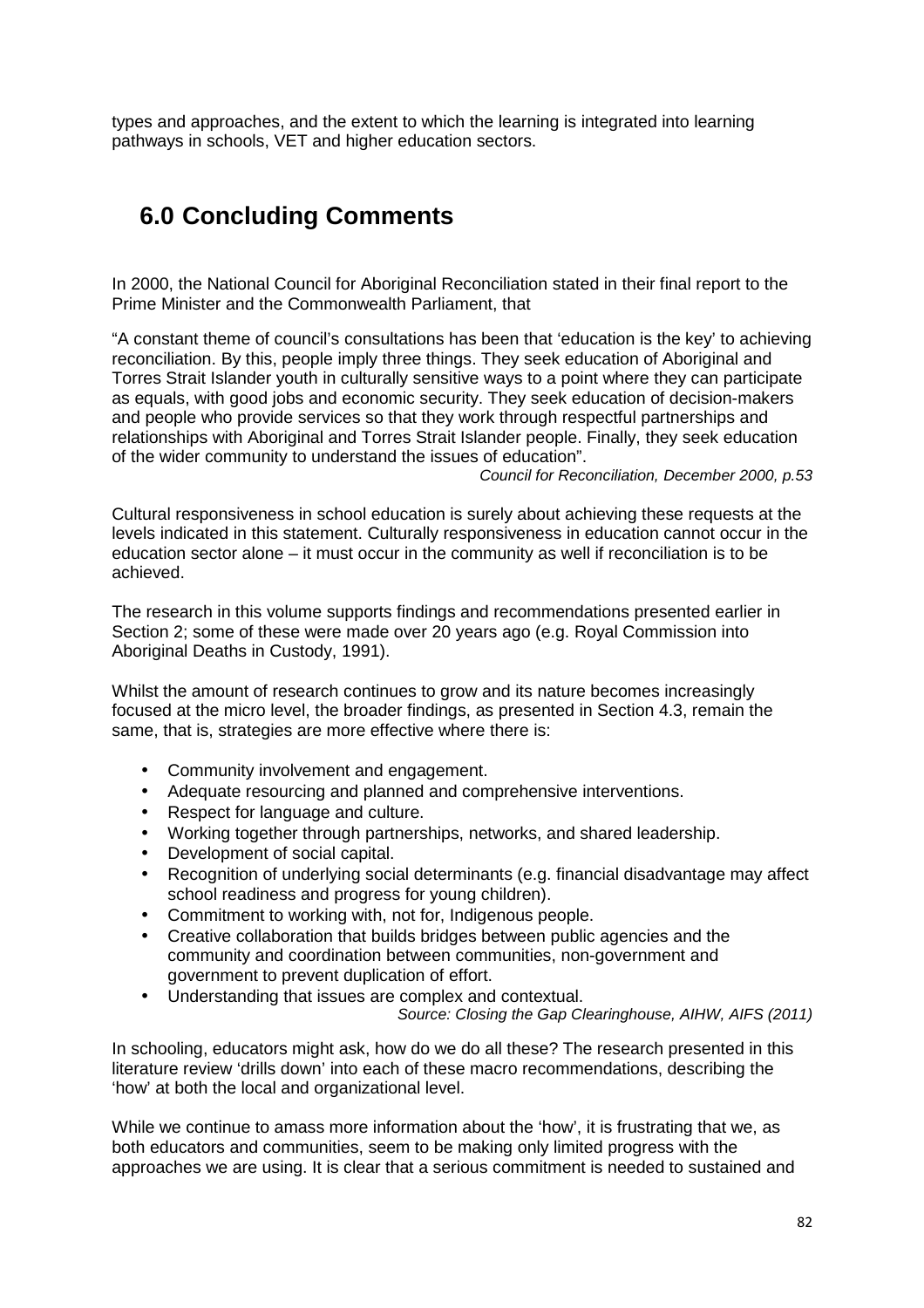focused effort. The effort needs to be maintained over a longer period than policy makers and politicians are often prepared to allow, sometimes becoming impatient for results and instigating new approaches before earlier efforts have been fully implemented, refined and evaluated (Perso, 2012b). Demmert, (2001) found a persistent and significant resistance to the implementation of Culturally Responsive Schooling by policy makers (state and federal) in the US; Klug & Whitfield (2003) also noted that many teachers consider approaches that integrate Indigenous culture are inferior and remedial.

It is clear that classroom teachers cannot be expected to attend to every strategy that works as outlined in this review. It is not, and has not been presented as a checklist. While regular personal and shared reflection on those presented here may trigger desired approaches, there seems little doubt that in order to provide successful learning and schooling experiences for Indigenous students educators must become more **bi-cultural**, that is we must better understand the belief systems and values of the primary culture of each of our students. This does not mean that non-Indigenous teachers will be given a 'skin-name' or gain membership in Indigenous cultures. Rather, it implies that teachers are willing to learn to understand their students and to meet their needs. This can only happen if they are "willing to become students of the cultures in which they are entering." (Klug & Whitfield, 2003, p.3) This makes the biggest difference at the classroom level and needs to be supported through policy and processes. This means it must also occur at all levels of the organizations responsible for schooling, including those preparing and developing teachers.

The biggest barrier to progress may be the ethno-centric attitude that the 'Western way' is the only valid and authentic way of viewing the world. This attitude blinds us to the rich variety of world views that are evident in other cultures, especially Indigenous cultures. Breaking through this barrier into ways of working that respect and try to deeply understand other cultures will likely prove fruitful for all cultural groups.

On reflection, we recall the statement by Sims (2011) in Section 4.1: "Cultural competence requires more than an awareness of Indigenous culture, but a willingness to engage with heart as well as mind...". (p.11) It is likely that the change in attitude may occur at the point (or period) in time on the cultural competence journey when understanding, moves from the head to the heart, resulting in a "how will I respond?"response rather than a "this is all very interesting" one.

Further research is needed concerning how best to build and sustain the pathway that prompts the shift from ethno-centric to bi-cultural education provision. I believe that it is this attitudinal change that will largely result in more culturally appropriate practices, rather than a checklist approach which some might see as an inevitable response to this review of 'what works'.

Quality education for all school students is an entitlement. Until we genuinely and actively engage with and respect the culture-of-origin of our students, the entitlement will remain undelivered for a significant proportion of Australian children.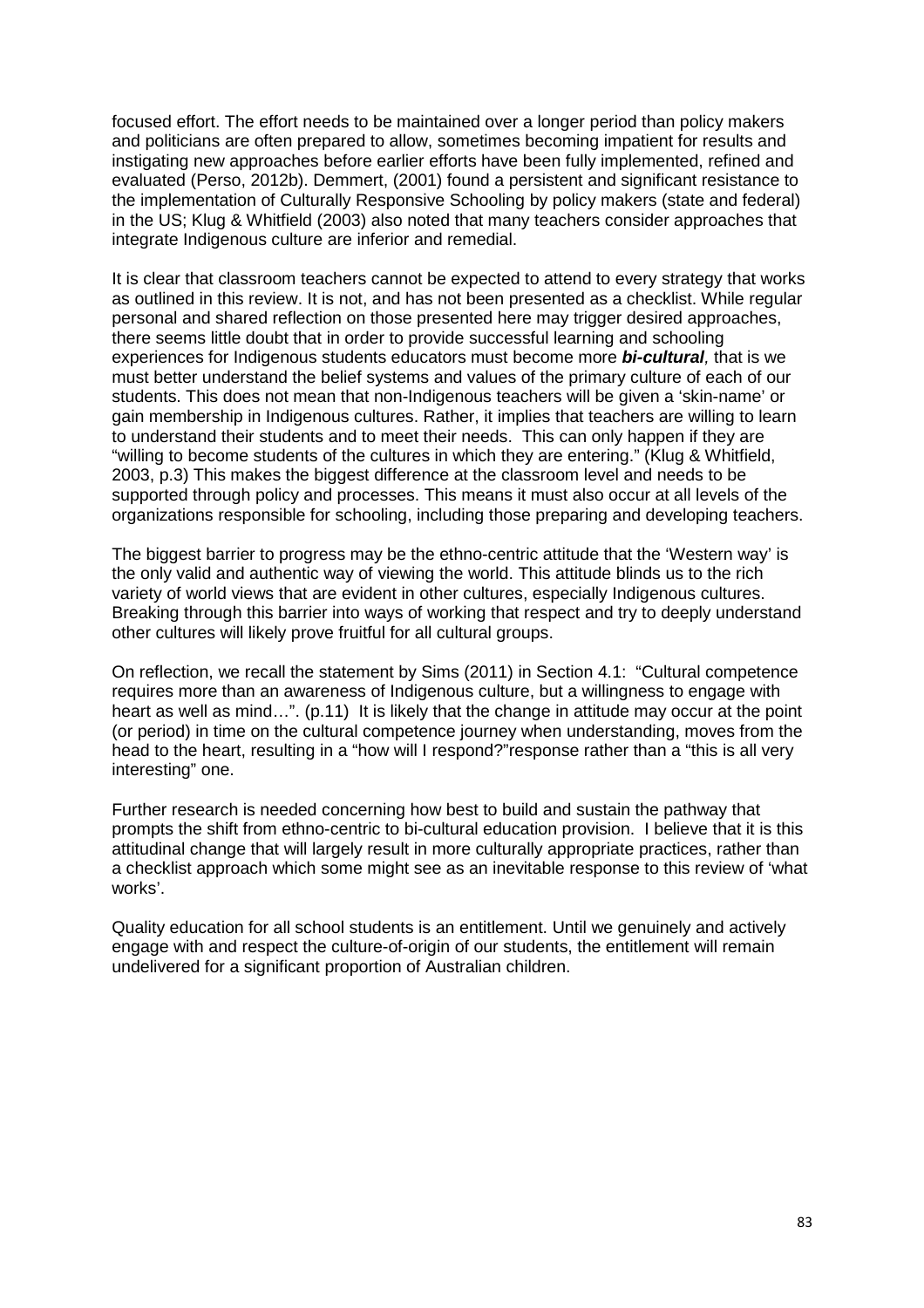# **7.0 References**

- Agbo, S. (2001). Enhancing success in American Indian students: Participatory research at Akwasasne as part of the development of a culturally relevant curriculum. Journal of American Indian Education, 40 (1).
- Alberta Education (2007). ESL Guide to Implementation (K-9). Edmonton, Alta: Alberta Education, Alaska Native Knowledge Network (2002). Guidelines for Culturally Responsive School Boards.

Alaska Native Knowledge Network (1998).Alaska Standards for Culturally Responsive Schools.

- Alaska Native Knowledge Network (2000). Guidelines for Culturally Responsive School Boards American Occupational Therapy Association Inc. (AOTA) (2000). Cultural Competency for Health Professionals, Maryland.
- Andrews, R. & Hughes, P. (1988). Toward a theoretical framework for the development of an Aboriginal pedagogy. Paper prepared for the National Aboriginal Pedagogy Project, Curriculum and Development Centre, Department of Employment, Education and Training, Canberra.

Anyon, J. (1981). Social class and school knowledge. Curriculum Inquiry, 11, 3-41.

- Apthorp, H.S., D'Amato, F.D. & Richardson, A. (2003). Effective standards-based practices for Native American students; A review of research literature (Revised Edition) Aurora, CO Mid-continent Research for Education and Learning.
- Ash, A., Giacon, J., & Lissarrangue, A. (2003). Gamilaraay, Yuwaalaraay, Yuwaalayaay Dictionary. Alice Springs: IAD Press.
- Au, K. H., & Kawakami, A. J. (1994). Cultural congruence in instruction. In E. R. Hollins, J. E. King, &W. C. Hayman (Eds.), Teaching diverse populations: Formulating a knowledge base (pp. 5-23). Albany: State University of New York Press.
- Australian Broadcasting Commission (2003) Health and Well-Being; Glue Ear. Retrieved 18 November 2011 from http://www.abc.net.au/health/library/stories/2003/03/27/1831084.htm

Australian Broadcasting Commission (2004) Good Morning Mr Sarra. Australian Story transcript retrieved on 15 November 2011 from http://www.abc.net.au/austory/content/2004/s1212753.htm

- Australian Bureau of Statistics (2008a). Population characteristics, Aboriginal and Torres Strait Islander Australians, 2006. Cat. No. 4713.0. ABS: Canberra.
- Australian Bureau of Statistics (2008b). Experimental Estimates of Aboriginal and Torres Strait Islander Australians, June 2006, Cat. No. 3238.0.55.001. ABS: Canberra.
- Australian Institute for Teaching and School Leadership (2011). National Professional Standards for Teachers. AITSL Ltd., Canberra.
- Ballenger, C. (1999). Teaching other people's children: Literacy and learning in a bilingual classroom. New York: Teachers College Press.
- Bandura, A. (1995). Exercise of personal and collective self efficacy in changing societies. In A. Bandura (Ed.), Self efficacy in changing societies. Cambridge: Cambridge University Press.
- Banks, J. A. (2004). Multicultural education: Historical development, dimensions, and practice. In J.A. Banks & C.A.M. Banks (Eds.) Handbook of research on multicultural education (2<sup>nd</sup> ed.) San Francisco: Jossey-Bass.
- Bartolme, L.I. (1994). Beyond the model fetish: towards a humanising pedagogy, Harvard Educational Review, 64(2).
- Bazron, B. Osher, D. and Fleischman, S. (2005). Creating Culturally Responsive Schools. *Educational* Leadership 63 (1).
- Bean, R. (2006). Effectiveness of Cross-Cultural Training in the Australian Context . Report prepared for the Department of Immigration and Multicultural Affairs on behalf of the Joint Commonwealth, State and Territory Research Advisory Committee. Cultural Diversity Services, Pty Ltd.
- Begay, S., Dick, G., Estell, D., Estell, J., & McCarty, T. (1995). Change from the inside out: A story of transformation in a Navajo community school. Bilingual Research Journal, 19 (1), 121–140.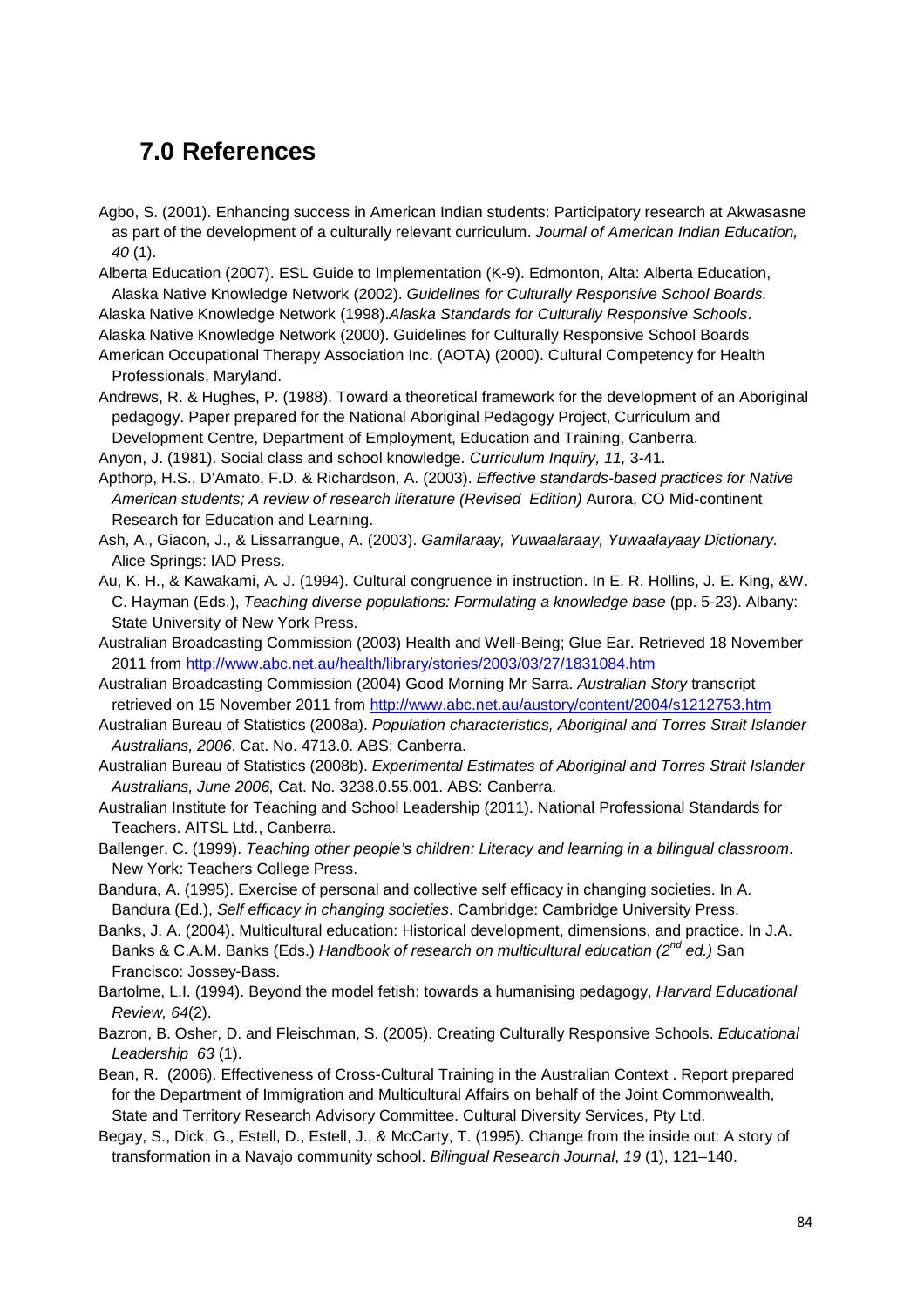Behrendt, L. and McCausland, R. (2008). Welfare payments and school attendance: An analysis of experimental policy in Indigenous education, Jumbunna Indigenous House of Learning and the University of Technology Sydney. Available online:

http://www.aeufederal.org.au/Publications/2008/LBehrendtpaper.pdf

- Berry, J.W. (1976). Human ecology and cognitive style: Comparative studies in psychological adaptation, Sage-Halstead, New York.
- Bindarriy, Yangarriny, Mingalpa, Warlkuni (1991). Obstacles to Aboriginal Pedagogy. In Blekbala Wei, Deme Nayin, Yolngu Rom, Ngini Nginingawula, Ngawurranungurumagi (Eds.) Aboriginal Pedagogy: Aboriginal Teachers Speak Out, Deakin University Press, Geelong.
- Boudett K.P. & Steele, J.L (2007). Data wise in action Stories of schools using data to improve teaching and learning. Harvard Education Press, Cambridge MA.
- Bourdieu, P. (1991). Language and symbolic power. Cambridge, MA: Harvard University Press.
- Bowd, A.D. (2005). Otitis media: Health and social consequences for Aboriginal youth in Canada's north. International Journal of Circumpolar Health, 64(1).
- Brayboy, B.M.J (2008). Culturally Responsive Schooling for Indigenous Youth, President's Professor of Education, University of Alaska Fairbanks
- Brayboy, BMJ & Castagno AE. (2009). Self-determination through self-education: culturally responsive schooling for Indigenous students in the USA. Teaching education 20(1) 31-53,
- Brennan, D. (1998). The politics of Australian child care Philanthropy to feminism and beyond. Cambridge, UK: Cambridge University Press.
- Bryk, A.S., & Schneider, B. (2002). Trust in schools: A core resource for improvement. New York, NY: Russell Sage Foundation.
- Burgess, C. & Berwick, C. (2009). Aboriginal peoples' perceptions and beliefs about quality teaching. Paper presented at Australian Association for Research in Education International Education Research Conference, Canberra.
- Burke, D., Kay, A., Matwiejczyk, R., & Rees, D. (1992). Implementing a culturally inclusive curriculum. In Burke, D. et al (Eds.) ESL in the Mainstream: Teacher development course. Education Department of South Australia.
- Burney, L. (1982). Teaching strategies for Aboriginal children. Education News,18.
- Burney, L. (1994) Aboriginal education training & development resource: extract from presenter's handbook OHT 12. NSW Department of School Education 1996.
- Campbell, S. (2000). The reform agenda for vocational education and training: Implications for Indigenous Australians. CAEPR Discussion Paper, No. 202. CAEPR, ANU, Canberra.
- Cartledge,G. & Kourea, L. (2008). Culturally responsive classrooms for culturally diverse students with and at risk for disabilities. Exceptional children, 74(3).
- Carson, B., Dunbar, T., Chenhall, R., & Bailey, R. (Ed.) (2007). Social Determinants of Indigenous Health: Allen & Unwin, Crows Nest, NSW, Australia.
- Castagno, E. & Brayboy, B.M.C. (2008). Culturally Responsive Schooling for Indigenous Youth: A review of the Literature. American Educational Research Association.
- Chenoweth, K (2009). How it's being done Urgent lessons from unexpected schools, Harvard Educational Press, Cambridge Massachusetts.
- Chin, J.L. (2000). Culturally Competent Health Care. Public Health Reports Vol. 115. Retrieved on 8 July 2011, from http://www.ncbi.nlm.nih.gov/pmc/articles/PMC1308553/pdf/pubhealthrep00023- 0027.pdf
- Chisholm, I.M. (1994). Preparing teachers for multicultural classrooms. The Journal of Educational Issues for Language Minority Students (14), Winter.
- Chrispeels, J.H. (1996). Effective schools and home-school-community partnership roles: A framework for parent involvement. School Effectiveness and School Improvement, 7 (4), 297-323.
- Christie, M. (1982). The ritual reader: Guiding principles for teaching meaningful reading to Aboriginal children. Paper presented to the  $8<sup>th</sup>$  Australian Reading conference, Adelaide.
- Christie, M. (1984). The School World of the Aboriginal Child. PhD thesis. University of Queensland.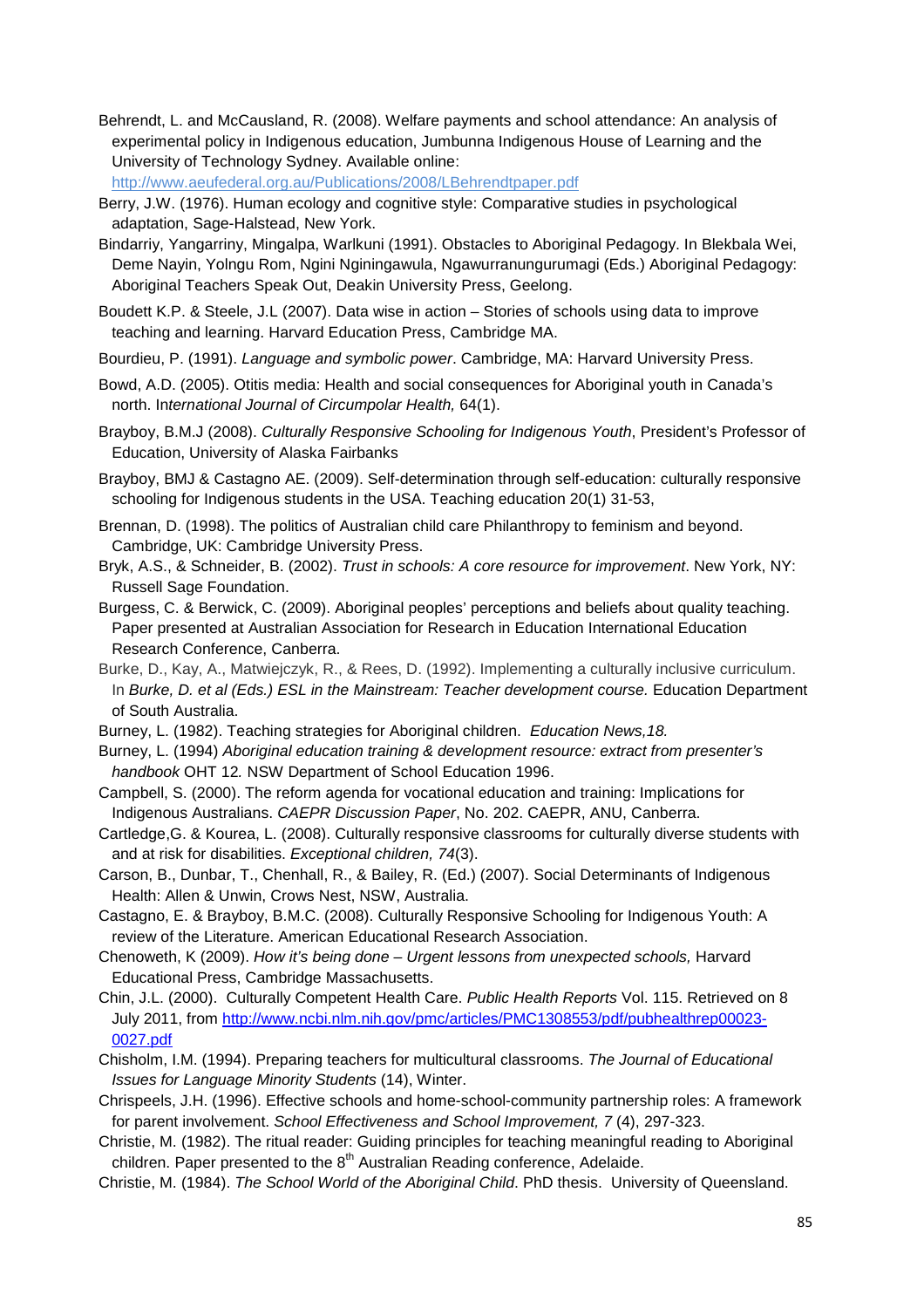Christie, M. (1985). Aboriginal perspectives on experience and learning: The role of language in Aboriginal education. Geelong: Deakin University.

Christie, M. (1992). Grounded and Ex-Centric Knowledges: exploring Aboriginal alternatives to western thinking. Paper presented to the Conference on Thinking, Townsville, July 1992.

Christie, M. & Harris, S. (1985). Communication breakdown in the Aboriginal classroom. In J. B. Pride (Ed.),Cross-Cultural Encounters: Communication Breakdown and Mis-communication. Sydney: River Scene.

Cleary,L. & Peacock, T. (1998). Collected wisdom: American Indian Education. Boston: Allyn & Bacon.

Closing the Gap Clearinghouse, AIHW, AIFS (2011). What works to overcome Indigenous disadvantage: key learnings and gaps in the evidence. Produced for the Closing the Gap Clearinghouse. Canberra: Australian Institute of Health and Welfare & Melbourne: Australian Institute of Family Studies.

Cochran-Smith, M. (1991). Learning to teach against the grain. Harvard Educational Review, 61(3).

Cochran-Smith, M. (1997). Knowledge, skills and experiences for teaching culturally diverse learners: A perspective for practicing teachers. In J.J. Irvine (Ed.) Critical Knowledge for diverse teachers and learners. Washington D.C.: American Association of Colleges for Teacher Education.

Collins, G. (1993). Meeting the needs of Aboriginal students. The Aboriginal Child at School, 21 (2)

Connell, R.W., Ashenden, D.J., Kessler, S. and Dowsett, G.W. (1982). Making the Difference: Schools, families and social division. Allen and Unwin: Sydney.

- Connell, B. (1995). Social justice in education. In M. Kalantzis (Ed). A fair go in education. Belconnen (ACT): Australian Curriculum Studies Association.
- Conrad, N.K., Gong, Y. Sipp, L. & Wright, L. (2004). Using text talk as a gateway to culturally responsive teaching. Early Childhood Educational Journal, 31(3).

Constitutional Recognition of Indigenous Australians, A guide to the Issues (2011). You Me Unity.

- Cooper, P.M. (2002). Does Race Matter? A comparison of effective black and white teachers of African American students. In J.J. Irvine (Ed.) In search of Wholeness: African American teachers and their culturally specific classroom practice. New York: NY: Palgrave.
- Council for Aboriginal Reconciliation (Australia) (2000). Reconciliation: Australia's challenge: final report to the Prime Minister and the Commonwealth Parliament. Kingston, ACT: author

Council of Australian Governments (2009) National Indigenous Reform Agreement. COAG. Retrieved on 24 January, 2012 from http://www.coag.gov.au/coag\_meeting\_outcomes/2009-07- 02/docs/NIRA\_closing\_the\_gap.pdf

Couzos, S., Metcalf, S., & Murray, R. (2001). Systematic review of existing evidence and primary care guidelines on the management of otitis media in Aboriginal and Torres Strait Islander populations. Canberra, ACT: Health Media Unit, Commonwealth Department of Health and Aged Care.

- Craven, R. G. (1999.) Teaching Aboriginal Studies. Sydney: Allen & Unwin.
- Cross. T., Bazron, B. Dennis, K. Isaacs, M. (1989). Towards a culturally competent system of care. Vol. 1: Monograph of effective services for minority children who are severely emotionally disturbed. Washington: Georgetown University Child Development Centre, CASSP Technical Assistance Centre; 1989.
- Cullican, S.J. Troubling teacher talk: the challenge of changing classroom discourse patterns. Retrieved on 23 April 2010 from http://www.aare.edu.au/05pap/cul05592.pdf
- Cummins, J. (1986). Empowering minority students: A framework for intervention. Harvard Educational Review, 56(1).
- Davies, A., Grove, E., & Wilkes, M. (1997). Review of the literature on acquiring literacy in a second language. In P. McKay, A. Davies, B. Devlin, J. Cayton, R. Oliver & S. Zammit (Eds.) the Bilingual Interface Project Report: The Relationship Between First Language Development and Second Language Acquisition as Students Begin Learning English in the context of Schooling. Canberra: DEETYA.
- Dana, R. H., Behn, J .D., & Gonwa, T. (1992). A checklist for the examination of cultural competence on social service agencies. Research on Social Work Practice, 2, 220–233.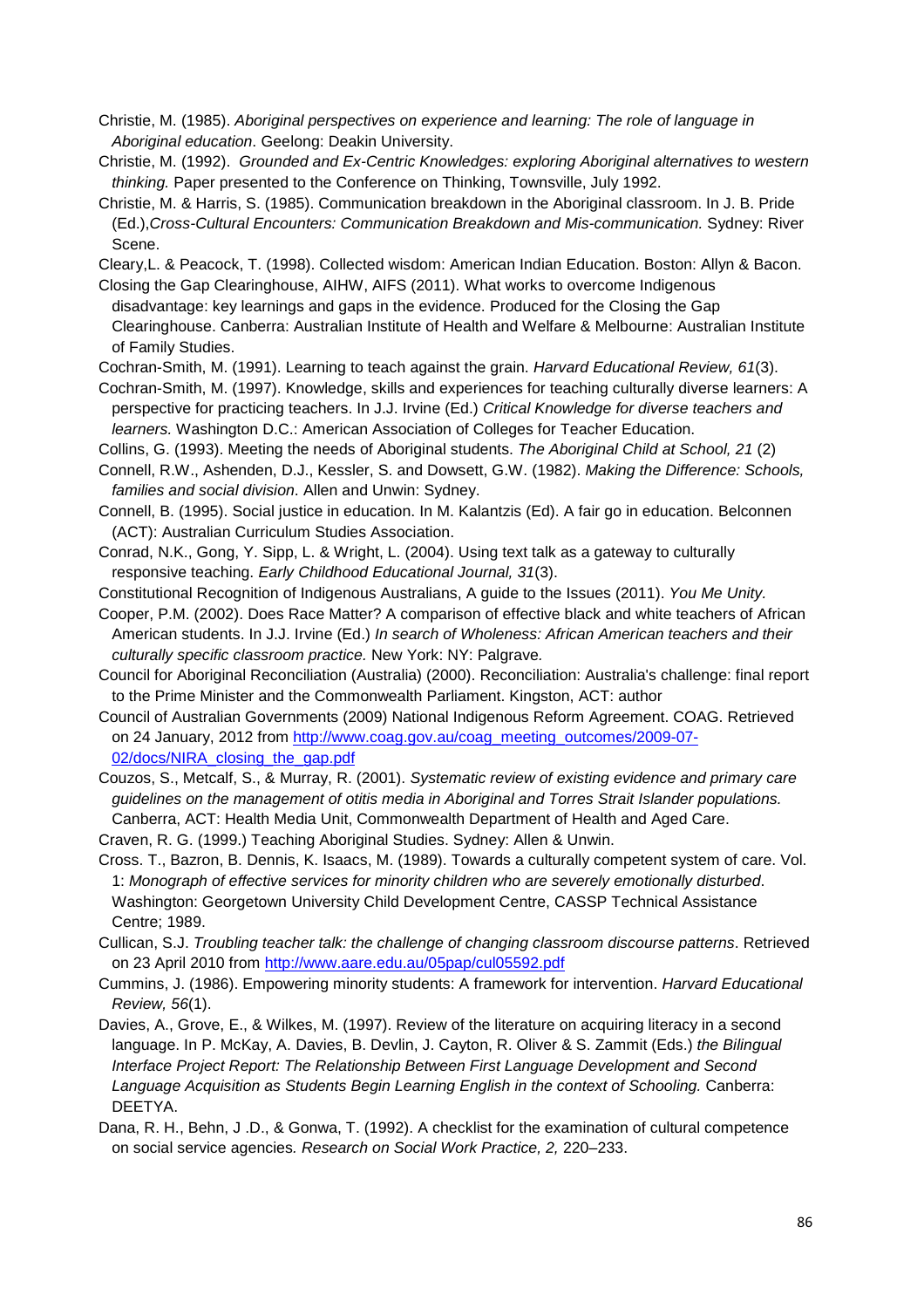- Day, C., Sammons, P., Hopkins, D., Harris, A., Leithwood, K., Gu, Q., et al (2009). The impact of school leadership on pupil outcomes. Research Report DCSF-RR108. London: Department for children, Schools and Families.
- Delpit, L. (1988).The silenced dialogue: Power and pedagogy in educating other people's children. Harvard Educational Review, 58(3).

Delpit, L. (1995). Other people's children: Cultural conflict in the classroom. New York. NY: New Press.

Department of Education, Employment and Workplace Relations (2010) Early Years Learning Framework: Available from

http://www.deewr.gov.au/earlychildhood/policy\_agenda/quality/pages/earlyyearslearningframework.as px

- Department of Education, Employment and Workplace Relations (n.d) Family School Partnerships Framework. Retrieved on 12 September 2011 from http://www.familyschool.org.au/pdf/framework.pdf
- Department of Education, Employment and Workplace Relations (2010) National Aboriginal and Torres Strait Islander Education Policy. Retrieved on 15 August 2011 from

http://www.deewr.gov.au/Indigenous/Schooling/PolicyGuidelines/Pages/aep.aspx

- Department of Education and Training, Western Australia (2002). Ways of Being, Ways of Talk. DET, 2007.
- Demmert, W. (2001). Improving schools' academic performance among Native American students: A review of the research literature. Charleston, WV:ERIC Clearinghouse on Rural Education and Small Schools.
- Dent, J.N. & Hatton, E. (1996). Education and poverty: An Australian primary school case study. Australian Journal of Education, 40, 1, 46-64.
- dePlevitz, L. (2007).Systemic racism: the hidden barrier to educational success for Indigenous school students. Australian Journal of Education, 51(1).
- Deyhle, D. & Swisher, K. (1007). Research in American Indian and Alaska Native Education: From assimilation to self-determination. In M. W. Apple (Ed.). Review of Research in Education (22). Washington D.C.: American Educational Research Association.
- Dockett, S., Perry, B.,& Kearney, E. (2010). What does it mean for Indigenous children families, schools and communities? Produced for the Closing the Gap Clearinghouse. Canberra: Australian Institute for Health and Welfare and Melbourne: Australian Institute of Family Studies.
- Doherty, R.W., Hilberg, R.S., Pinal, A. & Tharp,R.G. (2003). Five Standards and student achievement. NABE Journal of Research and Practice. 1(1)
- Dudgeon, P., Wright, M., Paradies, Y., Garvey, D., & Walker, I (2010). The social, cultural and historical context of Aboriginal and Torres Strait Islander Australians. In N. Purdie, P. Dudgeon, & R. Walker (Eds.) Working together: Aboriginal and Torres Strait Islander Mental Health and Well-Being Principles and Practice.
- DuFour, R. (2008). What is a 'professional learning community'? Educational Leadership, May 2004.
- DuFour, R., DuFour, Rebecca, Eaker, R. Karhanek, G. (2004). Whatever it takes. Solution Tree.
- Dunbar, T., Scrymgour, M. (2009) .Cultural competence in Aboriginal education services delivery in Australia: some lessons from the Aboriginal health service sector. AARE International Education Research Conference Canberra, 2009.

Eades, Diana 1993, Aboriginal English, PEN 93, Primary English Teaching Association, Newtown. Eades, D. (1995). Aboriginal English. Available at

http://www.une.edu.au/langnet/definitions/aboriginal.html.

- Eckerman, A. K., (1987). Learning styles, classroom management, teacher characteristics and ruralurban Aboriginal people: Some thoughts. Discourse, 7(2), 55 - 68
- Education Department of Western Australia, Catholic Education Office of Western Australia, Association of Independent Schools of Western Australia (2000). Deadly Ideas. Western Australia: Deadly Ways to Learn Consortium.
- Education Queensland (2009). Embedding Aboriginal and Torres Strait Islander Perspectives in Schools. Department of Education, Training and the Arts.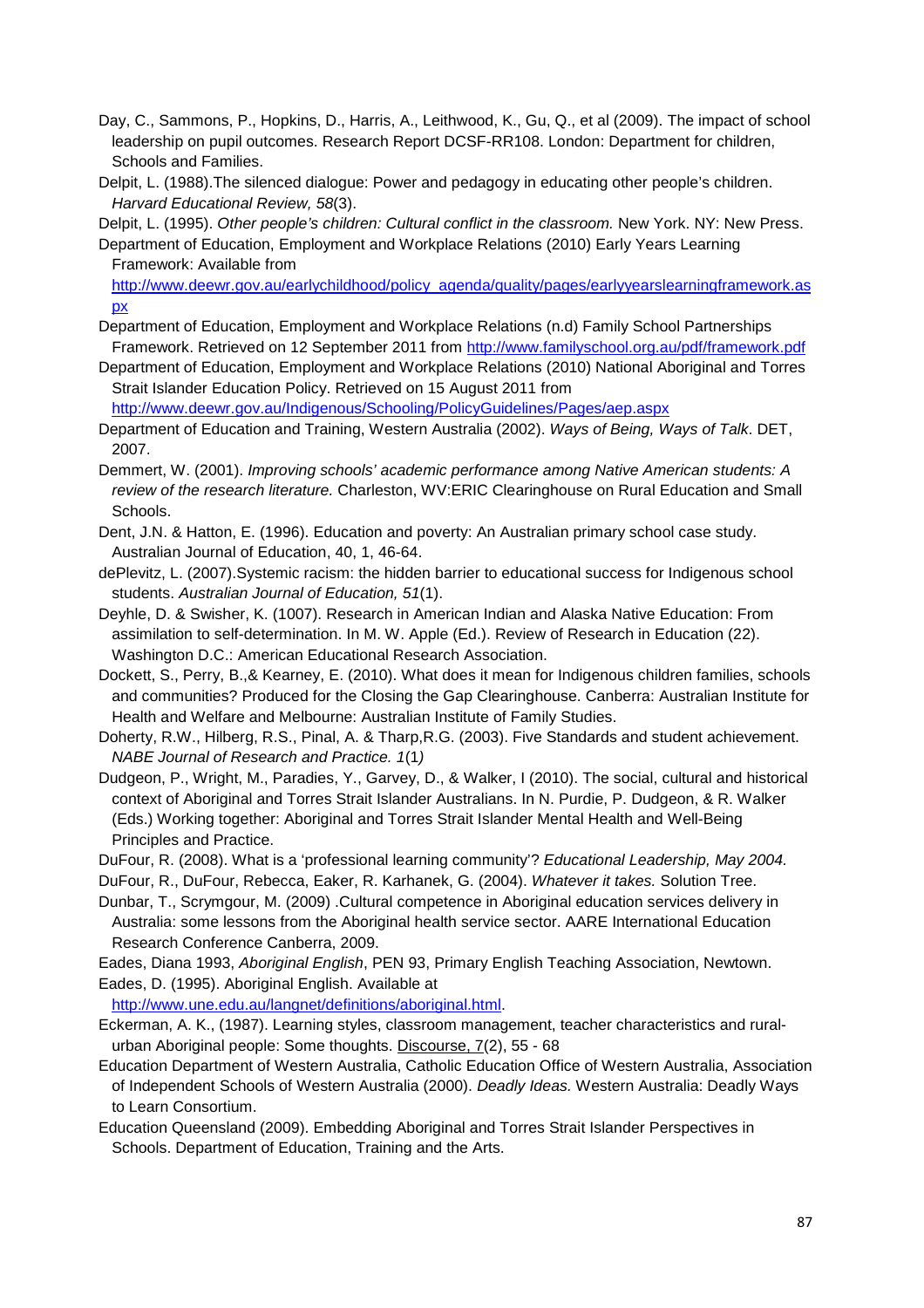Education Queensland The holistic learning and teaching framework. Available from http://education.qld.gov.au/schools/Aboriginal and Torres Strait Islander/educators/cultural-awarelocalstory.html

- Edwards, D. & Mercer, N. (1987). Common knowledge: the development of understanding in the classroom. London: Routledge.
- Eisenbruch & Volich (2005). Cultural competence background Evolution of the concept since the 1970s. Retrieved on 30 July 2011 from

www.eisenbruch.com/further\_resources/Cultural\_diversity/Cultural\_competence

- Erickson, F. & Mohatt, G. (1982). Cultural organisation of participation structures in two classrooms of Indian students. In G.D. Spindler (Ed.) Doing the ethnography of schooling: Educational ethnography in action (pp.132-174). New York: Holt, Rinehart, & Winston.
- Elmore, R. (2000). Building a new Structure for School Leadership. Washington, D.C.: The Albert Shanker Institute.

Enemburu, I.G. (1989). Koori English, State Board of Education. Melbourne, Victoria.

- Epstein, J.L. & Sheldon, S.B. (2002). Present and accounted for: Improving student attendance through family and community involvement. Journal of Educational Research, 95(5).
- Ernst, G. (1994). Beyond language: the many dimensions of a language program. Anthropology and Education, 25(3)

Ethnic Communities' Council of Victoria Inc. (2006). Cultural Competence Guidelines and Protocols .

- Fine, M. (1991). Framing Dropouts: Notes on the politics of an urban public high school. Albany: State University of New York .
- Fanshawe, J. P. (1976). Possible characteristics of an effective teacher of adolescent aboriginals, The Aboriginal Child at School, 4, 3-23.
- Fanshawe, J. P. (1989). Personal characteristics of an effective teacher of adolescent Aboriginals, The Aboriginal Child at School, 17, 35-48.
- Fitzgerald, M. (2000). Establishing Cultural Competence for Health Professionals. In: V. Skultans and J. Cox (Eds) Anthropological approaches to psychological medicine. London: Jessica Kingsley.
- Flamboyan Foundation (2011). Classroom Family Engagement Rubric. Retrieved on 15 November 2011 from

http://www.hfrp.org/var/hfrp/storage/fckeditor/File/file/FINE%20Newsletter/Winter2011/FINE-Flamboyan\_Rubric.pdf

- Fogarty, W.P. (2010). Learning through Country: competing knowledge systems and place based pedagogy. Unpublished thesis; Australian National University.
- Freire, P. (1972). Pedagogy of the Oppressed. Middlesex: Penguin Books.
- Frigo, T. (1999). Resources and Teaching Strategies to Support Aboriginal Children's Numeracy Learning. Australian Council for Educational Research, Melbourne.
- Gardner, J. (1986). Construct validity of the K-ABC for Cantonese, English and Punjabi speaking Canadian children. Unpublished doctoral thesis, University of British Columbia, Vancouver.
- Gardiner, J., Evans, D., & Howell, K. (1995). Suspension and exclusion rates for aboriginal students in Western Australia. The Aboriginal Child in School. 23 (1), 32-35.

Gay, G. (1995). A multicultural school curriculum. In C. A.Grant & M. Gomez (Eds.), Making school multicultural: Campus and classroom (pp. 37-54). Englewood Cliffs, NJ: Merrill/Prentice Hall.

- Gay, G. (2000). Culturally responsive schooling: theory, research, and practice. Teachers College Press, N.Y.
- Gay, G. (2002). Preparing for Culturally Responsive Teaching. Journal for Teacher Education, 53(2).

Gibson, S. (1993). Urban Aboriginal student underachieving, unrecognized potential. Aboriginal Child at School, 21(4).

Gilliland, H. (1995). Teaching the Native American. Dubuque, IA: Kendall/Hall.

Ginsberg, M.B. Wlodkowski, R.J. (2000). Creating High Motivating Classrooms for All Students: A Schoolwide Approach to Powerful Teaching with Diverse Learners. San Francisco: Jossey-Bass.

Giroux, H.A. (1989). Schooling for Democracy; Critical Pedagogy for the Modern Age. University of Minnesota.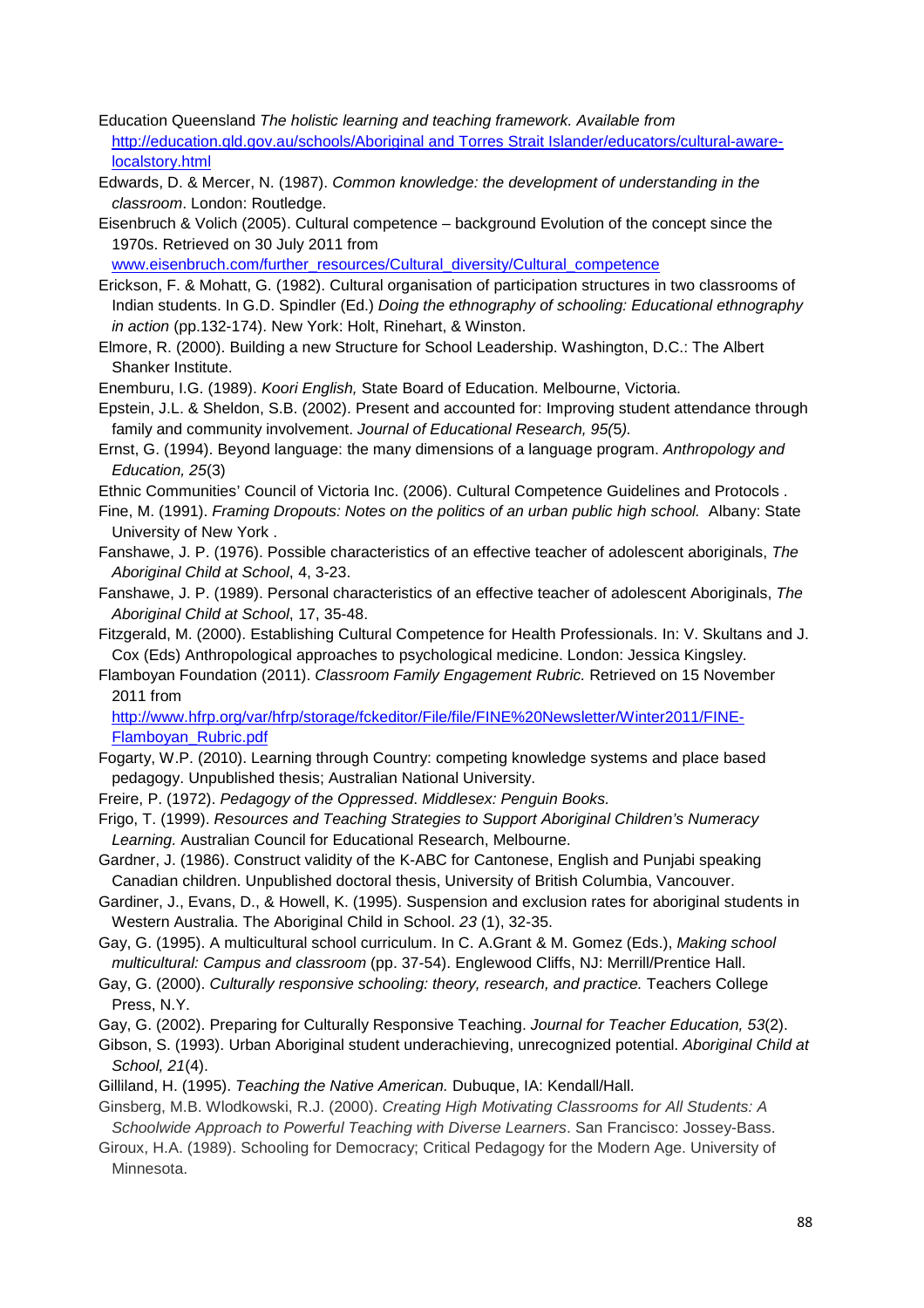Graham, E. (2012) Personal correspondence with the author via email from Docker River School, Northern Territory.

Grant, A. & Gillespie, L. (1993). Joining the Circle: A practitioner's guide to responsive education for Native students. Charleston, WV: ERIC Clearinghouse on Rural Education and Small Schools.

Grant, C.A. (1981). Education that is multicultural and teacher education: an examination of the perspectives of pre-service students. Journal of Education Research,75.

Grant, C.A., Sleeter, C.E. (1986). After the School Bell Rings. London: Falmer.

Green, N. (1982). The classroom teacher's influence on the academic performance of Aboriginal children. In J. Sherwood (Ed.), Aboriginal Education: Issues and Innovations. (pp. 107-126). Perth: Creative Research.

Gribble, S.J. (2002). Kimberley Schools: A search for Success. PhD thesis, Curtin University of Technology, School and Mathematics and Science Education.

Groome, H. (1995). Working Purposefully with Aboriginal Children. Educational Studies in Mathematics, 19(2).

Grossman, H. (1995). Classroom behaviour management in a diverse society (2nd ed.). Mountain View, CA: Mayfield Publishing.

Grote, E. (2008). Principles and Practices of Cultural Competency: A Review of the Literature. Paper prepared for the Indigenous Higher Education Advisory Council, Australia.

Gruenwald, D.A. (2005). Accountability and collaboration: Institutional barriers and strategic pathways for place-based education. Ethics, Place & Environment,88(3).

Guider, J. (1991). What are so many Aboriginal children not achieving at school? The Aboriginal Child at School, 19(2).

Haberman, M., & Post, L. (1992). Does direct experience change education students' perceptions of low-income minority students? Midwest Educational Researcher, 5(2), 29-31.

Hall, L. (2010). Addressing the 'Come and Go' Syndrome of Teachers in Remote Indigenous Schools – Listening to the Indigenous Perspective. Northern Territory Department of Education and Training.

Hall, M. (1996). Full circle: Native educational approaches show the way. Journal of Experiential Education, 19(3).

Hammond, J. & Gibbons, P. (2005). Putting Scaffolding to work: the contribution of scaffolding in articulating ESL education. Prospect 20(1).

Hamre, B.K., & Pianta, R.C. (2001). Early teacher-child relationships and the trajectory of children's outcomes through eighth grade. Child Psychology, 72(2).

Hampton, E. (1988). Towards a redefinition of American Indian/Alaska Native education. Unpublished doctoral dissertation, Harvard University, Boston.

Hanlen,W. (2002). Emerging literacy in New South Wales rural and urban Indigenous families, PhD thesis, School of Humanities, University of Newcastle, Newcastle, Australia.

Hanlen,W. (2007). Indigenous lilteracies: Moving from social construction towards social justice, in L. Makin, C. Jones Diaz & McLachlan (Eds.) 2<sup>nd</sup> ed. Literacies in childhood, MacLennan and Petty, Sydney.

Hanlen,W. (2010). Aboriginal students: Cultural insights for teaching literacy. State of New South Wales through the NSW Department of Education and Training.

Hanley, J. H. (1999a). Beyond the tip of the Iceberg: Five Stages toward cultural competence. Cultural Competency Continuum. Retrieved 13 August 2011 from www.ode.state.or.us/.../grants/.../fivestages-toward-cultural-competence

Hanley, J. H. (1999b).Cultural Competency though the Lenses of Anthropology. Retrieved 2 September 2011

Hanley, J. (1999c). Beyond the Tip of the Iceberg: Five Stages Toward Cultural Competence. Reaching Today's Youth 3, no 2: 9–12.

Hanley, M.S. & Noblit, G.W. (2009). Cultural Responsiveness, Racial Identity and Academic Success: A Review of the Literature. The Heinz Endowments.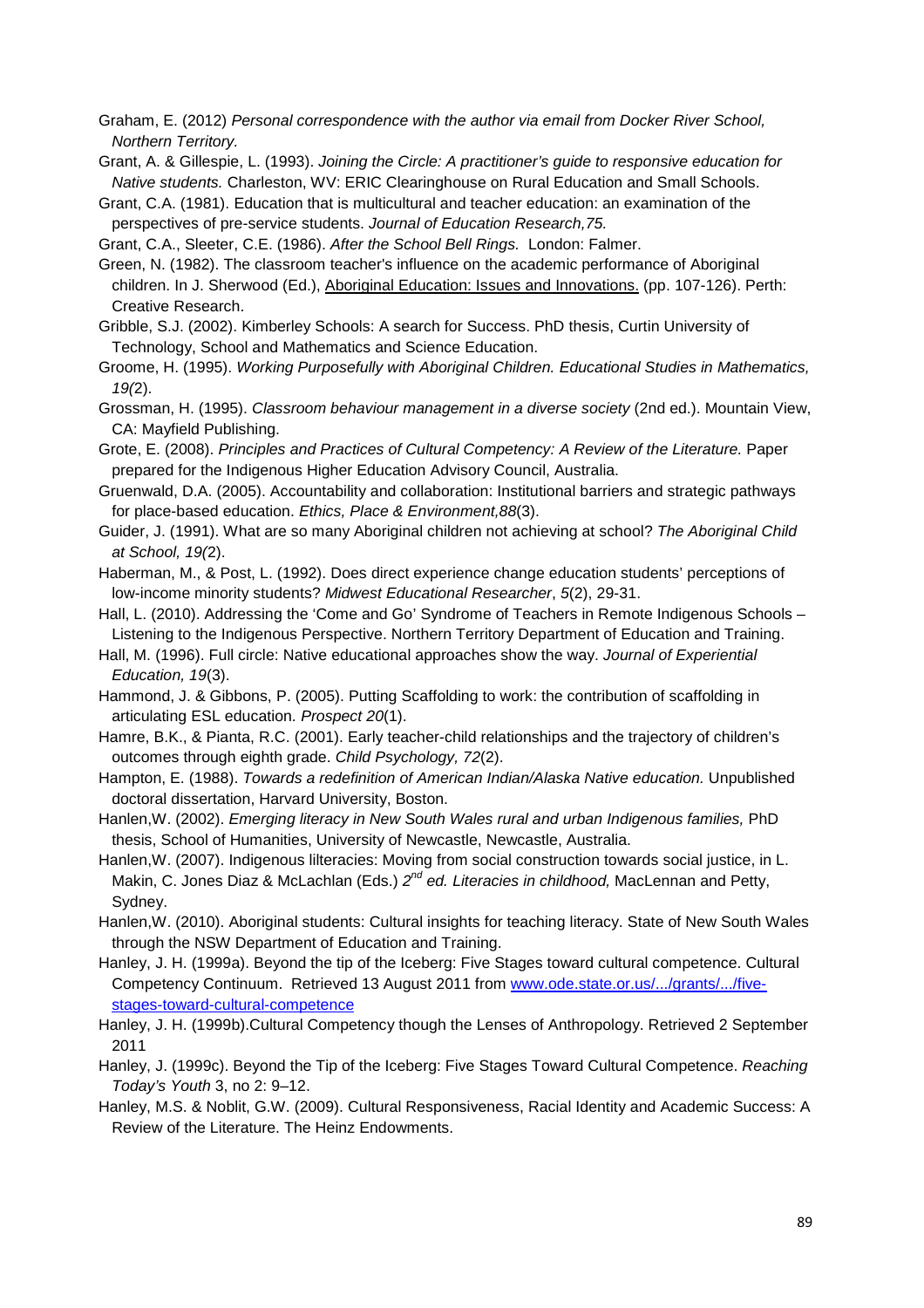- Harris, P. (1984). Teaching about time in tribal Aboriginal communities. Mathematics in Aboriginal Schools Project: 2. Darwin: Northern Territory Department of Education, Curriculum Development Centre.
- Harris, P. (1991). Mathematics in a Cultural Context: Aboriginal Perspectives on Space, Time and Money. Geelong: Deakin University.
- Harris, S. (1980). Culture and Learning: Tradition and education in Northeast Arnhem Land. Darwin,
- Australia: Professional Services Branch, Northern Territory Department of Education.
- Harris, S. (1990). Two Way Schooling. Canberra: Aboriginal Studies Press.
- Harris. S. & Harris, J. (1988). Two Way Aboriginal Schooling: Education and Cultural survival. Aboriginal Studies Press, Canberra.
- Harris, S. & Jones, P. (1991). The Changing Face of Aboriginal Bilingual Education in the Northern Territory: a 1990 Update. The Aboriginal Child at School, 19(5).
- Harris, S. & Malin, M. (Eds.) (1994). Aboriginal Kids in Urban Classrooms. Social Science Press, Wentworth Falls, NSW.
- Harrison, N.E. (2008). Teaching and Learning in Indigenous Education. Oxford University Press.
- Harslett, M., Harrison, B., Godfrey, J. Partington, G., & Richer, K. (1999). Cultural authorisation of Research in Aboriginal education: a Case Study. Issues in Educational Research, 9(1)
- Hattie, J. (2003). Teachers Make a Difference: What is the research evidence? Australian Council for Education Research, Annual Conference.
- Hattie, J. (2009). Visible learning a synthesis of over 800 meta-analyses relating to achievement. Routledge, London and New York.
- Helm, S. & Lamb, S. (2011). Closing the school completion gap for Indigenous students. Produced for the Closing the Gap Clearinghouse. Canberra: Australian Institute for Health and Welfare and Melbourne: Australian Institute of Family Studies.
- Henderson, A.T. & Mapp, K.L. (2002). A new wave of evidence: the impact of school, family, community connections on student achievement (Annual synthesis) Austin, TX: Southwest Educational Development Laboratory, National Center for Family & Community Connections with Schools.
- Herbert, J. (2006). Indigenous learners, language and identity: implications for educators. In K. Cadman & K. O'Regan (Eds.) Tales out of School: identity and English language teaching.
- Hershfeldt , P.A., Sechrest, R., Pell, K.L., Rosenberg, M.S., Bradshaw, C.P., & Leaf, P.J. (2009). Double-Check: A framework of cultural responsiveness applied to classroom behavior. Teaching Exceptional Children Plus, 6(2).
- Hickling-Hudson, A., & Ahlquist, R. (2003).Contesting the curriculum in the schooling of Indigenous children in Australia and the United States: From Eurocentrism to culturally powerful pedagogies. Comparative Education Review, 47(1).
- Hill, F., Kawagley, O. & Barnhardt, R. (2003). Alaska Rural Systemic Initiative. Annual report: Phase ii, year three, 2002-2003, Fairbanks, AK: University of Alaska, Alaska Federation of Natives.
- Hinton-Johnson, K. (2005). Language use and the oral tradition in AAYA Literature. Ohio Journal of English Language Arts, 45(1).
- Hollins, E. R. (1996). Culture in School Learning; Revealing the deep meaning. Mahwah, NJ: Lawrence Erlbaum.
- Holm, A., & Holm, W. (1995). Navaio language education: Retrospect and prospects: Bilingual Research Journal, 19(1), 141–168.
- House of Representatives (1985). Report of the Select Committee on Aboriginal Education. Commonwealth of Australia, Canberra.
- Howard, D. (2004). Why we need more Aboriginal adults working with Aboriginal students. The Australian Journal of Teacher Education, 29 (1).
- Howard, D. (2005). Behaviour problems among urban Aboriginal children with conductive hearing loss. Unpublished doctoral thesis. Darwin.
- Huggins, J. (2007). The Gift of Identity. Reading on Indigenous Perspectives, Queensland Studies Authority.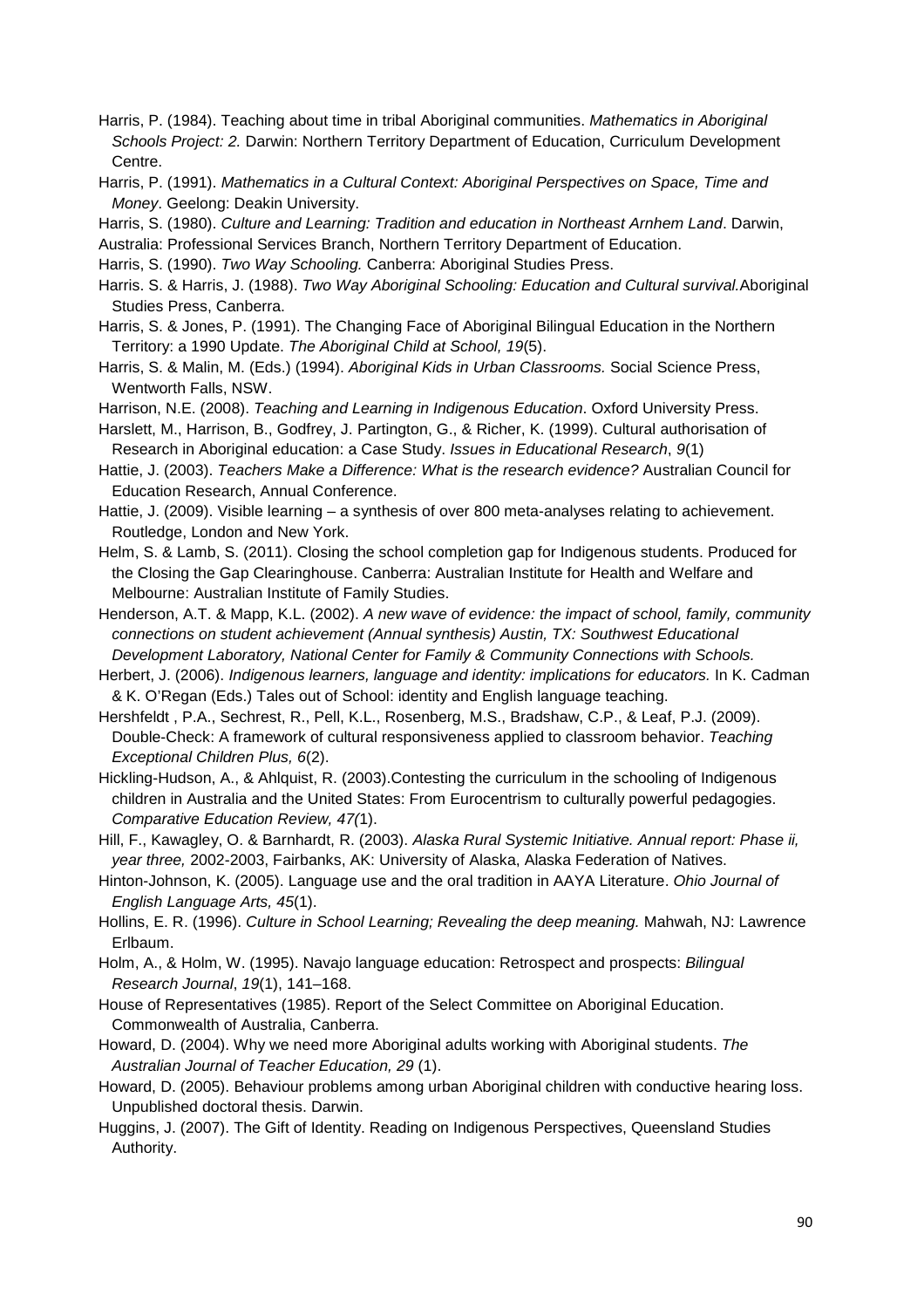Hughes, B. (2009). Leading for improved performance: 'turnaround pedagogy'. Primary and Middle Years Educator, 7(1)

Hughes, P. (1992). A compact for Aboriginal Education. Unpublished paper, Aboriginal Education Unit, Department of Education, Adelaide.

Hughes, P. (1988).Aboriginal Education R - 12 Resource papers, Aboriginal students and Education, no. 1, Education Department of South Australia.

Hughes, P. & More, A.J. (1997). Aboriginal Ways of Learning and Learning Styles. Paper presented at the Annual conference of the Australian Association for Research in Education, Brisbane.

Hughes, P., More, A. J., & Williams, M. (2004). Aboriginal ways of learning. Adelaide: Paul Hughes.

Human Rights and Equal Opportunity Commission (1997). Bringing Them Home, HREOC Sydney,

Human Rights and Equal Opportunity Commission. (2008). Social Justice Report 2007. Sydney: Aboriginal and Torres Strait Islander Social Justice Commissioner, HREOC.

- Hunter, S & Lewis, P (2006). Embedding culture for a positive future for Koorie kids. ACWA Conference, Positive Futures, Sydney, August 2006.
- Hunting, R.P. (1987). Mathematics and Australian Aboriginal Culture. For the Learning of Mathematics 7 (2) June 1987 (5 - 10)

Jackson, F.R. (1993/4). Seven strategies to support a culturally responsive pedagogy. Journal of Reading, 37(4)

Jacobs D, & Reyhner J(2002). Preparing teachers to support American Indian and Alaska Native student success and cultural heritage (ERIC Clearinghouse on Rural Education and Small Schools. Charleston, WV).

James, M. (2009) Honey Ant Readers. Honey Ant Education.

Janiszewska, I. (1992). Participation redefined: Inclusivity and girls from non-English speaking backgrounds. In ESL in the Mainstream: Teacher development course, Burke, D. et al (Eds.) Education Department of South Australia.

Jordan, C. (1995). Creating cultures of schooling: Historical and conceptual background of the KEEP/Rough Rock collaboration. Bilingual Research Journal, 19(1), 83–100.

Jorgensen, R. & Perso, T. (2012) Equity and the Australian Curriculum. In B. Atweh, M. Goos, R. Jorgensen & D. Siemon, (Eds.). (2012). Engaging the Australian National Curriculum: Mathematics – Perspectives from the Field. Online Publication: Mathematics Education Research Group of Australasia pp. 115-133.

Kea, C., Campbell-Whatley, G.D., & Richards, H.V. (2006). Becoming culturally responsive educators: Rethinking teacher education pedagogy. National Centre for Culturally Responsive Educational Systems.

Kearins, J. (1982). Cognitive strengths of Australian Aboriginal children, Wikaru.

Kearins, J. (1984). Child Rearing Practices in Australia: Variation with Life-Style. Perth: Education Department of Western Australia.

King, J. E., Hollins, E. R., & Hayman, W. C. (Eds.) (1997). Preparing teachers for cultural diversity. New York: Teachers College Press.

King, M.A., Sims, A., & Osher, D. (n.d.) How is cultural competence integrated in Education? Centre for Effective Collaboration and Practice.

King, B. & Whitfield, P. (2003). Widening the circle: Culturally relevant pedagogy for American Indian Students. New York: Routlidge.

Kleinfeld, J. (1975). Effective teachers of Eskimo and Indian students. School Review, 83(2).

Klug, B. & Whitfield, P. (2003). Widening the Circle: Culturally relevant pedagogy for American Indian students. New York: Routledge.

Klump, J., McNeir, G. (2005). Culturally Responsive Practices for Students Success: A regional Sampler. Northwest Regional Educational Laboratory, Portland, Oregon, cited in Brayboy (2008).

Konza, D. (2006). Teaching children with learning difficulties. Cengage Learning Australia

Kottler, E. (1994). Children with limited English: Teaching strategies for the regular classroom. Thousand Oaks, CA: Corwin Press.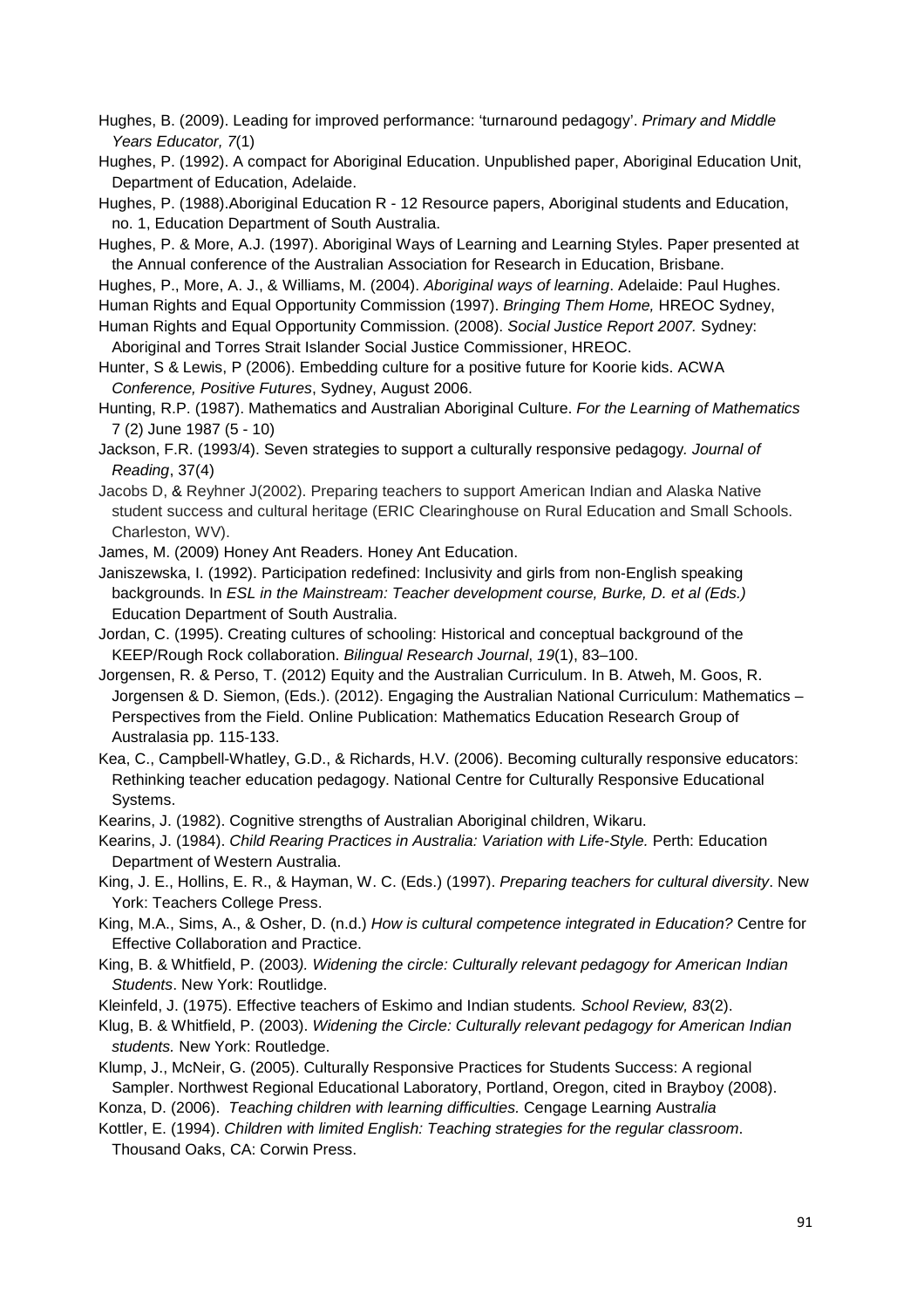- Krajewski-Jaime, E. R., Brown, K. S., Ziefert, M., & Kaufman, E. (1996). Utilizing international clinical practice to build inter-cultural sensitivity in social work students. Journal of Multicultural Social Work, 4(2).
- Ladson-Billings, G. (1994). The dreamkeepers: Successful teachers of African-American children. San Francisco: Jossey-Bass.
- Ladson-Billings, G. (1995a). But that's just good teaching! The case for culturally relevant pedagogy. Theory into Practice 34(3).
- Ladson-Billings, G. (1995b). Toward a theory of culturally relevant pedagogy. American Educational Research Journal, 32(3), 465-491.
- Leader,G.C. (2008). Real Leaders Real Schools, Stories of success against enormous odds. Harvard Educational Press, Cambridge, Massachusetts.
- Lee, K.A., Cosby, B.C. deBaca, C.D. (2007). Cultural Responsiveness. Indiana Civil Rights Commission Education Steering Committee. Retrieved 30 January 2012 from

http://www.in.gov/icrc/files/FINALCulturalResponsivenessApril24thCRPresentation.pdf

- Lee, O. (2003). Equity for linguistically and culturally diverse students in science education: A research agenda.Teachers College Record, 105(3), 465–489.
- Lee, P. (1993). Bilingual Education in Remote Aboriginal Schools. Catholic Education Office, Kimberley Region, Broome.
- Leong, D. J., & Bedrova, E. (2003). Learning and development of preschool children from the Vygotskian perspective. In A Kozulin, B. Gindis, V. S. Ageyev, & S. M. Miller, (Eds.), Vygotsky's theory of education in cultural context (pp. 156-176). New York, NY: Cambridge University Press.
- Lindsey, R.B., Roberts, L.M., CampbellJones, F. (2005). The culturally proficient school. An implementation guide for school leaders. Thousand Oakes, CA: Corwin Press.
- Lingard, B. & Ladwig, J. (2001). School reform longitudinal study: Final report, vol.1, Report prepared for Education Queensland by the School of Education, The University of Queensland.
- Lipka, J. (2002). Schooling for self-determination: Research on the effects of including Native language and culture in the schools (ERIC Digest). Charleston, WV: ERIC Clearinghouse on Rural Education and Small Schools.
- Lipka, J. & Mohatt, G.V. (1998). Transforming the culture of schools: Yup'ik Eskimo examples. Mahwah, NJ: Lawrence Erbaum.
- Lucas, T., Henze, R. & Donato, R. (1990). Promoting the success of Latino language minority students: an exploratory study in six high schools. Harvard Educational Review, 60(3).
- McCarty, T., Romero, M., & Zepeda, O. (2006). Reclaiming the gift: Indigenous youth counter-narratives on Native language loss and revitalization. American Indian Quarterly, 30(1/2), 28–48.
- McCarty, T. (1993). Creating conditions for positive change: Case studies in American Indian education. Paper presented at the National Association for Bilingual Education Conferences, Tucson, AZ.
- McIntyre, T. (1996). Does the way we teach create behavior disorders in culturally different students? Education and Treatment of Children. 19(3).
- McLaughlin, D. (1995). Strategies for enabling bilingual program development in American Indian schools. Bilingual Research Journal, 19(1), 169–178.
- McNeely, C.A., Nonnemaker, J.M., & Blum, R.W. (2002).Promoting School connectedness: Evidence from the national longitudinal study of adolescent health. Journal of School Health, 72.
- McPhatter, A.R. (1997). Cultural competence in child welfare: What is it? Child Welfare, 71 (1).
- Malcolm, I., Haig, Y., Konigsberg, P., Rochecoust, J., Collard, G., Hill, H. & Cahill, R. (1999). Two Way English: Towards More User-Friendly Education Speakers of Aboriginal English. Perth: Education Department of Western Australia.
- Malin, M. (1990). Why is Ilfe so hard for Aboriginal students in urban classrooms? The Aboriginal at School, 18(1).
- Manoleas, P. (1994). An Outcome Approach to Assessing the Cultural Competence of MSW Students. Journal of Multicultural Social Work, 3(1).
- Manuelito, K. (2003). Building a Native teaching force: Important considerations (ERIC Digest). Charleston, WV: ERIC Clearinghouse on Rural Education and Small Schools.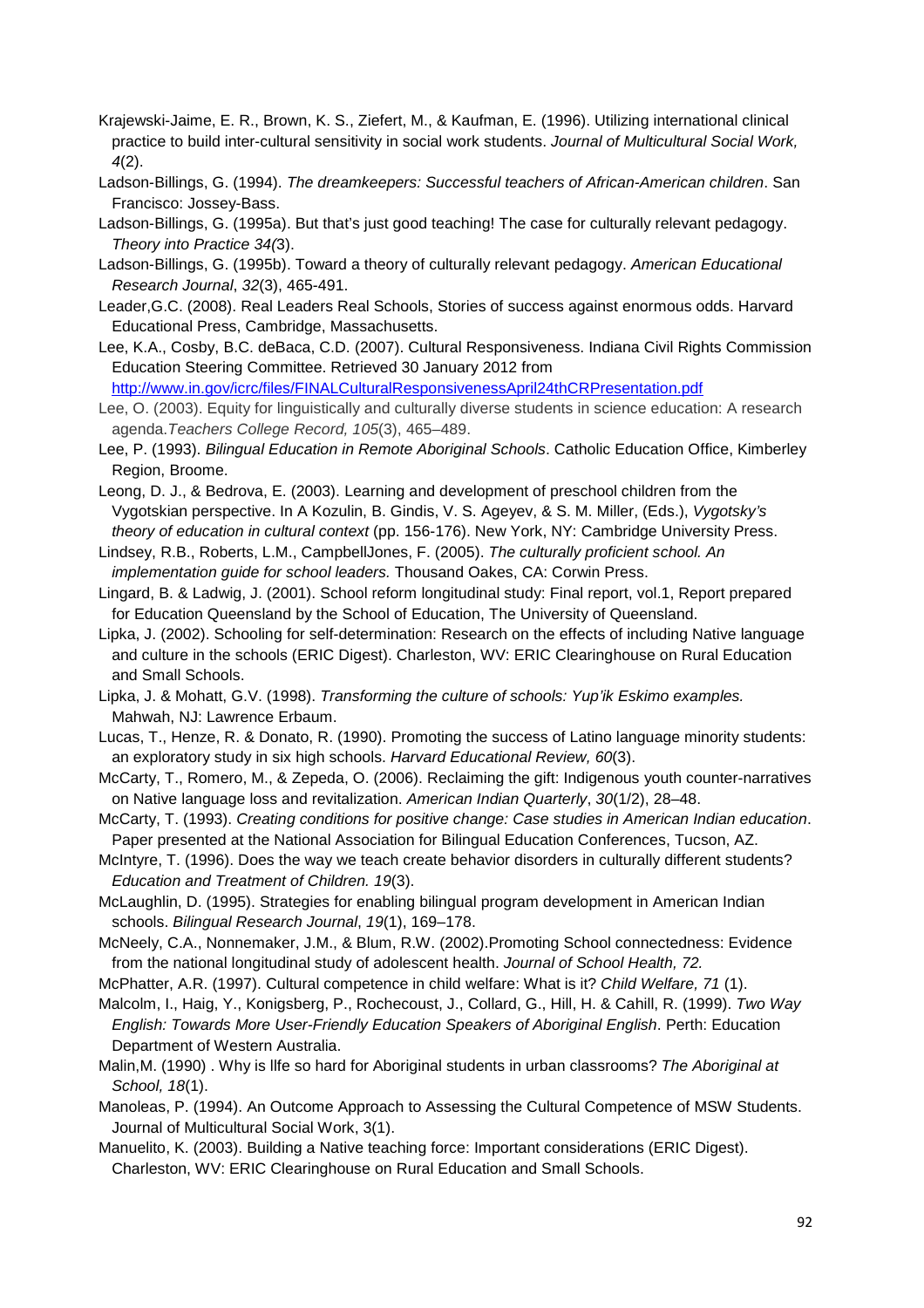- Martin, J. & Sugarman, J. (1993). Models of Classroom Management, Second Edition. Bellingham, Washington: Temeron Books Inc.
- Martin, M. & Vaughn, B.E. (2007). Strategic Diversity & Inclusion Management magazine, pp. 31-36. DTUI Publications Division: San Francisco, CA.
- Marzano, R.J., Waters, T. and McNulty, B. A. (2005). School Leadership That Works: From Research to Results, Association for Supervision and Curriculum Development.
- Mason, J. L. (1993). Culturally competence self-assessment questionnaire. Portland State University. Multicultural initiative project.
- Mason, J. L., Benjamin, M. P., & Lewis, S. A. (1996). The cultural competence model: Implications for child and family mental health services. In C. A. Heflinger & C. T. Nixon (Eds.), Families and the mental health system for children and adolescents: Policy, services, and research. Children's mental health services (pp. 165-190). Thousand Oaks, CA: Sage Publications.
- Matthews, L. (1996). Culturally competent models in human service organizations. Journal of Multicultural Social Work, 4(4), 131–135
- Matthews, S., Howard, P. & Perry, B. (2003). Working together to enhance Australian Aboriginal students' mathematics learning. Proceedings of the 26th Annual Conference of the Mathematics Education Research Group of Australasia (MERGA 26). Geelong, Vic: Deakin University.
- Maynard, S, Howley, A. Parent and Community Involvement in Rural Schools 1997. Available from URL: http://www.education.com/reference/article/Ref\_Parent\_Community
- Mays, R., Siantz, M., & Viehweg, S. (2002). Assessing Cultural Competence of Policy Organizations. Journal of Transcultural Nursing, 13 (2).
- Menzies Foundation (2010). Closing the gap in Indigenous education, Workshop Report. Darwin.

Meyer, M. (1998). Native Hawaiian epistemology and intellectualism: Exploring the cultural nature of empiricism. Cultural Survival Quarterly. Spring, pp. 38-40.

- Ministerial Council for Education, Early Childhood Development, and Youth Affairs (2011) The Aboriginal and Torres Strait Islander Education Action Plan, 2010-2014. MCEECDYA: Victoria
- Ministerial Council on Education, Employment, Training and Youth Affairs (2000).Report of MCEETYA Taskforce on Indigenous Education. DETYA, Canberra.
- Ministerial Council on Education, Employment, Training and Youth Affairs (2000). A Model of More Culturally Inclusive and Educationally Effective Schools. MCEETYA: Sydney.
- Ministerial Council for Education, Early Childhood Development and Youth Affairs (2008).The Melbourne declaration on educational goals for young Australians. MCEETYA.
- Ministerial Council for Education, Employment and Youth Affairs (2005).National Statement and Plan for Language Education in Australian Schools 2005–2008. MCEETYA.
- Ministerial Council for Education, Early Childhood Development and Youth Affairs (2010). Aboriginal and Torres Strait Islander Education Action Plan 2010-2014. MCEEDYA and Education Services Australia.
- Monroe, C. (2005).The cultural context of disruptive 'behaviour': an overview of research considerations for school educators. Improving Schools, 8(2).
- Montgomery, I. (2001). Creating culturally responsive, inclusive classrooms. Teaching Exceptional children, 33(4).
- More, A. (1989). Native Indians and learning styles: A review for researchers and educators. Journal of American Indian Education, (special Issue).
- Morey, A. & Kilano, M. (1997). Multicultural course transformation in higher education: A broader truth. Needham Heights, MA: Allyn and Bacon.
- Moses, R.P., & Cobb, C.E. Jr (2001). Radical equations: Math literacy and civil rights. Boston: Beacon.
- Moses, K. & Yallop, C. (2008) Questions about Questions. In J. Simpson & G. Wigglesworth (eds.) Children's Language and Multilingualism. Continuum International Publishing Group, New York
- Mulford, B. (2011) Teacher and school leader quality and sustainability. Resource sheet no.5 produced for the Closing the Gap Clearinghouse. Canberra: Australian Institute for Health and Welfare and Melbourne: Australian Institute of Family Studies.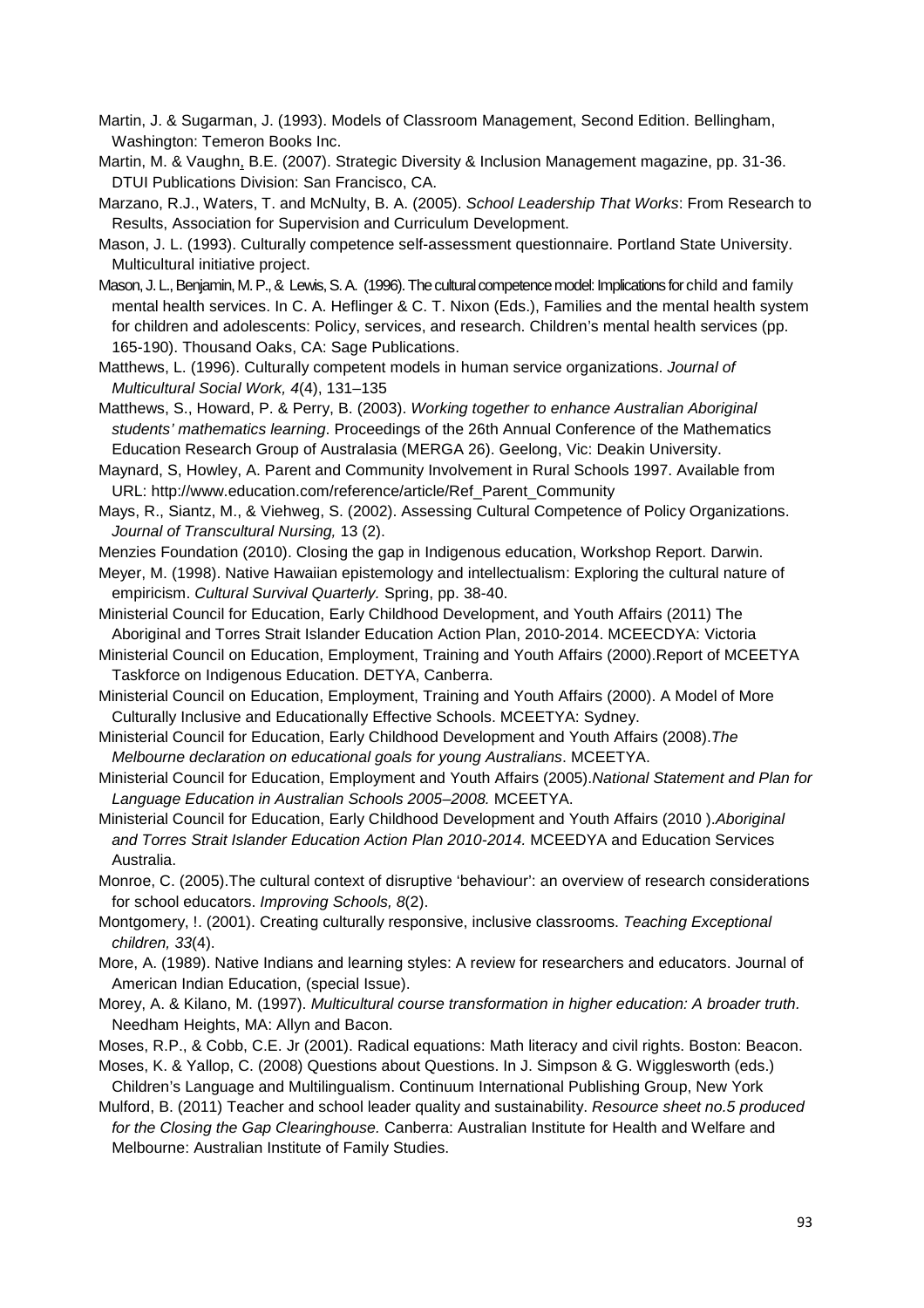Mundine, K., Giugne, M. (2006.) Diversity and difference; Lighting the spirit of identity. Early Childhood Australia 13(3)

- Murray, C. & Greenburg, M.T. (2001). Relationships with teachers and bonds with schools; Social emotional adjustment correlated for children with and without disabilities. Psychology in the Schools, 38(1).
- Nachtigal, P. (1994). Rural schools, rural communities: An alternative view of the future, Keynote Address, An International Conference on Issues Affecting Rural Communities: Proceedings of the Conference held by The Rural Education Research and Development Centre, 10–15 July, Townsville, Queensland, pp. 145–150.
- Nakata, M. (1995). Aboriginal and Torres Strait Islander Youth: Cutting a Better Deal for Torres Strait Islanders, Youth Studies Australia, 14(4), 29-34.
- National Centre for Cultural Competence; Conceptual Frameworks/Models, Guiding Values and Principles. Retrieved 2 August 2011 from http://nccc.georgetown.edu/foundations/frameworks.html
- National Environmental and Education and Training Foundation (2000). Creating High Performance Schools and Students. NEETF, Washington, USA.
- Nelson-Barber, S., & Erstrine, E. (1995). Culturally-responsive mathematics and science education for Native students. Washington DC: Native Education Initiative of the Regional Educational Labs.
- New South Wales Department of Education and Training Racismnoway. Retrieved on 12 October 2011 from http://www.racismnoway.com.au/about-racism/understanding/index.html
- New York University Steinhardt (2008) Cultural Responsive Classroom Management Strategies. Retrieved on 31 January 2012 from

http://steinhardt.nyu.edu/scmsAdmin/uploads/005/121/Culturally%20Responsive%20Classroom%20 Mgmt%20Strat2.pdf

- Nieto, S. (2000). Affirming diversity: the sociopolitical context of multicultural education (3<sup>rd</sup> ed.) White Plains, NY: Longman.
- Nicholls, C. (1993). Making the curriculum your own: The senior girls at Lajamanu school read Glenyse Ward's Wandering Girl. Paper presented at the Best Practice in Aboriginal and Torres Strait Islander Education meeting, Canberra, 17–18 November.
- Nicholls, C; Crowley, V & Watt, R (1998). Black and white educational theorizing: an evaluation of 'Aboriginal learning styles' theory on Australian Aboriginal Education. Ngoonjook. A Journal of Australian Indigenous Issues.
- Ngarritian-Kessaris, T. (1995). Memories of a Millner kid, in Aboriginal Kids in Urban Classrooms, (Eds. )M. Malin & S. Harris, Social Science Press, Wentworth Falls, NSW.
- Northern Territory Government (2010a). Territory 2030 Strategic Plan Summary.
- Northern Territory Department of Education and Training (2010b). Annual Report.

Northern Territory Department of Education and Training (2010c). Embedding Aboriginal and Torres Strait Islander Perspectives in Schools. Retrieved on 23 January 2012 from http://www.det.nt.gov.au/\_\_data/assets/pdf\_file/0018/15228/EmbeddingAboriginalPerspectivesInScho ols.pdf

Northern Territory Department of Employment, Education and Training, Community Engagement Charter 2005 available at

http://books.google.com.au/books/about/Department\_of\_Employment\_Education\_and\_T.html?id=A9g qAAAACAAJ&redir\_esc=y

- Novick, R. (1996). Developmentally appropriate and culturally responsive education: Theory in practice, Northwestern Regional Educational Laboratory Program Report, Portland.
- Ogbu, J. U. (1988).Cultural Diversity and human development. In D.T. Slaughter (Ed.) Black children and poverty: A developmental perspective. San Francisco: Jossey-Bass.
- O'Keefe, E. A. (1989). ... across Australia ... from teacher ... to teacher effective teachers. The Aboriginal Child at school, 17(2), 23-10.
- Olneck, M.R. (1995). Immigrants and Education. In Handbook of research on multicultural education, J.A. Banks and C.A.M. Banks (Eds.) New York: Macmillan.
- Pai, Y. (1990). Cultural foundations of education. New York: Merrill/Macmillan.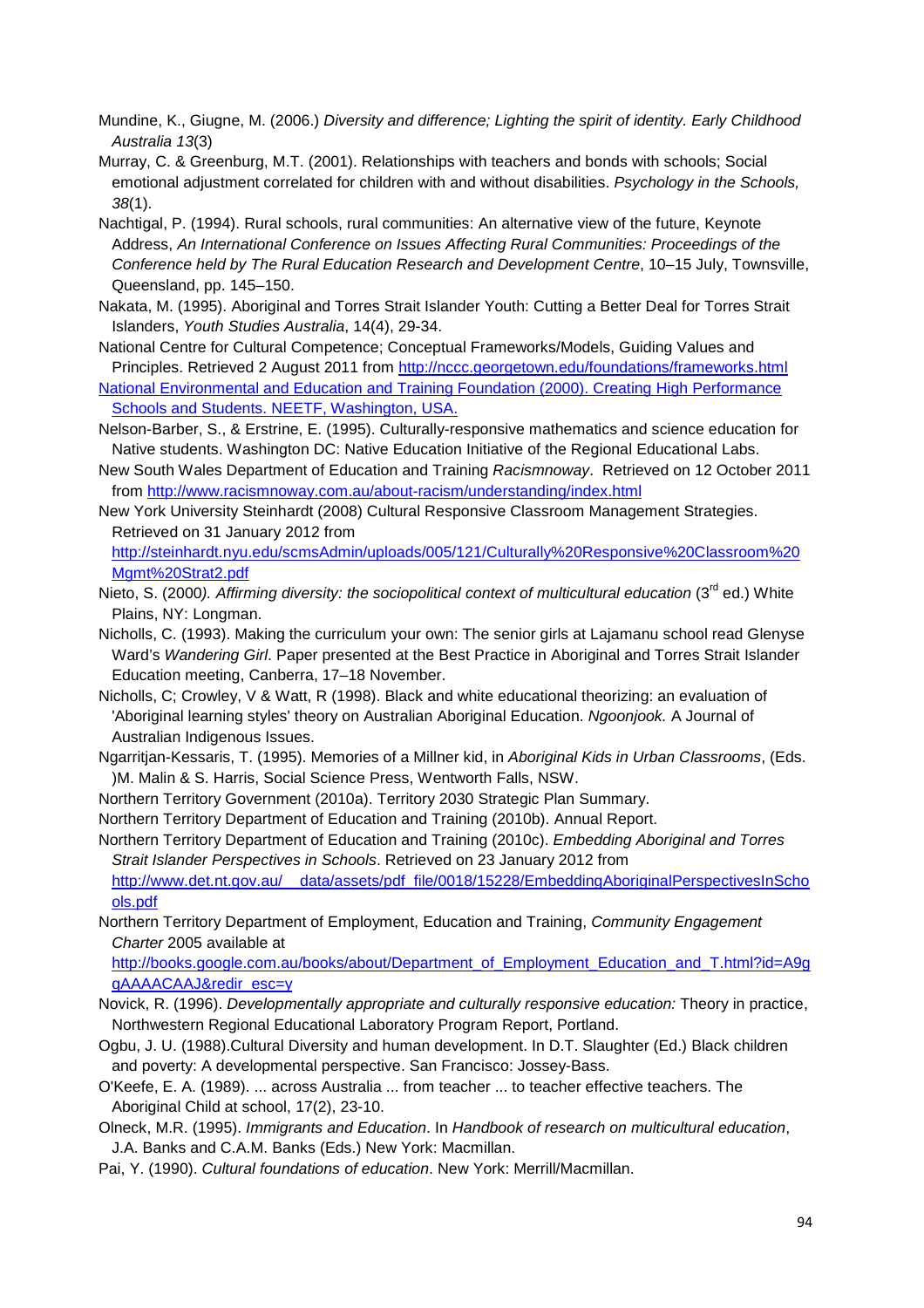Parbury, N. (1986). Survival: A History of Aboriginal Life in NSW. NSW Ministry of Aboriginal Affairs, Sydney.

Partington, G. & McCudden, V. (1992). Ethnicity and Education. Sydney: Social Science Press.

Partington, G. (Ed.) (1998). Perspectives on Aboriginal and Torres Strait Islander Education. Sydney: social Science Press

Partington, G. (2002). Conceptual frameworks for Indigenous education; Review and analysis. In McGinty, S. (Ed.) Sharing success An Indigenous Perspective, Papers from the Second National Australian Indigenous Education Conference. Townsville.

- Pederson, P.B. (1988). A Handbook of developing multicultural awareness. Alexandria, Va: American Association for Counseling and Development.
- Perso, T.F. (2003). Improving Aboriginal Numeracy. Australian Association of Mathematics Teachers: Adelaide.

Perso, T.F. (2008). Reflective Framework for Cultural Competence. Retrieved 14 August 2011 from http://makeitcount.aamt.edu.au/Resources/Cultural-competency

Perso, T.F (2011). English Literacy and Numeracy Acquisition by Indigenous Learners with English as Additional Language. Unpublished volume.

Perso T.F, (2012a). Cultural Responsiveness and School Education: Discussion Paper. Darwin: Northern Territory Government.

Perso, T.F. (accepted for publication, 2012b) Literacy and Numeracy Improvements through Whole School Intervention, in R. Jorgensen, P. Sullivan, & P. Grootenboer (Eds) Pedagogies to support learning for Indigenous students: Evidence based practice: Dordrecht: Springer

Petty, S. (2010). The New Frontier: An Integrated Framework for Equity and Transformative Improvement in Education. California Tomorrow.

Pewewardy, C. D. (2002). Learning styles of American Indian/Alaska Native students: A review of the literature and implications for practice. Journal of American Indian Education, 41(3), 22-56.

Pewewardy, C.,& Hammer, P. (2003). Culturally responsive teaching for American Indian students. Charleston, WV: ERIC Clearinghouse on Rural Education and Small Schools.

Pewewardy, C.D., Cornel-Hammer, & Cahape, P. (2003). Culturally Responsive Teaching for American Indian Students. ERIC Clearninghouse on Rural Education and Small Schools.

Phuntsog, N. (1998). The magic of culturally responsive pedagogy: In search of the genie's lamp in multicultural education. Paper presented at the annual meeting of the American Educational Research Association (San Diego, CA).

Pierce, R. L., & Pierce, L. H. (1996). Moving toward cultural competence in the child welfare system. Children and Youth Services Review, 18, 713–731.

Pinderhughes, E. (1997). Developing diversity competence in child welfare and permanency planning. Journal of Multicultural Social Work, 5(1/2),19–38.

Poelina, P. A. (1994) Case study of the Broome Aboriginal school community (1988- 1994). Perth: Curtin University of Technology.

Powers, K. (2006). An exploratory study of cultural identity and culture-based educational programs for urban American Indian students. Urban Education, 41(1), 20–49.

Powers, K., Potthoff, S., Bearinger, L., & Resnick, M. (2003). Does cultural programming improve educational outcomes for American Indian youth? Journal of American Indian Education, 42(2), 17-49.

Price, K. (1990). Presentation to the 15<sup>th</sup> Reading Association Conference, Canberra.

Quaglia, R. J., & Cobb, C. D. (1996). Toward a theory of student aspirations. Journal of Research in Rural Education,12, 127-132.

Queensland Studies Authority (2001). Aboriginal and Torres Strait Islander Studies Senior Syllabus http://wwwqsa.qld.edu.au/syllabus/2045.html

Racismnoway website, The extent of racism in Australian schools. Retrieved 12 August 2011, from http://www.racismnoway.com.au/about-racism/understanding/schools.html

Reyhner J (1992a). Adapting curriculum to culture. In Teaching American Indian students, (Ed) Reyhner J University of Oklahoma Press, Norman, pp 96–103.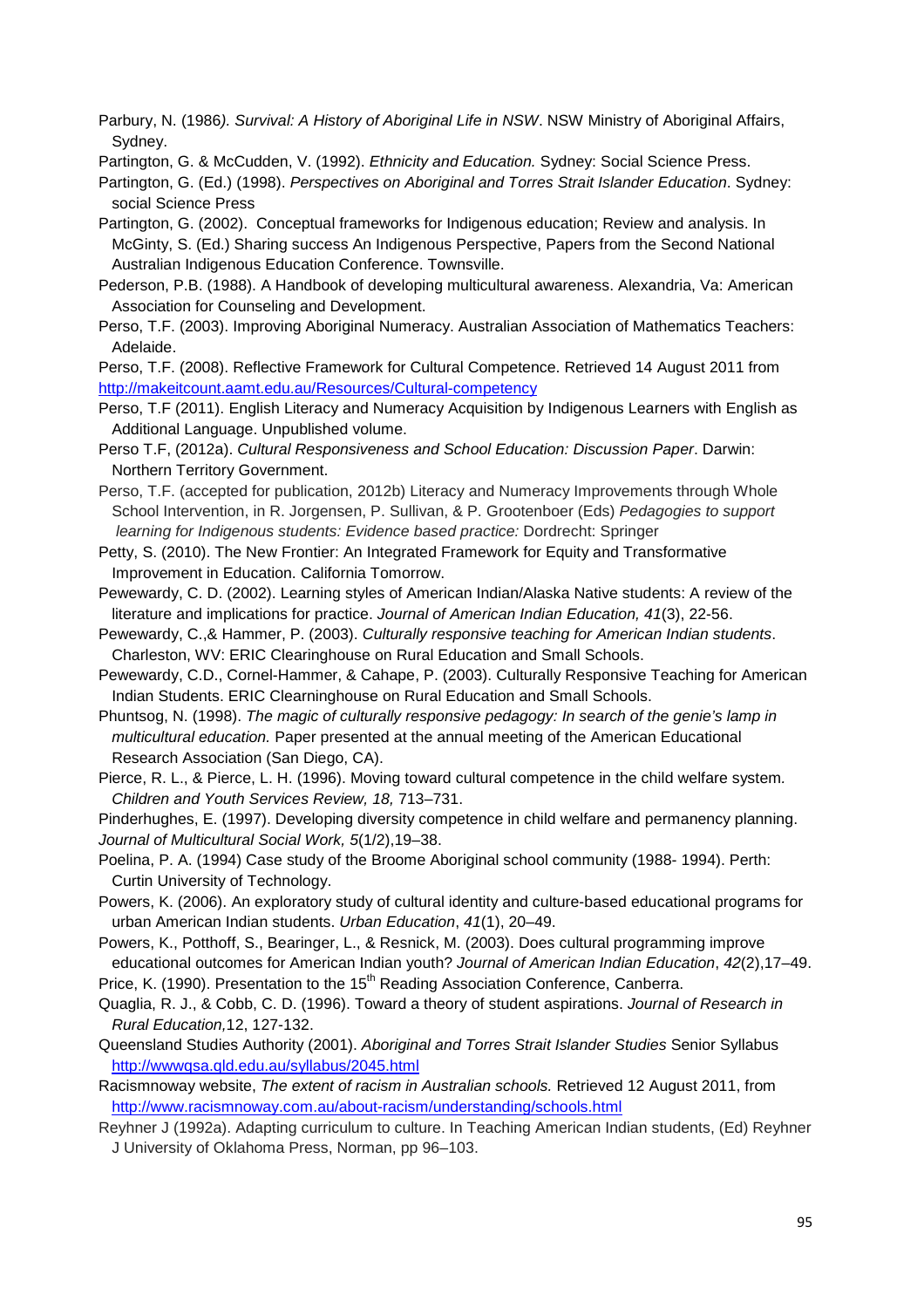- Reyhner J (1992b) American Indian cultures and school success. Journal of American Indian Education 32(1):21–29
- Reyhner J, & Jacobs D (2002) Preparing teachers of American Indian and Alaska Native students. Action in Teacher Education 24(2):85–93.
- Rhodes, R. (1994). Nurturing learning in Native American students. Hotevilla, AZ: Sonwei Books.
- Richards, H.V., Brown, A.F., Forde, T.B. (2007). Addressing Diversity in Schools: Culturally Responsive Pedagogy. Teaching Exceptional Children, 39 (3).
- Richardson, C. (2011). Respecting Diversity: Articulating Early Childhood Practice. Research in Practice Series. Canberra: Early Childhood Australia.
- Ritter, S. (2007). An experiential approach to cultural competence. Leadership for Equity and Excellence: Transforming Education presentation. National Centre for Culturally Responsive Educational Systems (NCRESt)
- Roberts, R. N., Barclay-McLaughlin, G., Cleveland, J.,Colston, W., Malach, R., Mulvey, L., Rodrigues, G.,Thomas, T., & Yonemitsu, D. (1990). Developing culturally competent programs for families of children with special needs (2nd ed.). Washington, DC
- Robinson, V.M. (2007) The impact of leadership on student outcomes: Making sense of the evidence, ACER research Conference.
- Ronnau, J. (1994). Teaching cultural competence: Practice ideas for social work educators. Journal of Multicultural Social Work, 3, 29-42.
- Rosenburg, M.S. (2007).Double-check: A Framework for Cultural Responsive Practice. Paper presented at the Initial Training for PBIS Plus, Baltimore.
- Ross, D, Kamman, M. & Coady, M. (2008). Accepting responsibility for the learning of all students. In M. Rosenburg, D. Westing, & J. McLeskey, Special Education for today's teachers. Upper Saddle River, NJ: Pearson.
- Rowe, K (2003). The Importance of Teacher Quality as a Key determinant of Students' Experience and Outcomes of Schooling Background paper to keynote address presented at the ACER Research Conference 2003, Melbourne.
- Royal Commission into Aboriginal Deaths in Custody (1991). National Report Volume 4, AGPS: Canberra.
- Royal Australian and New Zealand College of Psychiatrists (2010). Constitution changes would improve Indigenous mental health, media release, 12 October. Available at
- http://www.ranzcp.org/media/constitution-changes-would-improve-indigenous-mental-health.html
- St Charles, J. & Costantino, M. (2000). Reading and the Native American learner: Research report, Olympia, WA: Evergreen State College & Office of Superintendent of Public Instruction.
- St. Onge, P., Cole, B., & Petty, S. (2003). Through the Lens of Culture: Building Capacity for Social Change and Sustainable Communities. Oakland, Canada. National Community Development Institute, 2003.
- Sarra, C. (2003). Young and Black and Deadly: Strategies for Improving Outcomes for Indigenous Students. Australian College of Educators. Quality Teaching Series, paper no 5.
- Sarra, C. (2007). Cape York Leadership Institute Address. The Role of Schools in Shaping Behaviour.
- Sharratt, L. & Fullan, M. (2009). Realisation: The change imperative for deepening district-wide reform. Corwin.
- Sheets, R. H. (1995) From remedial to gifted: effects of culturally relevant pedagogy, Theory into Practice, 34(30), 186–193.
- Sheets, R. H., & Gay, G. (1996, May). Student perceptions of disciplinary conflict in ethnically diverse classrooms. NASSP Bulletin, 80(580), 84-94.
- Shellshear, G. (1983). Maths and the Australian Aborigine. Sigma, 116.
- Shwisher, K. & Deyhle, D. (1989). The styles of learning are different, but the teaching is just the same: suggestions for teachers of American Indian youth. Journal of American Indian Education, August.
- Shwisher, J., & Tipperconnic, J. (1999). Next steps: Research and practice to advance Indian education. Charleston, VW: Eric Clearnighouse on Rural Education and Small Schools.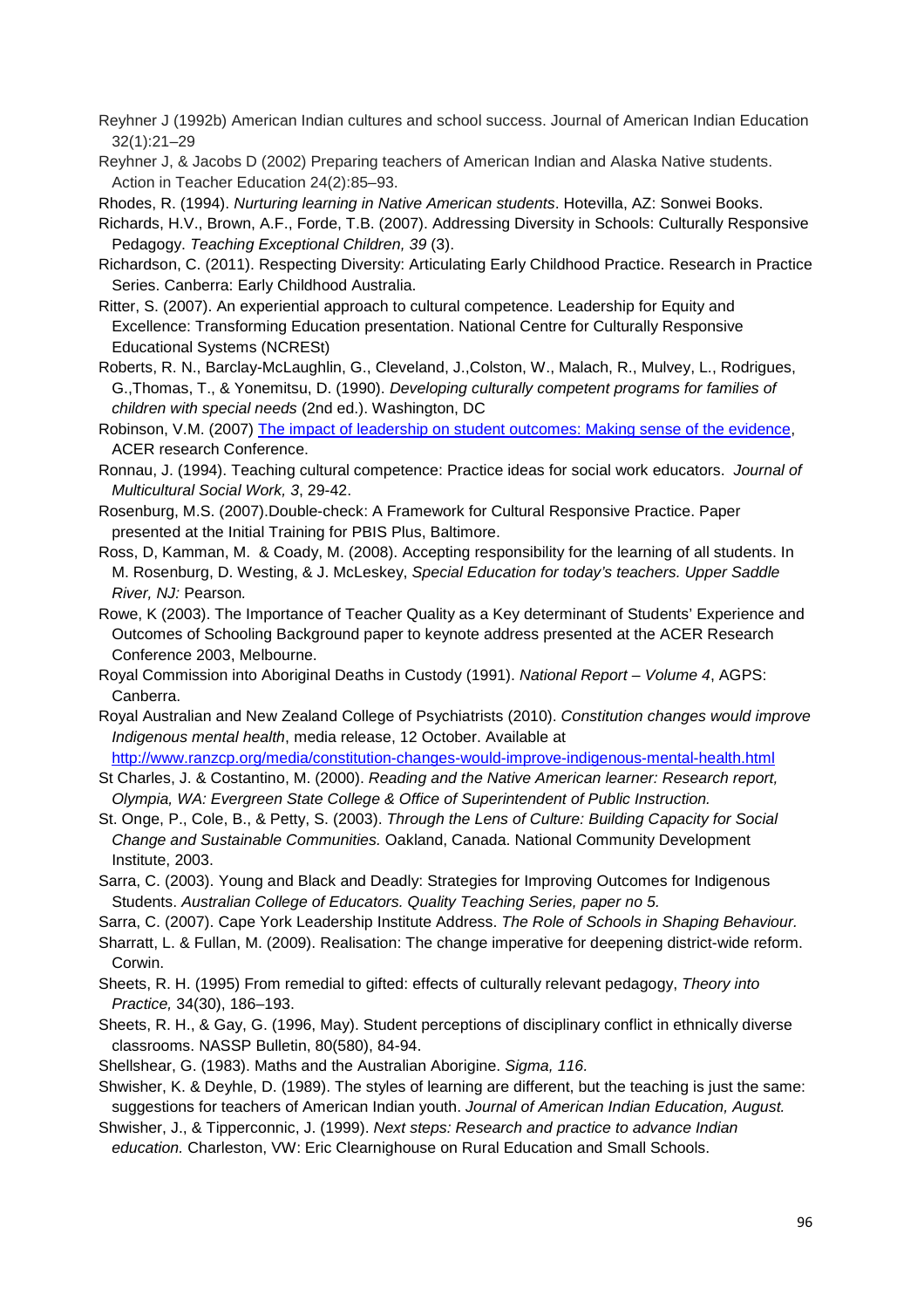Sileo, T. W., & Prater, M. A. (1998). Creating classroom environments that address the linguistic and cultural backgrounds of students with disabilities: An Asian Pacific American perspective. Remedial and Special Education,19(6), 323-337.

Sims, M. (2011) Early childhood and education services for Indigenous children prior to starting school. Produced for the Closing the Gap Clearinghouse. Canberra: Australian Institute for Health and Welfare and Melbourne: Australian Institute of Family Studies.

Sims, W.E. (1983). Preparing teachers for multicultural classrooms. Momentum, 14(1), 42-44.

Skinner, L. (1999). Teaching through traditions: Incorporating Native languages and cultures into curricula. In K. Swisher & J. Tippeconnic (Eds.) Next steps: Research and practice to advance Indian education. Charleston, VW: Eric Clearnighouse on Rural Education and Small Schools.

- Sleeter, C.E. (1990) Empowerment through multicultural education (SUNY series, Teacher Empowerment and School Reform)
- Sleeter, C.E. (1993). How White Teachers Construct Race. In Race, Identity, and Representation in Education, ed. Cameron McCarthy and Warren Crichlow. New York: Routledge, 157-71.
- Sleeter, C. E. & Grant, C. (2003). Making choices for multicultural education: Five approaches to race, class, and gender ( $4^{th}$  ed.) New York: John Wiley and Sons.
- Smith, M. K. (2005). Competence and competency. Informal Education Homepage. Retrieved 15 August 2011, from http://www.infed.org/bibliog/b-comp.htm
- Snow, K. L. (2006). Measuring school readiness: Conceptual and practical considerations. Early Educational and Development, 17, 7–41.
- Solano-Flores, G. & Nelson-Barber, S. (2001). On the cultural validity of science assessment. Journal of Research in Science Teaching, 38.

Sowers-Hoag, K. M., & Sandau-Beckler, P. (1996). Educating for cultural competence in the generalist curriculum. Journal of Multicultural Social Work, 4(3), 37–56.

- Sosa, A.S. (1997). Involving Hispanic parents in educational activities through collaborative relationships. Bilingual Research Journal, 21(2/3).
- Stanley, J., Tomlinson, A., & Pocock, J. (2003). Child abuse and neglect in Indigenous Australian communities. National Child Protection Clearinghouse. Child Abuse Prevention Issues 19.

State of Victoria (2008) Cultural competence Framework. Victorian Aboriginal Child Care Agency. State of Victoria (2009).Cultural Responsiveness Framework. Department of Health.

Stairs, A. (1988). Beyond cultural inclusion: An Inuit example of indigenous educational development . In Minority Education: from Shame to Struggle, Skutnabb-Kangas, T. (Ed.) Multilingual Matters Ltd, Clevedon

Stewart, S. (2006). Cultural Competence in Health Care. Diversity Health Institute, Position Paper.

- Strong Bonds Fact Sheet, Workers Developing Cultural Competency. Jesuit Social Services. Retrieved 3 August 2011 from www.strongbonds.jss.org.au
- Taylor, D., Stevens, E., Peregoy, J., & Bath, B. (1991). American Indians, mathematical attitudes, and the standards. Arithmetic Teacher, 38 (6).

Taylor, R (2003). An indigenous perspective on evaluations in the inter-cultural context: how far can one throw a Moree boomerang? Evaluation Journal of Australasia, 3(2) pp. 44–53.

Tepper, E. (1992). Culture and a classroom: One teacher's voyage of discovery. The Kamehameha Journal of Education, 3(2), 1-21.

Tharp, R. G. (1982). The effective instruction of comprehension: Results and description of the Kamehameha Early Education Program. Reading Research Quarterly,17(4).

- Thomson, N. (2005). Cultural respect and related concepts: a brief summary of the literature. Australian Indigenous Health Bulletin 5(4).
- Thies, K. (1987). Aboriginal viewpoints on education: A survey in the East Kimberley Region, National Centre for Research on Rural Education, Perth.

Tight, M. (1996). Key Concepts in Adult Education and Training, London: Routledge.

Timperley, H.S, Wilson, A., Barrar, H.& Fung, I. (2007). A Teacher professional learning and development; Best Evidence Synthesis Iteration. Wellington: New Zealand: Ministry of Education.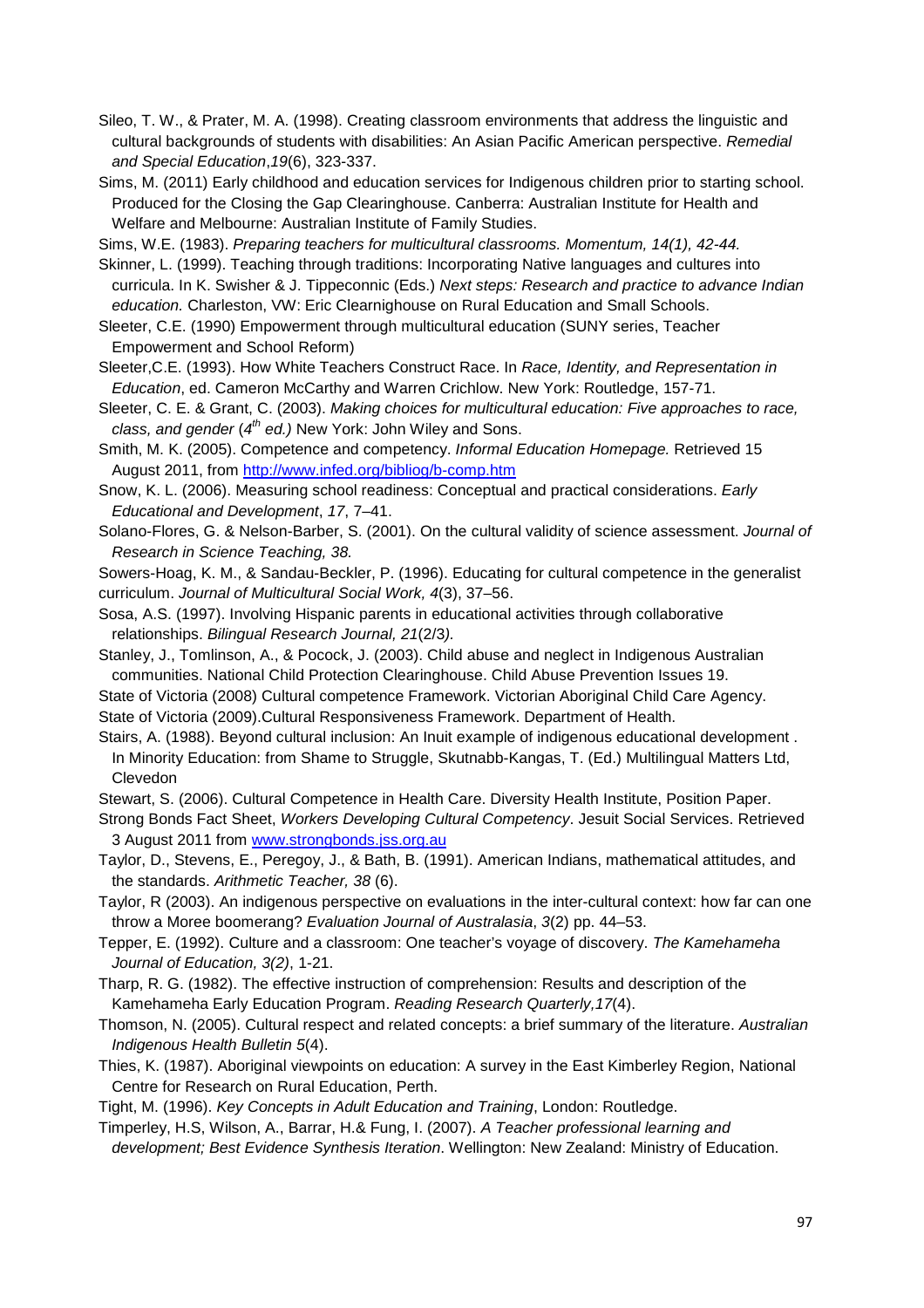- Tipperconnic, J. (2000). Reflecting on the past: Some important aspects of Indian education to consider as we look toward the future. Journal of American Indian Education, 39(2)
- Tobin, T.J., & Vincent, C.G. (2010). Culturally Competent School-Wide positive Behavior support: From Theory to Evaluation Data. Presentation given at 7<sup>th</sup> International Conference on Positive Behavior Support, St. Louis, Missouri.
- Townsend, B. L. (2000). The disproportionate discipline of African-American learners: Reducing school suspensions and expulsions. Exceptional Children, 66, 381-391.
- Trent, S.C., Kea, C.D., & Oh, K. (2008). Preparing pre-service educators for cultural diversity: How far have we come? Exceptional Children, 74.
- Tripcony, P. (2001). Indigenous Australian education: A new millennium, a more focused approach. Australian College of Educators Association. Available from

http://wwww.acea.edu.au/elo/newsletters/mel-conference/22.html

- Tripcony, P. (2007). Englishes and literacies: Indigenous Australian contexts. Queensland Studies Authority.
- Tripcony, P. (2010). Indigenous Children and youth: Issues and underlying factors. Background paper to presentation by Dr Penny Tripcony, Child Protection Peak, Ltd.
- Trouw, N. T. (1999). Inclusive pedagogy through scaffolding for indigenous children and others in multicultural classrooms. Darwin: Northern Territory University.
- Trumbull, E., Rothstein-Fisch, C., Greenfield, P.M. & Quiroz, B. 9 (2001). Bridging cultures between home and school: A guide for teachers with special focus on immigrant Latino families. Mahwah, N.J.: Lawrence Erlbaum.
- Universities Australia (2011). Indigenous Cultural Competency in Australian Universities Project. Available from http://www.universitiesaustralia.edu.au/page/policy---advocacy/indigenousissues/cultural-competency/
- Valenzuela, A. (1999). Subtractive schooling: U.S. Mexican youth and the politics of caring. Albany, NY: State University of New York Press.
- Van Krieken, R. (1992). Children and the State: social control and the formation of Australian child welfare. Sydney: Allen and Unwin.
- Vernon, P.A. Jackson, D.N. & Messick, S. (1988). Cultural influences on patterns of abilities in North America. In S.H. Irvine & J.W. Berry (Eds.) Human abilities in cultural context. Cambridge University Press, Cambridge.
- Victorian Department of Health (2008). Aboriginal Cultural Competence Framework. State of Victoria, Victorian Aboriginal Child Care Agency.
- Villegas, A.M. & Lucas, T. (2002). Educating culturally responsive teachers. Albany, NY: State University of New York Press
- Vogt, L., & Au, K. (1995).The role of teachers' guided reflection in effecting positive program change. Bilingual Research Journal, 19(1) 101–120.
- VOICE. Developing a culturally competent Organization.(n.d.) Retrieved 9 August 2011 from http://www.communitydoor.org.au/documents/VOICE/pplusingservice/topicguide/DevelCulturallyCom petentOrg.rtf.
- Voltz, D., Brazil, N., & Scott, R. (2003). Professional Development for Culturally Responsive Instruction: A Promising Practice for Addressing the Disproportionate Representation of Students of colour in Special Education, Teacher Education and Special Education, 26 (1)
- Vyas, H. (1988). Education and cognitive styles: A case study of Gajurati children in Britain, eastern United States and India. In C. Badley & G. Verma (eds.) Multicultural childhood: Education, ethnicity and cognitive styles, Gower Publishing, Hampshire, England.
- Vygotsky, L. (1978). Mind in society: the development of higher psychological processes. Edited by M. Cole, V. John-Steiner, S. Scribner & E. Souberman. Cambridge MA: Harvard University Press.
- Wang, M. C., Haertel, G., & Walberg, H. J. (1993). Toward a knowledge base of school learning. Review of Educational Research, 73(3),
- Ward, C. (1998). Community resources and school performance: The Northern Cheyenne case. Sociological Inquiry, 68(1), 83–113.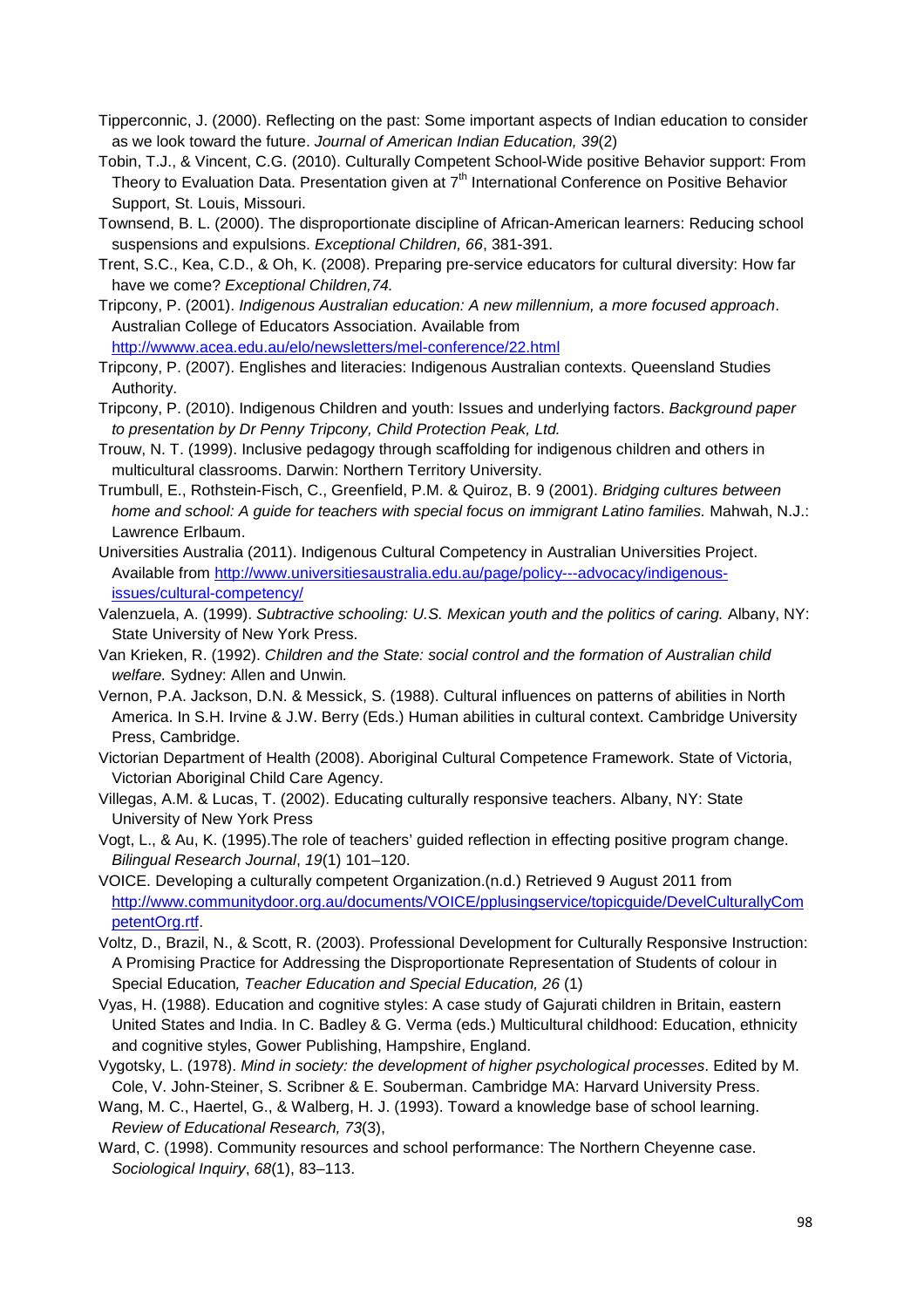- Washington, V. (1981). Impact of anti-racism/multicultural education training on elementary teachers' attitudes and classroom behavior. The Elementary School Journal, 81.
- Watson, S. (1991). Maths reporting with Aboriginal Children. In Aboriginal Education Resource Papers, Teaching and Learning Mathematics, South Australia, Department of Education, Adelaide.
- Watson, H., Chambers, D.W. (1989). Singing the Land, Signing the Land. Geelong, Victoria: Deakin University Press.
- Waxman, H.C. & Tellez, K. (2002). Research synthesis on effective teaching practices for English language learners. Philadelphia, PA: Mid-Atlantic Laboratory for Student Success. (ERIC document Reproduction Services).
- Weaver, H. N. (1997). Training culturally competent social workers: What students should know about Native people. Journal of Teaching in Social Work, 15 (1/2), 97–112.
- Weinstein, C., Tomlinson-Clarke, S. & Curran, M. (2004). Toward a conception of culturally responsive classroom management. Journal of Teacher Education, 55(1).
- West, L. (1995) Cultural behavior, conflict and resolution. In S. Harris, Aboriginal Kids in Urban Classrooms. Sydney: Social Science Press.
- Williams, M. (1999). Racism: A Personal Perspective, unpublished paper, Aboriginal Education Unity, South Australian Department of Education, Training and Employment.
- Yazzie, T. (1999). Culturally appropriate curriculum: A Research-based rationale. In K. Swisher & J. Tipperconnic (Eds.) Next Steps: Research and practice to advance Indian Education. Charleston, NC: Appalachia Educational Laboratory.
- Youmeunity (2011) A National Conversation about Aboriginal and Torres Strait Islander Constitutional Recognition. www.youmeunity.org.au
- Young, M.D. (1998). Importance of trust in increasing parental involvement and student achievement in Mexican American communities. Paper presented at the annual meeting of the American Educational Research Association, San Diego, C.A.
- Yu, A., & Bain, B. (1985). Language, social class and cognitive style: A comparative study of unilingual and bilingual education in Hong Kong and Alberta. Hong Kong: Hong Kong Teachers' Association.

Yunkaporta, T. (2007). Indigenous knowledge systems: Comparing Aboriginal and Western ways of knowing [Electronic Version]. Aboriginal Rights Suite 10. Retrieved 14 December 2011 from http://aboriginalrights.suite101.com/article.cfm/indigenous\_knowledge\_systems

- Yunkaporta, T. (2009). Aboriginal Pedagogies at the Cultural Interface. PhD thesis, James Cook **University**
- Yunkaporta, T. (2009b). Our Ways of Learning in Aboriginal Languages. In T. Yunkaporta (2009) Aboriginal Pedagogies at the cultural interface. PhD thesis, James Cook University.
- Yunkaporta, T. & McGinty, S. (2009). Reclaiming Aboriginal knowledge at the cultural interface. The Australian Educational Researcher, 36 (2).
- Yunkaporta, T. (n.d.) Applying theory to Practice. Retrieved 14 December 2011 from http://eep303reflection.wikispaces.com/Practical+Application
- Zion, S., & Kozleski, B. (2005). Participant Handouts, Module 1: Understanding Culture and Cultural Responsiveness. National Centre for Culturally Responsive Educational Systems.
- Zubrick, S.K., Silburn, S.R., Lawrence, F.G., Mitrou, R.B., Dalby, E.M., Blair, J., Griffin, H., Milroy, J.A., De Maio, , Cox, A., Li, J. (2005). The Western Australian Aboriginal Child Health Survey. Vol.2 Perth: Curtin University of Technology and Telethon Institute for Child Health Research.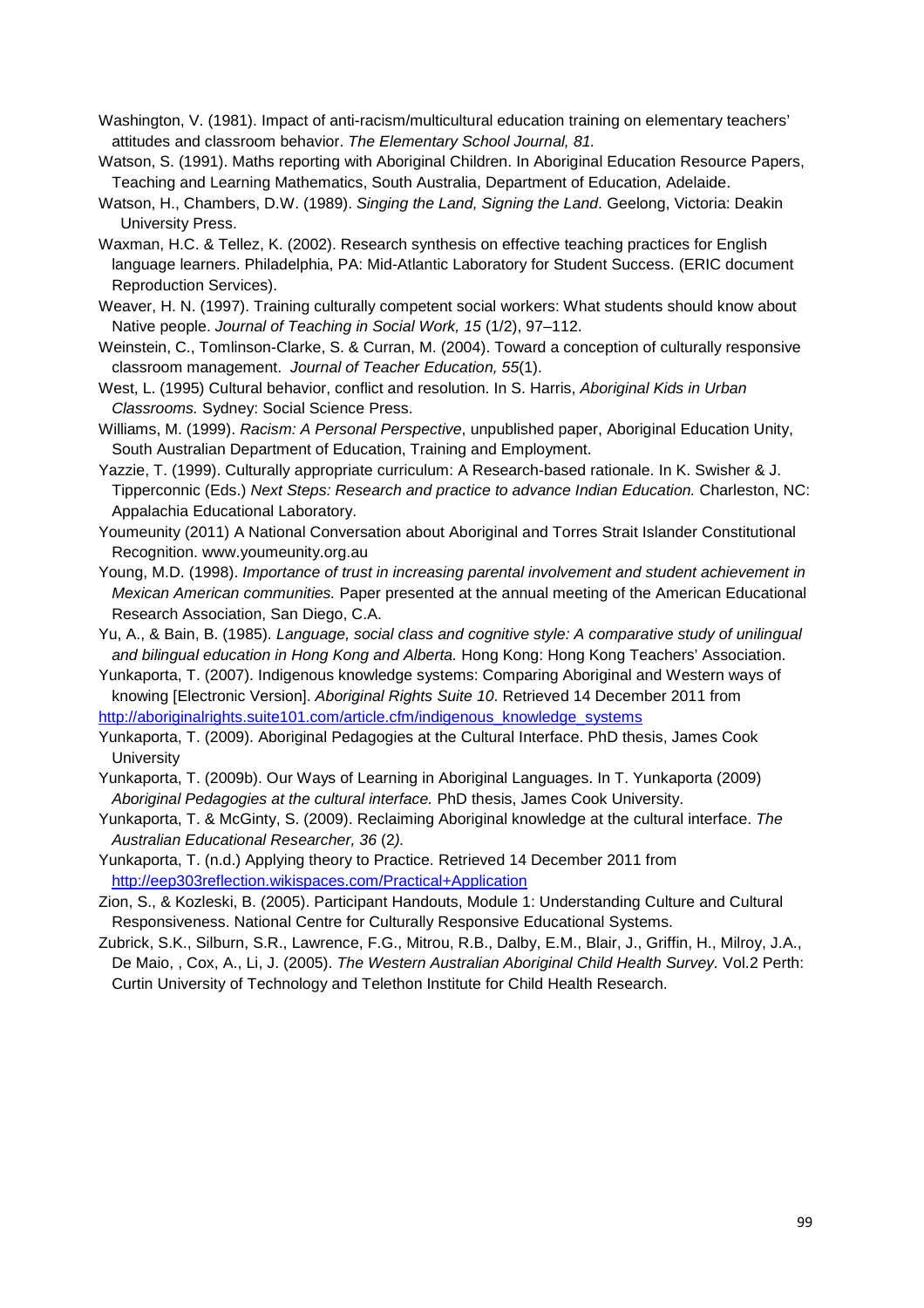# **APPENDIX 1: Otitis Media and Conductive Hearing Loss**

The widespread prevalence of otitis media (which can cause Conductive Hearing Loss and Auditory Processing Disorder) amongst Indigenous children living in crowded housing and experiencing poor nutrition and inadequate health care <sup>44</sup>, has serious implications for teachers with respect to curriculum provision for these children and in particular, behavior management and pedagogy. For teachers, particularly in remote locations, wanting to know their students in order to recognize strengths and areas where support may be needed, it is essential that students with hearing problems likely to be caused by otitis media be identified.

#### **Conductive Hearing Loss (CHL) and Auditory Processing Disorder (APD)**

In the Northern Territory (NT), there is an unusually high prevalence of Conductive Hearing Loss with up to 50% of the Indigenous population experiencing this condition due to Middle Ear Infection.<sup>45</sup> As many as 80% of children in some NT schools may experience Conductive Hearing Loss; in Queensland this figure is as high as 91%.<sup>46</sup>

CHL is caused by perforation of the ear drum. Aboriginal children are at high risk of getting the infection due to the close family conditions in which they live since exposure to other children increases the chances of catching a cold<sup>47</sup>. Moreover, Aboriginal children are more likely to have the infection longer during childhood (more than two and a half years) than non-Aboriginal children (three months) (OATSIH, 2001).

Although CDH and APD are considered to be health problems, they also contribute to social and education problems. Howard, (2004) found that childhood hearing loss contributes significantly to learning and behavioural problems at school, and that Aboriginal children with CHL were found to tease other children more, be often rejected by peers socially, and be more disruptive in class than other students (Howard, 2005).

It should be noted that otitis media can greatly reduce the hearing of children for long periods of time but is not permanent. Since different sounds have different frequency levels children can miss high frequency sounds such as f, s, th but have no trouble hearing lower frequency speech sounds. Children who hear some sounds and not others clearly give 'mixed messages' to their teachers about what they are learning and will obviously find participating very frustrating.

The following behaviours may indicate hearing loss:

- Poor articulation or pronunciation
- Frequent requests to repeat instructions
- Poor spelling
- Lack of attention
- Inappropriate responses
- Focusing on speaker's lips
- Frequent colds

l

<sup>44</sup> As many as two thirds of Aboriginal children in northern Canada (Bowd, 2005), and 80% of Aboriginal children in remote Australian communities (Couzos et el., 2001)

<sup>&</sup>lt;sup>45</sup> Northern Territory submission to the Senate Inquiry into Hearing Health, November 2009

<sup>46</sup> ASOHNS (2010) Deadly Ears Program. Surgical News, 11(7)

<sup>47</sup> ABC, 2003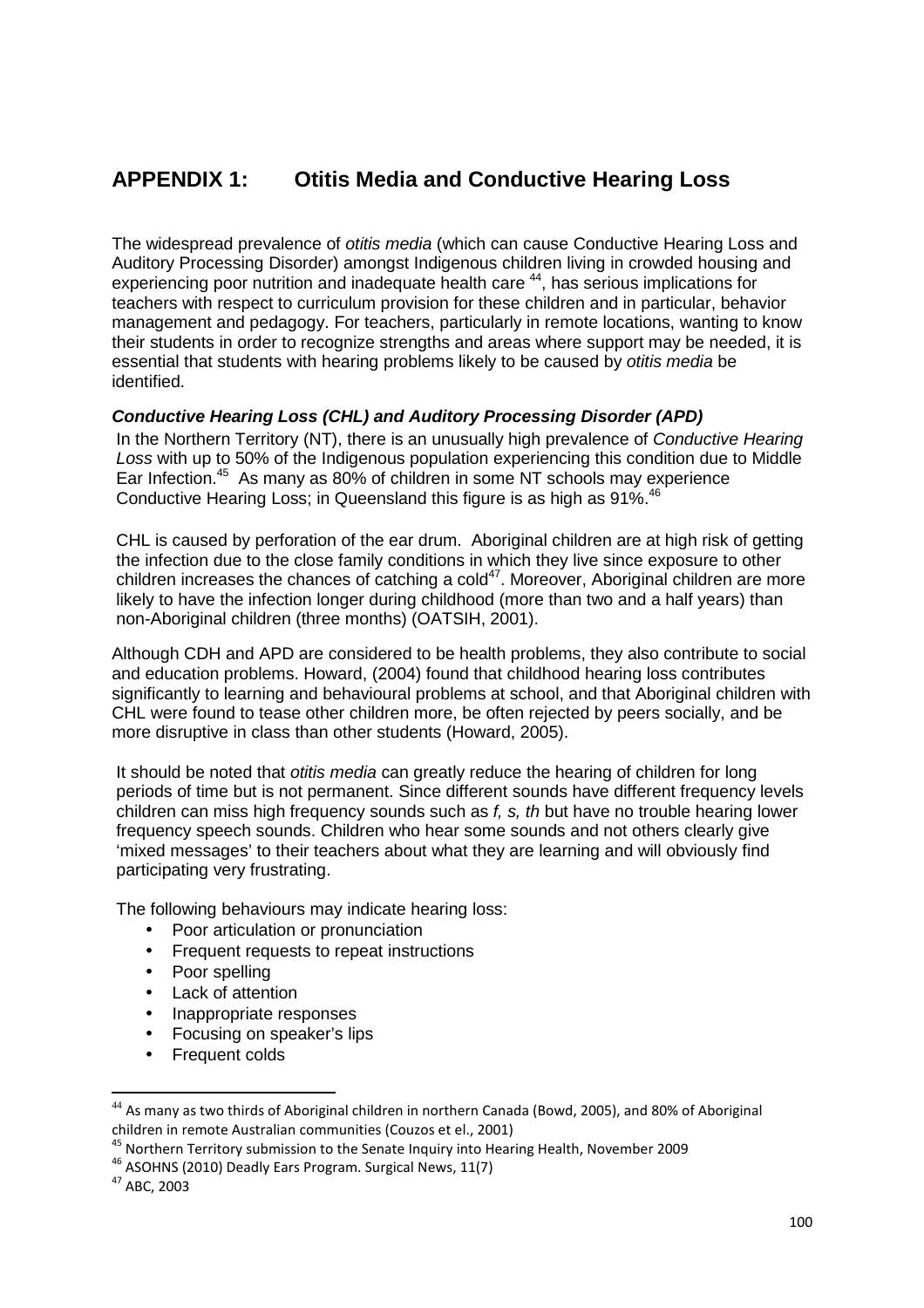**Earaches** 

 $\overline{\phantom{0}}$ 

- Rubbing ears
- Unnatural pitch of voice
- Turning ear towards speaker
- Speaking too loudly or quietly
- Discharge from ear $48$

In addition, children with CHL may present in school with behaviours that result from how they have been treated in their home and community, (see Howard 2006 and the submission to the child protection inquiry).

Children need repeated exposure to good language **modelling** if they are to learn language. The more children *hear* language spoken, the more they learn. When they have hearing loss that may vary from day to day due to CHL, the messages they hear can also vary on a daily basis. This impacts on the words they learn and therefore the size of their vocabulary. Also their ability to discriminate sounds in words (phonemic awareness) is impacted. Vocabulary size and phonemic awareness are extremely important elements in learning to read, write and spell<sup>49</sup> so the importance of the link between CHL and literacy cannot be overemphasised.

It is imperative that teachers of Indigenous children determine whether their students have CHL or a resulting APD in order to address their needs through appropriate pedagogies that will in turn minimise any poor student behaviours likely to present as a result of the condition. CHL will be discussed further in following sections on behaviour management and pedagogy.

<sup>48</sup> Konza, D. (2006) *Teaching children with learning difficulties.* Cengage Learning Austr*alia* 

<sup>49</sup> http://www.det.wa.edu.au/education/abled/docs/RICPubClassIdeasK3.pdf retrieved on 23 April 2010